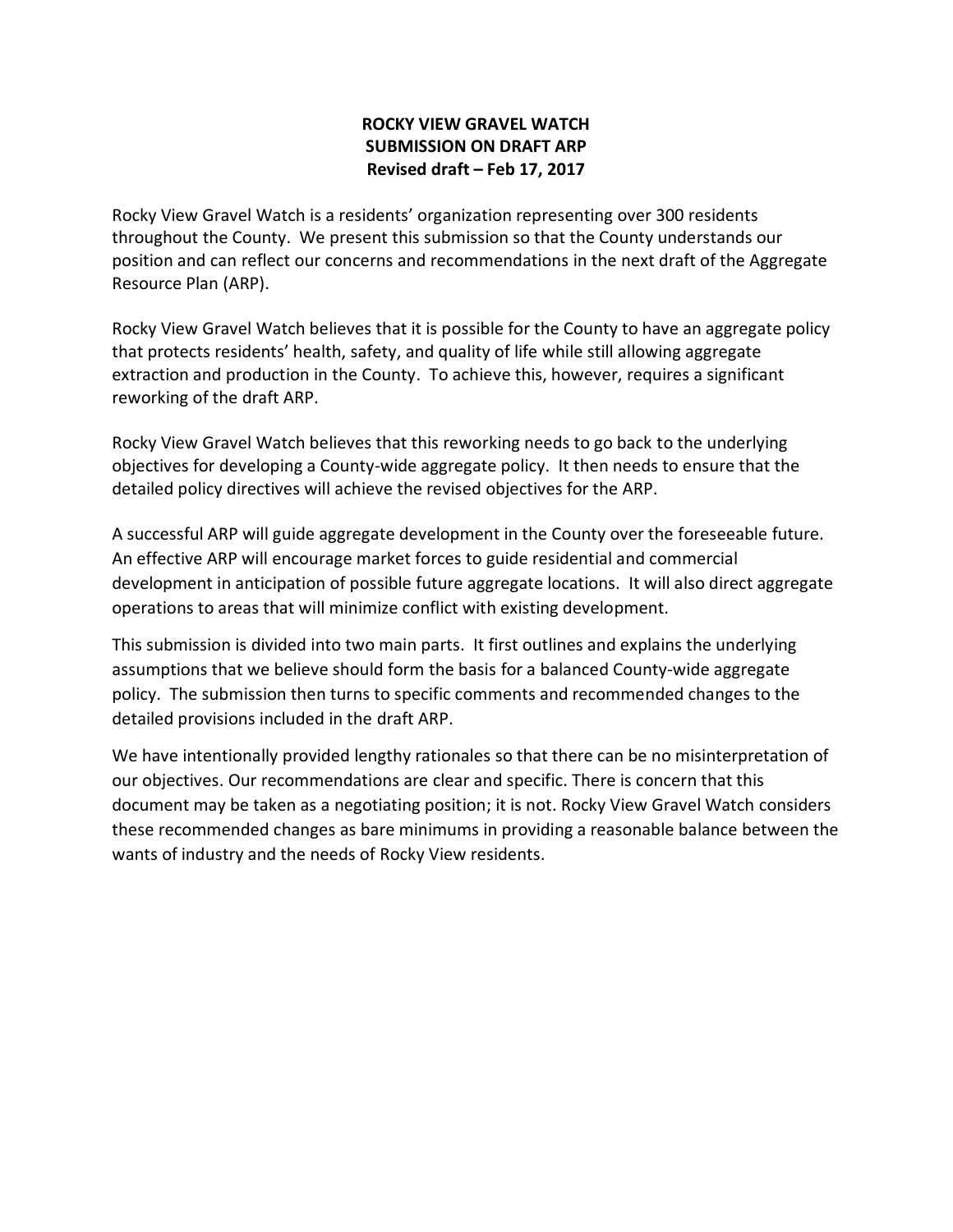# **PART 1 – UNDERLYING PREMISES FOR AN AGGREGATE POLICY**

# *A. Gravel everywhere versus gravel only where appropriate*

As currently drafted, the ARP assumes gravel extraction should be allowed anywhere in the County so long as it follows rules set out in the ARP. This is an inappropriate premise on which to base the policy. It relies on the assumption that all harm can be mitigated. Even if there were ideal standards and enforcement, this is an invalid and incorrect assumption.

A more appropriate foundation upon which to base a County-wide policy is to locate aggregate operations where it can be demonstrated that there will be no material negative impacts. This means that there will be areas of the County where new aggregate development simply will not be permitted. There will be areas where aggregate development may be appropriate so long as it satisfies criteria relating to factors such as setbacks and adheres to agreed-upon standards that are rigorously enforced.

Differing development pressures across the County require the ARP to be responsive to local conditions. Development pressures, in some parts of the County, may severely restrict or prevent aggregate operations altogether. A successful ARP will be proactive and work in conjunction with a developing County.

This approach is consistent with the direction provided in the County Plan. The draft ARP states that the County Plan's goals include the development of an aggregate resource policy that balances the needs of residents, industry and society. However, the County Plan goes further by specifying how that balance is to be attained. In Policy 15.1, the County Plan directs that this balance be achieved by minimizing the "adverse" impact of aggregate resource extraction on existing residents, adjacent land uses and the environment.

The County must recognize that its primary responsibility is to its residents. Approvals for any industrial operation in the County, including aggregate development, must be undertaken with this responsibility at the forefront of decision-making.

# *B. Factors to consider in determining where aggregate operations may be located*

Aggregate operations have extremely serious health and safety implications that have only recently started to be generally understood and acknowledged. It is critical that Rocky View County's aggregate policy incorporates and reflects the realities of these serious risks to its residents.

# *Health*

Alberta's gravel deposits have some of the highest levels of crystalline silica in North America. A study quoted by the Alberta Municipal Health & Safety Association found silica levels of 50 – 65% in gravel from the Calgary region.

Crystalline silica is a recognized carcinogen. It is found in the smallest particles of gravel dust. At levels of PM2.5, this type of particulate is the deadliest form of air pollution. These particles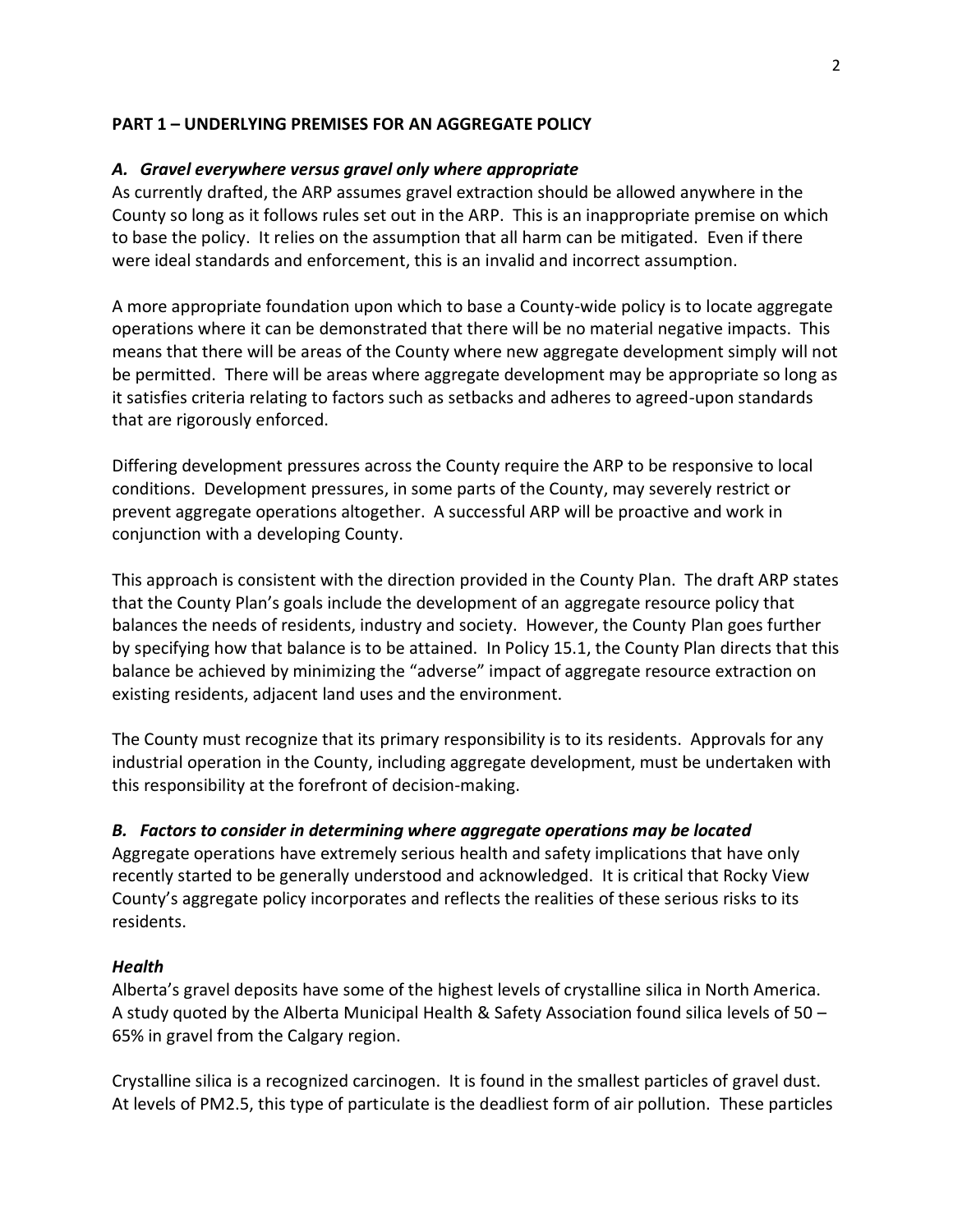can stay in the air for days or weeks and can travel long distances in wind and air currents. They also penetrate heating and cooling systems in buildings. Crystalline silica has been shown to cause or aggravate many respiratory illnesses including asthma, bronchitis, emphysema, COPD, cancer and silicosis, an incurable, progressive lung disease. The health impacts of crystalline silica are cumulative – the lungs cannot expel silica, it continues to build up and damage lung tissue over the life of anyone exposed to it. Exposure to high levels has also been linked to heart problems and kidney damage.

A recent study in the Journal of Occupational Environmental Medicine on silica exposure in Alberta concluded that many workers may be over-exposed to airborne crystalline silica and that work-related silicosis in Alberta may be underreported. Workers are required to wear complex respirators and still have health issues related to silica exposure. Given this reality, it makes no sense to knowingly expose County residents, especially children and the elderly who have more fragile respiratory systems, to crystalline silica by locating gravel operations close to people. Diesel exhaust from trucks has also been implicated in the exacerbation of breathing problems in children and has been identified as a potential carcinogen.

# *Safety*

**Roads** – Gravel pits generate a tremendous amount of heavy truck traffic, largely on County roads that are not designed for such use. For example, Lehigh Hanson's 2010 application indicated volumes of 500 gravel trucks per day. Assuming a 12-hour hauling day, that is more than 40 trucks per hour or about one truck every 90 seconds. Smaller pits do generate lower traffic volumes, but all gravel pits involve significant incremental heavy truck traffic on County roads.

Most of the County roads used by gravel trucks have neither turning lanes nor shoulders. This significantly increases the potential danger from the presence of gravel trucks. The weight of gravel trucks means that in any accident it is the family in their vehicle or the cyclist who will be injured or killed, not the gravel truck driver. Consideration must also be given to the impact of these traffic volumes on wildlife mortality.

**Water** – Gravel extraction can cause significant negative impacts on the County's water table and aquifers. Many County residents rely on wells for their drinking water. It is critical to protect the quality of the County's water.

Gravel operations remove the natural filter that turns dirty surface water into clean underground water. Gravel pits located too close to septic fields may result in fecal contaminants entering the water table.

Storage of asphaltic materials and other toxic substances at gravel pits may also result in run-off leaching into the water table. Once a water table is contaminated, it is extremely difficult, if not impossible, to remediate.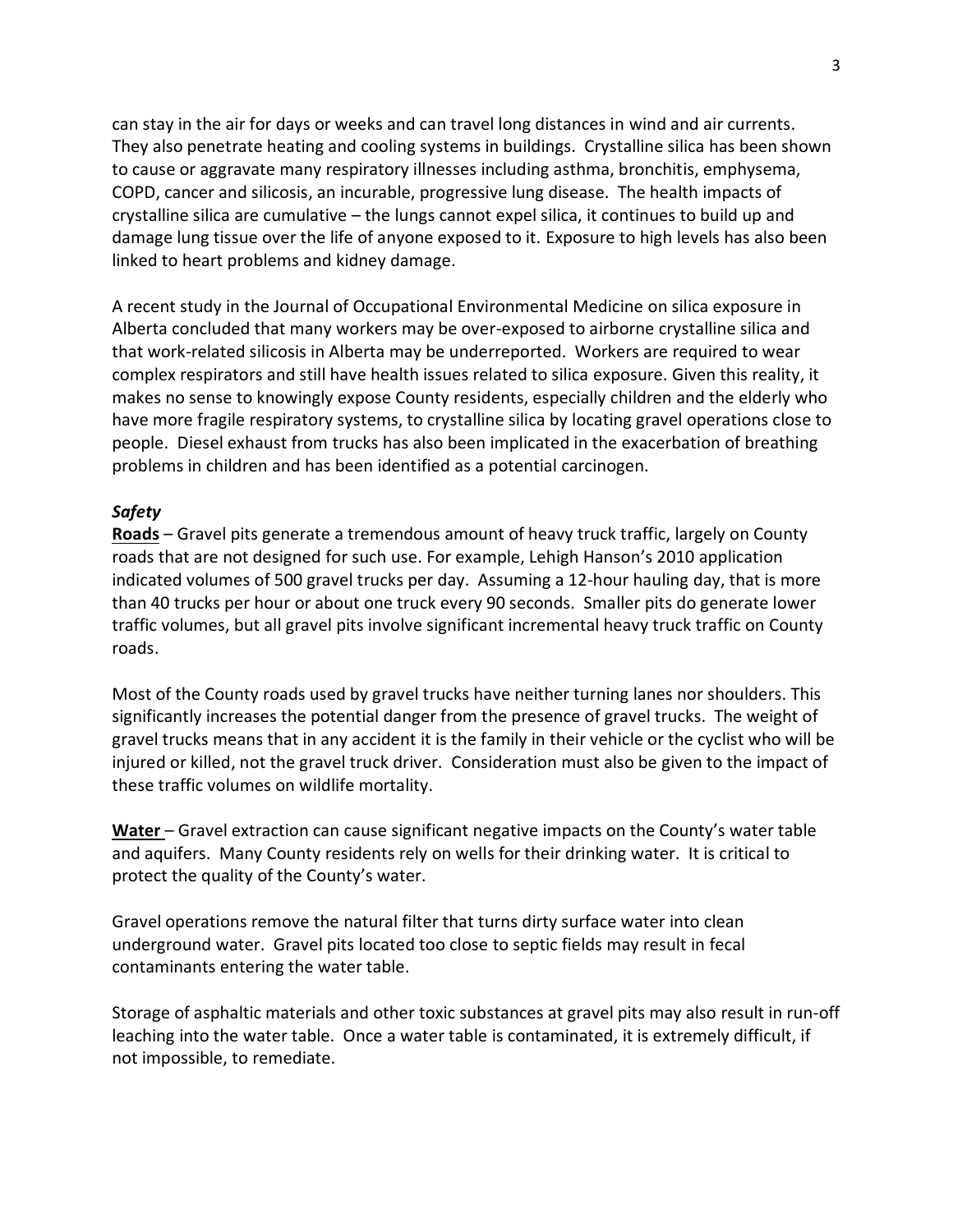# *Quality of life – Implied Social Contract and the General Duty of Good Faith*

People live in Rocky View to enjoy cleaner air, quieter lifestyles, less traffic, dark night skies and the many other qualities that make living in a more rural environment attractive. The County encourages this lifestyle through the approval of residential developments. The County has a fiduciary responsibility to honour the implicit social contract between itself and its residents.

The general duty of good faith is based on the premise that parties should perform their duties honestly and fairly. Many serious health issues are aggravated or caused by the aggregate extraction process. It is important to highlight a precautionary approach when dealing with serious health issues.

Allowing gravel pits to operate close to where people live seriously erodes the very reasons people have chosen to live in the County; it reneges on that social contract and on the general duty of good faith.

# *Cumulative Impacts*

The long life of many gravel pits and other aggregate operations make it difficult to accurately measure their cumulative impact. However, it is unquestionable that they impose serious, negative effects on all other land users and the environment. It is also undeniable that an increase in the number of aggregate operations in the same geographic area significantly increase the magnitude of these material negative impacts.

The increasing number of scientific studies on crystalline silica exposure and its detrimental effects on human and animal health cannot be ignored. Its effects are cumulative. Aggregate operations are a significant source of crystalline silica in the air we all breath.

Aggregate operations require the removal of virtually all natural vegetation, topsoil and subsoil to reach the resource underneath. Not only does this lead to a loss of existing animal wildlife, it also leads to a huge loss of biodiversity as plants and aquatic habitats are destroyed. Moreover, adjacent eco-systems, residents and other land users are all affected by noise, dust, pollution and contaminated water.

Cumulative impacts must be determined both at any point in time collectively across all aggregate operations within a meaningfully large geographic area as well as over time for each aggregate operation and for the collective operations within the specified area.

Aggregate companies cannot be left to self-regulate. Over time, the potential cumulative impacts can cause irreparable damage to the environment and to the lives of residents and other land users. The ARP must provide direction and meaningful, strict standards to protect residents, other land users, wildlife, the environment, and the community in general from the long-term effects of aggregate operations.

The ARP needs to determine best practices for minimizing cumulative impacts from aggregate operations and establish these as part of the required performance standards.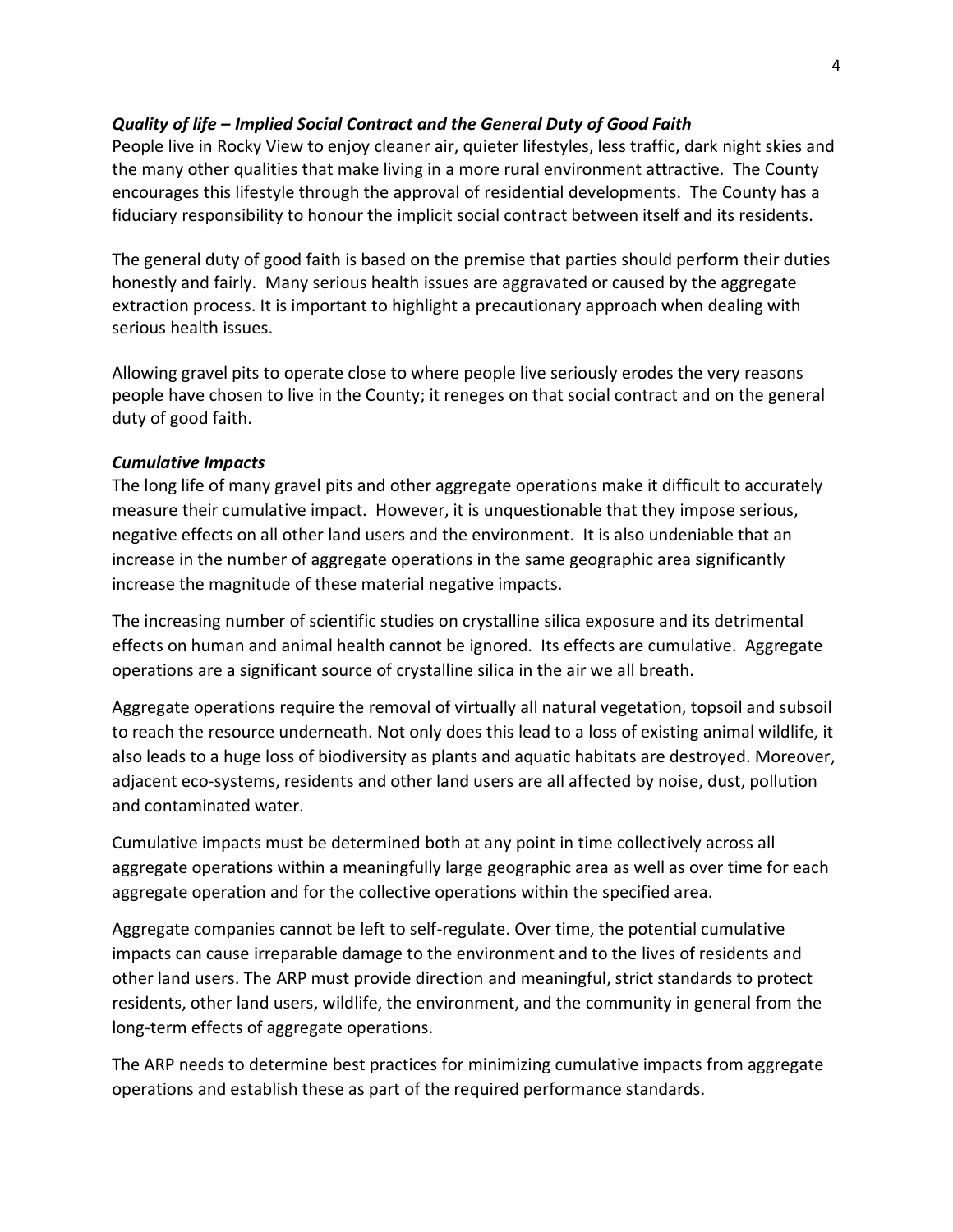# *C. Incorporating these factors into an aggregate resource policy*

The health risks associated with aggregate extraction and processing as well as the unavoidable safety risks and erosion of quality of life are principal factors that must be addressed in an aggregate resource policy. To minimize the negative effects on residents, the County must exercise great care in determining where aggregate operations can be safely located. The County Plan reinforces this approach.

Risks and negative externalities all increase as population density increases. To ensure that the negative impacts on residents are minimized, the ARP must recognize that there are areas of the County where relatively high density residential development has been encouraged. This reality makes it impossible to adequately mitigate unavoidable harm from aggregate operations in those areas. The ARP must incorporate a prohibition on locating new aggregate operations near such higher density population areas.

The ARP must clearly identify criteria for defining higher density population areas. Such criteria should not be based solely on the existence of current or future Area Structure Plans since the boundaries of ASPs can change over time while the reality of residential properties continues. In addition, there are pockets of relatively higher population densities that have been permitted outside of existing ASPs. These residents deserve the same level of protection as those in larger higher density areas.

# D. *Aggregate policy in areas where its extraction may be permitted*

Health, safety, and quality of life concerns affect all County residents, not just those in the more densely populated areas of the County. In less densely populated areas, it is critical to have both adequate setback criteria and rigorous performance standards and enforcement for all aggregate development. This ensures that all aggregate operations are situated to minimize the material negative impact on County residents everywhere.

Part II of this submission details Rocky View Gravel Watch's recommendations for appropriate setbacks from other land users. There are five critical components to these recommendations, all of which must be incorporated into the ARP:

- Since it is not possible to mitigate all harm through performance standards, significant setback distances are required to minimize material negative impacts.
- Setback distances need to recognize that all pits are not equal that there are greater negative impacts from larger pits and from multiple pits in the same area.
- Setback distances must be defined from property line to property line.
- Setback distances must include all land users, not just residential users. Schools, commercial businesses and agricultural uses, for example, are all affected by nearby aggregate operations.
- Setback distances can be relaxed with the written agreement of all land users within the proposed relaxation area. Any relaxation must be based on agreement from the potentially affected parties, not at the discretion of the County.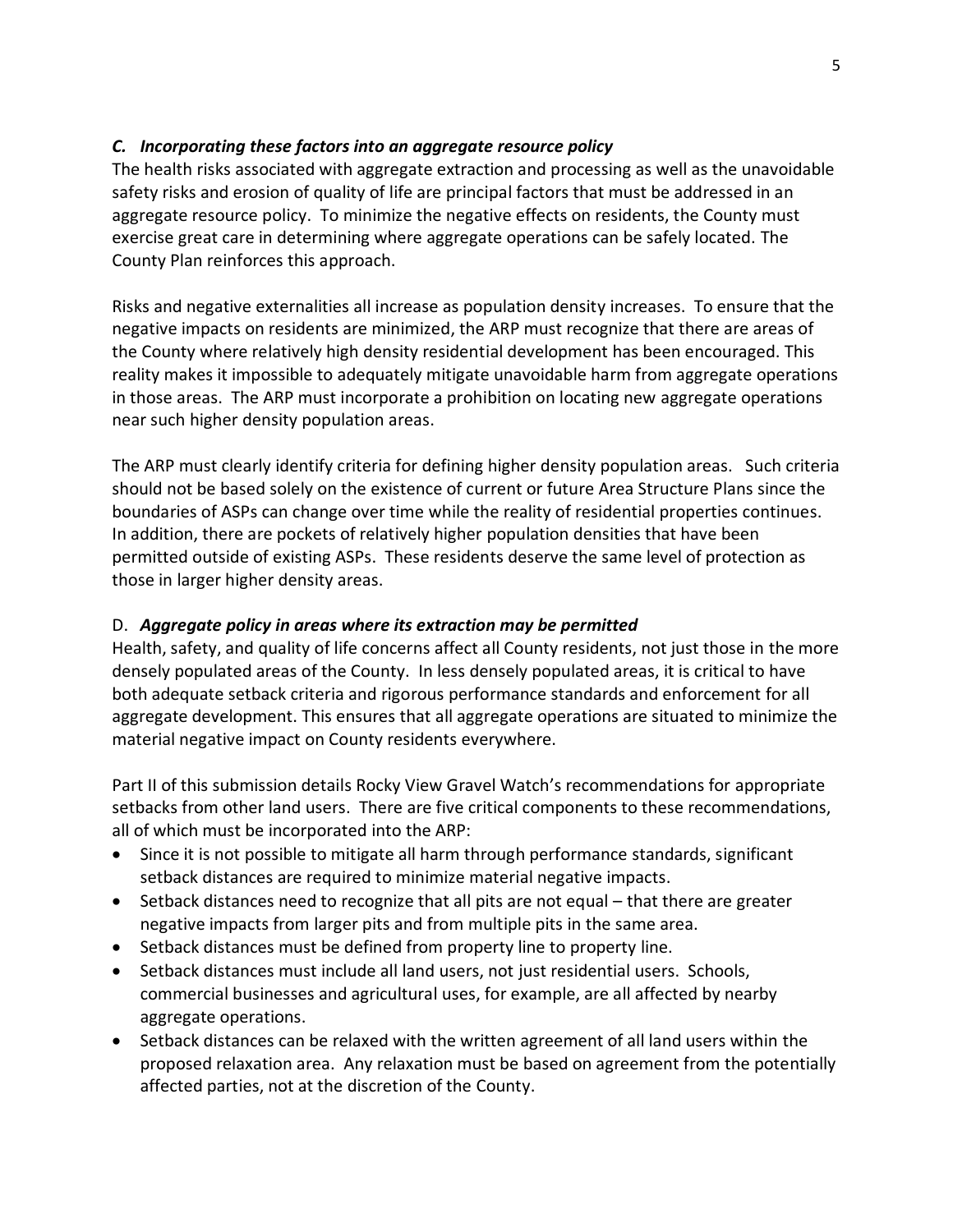Part II of this submission provides detailed recommendations for changes to the proposed setbacks from environmentally sensitive area (ESAs). There must be effective setbacks from all ESAs to address the potentially irredeemable harm that aggregate operations may cause in these areas. There should be no relaxation of setbacks for ESAs. There are sufficient aggregate resources elsewhere in the County. Thus, there can be no justification for allowing aggregate extraction within any ESA or the setbacks established to protect such areas.

# *E. Performance standards*

For the County's ARP to fulfill its mandate of minimizing the adverse impacts of aggregate development on its residents, adjacent land users and the environment, it is imperative that the policy includes clear, objective, and effective standards to address the negative externalities caused by aggregate extraction and processing.

Performance standards must be drafted in language that is unambiguous and provides clearly measurable and enforceable performance criteria. These standards must incorporate prescriptive language that dictates what aggregate operators "must" do. Unfortunately, the existing North American business culture requires this since very few companies voluntarily exceed their industry's performance standards. If the standards are unclear, they become meaningless and provide no protection against harm caused by the industry.

# *F. Enforcement*

Monitoring and enforcement of clear, effective standards is the other component critical to ensuring that aggregate operations minimize unavoidable negative impacts.

Conceptually, the enforcement provisions in the draft ARP are positive. As is the case with other major extractive industries, aggregate companies should be expected to pay the full cost of monitoring and enforcing the standards they are required to follow.

Enforcement is only effective if it provides meaningful deterrents. To achieve this, both the monitoring and enforcement provisions of the draft ARP must be strengthened. Part II of this submission outlines the key changes we believe are necessary to ensure adequate enforcement of performance standards.

Development permit renewal provisions must also be strengthened to prohibit renewals for operators that have more than a specified number of compliance infractions over the life of the development permit.

# *G. Evaluating the appropriateness of new gravel applications*

As an essential first step in any application process, Rocky View County must evaluate the need for future aggregate operations. For an application to be considered, aggregate companies must demonstrate an actual need/demand for the incremental aggregate from the proposed operation. An aggregate company's desire to profit from the extraction of aggregate in Rocky View should never be sufficient grounds to approve an application. For the County to accept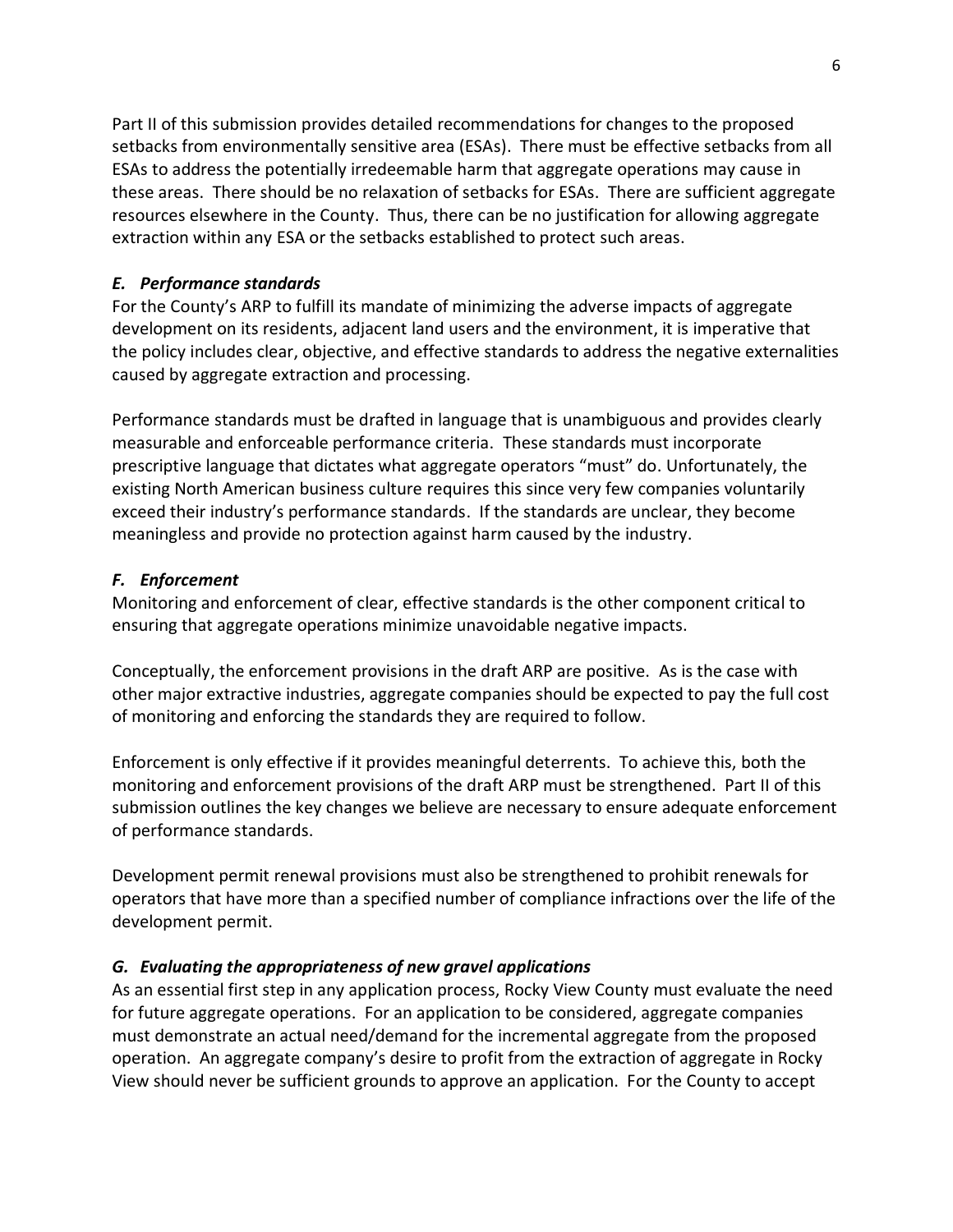the unavoidable negative impacts from aggregate operations, there must be a clear need for the product.

There are alternatives to producing aggregate in Rocky View. Both the Stoney and Tsuu T'ina bands have expressed interest in providing Rocky View with gravel. Just because the resource is here does not mean that it must be extracted. Clearly companies who profit from gravel extraction would like everyone to assume that is necessary. But, from a sound public policy perspective, there must be a net benefit to the County and its residents from aggregate extraction before it is permitted.

Rocky View must evaluate both the costs and the benefits of gravel operations in the County. Currently, the County receives \$600,000 to \$900,000 a year from the Community Aggregate Payment (CAP) levy, as well as nominal non-residential property taxes from the operating portions of active pits. These revenues need to be compared to the costs to the County from aggregate operations. The wear and tear on County roads, without considering other costs, far exceeds these revenues. This suggests that there is a net cash cost to the County from aggregate operations. This is on top of the serious negative impacts the industry imposes on the County's residents and environment.

## *H. Safeguarding the resource*

It is our understanding that existing gravel pits in Rocky View County have resources that can easily supply the regional market for the next several decades. Given this reality, it is not clear why the County is concerned about the possible sterilization of potential gravel resources. It is not a scarce commodity.

Gravel and other aggregate products are important for the construction of roads, buildings and other infrastructure. However, most of the aggregate produced in Rocky View is used in the greater Calgary region, not in the County itself. Calgary has sterilized most of its own aggregate. It is not clear why the burden should fall on the County to remedy the city's choices. This is especially questionable when the remedy comes with no clear benefit to the County while it imposes significant costs on the County and its residents.

The fact that the County contains sizable aggregate deposits is not sufficient grounds to give aggregate companies priority for future land use on all land that might contain potentially marketable aggregate resources. Clearly, it is to the aggregate industry's benefit to convince the County of the importance of protecting the resource. But, it is far less clear why the County should share this objective. To do so imposes a significant restriction on the property rights of existing landowners. If aggregate companies want to secure the possibility of future supply, they should have to purchase land in advance in the same way real estate developers do.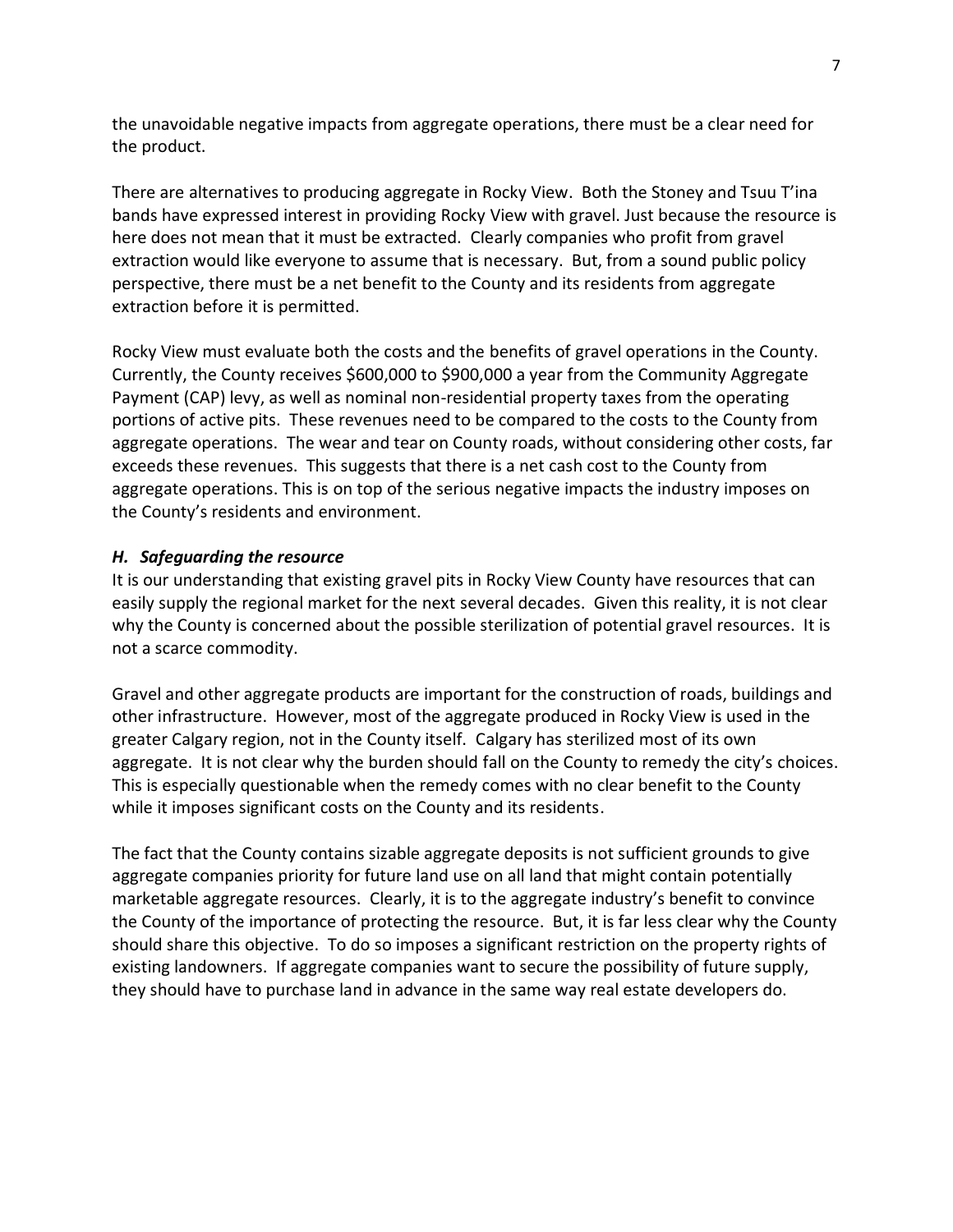# **PART II:** 1.1 WHAT IS AGGREGATE?

**Current Language:** "Aggregates are the most mined non-renewable resources in the world, and are used as an important raw or processed material for construction of roads, buildings and other infrastructure."

Proposed Language: delete this sentence.

Rationale: This is supposed to be a definition of what aggregate is. This second sentence/paragraph sounds more like an advertisement from a gravel company than part of a definition. Need to illustrate balance from the beginning of the document. Balance between the aggregate and the people who live in Rocky View. The mechanism to create such balance is via sustainable development. Aggregate is a nonrenewable resource and sustainable development will prevent depletion of this resource.

## **1.2 PLAN PURPOSE**

Current Language: 3<sup>rd</sup> paragraph - "As originally adopted in 2013, Section 15.0 of the County Plan ... land use management issues."

Proposed Language: As originally adopted in 2013, the County Plan also provides explicit direction in Policy 15.1 that this balance is to be achieved by minimizing the adverse impacts of aggregate resource extraction on existing residents, adjacent land uses and the environment. As a result, the ARP will permit aggregate development that minimizes the negative impacts of aggregate resource extraction and processing through the establishment of performance standards and guiding of aggregate development towards appropriate locations.

Rationale: RVC County Plan Section 15.1 clearly states as its first objective: "Minimize the adverse impact of aggregate resource extraction of existing resident, adjacent land uses and the environment" An ARP that truly seeks balance should begin with a plan purpose that reflects this balance. It is critical to recognize the importance of minimizing adverse impacts in outlining the purpose of the ARP.

**Current language:** The MSDP process outlined...However the criteria for each technical requirement was limited; consequently, the ARP seeks to offer further quidance as to what is expected of Applicants in proposing aggregate development."

Proposed language: The MSDP process ... However, the criteria for each technical requirement was limited. The ARP provides more detailed guidance on the requirements for applicants proposing aggregate development in Rocky View County.

Rationale: The ARP is to provide the set of rules for what is allowed and required from aggregate operations in the County. It needs to be clear from the beginning that there are basic standards that must be met.

**Current Language:** "It is acknowledged that differing landscapes, resource types, and development pressures across the County require the ARP to be responsive to local conditions where aggregate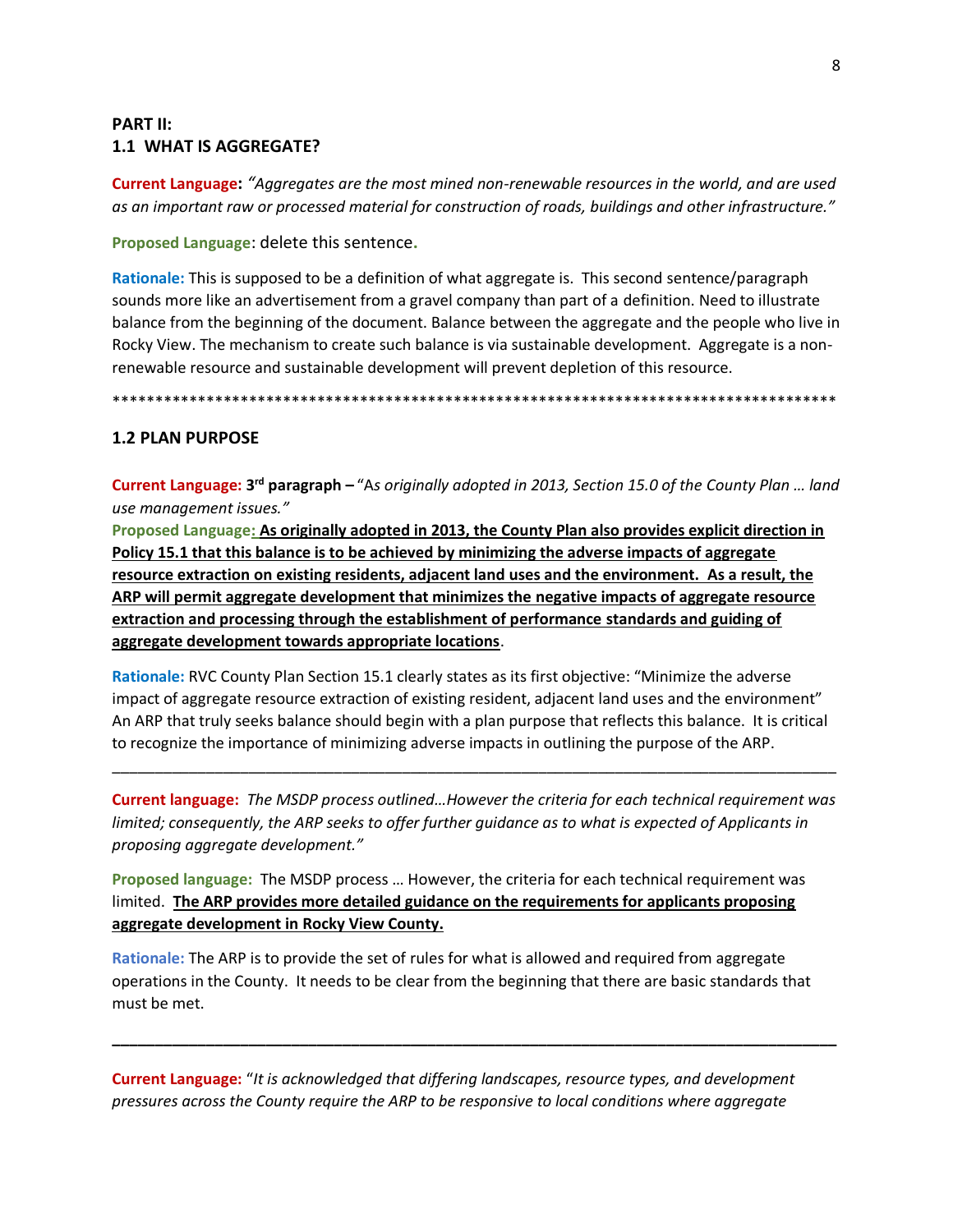*development is undertaken. The policies within the ARP seek to adapt to this local context, while also establishing minimum standards that must be observed by all those stakeholders in aggregate resource extraction."*

**Proposed Language:** It is acknowledged that differing landscapes, resource types, and development pressures across the County require the ARP to be responsive to local conditions where aggregate development is **proposed.** The policies within the ARP **reflect these differences** in local context **and** establish minimum standards that must be observed by all those stakeholders in aggregate resource extraction. **Furthermore, it is acknowledged that development pressures in established areas of the County may restrict aggregate operations. A successful ARP will be proactive and work in accord with a developing County.**

**Rationale:** To emphasize that the ARP will respect established areas in the County and balance the needs of residents, industry, and society. The potential for conflict with other existing land uses will be minimized.

#### \*\*\*\*\*\*\*\*\*\*\*\*\*\*\*\*\*\*\*\*\*\*\*\*\*\*\*\*\*\*\*\*\*\*\*\*\*\*\*\*\*\*\*\*\*\*\*\*\*\*\*\*\*\*\*\*\*\*\*\*\*\*\*\*\*\*\*\*\*\*\*\*\*\*\*\*\*\*\*\*\*\*\*\*\*

## **1.3 LOCATION OF AGGREGATE DEVELOPMENT IN THE COUNTY**

**Current language: 1.3 Referring to the eight County-operated aggregate sites in the second paragraph:**  *"In the absence of any imposed bylaw controls, the County is expected to self-regulate with respect to these sites, and adopt the principles of the ARP in undertaking aggregate development*."

**Proposed language:** In the absence of any imposed bylaw controls, the County **will adhere to all standards in the ARP, including enforcement regulations,** in undertaking aggregate development**.**

**Rationale**: The ARP's plan purpose clearly states that "The policies within the ARP seek to...establish(ing) minimum standards that must be observed by all the stakeholders in aggregate resource extraction."

There is no rationale for excluding County-owned or operated pits from the ARP's location criteria or performance standards. Pits cannot be left to self-regulate. This leaves too much at stake for residents that are supposed to be protected by the ARP from the negative impacts of aggregate operations such as:

- \* decreased health, air quality, water quality, property value;
- \* increased light pollution, noise levels, traffic levels;
- \* disruption of view, flora, fauna and habitat in area.

\*\*\*\*\*\*\*\*\*\*\*\*\*\*\*\*\*\*\*\*\*\*\*\*\*\*\*\*\*\*\*\*\*\*\*\*\*\*\*\*\*\*\*\*\*\*\*\*\*\*\*\*\*\*\*\*\*\*\*\*\*\*\*\*\*\*\*\*\*\*\*\*\*\*\*\*\*\*\*\*\*\*\*\*

**Current language: 1.3** Final paragraph states "*it is hoped that the mapping of the resource will offer greater transparency for all stakeholders with respect*..."

**Proposed language:** …**it is hoped the** Mapping of the resource, in conjunction with other land use mapping, offers greater transparency for all stake holders with respect to the… with each other. **Map 7.x provides maps of agricultural land uses and environmentally sensitive areas and Map 7.z overlays these land uses with the locations of potential aggregate resources.** 

**Rationale:** "Hoped" is not strong enough language and suggests a lack of commitment. Overlaying the maps should help determine where each use should be given priority.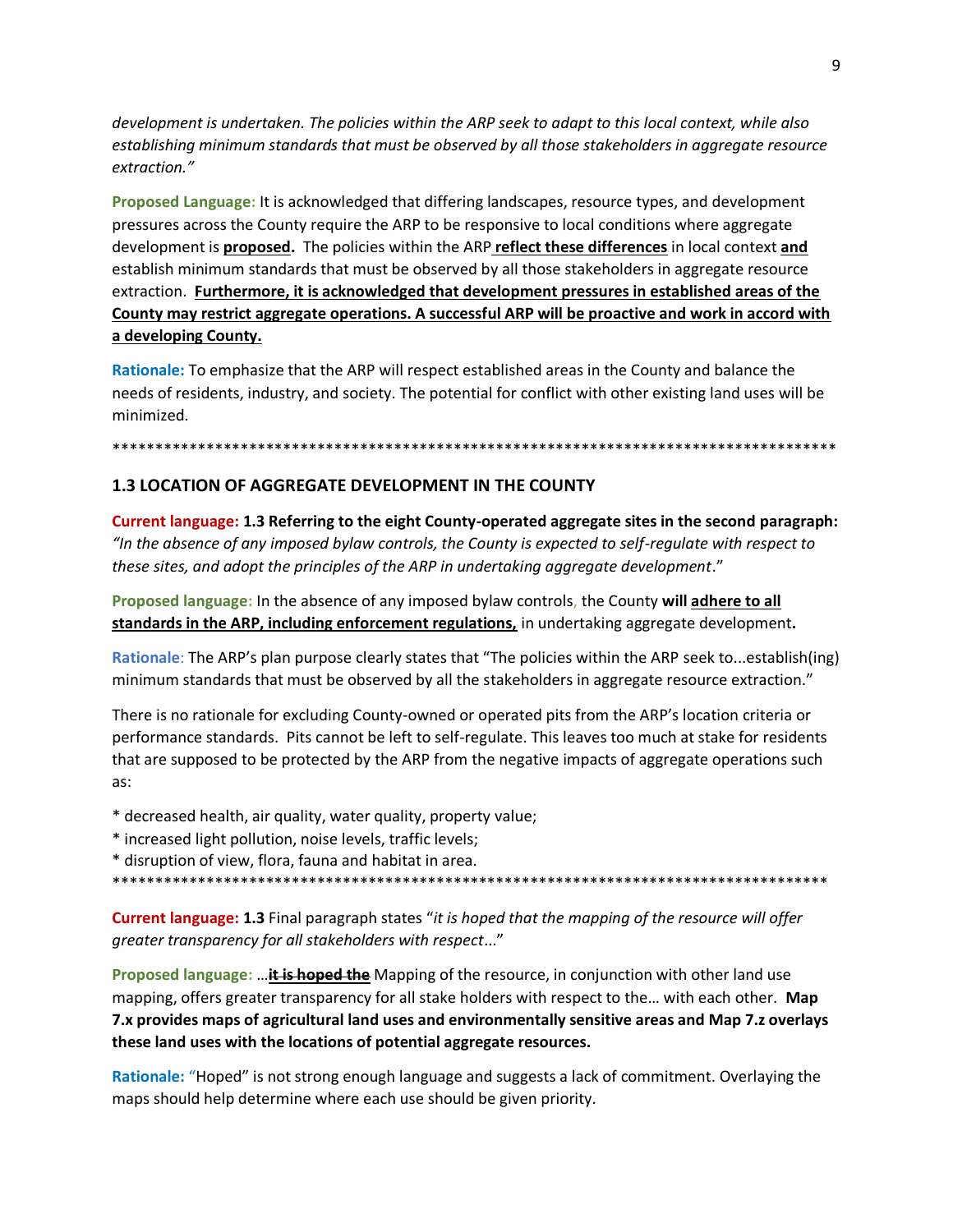10

#### **1.4 VISION AND OBJECTIVES:**

**Current language:** Introductory paragraph: "Following the direction of the County Plan ... within the County."

Proposed language: The ARP's vision and objectives serve as a reference for the criteria and standards that aggregate development will be required to meet to ensure that the future needs of residents, industry and other stakeholders in the County are met in accordance with the direction provided in the County Plan.

Rationale: It is critical that the ARP's vision and objectives properly reflect the County Plan's policy directive to balance stakeholder needs by minimizing negative impacts on existing residents, adjacent land uses and the environment. Also, the wording "serves as a guide" weakens the purpose of the ARP. It must always be clear that the ARP is setting out minimum standards that must be followed by all aggregate operations.

Current language: Vision - "Rocky View will support environmentally sensitive and sustainable aggregate development to meet local, regional, and provincial resource needs. It shall do so in a manner that balances the needs of residents, industry and society. Through the establishment of performance standards and the guiding of aggregate development towards appropriate locations, the potential for conflict with adjoining landowners will be minimized."

Proposed language: Vision - Rocky View will permit environmentally sensitive and sustainable aggregate development that meets demonstrated local, regional and provincial resource needs. It shall do so in a manner that balances the needs of residents, industry and society so as to minimize the negative impacts from aggregate resource development on existing residents, adjacent land uses and the environment. Through the establishment of ... will be minimized.

Rationale: It is critical that the ARP's vision clearly states its consistency with the policy directives in the County Plan, not just the objectives from the County Plan.

**Current language: 1.4 Objectives #3:** "To minimize impacts of aggregate extraction and processing operations on residents, adjacent land users, and the environment by outlining set standards and criteria for aggregate development.

Proposed language: To minimize impacts ... and the environment by providing clear, objective and measurable performance standards and criteria for aggregate development.

Rationale: When performance standards are objective, measurable, realistic and stated clearly then all stakeholders understand what is required and the rules are enforceable and are not open for interpretation.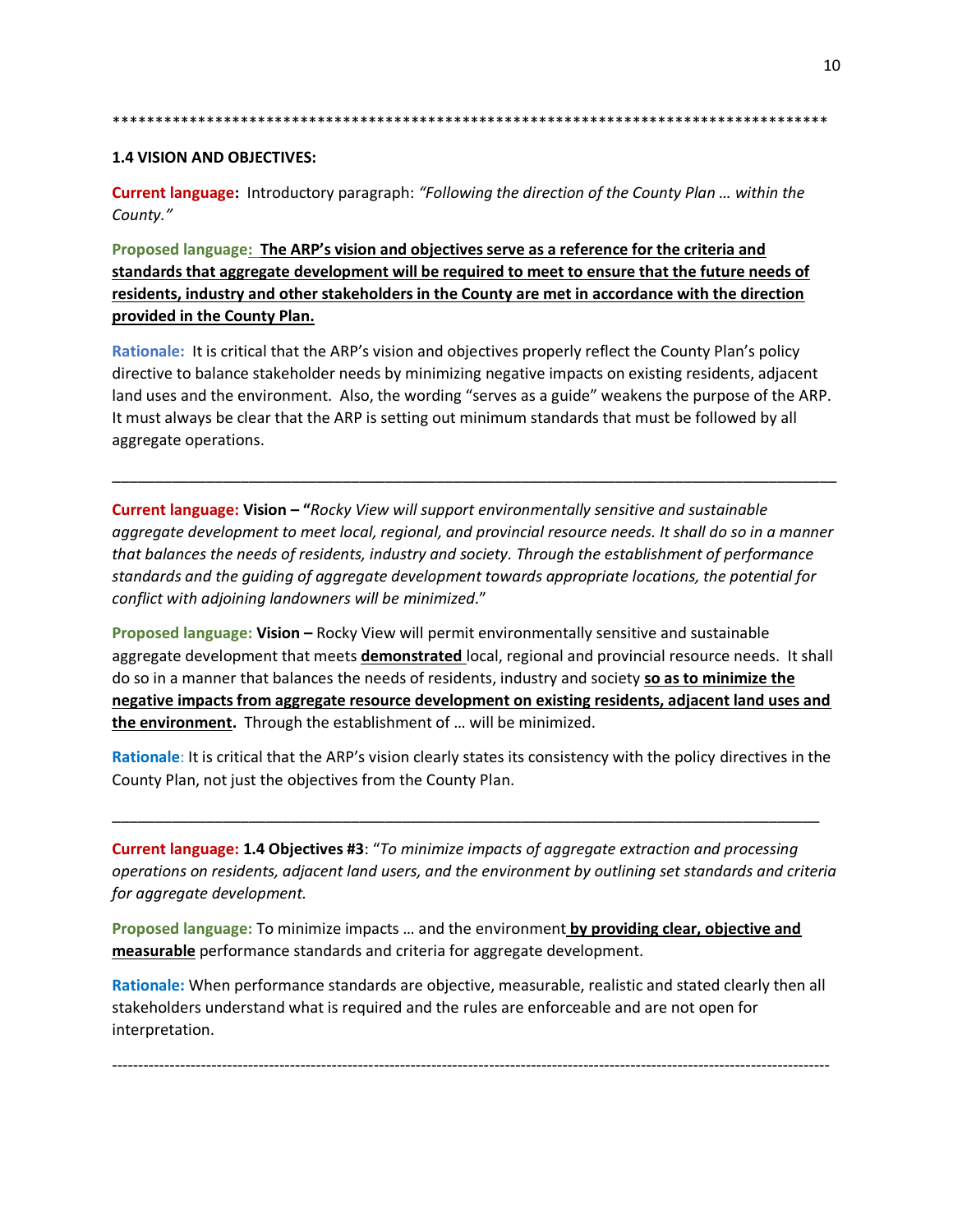**Current language: 1.4 Objectives #4**: *To acknowledge that the potential impacts from aggregate development vary between sites according to their location within the County an, and their proximity to sensitive receptors*."

**Proposed language**: To acknowledge that the potential impacts from aggregate development vary between potential sites based on their proximity to **residents, other adjacent land users, and environmentally sensitive areas.**

**Rationale:** The term "sensitive receptors" is not a commonly used phrase. As a result, its meaning is not immediately clear. Choice of language should be as clear and unambiguous as possible. Where technical terms are used, they need to be defined. Alternatively, as is suggested here, substituting plain language reduces the possibilities for misunderstanding.

The California Environmental Quality Act defines sensitive receptors as people that have an increased sensitivity to air pollution or environmental contaminants. Sensitive receptor locations include schools, parks and playgrounds, day care centers, nursing homes, hospitals, and residential dwelling unit(s). [http://www.slocleanair.org/images/cms/upload/files/CEQA\\_Handbook\\_2012\\_v1.pdf](http://www.slocleanair.org/images/cms/upload/files/CEQA_Handbook_2012_v1.pdf)

This definition is far narrower than appropriate. What about farmers, commercial business owners, their customers, or even the regular residents who are healthy adults with no increased sensitivities? All of these people are negatively affected by aggregate operations.

This change should be made throughout the ARP, wherever "receptors" or "sensitive receptors" are used.

**Current Language:** 1.4 Objectives #5: *To ensure aggregate development is located and developed in an orderly manner that promotes sustainability, and minimizes impacts upon residents, agriculture, and the environment"*

\_\_\_\_\_\_\_\_\_\_\_\_\_\_\_\_\_\_\_\_\_\_\_\_\_\_\_\_\_\_\_\_\_\_\_\_\_\_\_\_\_\_\_\_\_\_\_\_\_\_\_\_\_\_\_\_\_\_\_\_\_\_\_\_\_\_\_\_\_\_\_\_\_\_\_\_\_\_\_\_\_\_\_\_\_

\_\_\_\_\_\_\_\_\_\_\_\_\_\_\_\_\_\_\_\_\_\_\_\_\_\_\_\_\_\_\_\_\_\_\_\_\_\_\_\_\_\_\_\_\_\_\_\_\_\_\_\_\_\_\_\_\_\_\_\_\_\_\_\_\_\_\_\_\_\_\_\_\_\_\_\_\_\_\_\_\_\_\_\_\_

**Proposed Language:** … minimizes impacts on residents, agriculture, **other land users** and the environment.

**Rationale:** All land users are affected by aggregate operations. This must be acknowledged.

**Current Language:** #6 – "*To safeguard aggregate resources within the County from unnecessary sterilization."*

**Proposed Language**. To safeguard aggregate resources within the County while recognizing and protecting the interests of others in the County.

**Rationale**: Policies within the ARP are designed to safeguard natural resources and minimize the negative impacts on residents, adjacent land uses and environmentally sensitive areas. Sterilization may occur in some areas as part of an effective ARP.

\*\*\*\*\*\*\*\*\*\*\*\*\*\*\*\*\*\*\*\*\*\*\*\*\*\*\*\*\*\*\*\*\*\*\*\*\*\*\*\*\*\*\*\*\*\*\*\*\*\*\*\*\*\*\*\*\*\*\*\*\*\*\*\*\*\*\*\*\*\*\*\*\*\*\*\*\*\*\*\*\*\*\*\*\*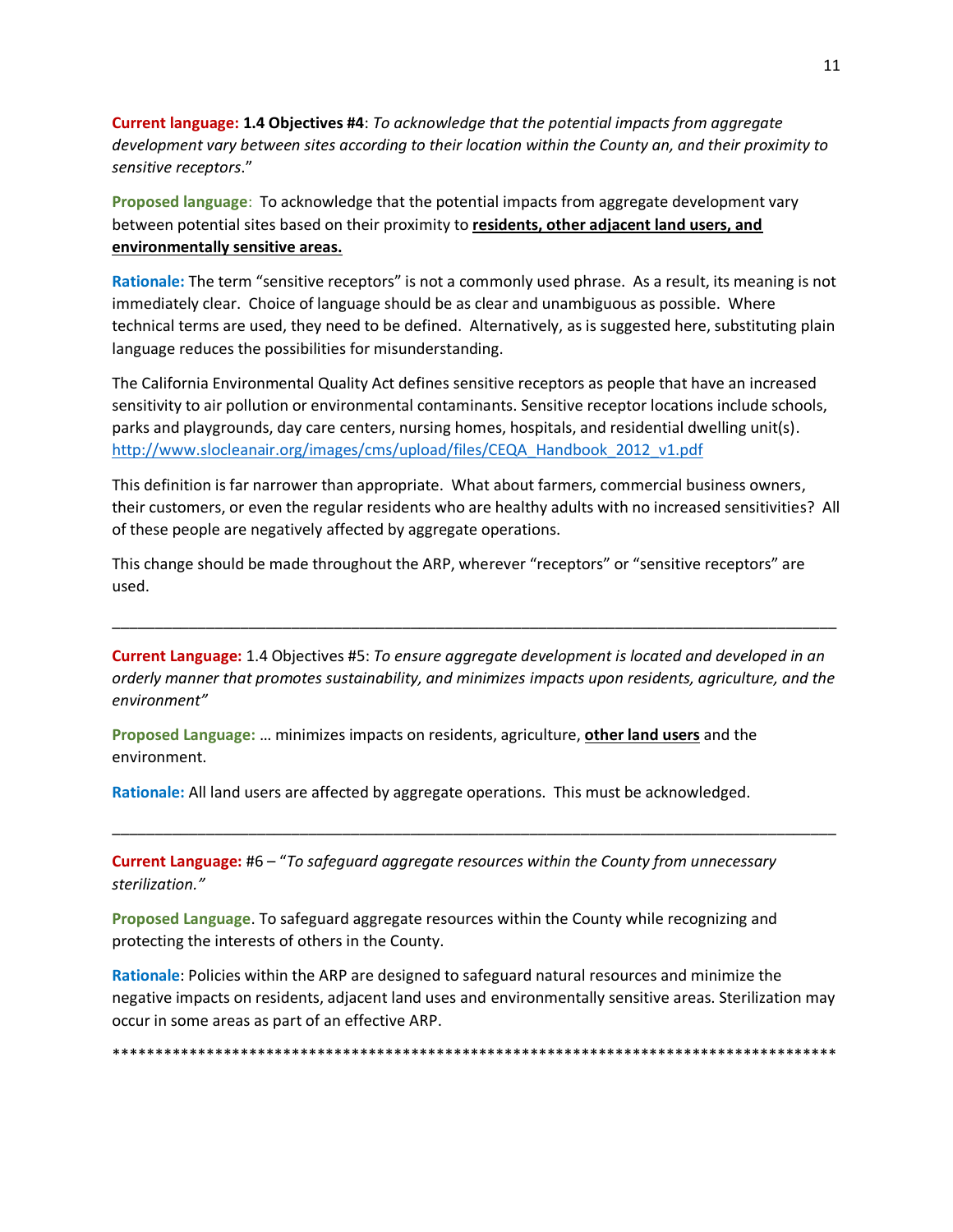## **1.5 PLAN ORGANIZATION**

#### **SECTION 3: PERFORMANCE STANDARDS**

**Current Language:** … *The 18 performance standard areas aim to provide a minimum standard for all aggregate development, but also allow sufficient flexibility to plan operations according to a site's location and its proximity to sensitive receptors*.

**Proposed Language:** … The 18 performance standard areas **provide** minimum standards for all aggregate development. but also allow sufficient flexibility to plan operations according to a site's location and its proximity to sensitive receptors.

**Rationale:** There must be minimum performance standards that it is clear must be met by all gravel operations. Waffling language, such as "aim to provide", in the description of the section weakens the intent of the performance standards. Likewise, "allow sufficient flexibility" is ambiguous. This is a guiding document all intent must be clear.

\_\_\_\_\_\_\_\_\_\_\_\_\_\_\_\_\_\_\_\_\_\_\_\_\_\_\_\_\_\_\_\_\_\_\_\_\_\_\_\_\_\_\_\_\_\_\_\_\_\_\_\_\_\_\_\_\_\_\_\_\_\_\_\_\_\_\_\_\_\_\_\_\_\_\_\_\_\_\_\_\_\_\_\_

**Current Language:** *"… to ensure the impacts of aggregate development are minimized upon the County's residents and lands."*

**Proposed Language:** … to ensure the impacts of aggregate development are minimized upon the County's residents, **other land users and the environment.**

**Rationale:** All land users are affected by aggregate operations.

## **SECTION 4: LOCATION CRITERIA**

**Current Language**: "*The policies also utilize mapping of the potential aggregate resource to ensure it is safeguarded from other permanent surface development*."

\_\_\_\_\_\_\_\_\_\_\_\_\_\_\_\_\_\_\_\_\_\_\_\_\_\_\_\_\_\_\_\_\_\_\_\_\_\_\_\_\_\_\_\_\_\_\_\_\_\_\_\_\_\_\_\_\_\_\_\_\_\_\_\_\_\_\_\_\_\_\_\_\_\_\_\_\_\_\_\_\_\_\_\_\_

**Proposed Language**: … The policies also utilize mapping of the potential aggregate resource to **show where aggregate resource extraction may be encouraged.**

\_\_\_\_\_\_\_\_\_\_\_\_\_\_\_\_\_\_\_\_\_\_\_\_\_\_\_\_\_\_\_\_\_\_\_\_\_\_\_\_\_\_\_\_\_\_\_\_\_\_\_\_\_\_\_\_\_\_\_\_\_\_\_\_\_\_\_\_\_\_\_\_\_\_\_\_\_\_\_\_\_\_\_\_\_

**Rationale:** It may be reasonable to evaluate the need to safeguard aggregate resources. It is not reasonable to require safeguarding.

## **1.6 LEGISLATIVE FRAMEWORK FOR AGGREGATE DEVELOPMENT**

**Current Language: 2<sup>nd</sup> paragraph under Provincial Legislation – "Class I pits ... Reclamation** Regulations."

**Proposed Language**: add at the end of this paragraph: **It should be noted that the regulation setting out the Code of Practice for Pits includes relatively few performance standards. Most of the provincial performance standards are suggested practices in the accompanying Guide to the Code of Practice for Pits and are, as a result, not mandatory.**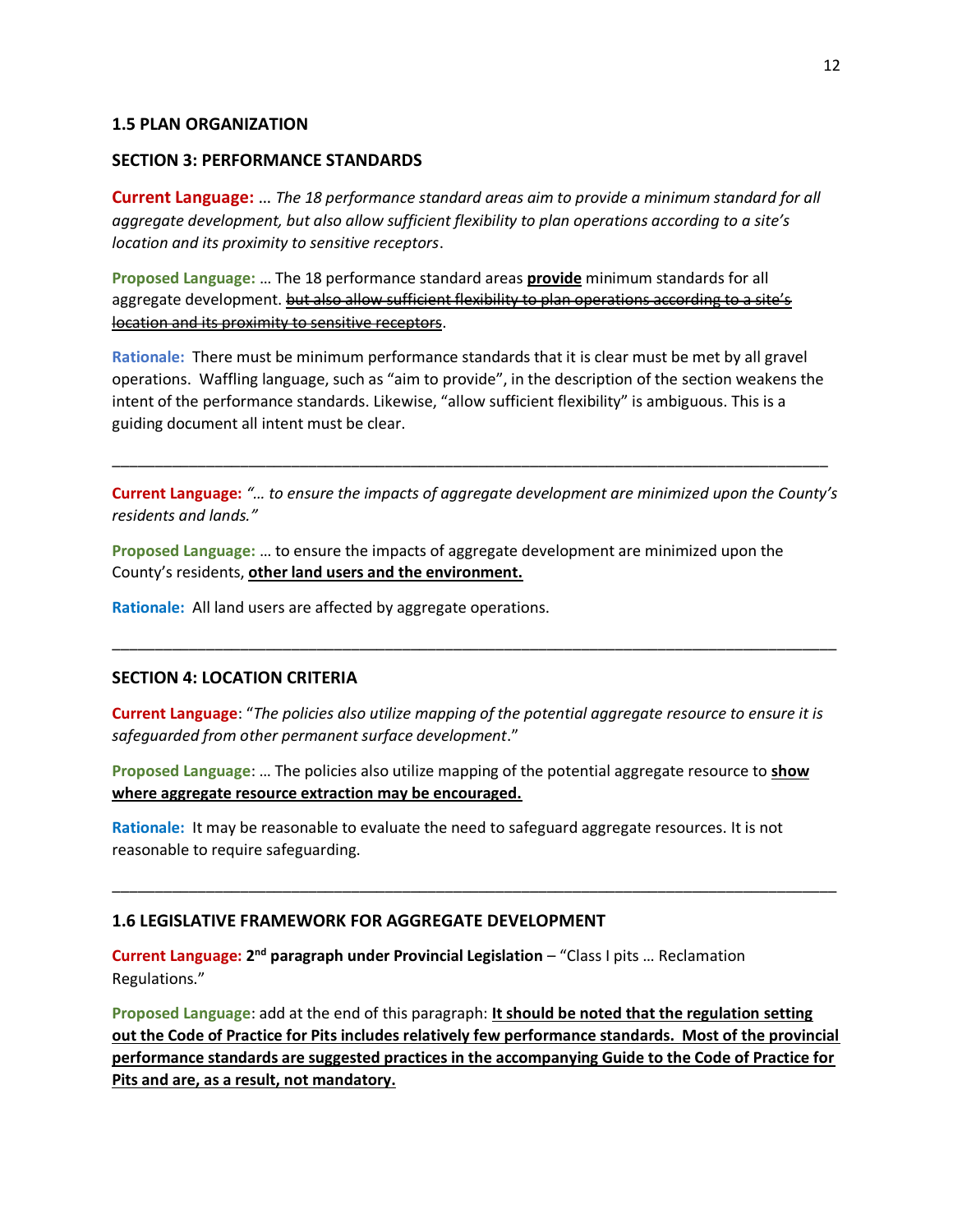**Rationale:** More clearly describes the role of the Code of Practice for Pits in regulating aggregate operations.

\_\_\_\_\_\_\_\_\_\_\_\_\_\_\_\_\_\_\_\_\_\_\_\_\_\_\_\_\_\_\_\_\_\_\_\_\_\_\_\_\_\_\_\_\_\_\_\_\_\_\_\_\_\_\_\_\_\_\_\_\_\_\_\_\_\_\_\_\_\_\_\_\_\_\_\_\_\_\_\_\_\_

#### **Current Language: #5 – Community Aggregate Payment Levy (Bylaw C-6214-2006)**

**QUESTION:** The CAP levy is scheduled to expire on December 31, 2017. The Province is currently reviewing its status. It may cease to exist or be enhanced come December 2017. If the CAP is not extended by the Province, the County would be left without any identifiable source of revenue from the aggregate industry. Should the CAP levy not be extended, it would be recommended that the County examine its alternatives for levying industry-specific licencing fees or another industry-specific revenue source. Given the amount of damage the aggregate industry causes not only on human health and safety but to the County's infrastructure in terms of road usage, etc., it makes no sense to be encouraging aggregate operations if the County receives absolutely no benefit from their operations.

That said, the CAP levy has a built-in bias that favours the County supporting aggregate applications since the County becomes the financial beneficiary of its own approvals. This tends to make the County more lenient since aggregate operations are considered as a source of revenue. It is important to note, however, that these revenues are usually less than  $\frac{1}{2}$  of 1% of total County revenue and have contributed a mere \$10 million over the last 10 years.

\_\_\_\_\_\_\_\_\_\_\_\_\_\_\_\_\_\_\_\_\_\_\_\_\_\_\_\_\_\_\_\_\_\_\_\_\_\_\_\_\_\_\_\_\_\_\_\_\_\_\_\_\_\_\_\_\_\_\_\_\_\_\_\_\_\_\_\_\_\_\_\_\_\_\_\_\_\_\_\_\_\_

#### **1.8 DEFINITIONS**

The following definitions should be added or modified:

**Proposed Addendum: Highway – A road that is designated as a primary highway or a secondary highway pursuant to the Public Highways Development Act.**

**Collector Road – A road in Rocky View County which acts as a link between primary and secondary highways. May be either a major or minor roadway depending upon design and traffic volumes.**

**Current Language:** *Setback means a distance that aggregate development shall be located from nearby adjacent residences, roads, waterbodies, watercourses, or site property lines. It can also apply to the distance that new residential development should be located from a designated aggregate extraction/processing land use.*

\_\_\_\_\_\_\_\_\_\_\_\_\_\_\_\_\_\_\_\_\_\_\_\_\_\_\_\_\_\_\_\_\_\_\_\_\_\_\_\_\_\_\_\_\_\_\_\_\_\_\_\_\_\_\_\_\_\_\_\_\_\_\_\_\_\_\_\_\_\_\_\_\_\_\_\_\_\_

**Proposed Language:** Setback means the distance **from the property line of an aggregate development to the property lines of** adjacent residences, **businesses, public buildings, and from** roads, waterbodies, watercourses, **or other natural features as context may require.** It can also apply to the distance that **the property line of a new residential, commercial, or public service development should be located from the property line of an existing** designated extraction/processing land use.

**Rationale:** Clearer language. Setbacks should be measured from property line to property line to avoid confusion and controversy over measurements.

\_\_\_\_\_\_\_\_\_\_\_\_\_\_\_\_\_\_\_\_\_\_\_\_\_\_\_\_\_\_\_\_\_\_\_\_\_\_\_\_\_\_\_\_\_\_\_\_\_\_\_\_\_\_\_\_\_\_\_\_\_\_\_\_\_\_\_\_\_\_\_\_\_\_\_\_\_\_\_\_\_\_\_\_\_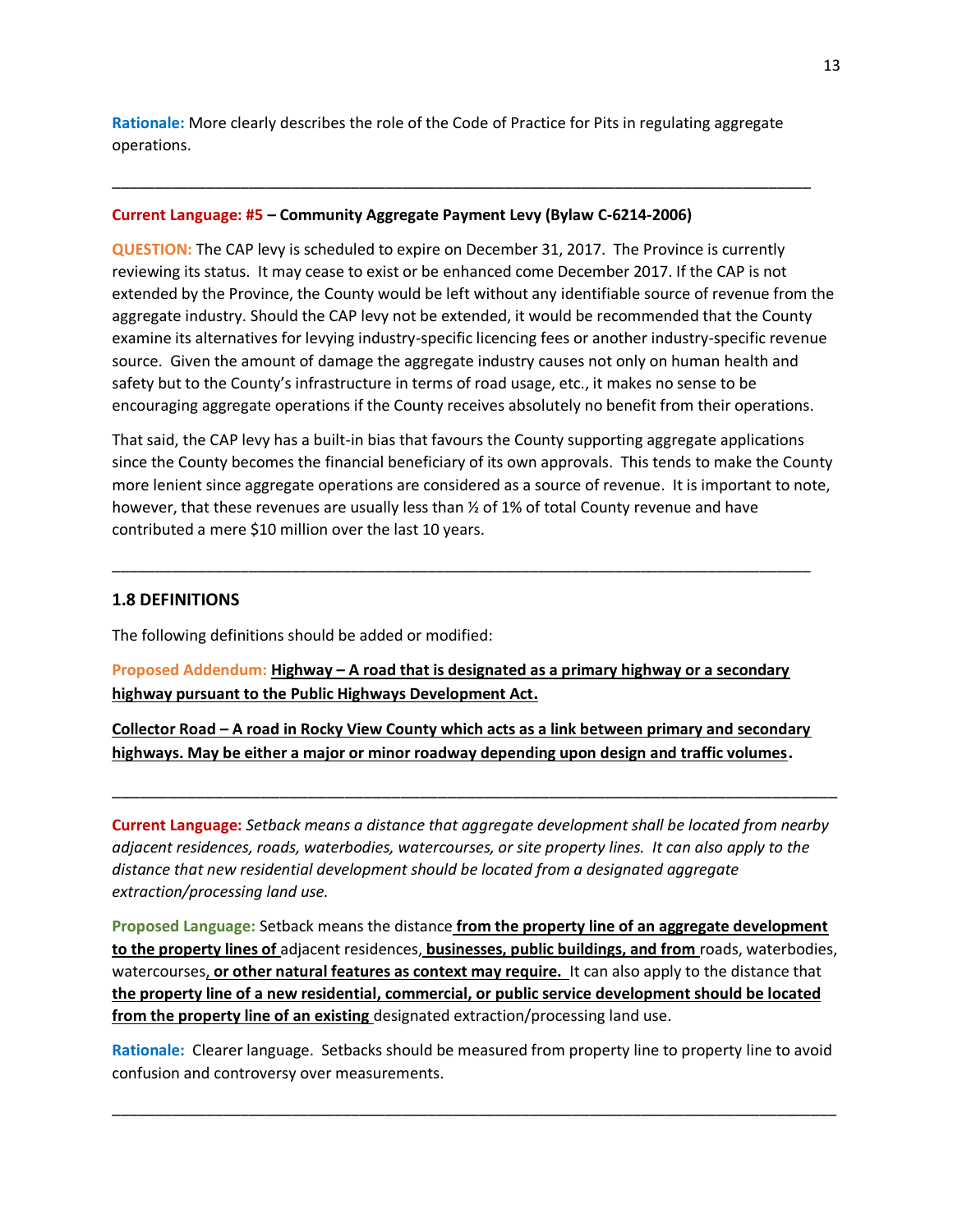Proposed Addendum: Best Practice means the techniques or methodologies that, through experience and research, have proven to reliably lead to a desired result. A commitment to using best practices is a commitment to use all the knowledge and technology at one's disposal to ensure success. A commitment to using best practices also includes a commitment to adopt new best practices so that the best practices employed are always current.

Rationale: Adding a definition of "best practice" reduces ambiguity. Without the definition, stakeholders may not know what is expected.

Proposed Addendum: Site means the location where an aggregate operation exists. For determination throughout this document, measurements from the "site" refer to measurements from the property line of the aggregate operation to the property line of the affected land user or land feature.

Rationale: This definition will reduce possible ambiguity.

#### 

# 2.0 APPLICATION REQUIREMENTS FOR AGGREGATE PROPOSALS

**Current Language:** "An Aggregate Site Development Plan (ASDP) shall be submitted with all applications proposing redesignation to Natural Resource Industrial (NRI) District to facilitate an aggregate extraction and/or processing development."

Proposed Language: An Aggregate Site Development Plan (ASDP) shall be submitted with all applications proposing redesignation to Natural Resource Industrial (NRI) District to facilitate an aggregate extraction or processing development or to Direct Control (DC) District where the DC bylaw would permit aggregate extraction and/or processing.

Rationale: Since it is possible to have aggregate operations in DC Districts, the application requirements need to apply to these potential operations as well as those being redesignated to NRI districts.

# 2.2 APPLICATION REQUIREMENTS FOR COMMERCIAL EXTRACTION/PROCESSING

**Current Language:** 2. "A location Plan, to an appropriate scale, showing a) all occupied dwellings within one mile of the site; b) all hydrological and environmental features, both within the site and within one mile of the site."

Proposed Language: A location Plan, to an appropriate scale showing:

## (a) For applications for sites under twelve and one-half (12.5) acres in size:

- a. All occupied dwellings, commercial land users and/or public service land users within one mile of the site;
- b. All hydrological and environmental features, both within the site and within one mile of the site.
- (b) For applications for sites greater than twelve and one-half (12.5) acres in size:
	- a. All occupied dwellings within two miles of the site;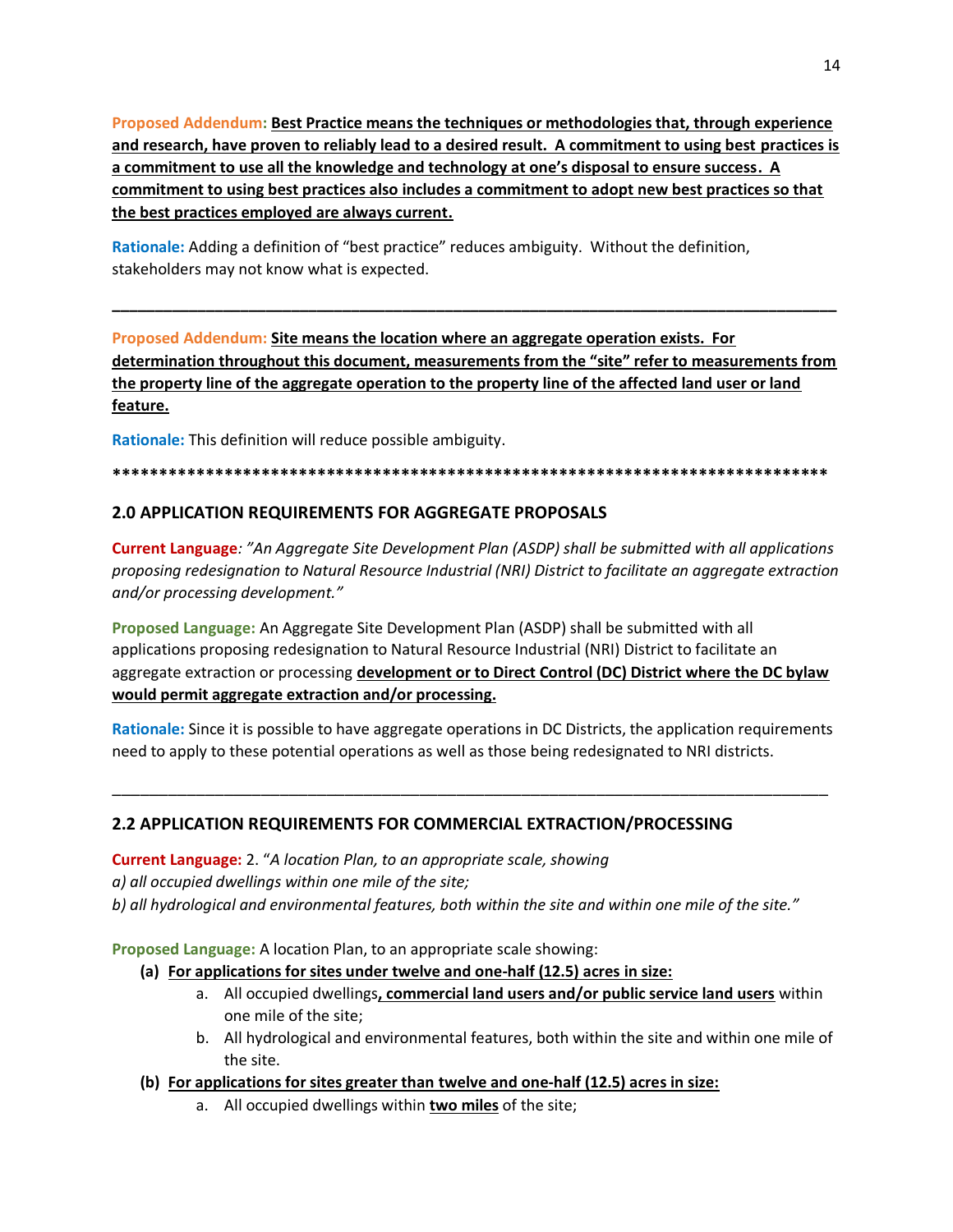b. All hydrological and environmental features, both within the site and within two miles of the site.

Rationale: One mile is insufficient distance for large pits; however, it is probably a reasonable distance for small pits. The potential impacts on health, traffic, safety, etc. from larger pits is sufficient that larger areas need to be considered.

Proposed Addendum: The ASDP must also include the following:

## A plan for the containment and storage of hazardous materials, in accordance with Policy 3.10.

#### A contingency plan, in accordance with Policy 3.5.

#### A blasting plan, in accordance with 3.4.

Rationale: Aggregate operations are locations in which hazardous materials are frequently stored. The ARP needs to ensure that these materials are contained and stored appropriately.

Contingency plans to deal with air quality issues are critical to mitigating against the public health risks from aggregate production.

#### 

## **3.0 PERFORMANCE STANDARDS**

#### **OBJECTIVES**

**Current Language** 2<sup>nd</sup> bullet: "To acknowledge that the potential impacts from aggregate development vary between sites... proximity to sensitive receptors.

Proposed Language: To recognize that the potential impacts from aggregate development vary between sites... and their proximity to residents, other land users and environmentally sensitive areas.

Rationale: "Recognize" more accurately describes an objective. Also, replace "sensitive receptors" with more easily understood, accurate language.

**Current language** 1<sup>st</sup> paragraph – "Performance standards... provide all stakeholders with greater clarity on the minimum expectations the County has..."

Proposed language: "Performance standards...provide all stakeholders with greater clarity on the minimum requirements the County has..."

Rationale: The County claims that Performance Standards set a "minimum standard" for aggregate operations and that operators are to "exceed requirements". The performance standards are supposed to protect residents, adjacent land users, and the environment. The actual language in the ARP must reflect that purpose. "Expectations" has no teeth and is not enforceable.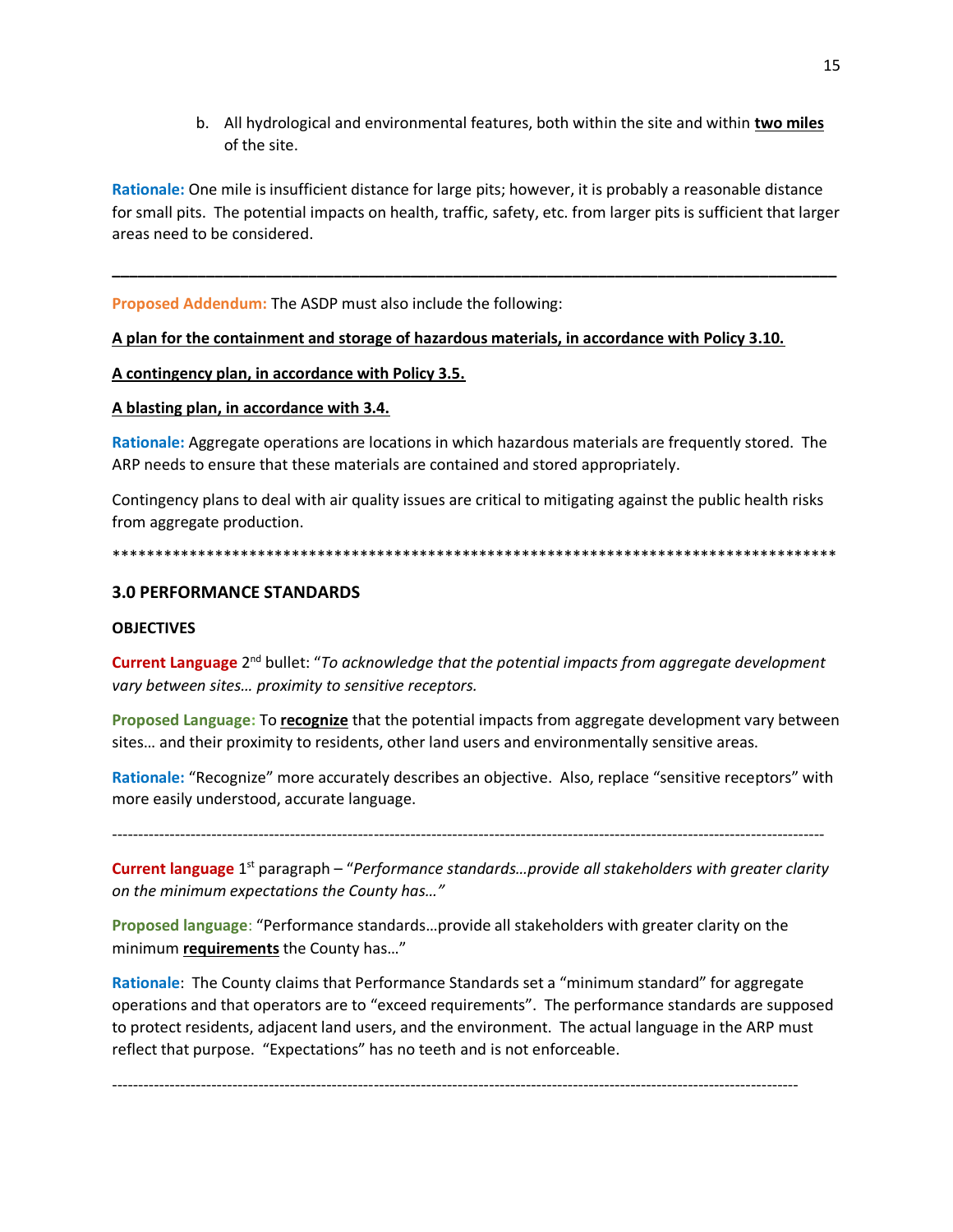Current Language 2<sup>nd</sup> paragraph: "These standards are to be used as a guide..."

**Proposed Language**: These standards are to be used as **minimum requirements**...

**Rationale:** Flexibility can only occur with the consent of those affected. If performance standards are going to provide the promised mitigation of negative impacts from aggregate operations, they must be enforceable. Guides are not enforceable.

-------------------------------------------------------------------------------------------------------------------------------------

Current Language 3<sup>rd</sup> paragraph: "...while allowing aggregate operators the ability to plan how they will *meet and exceed the requirements imposed*"

**Proposed Language:** … while **ensuring** aggregate operators **understand the minimum standards that they will be required to meet and allow them** the ability to plan how they will meet and exceed the requirements imposed.

Ra**tionale:** The ARP needs to be clear that the performance standards are requirements. Weak and/or ambiguous language obscures this message.

**Proposed Addendum:** Insert at end of or after 5th paragraph: **As outlined in the Provincial Guide to the Code of Practice for Pits, the County expects aggregate operators to continually review their operating practices and equipment with the objective of maintaining current best practices so as to improve their performance relative to all performance standards in this ARP.**

**Rationale:** It is only reasonable to expect aggregate operators to continuously adopt new and improved best practices.

-----------------------------------------------------------------------------------------------------------------------------------------

**Current language:** "*The County shall make every effort to ensure that the ARP is reviewed periodically to allow for appropriate revisions to be made to such references*."

**Proposed language:** The County shall **ensure** that the ARP is reviewed **at least every four (4) years, by an independent third party**, to allow for appropriate revisions to be made to such references.These reviews will include consultations with stakeholders to ensure their concerns are brought forward and addressed.

**Rationale**: Specified review process must happen for the ARP to be compliant with municipal and provincial policy amendments and address deficiencies in a timely manner. Needs to include details on who will review it, a time line for amendments to be made to ARP, a timeline for communication to necessary parties about amendments, a timeline for parties to comply and enforcement and penalties if parties do not comply as outlined in enforcement.

Councillors serve a 4-year term. This provides the opportunity for each new Council to review the continuing reasonableness of the document.

\*\*\*\*\*\*\*\*\*\*\*\*\*\*\*\*\*\*\*\*\*\*\*\*\*\*\*\*\*\*\*\*\*\*\*\*\*\*\*\*\*\*\*\*\*\*\*\*\*\*\*\*\*\*\*\*\*\*\*\*\*\*\*\*\*\*\*\*\*\*\*\*\*\*\*\*\*\*\*\*\*\*\*\*\*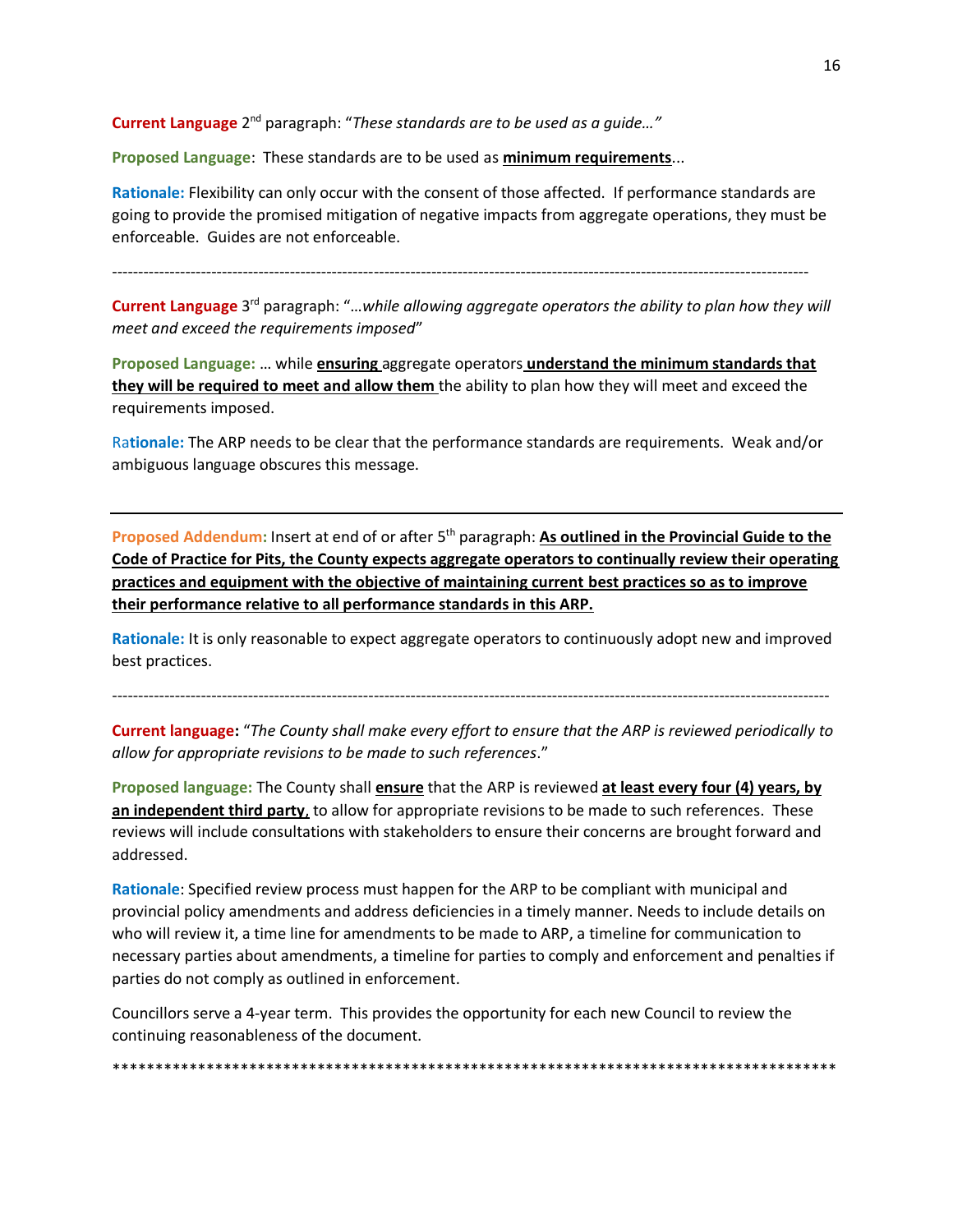## **POLICY 3.1 HEALTH AND AMENITY**

**Current Language**: "*Aggregate extraction and processing operations shall be supported where…"*

**Proposed Language:** Aggregate extraction and processing operations **may be permitted** where…

**Rationale:** We are essentially dealing with a permitting process by the County and the language of the ARP should so reflect. Also, it needs to be clear that satisfying any one (or more) of the performance standards is not sufficient to assure approval of an application. This means that "may" is more appropriate than "shall" for each performance standard.

---------------------------------------------------------------------------------------------------------------------------------------

**Current Language**: "*Aggregate extraction and processing operations shall be supported where no unacceptable impacts would be caused to*..."

**Proposed Language**: Aggregate extraction and processing operations **may be permitted** when no **material negative impacts** would be caused to the use and enjoyment of **affected lands, or to the health and safety of affected land users. Compliance with the Performance Standards may be a factor in determining whether material negative impacts may occur as a result of aggregate operations.**

#### Replace throughout Policy 3.1 and the ARP.

**Rationale:** The language of the paragraph is confusing and is inconsistent. "Unacceptable impacts" is totally subjective. How does one define unacceptable? Allowing the decision on the level of impact that is "likely to occur" to be made by the County, giving "consideration" to Performance Standards does not provide adequate protection to County residents. The paragraph allows the County to consider "guidance on matters not included in the ARP". Essentially the County could consider anything it wants thereby giving the County unlimited discretion in making its determination. This undermines one of the fundamental purposes of the ARP – to bring some certainty in the process for both residents and the aggregate industry. "Adjacent" unnecessarily limits any assessment to those in close physical proximity. Impacts need to be assessed in relation to all who may be affected.

#### **POLICY 3.2 CUMULATIVE IMPACT**

Current Language: 1<sup>st</sup> paragraph "Aggregate development shall be supported where it does not result in *an unacceptable cumulative impact on the environment… either concurrently or successively."*

\*\*\*\*\*\*\*\*\*\*\*\*\*\*\*\*\*\*\*\*\*\*\*\*\*\*\*\*\*\*\*\*\*\*\*\*\*\*\*\*\*\*\*\*\*\*\*\*\*\*\*\*\*\*\*\*\*\*\*\*\*\*\*\*\*\*\*\*\*\*\*\*\*\*\*\*\*\*\*\*\*\*\*\*\*

**Proposed Language:** Aggregate development **may be permitted** where it does not result in a **material negative cumulative impact on residents, other land users, wildlife, or the environment within a five (5) mile radius of the proposed site.** The cumulative impact shall be determined in relation to the collective effect of all different impacts from the specific application and in relation to the effects of a number of aggregate operations occurring either concurrently or successively.

As well, the applicant must demonstrate that it will meet and follow best practices to support minimal or no cumulative impacts over the life of the proposed operations.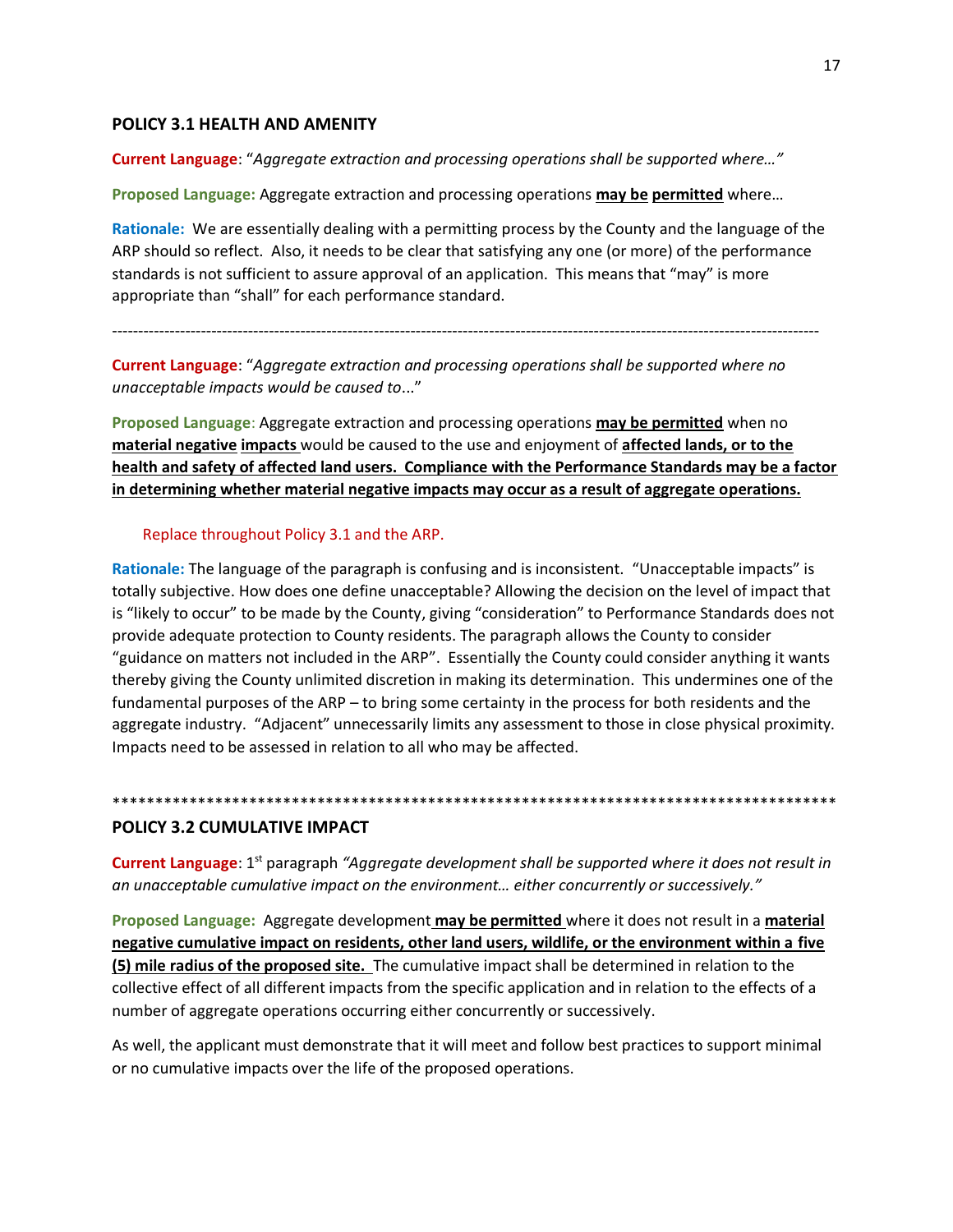**Rationale:** Introductory phrase has been changed to be clearer and more appropriate. "May be permitted" is more accurate than "shall be supported". The word "unacceptable" is highly subjective. What is unacceptable to one person may be acceptable to another. Performance standards must avoid subjective language where ever possible.

Wording needs to state clearly what is necessary to facilitate an "acceptable" application. It also needs to be clear and concise so that it is understandable for industry, stakeholders and residents and leaves little to no misunderstandings.

\_\_\_\_\_\_\_\_\_\_\_\_\_\_\_\_\_\_\_\_\_\_\_\_\_\_\_\_\_\_\_\_\_\_\_\_\_\_\_\_\_\_\_\_\_\_\_\_\_\_\_\_\_\_\_\_\_\_\_\_\_\_\_\_\_\_\_\_\_\_\_\_\_\_\_\_\_\_\_\_\_\_\_\_

**Proposed Addendum:** after the first paragraph add the following –

**To determine whether a proposal may result in material negative cumulative impacts, the County shall consider, among other things:**

- **The overall cumulative impact over the anticipated life of the proposed aggregate operations;**
- **The cumulative impact on the health of residents, other land users, wildlife and the environment from reduced air quality over the anticipated life of the proposed aggregate operations;**
- **The cumulative impact on traffic safety and infrastructure degradation from increased truck traffic;**
- **The cumulative impacts on the local water tables, riparian areas, and environmentally sensitive areas;**
- **All cumulative impacts shall be determined over a five (5) mile radius of the proposed site and shall include the impact over every five-year period for the anticipated life of the operations.**

**Rationale:** Adds clarity to what will be expected.

Current Language: 2<sup>nd</sup> paragraph "To demonstrate that proposals will not have an unacceptable *cumulative impact…"*

\_\_\_\_\_\_\_\_\_\_\_\_\_\_\_\_\_\_\_\_\_\_\_\_\_\_\_\_\_\_\_\_\_\_\_\_\_\_\_\_\_\_\_\_\_\_\_\_\_\_\_\_\_\_\_\_\_\_\_\_\_\_\_\_\_\_\_\_\_\_\_\_\_\_\_\_\_\_\_\_\_

**Proposed Language:** Replace paragraph with:

**To identify the possible cumulative impacts from the proposed aggregate operations, the applicant shall prepare a Cumulative Impact Assessment, in accordance with generally accepted best practices for the preparation of cumulative impact assessments. This assessment shall accompany all redesignation and development permit applications including renewals and, at a minimum, shall include:**"

**Rationale:** More accurate language. The Cumulative Impact Assessment does not demonstrate anything. It provides the information the County requires to assess whether the cumulative impact from the proposed application will or will not be acceptable. The original language suggests that if the Cumulative Impact Assessment is provided, proposals will have "acceptable cumulative impacts." This is simply not the case. It is critical that the performance standards are clear, then all stakeholders understand the rules and they are not open for interpretation.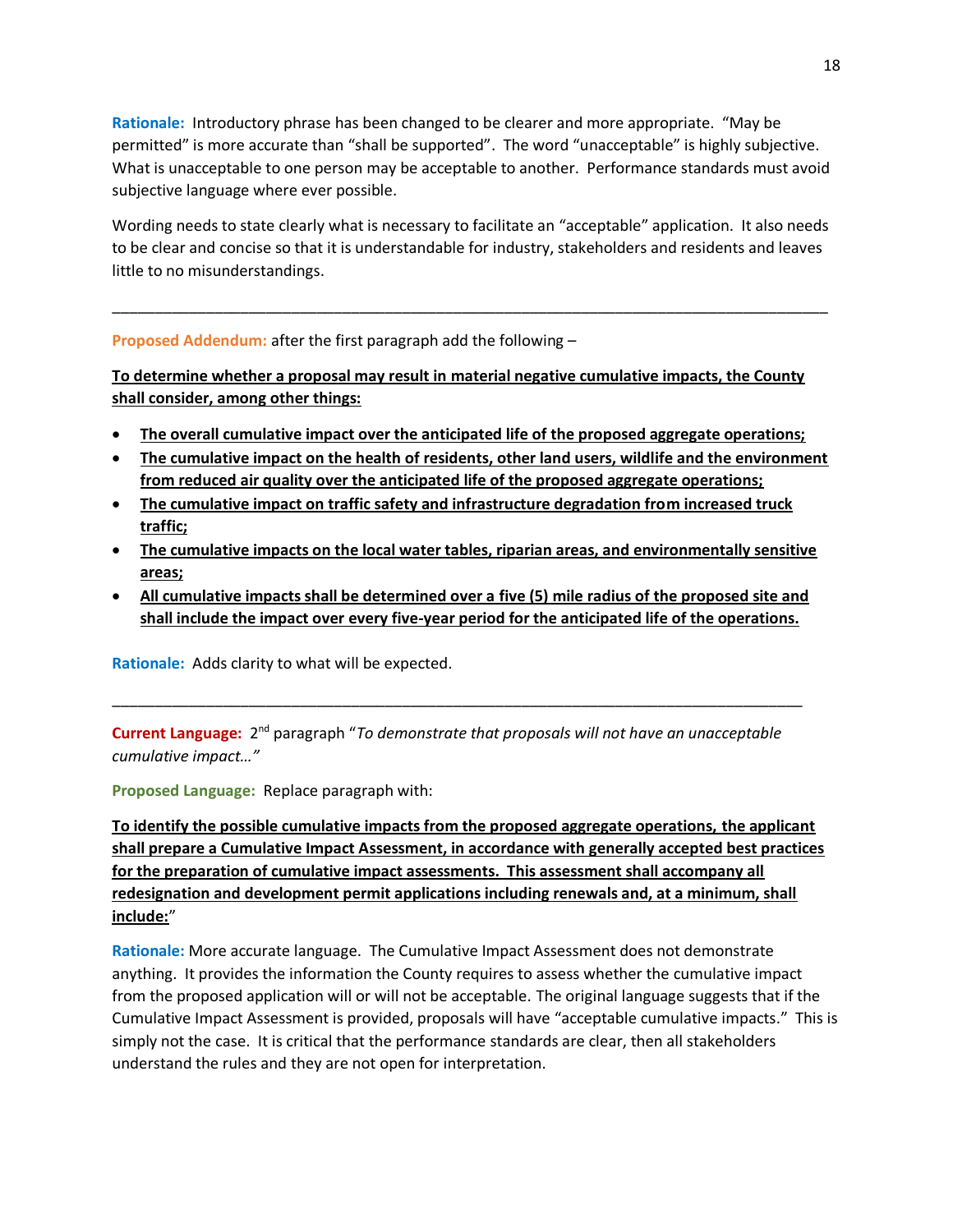It is unclear what will be included other than the 4 matters set out which is all an aggregate operator would include. This section needs to be clarified to ensure the assessment is in accordance with generally accepted best practices. Need to create a more detailed description of what the county and its residents need to see in a "Cumulative Impact Assessment".

**Current language:** "1. *An assessment of baseline conditions at the site and surrounding area with respect to noise, air quality, traffic, visual, and environmental impacts. This shall include, as far as practicable, assessment of impacts caused by other uses (both aggregate and non-aggregate uses) in close proximity to the site (some data on other proposed or permitted development can be sourced from the County). Where applicable, assessment should include nearby uses within adjoining municipalities."*

\_\_\_\_\_\_\_\_\_\_\_\_\_\_\_\_\_\_\_\_\_\_\_\_\_\_\_\_\_\_\_\_\_\_\_\_\_\_\_\_\_\_\_\_\_\_\_\_\_\_\_\_\_\_\_\_\_\_\_\_\_\_\_\_\_\_\_\_\_\_\_\_\_\_\_\_\_\_\_\_\_\_\_\_\_

**Proposed language: An assessment of baseline conditions, over an agreed upon timeframe prior to the filing of the application, shall be performed for the proposed site. The assessment of baseline conditions shall cover a radius of five (5) miles from the proposed site with respect to noise, air quality, traffic, visual, and environmental impacts.** 

**This shall include, but not be limited to, an assessment of impacts caused by all aggregate or nonaggregate industrial uses on environmental, residential and other land uses within a five (5) mile radius of the applicant's proposed site.** 

**Where applicable, the assessment shall include nearby aggregate and industrial uses within adjoining municipalities and governments.** 

**Rationale**: The requirements for the baseline assessment need to be clearly specified. "Close proximity" is not a defined term so it is left to interpretation. Since industry will define "close proximity" narrowly, it defeats the purpose of a cumulative impact assessment. The phrase would frustrate the real purpose of a cumulative impact assessment which is to assess the overall impact of a proposed activity. This is of concern with aggregate operations, as noise and emissions (particularly crystalline silica dust) can have impacts over a large geographical area.

The definition of Cumulative Impact (which is found in the definition section) supports this approach as it refers to impacts on "communities" which clearly implies a substantial geographical area.

The term, "As far as practicable" must be removed. This is subjective and allows for applicants to avoid the intended requirements of the assessment. Every applicant must adhere to the same application process and rules.

The last sentence should specify "nearby aggregate and industrial" uses with adjoining municipalities and governments.

-----------------------------------------------------------------------------------------------------------------------------------------

**Current Language** "2. *An assessment of the short and long-term cumulative impact of the proposal on surrounding land users, road users, and the environment. This shall be completed by collating and supplementing information sourced from individual noise, air quality, traffic, visual, and environmental studies, together with the baseline information and any information obtained on any uses contributing to the cumulative impact of the proposal.*"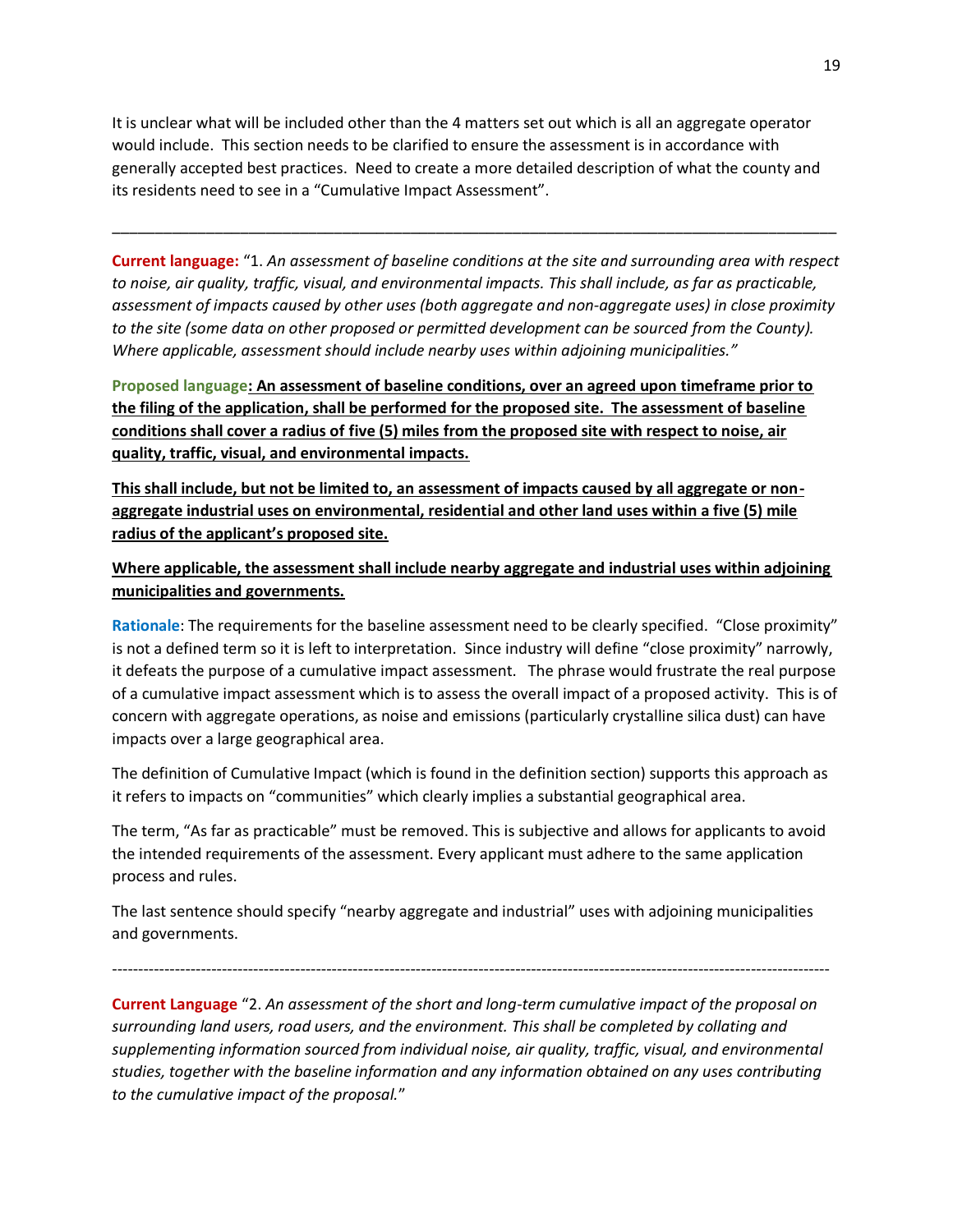**Proposed Language:** An assessment of the short and long term cumulative impact of the proposed aggregate operations on all land users, road users and the **environment within a five (5) mile radius of the proposed site.** This assessment shall include, **but not be limited to**, the collating and supplementing of information sourced from individual noise, air quality, traffic, visual, and environmental studies, together with the baseline information obtained on any uses contributing to the cumulative impact of the proposal. **For the purpose of preparing this assessment, "long term" shall be anything over three years.**

**Rationale:** The language attempts to restrict the geographical area of the cumulative impact assessment by using the word "surrounding". Dictionary definitions of "surrounding" use expressions such as "encircle". The cumulative impacts assessment should cover all areas impacted by the activity – that is the fundamental purpose of a cumulative impacts assessment. If the geographical area of a cumulative impacts assessment is unduly restricted, the whole purpose of the cumulative impact assessment is undermined. The result is essentially a site-specific assessment. Site specific assessments have been found to be ineffective.

**Current language**: 3. *"A description of, and commitment to, any appropriate local, regional, Provincial, or federal objectives or guidelines applicable to the development and surrounding area."*

\_\_\_\_\_\_\_\_\_\_\_\_\_\_\_\_\_\_\_\_\_\_\_\_\_\_\_\_\_\_\_\_\_\_\_\_\_\_\_\_\_\_\_\_\_\_\_\_\_\_\_\_\_\_\_\_\_\_\_\_\_\_\_\_\_\_\_\_\_\_\_\_\_\_\_\_\_\_\_\_\_\_\_\_\_

**Proposed language**: A description of, and commitment to, all appropriate local, regional, Provincial or federal objectives or guidelines applicable to the development and surrounding area. **This description and commitment shall be accompanied by a plan which demonstrates how the applicant will meet or, preferably, exceed the guidelines and objectives for the development, and the surrounding area (within a five (5) mile Radius)**.

**Rationale:** Anyone can provide the description of the guidelines and objectives for the area. To meet and exceed those objectives, there must be a rationale provided that outlines how a company intends on achieving those needs. Current language also states "any" – it must use best practice guidelines. This will properly communicate to the County and its residents how the applicant will adhere to the guidelines. This makes enforcement simpler.

------------------------------------------------------------------------------------------------------------------------------------------

**Current language**: 4*. "Details of any methods proposed on-site to reduce cumulative impacts, such as sharing of site infrastructure or progressive reclamation.* 

**Proposed language:** Details of all methods **that may be used** on-site to reduce cumulative impacts, such as sharing of site infrastructure or progressive reclamation. **Examples and details of proven methods, processes or practices that will reduce cumulative impacts must also accompany any proposed on-site development.**

**Rationale:** Current wording allows applicants to pick any methods. Details of what a company will do to improve on-site methods to reduce cumulative impacts are not measured and should be. Tried, tested and proven methods by other facilities have historical data that can provide clarity on which methods are effective and are best able to reduce the cumulative impact of an aggregate development.

------------------------------------------------------------------------------------------------------------------------------------------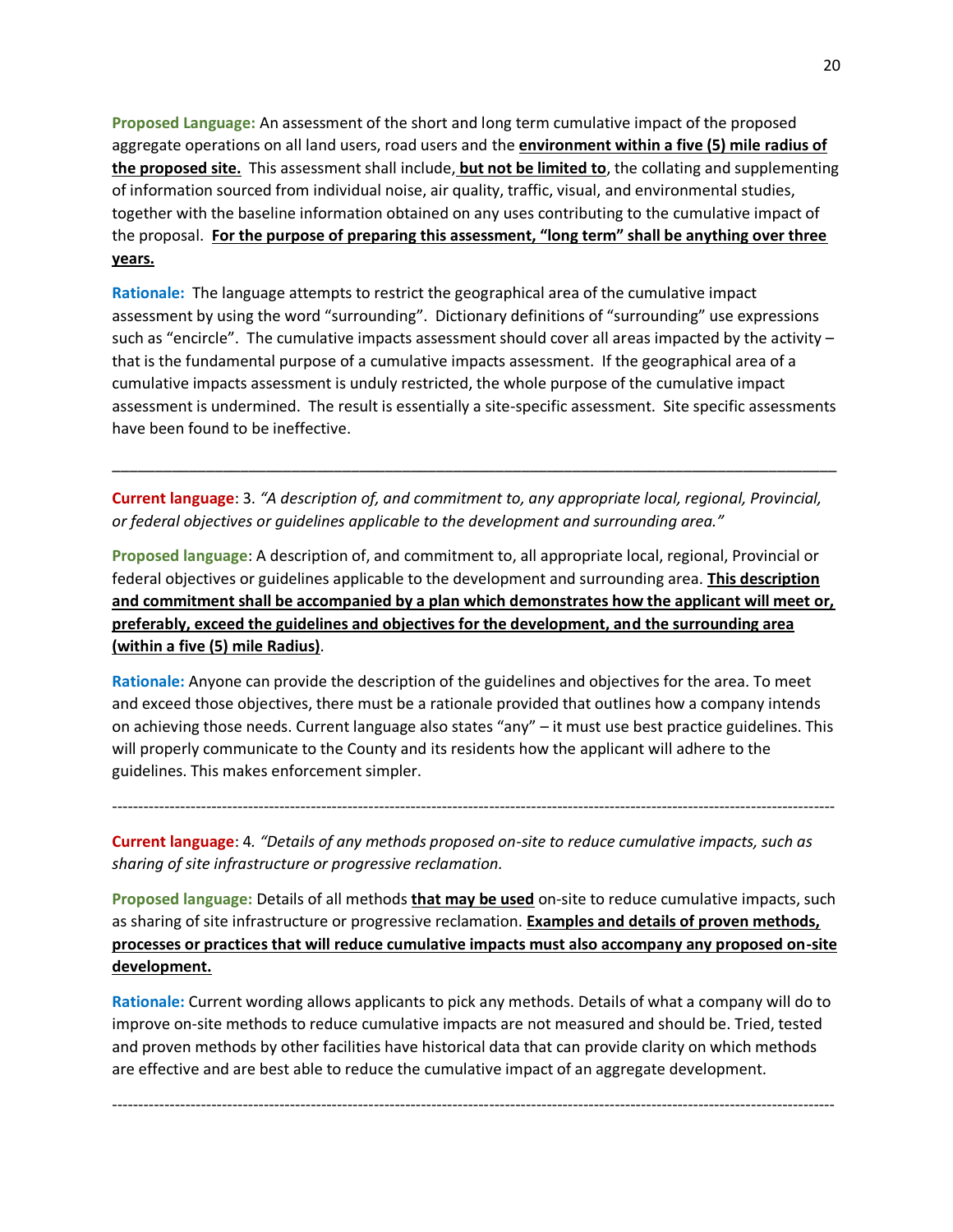Proposed Addendum: add at the end of the section: The baseline conditions, as outlined in the Cumulative Impact Assessment provided with the application, shall be monitored and reported on an ongoing basis, the frequency of which shall be agreed upon with the County and shall, in any case, be performed on at least an annual basis.

Rationale: If the commitments made in the cumulative impact assessment are going to be meaningful, there must be a way to determine if they are being met through the operating life of the aggregate operation. This requires ongoing monitoring, the results of which need to be compared to the commitments made in the application. Any negative deviations from those commitments must be treated as non-compliance infractions of the conditions of the development permit.

Proposed Addendum: Add at the end of the section: Compliance with the requirements of this Policy may be a factor in determining whether a redesignation or development permit application or renewal will be granted. Cumulative impacts identified in the Cumulative Impact Assessment shall be included as maximums in the conditions of any redesignation or development permit, including any renewals.

Rationale: A cumulative impact assessment's purpose must be clear. One purpose is for the County to have an understanding as to the impact of the proposal so it can determine whether the activity will have a material negative impact on others in the County. The second is to ensure there is an enforcement mechanism if cumulative impacts that were represented not to be exceeded are, in fact, exceeded.

#### **POLICY 3.3 TRAFFIC**

**Current language: "Extraction and processing operations involving transportation of aggregate by road** shall be supported where:"

Proposed language: Extraction and processing operations involving transportation of aggregate by road may be permitted where:

Rationale: More accurately reflects the intention.

**Current language:**  $1^{st}$  bullet: "the proposed access arrangement would be safe and appropriate to the proposed development, and the impact of the traffic generated would not be detrimental to road safety to an unacceptable degree;"

# Proposed language: Delete and replace with: Access to the proposed aggregate development shall be safe and appropriate and the impact of the traffic generated will not be detrimental to road safety.

Rationale: There are no acceptable detrimental impacts to road safety. If there are detrimental impacts they must be addressed. When performance standards are objective, measurable, realistic and clearly stated all stakeholders understand the rules and they are not open for interpretation. How does one define safety limits? What are the defined limits for traffic?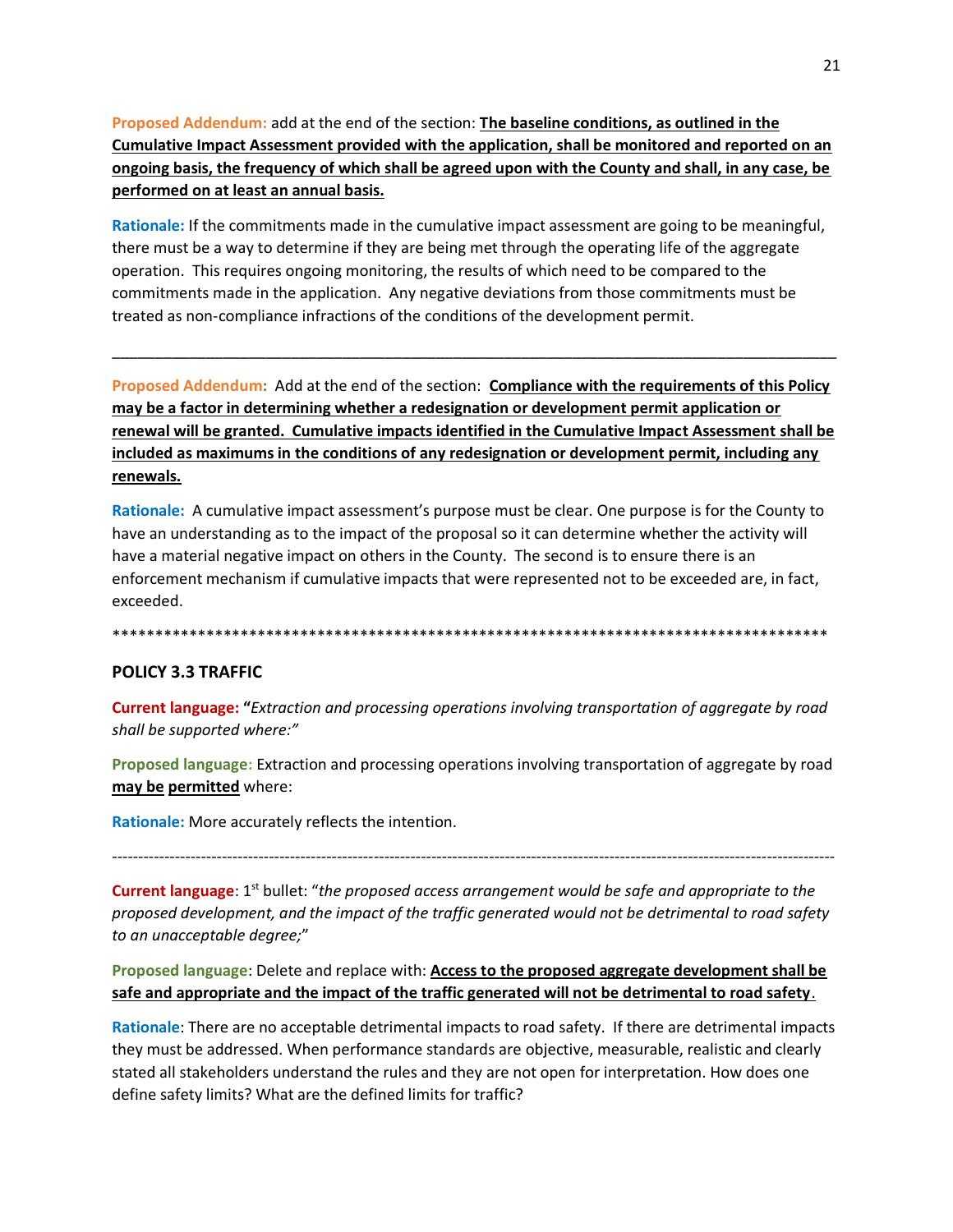What compensation will the residents receive for the increased risk that they will incur from driving on neighbourhood roads with an increased number of bulk haulers? What is the increase in chance of collisions that result in injury and death for Rocky View residents? What will be done to protect the wildlife in the area from collisions with gravel trucks?

-----------------------------------------------------------------------------------------------------------------------------------------

Current language: 2<sup>nd</sup> Bullet: "the road network is able to accommodate the traffic that would be *generated, and the traffic generated would not have an unacceptable impact on residents or the environment*."

**Proposed language:** the road network is able to accommodate the traffic that would be generated, and the traffic generated would not have **a material negative impact** on residents or the environment."

**Rationale:** When performance standards are objective, measurable, realistic and stated clearly then all stakeholders are clear on the rules and the rules are not open for interpretation.

----------------------------------------------------------------------------------------------------------------------------------------

**Current Language**: 2<sup>nd</sup> paragraph – "The applicant shall demonstrate compliance with Policy 3.3 through *submission of a Traffic Impact Assessment and a Traffic Management Plan."*

**Proposed Language**: **Aggregate development applications shall be accompanied by a Traffic Impact Assessment and a Traffic Management Plan, as described below.**

**Rationale:** These documents do not demonstrate compliance. They provide the County with information needed to assess the acceptability of the application and with measurable criteria that will then be included in the Development Permit to permit enforcement of the performance standards.

--------------------------------------------------------------------------------------------------------------------------------------

#### **TRAFFIC MANAGEMENT PLAN:**

**Current Language:** "*All applications for aggregate extraction and associated development that would create additional traffic movements*…"

**Proposed Language:** "All applications for aggregate extraction and associated development that **could** create additional traffic movements…"

**Rationale**: "Would" requires certainty. If there is a possibility of additional traffic being created the issue needs to be addressed

-----------------------------------------------------------------------------------------------------------------------------------------

**Proposed Addendum:** This section must include information on who is qualified to write a Traffic Management Plan, when it is due, who will approve or not approve the plan, and guidelines on what a comprehensive plan needs to include. The five points mentioned in the ARP do not make up a comprehensive Traffic Management Plan but can be added in once they are rewritten to be objective, measurable, realistic and stated clearly, particularly #1, 3, 4 and 5.

**Rationale:** The British Colombia Ministry of Transportation has guidelines on Traffic Management Plans. The plans must be approved by the District Highway Manager and need to comply with the Ministry's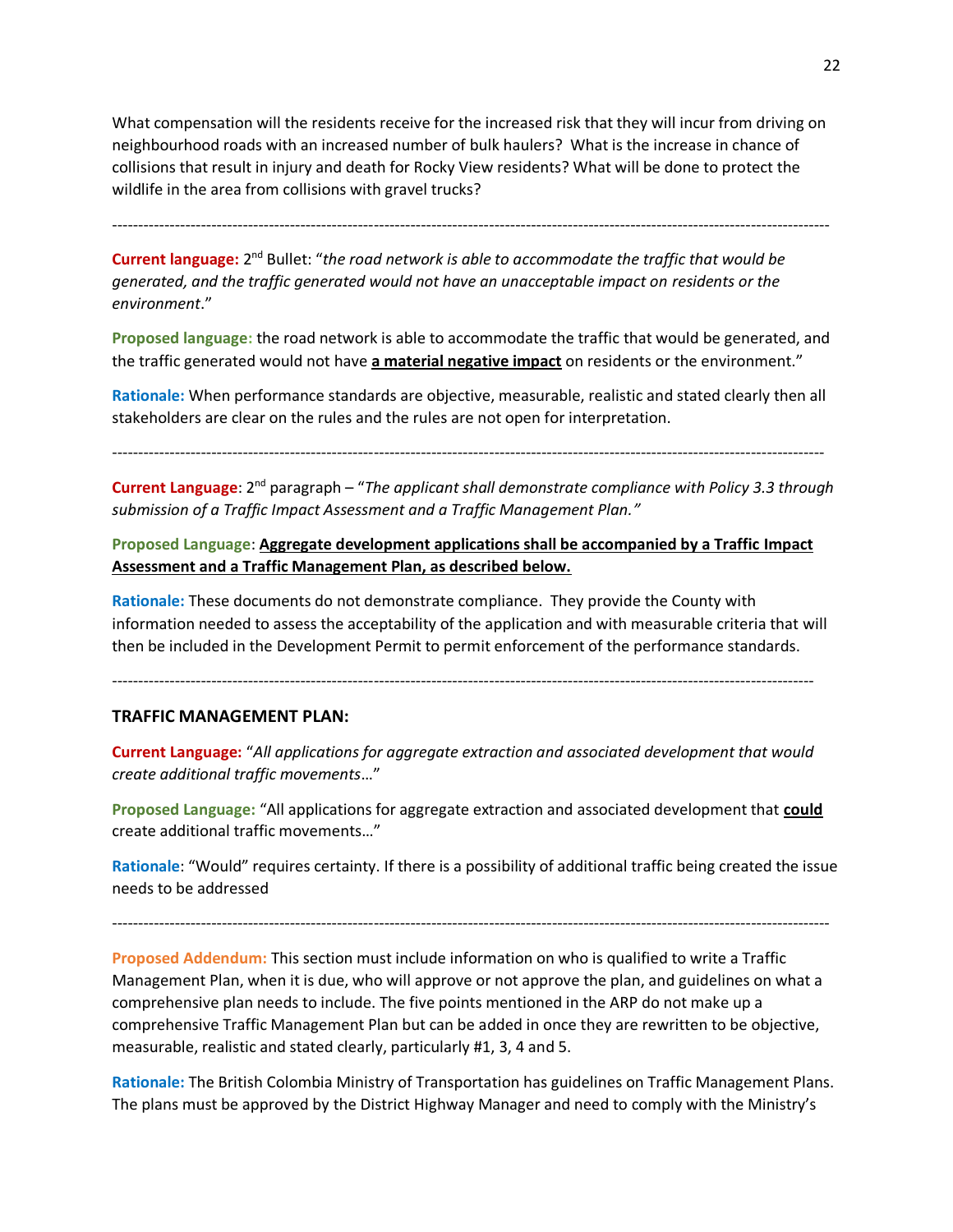Traffic Control Manual for Work on Roadways and Workmen's Compensation Board. Section 4 of the Manual is a Risk Assessment and section 9 is an evaluation of Traffic Management Plans. It is best practice to have the most comprehensive Traffic Management Plans required of applicants as they play a role in reducing loss of life on the roads.

[https://www.th.gov.bc.ca/publications/eng\\_publications/geomet/traffic\\_mgmt\\_guidelines.pdf](https://www.th.gov.bc.ca/publications/eng_publications/geomet/traffic_mgmt_guidelines.pdf)

----------------------------------------------------------------------------------------------------------------------------------------

**Current Language**: Points 1 and 4: "*Measures*".

**Proposed Language:** Delete and replace with "Requirements".

**Rationale:** "Measures" are meaningless, what are required are requirements for what the aggregate developer will do.

--------------------------------------------------------------------------------------------------------------------------------------

**Current Language**: 2. Evidence of membership in a truck registry program, such as the Alberta Sand And Gravel Association Truck Registry.

# **Proposed Language: As part of its truck haul agreement, the County will adopt the ASGA truck registry making it mandatory for gravel truck operators to display the ASGA number on their vehicle.**

**Rationale:** Registration with the ASGA truck registry provides better operator accountability and facilitates a simpler reporting system for the general public who can call in and report the number of the offensive driver.

\_\_\_\_\_\_\_\_\_\_\_\_\_\_\_\_\_\_\_\_\_\_\_\_\_\_\_\_\_\_\_\_\_\_\_\_\_\_\_\_\_\_\_\_\_\_\_\_\_\_\_\_\_\_\_\_\_\_\_\_\_\_\_\_\_\_\_\_\_\_\_\_\_\_\_\_\_\_\_\_\_\_\_\_\_

**Proposed Language:** add 6**. Identify all roads within the County that will be used in connection with the aggregate development and undertake that only those roads will be used. These haul routes must coincide with the haul routes used in the Traffic Impact Assessment.**

**Rationale:** Truck haul routes need to be identified and be consistent between the TIA and the management plan. The damage these vehicles do to roads is unparalleled in the County. What is the projected cost of road repair to the municipality from the damage that the gravel trucks will cause?

**Proposed Language: All gravel truck operators in Rocky View will attend a traffic safety program education program and sign a document similar to the following: "Standard safe operating practices for gravel/sand/haulage truck drivers" (See Attachment 1).**

\_\_\_\_\_\_\_\_\_\_\_\_\_\_\_\_\_\_\_\_\_\_\_\_\_\_\_\_\_\_\_\_\_\_\_\_\_\_\_\_\_\_\_\_\_\_\_\_\_\_\_\_\_\_\_\_\_\_\_\_\_\_\_\_\_\_\_\_\_\_\_\_\_\_\_\_\_\_\_\_\_\_\_\_\_

**Rationale:** An investigation of the risk factors causing severe injuries in crashes involving gravel trucks concluded that "Some policy recommendations to prevent gravel truck-involved crashes that resulted in serious injuries include mandating gravel truck operators and companies to strictly enforce the maximum legal driving hours and improve the wage system of a low pay base and high-bonus by runs, in addition to a required driver training program, mandating gravel truck drivers to attend a traffic safety program for the education and awareness of risky driving behaviors--for example, overloading, speeding, and prolonged driving--before obtaining a professional driver's license." While the County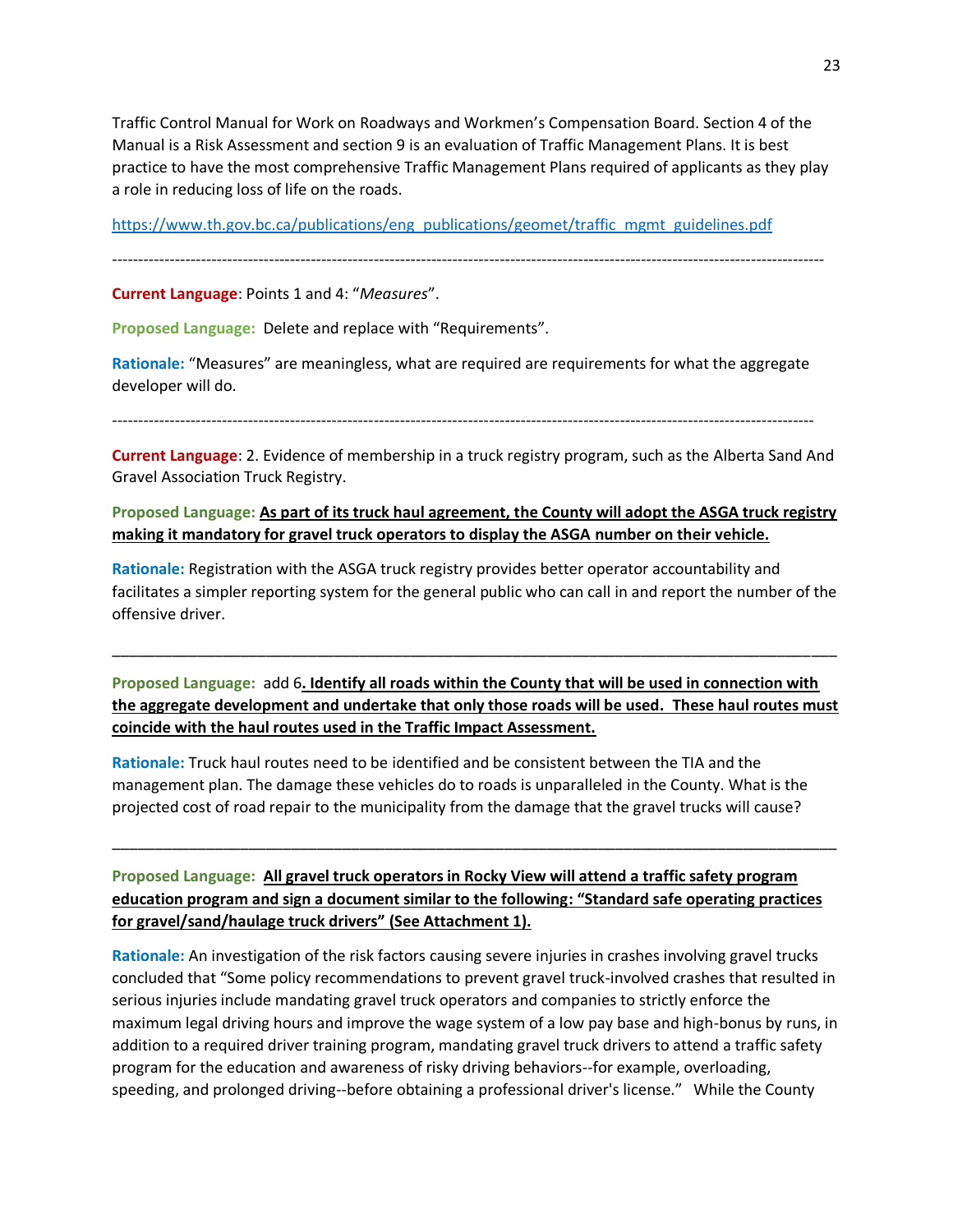cannot get involved in pay scales, it can enforce sufficient training for operators and drivers in the County.<https://www.ncbi.nlm.nih.gov/pubmed/22817550>

**Proposed Addendum:** Add a section on Hauling Agreements, as follows: **All applications for aggregate development shall include a commitment to enter into a road use (hauling) agreement with the County as a condition of any development permit or renewal. The road use (hauling) agreement shall specify the conditions under which the operator may use County roads as a part of its operations under the relevant development permit. The road use (hauling) agreement shall include, but not be limited to, provisions dealing with:**

**\_\_\_\_\_\_\_\_\_\_\_\_\_\_\_\_\_\_\_\_\_\_\_\_\_\_\_\_\_\_\_\_\_\_\_\_\_\_\_\_\_\_\_\_\_\_\_\_\_\_\_\_\_\_\_\_\_\_\_\_\_\_\_\_\_\_\_\_\_\_\_\_\_\_\_\_\_\_\_\_\_\_\_\_\_**

- **Agreed-upon hauling routes;**
- **Agreed-upon hauling hours, which shall apply to first trips each day to the site;**
- **Compliance with all relevant statutes, regulations and bylaws governing truck traffic, licensing, and permitting;**
- **Ensuring that all hauling is done by drivers who are qualified, licensed, and insured to carry out hauling;**
- **Identification of all trucks with signage as per the ASGA truck registry programme or another truck identification system agreed to by the County and a commitment to report all ASGA complaints received against drivers employed by or contracted by the site operator to the County on a timely basis;**
- **Penalties that shall be imposed for non-compliance with provisions of the road use (hauling) agreement. Such penalties shall include the suspension of the hauling agreement in cases of multiple infractions.**

**Rationale:** In its Municipal Guide to Sand and Gravel Operations in Alberta, the AAMDC recommends that municipalities include hauling agreements as part of their development permit agreements with aggregate operators. Many Alberta municipalities require road use (hauling) agreements with commercial / industrial companies as a condition for carrying on business in the municipality.

These agreements recognize that, although municipal roads are public roads, frequent heavy hauling by commercial / industrial users impose significant safety risks on other road users and disproportionate damage to the municipality's transportation infrastructure. Many of these municipal agreements require the provision of financial security to cover costs of repairing road damage attributable to the users' truck traffic.

Aggregate companies must obtain a development permit before they can carry on business in the County. It is completely feasible (and appropriate) for the County to require a road use (hauling) agreement as a condition of carrying on that business. The hauling / road use agreement recognizes that the traffic issues associated with aggregate operations impose negative impacts on other users of the County roads and that the County has a responsibility to minimize these impacts. A road use (hauling) agreement is an important component in fulfilling the County's responsibilities.

\_\_\_\_\_\_\_\_\_\_\_\_\_\_\_\_\_\_\_\_\_\_\_\_\_\_\_\_\_\_\_\_\_\_\_\_\_\_\_\_\_\_\_\_\_\_\_\_\_\_\_\_\_\_\_\_\_\_\_\_\_\_\_\_\_\_\_\_\_\_\_\_\_\_\_\_\_\_\_\_\_\_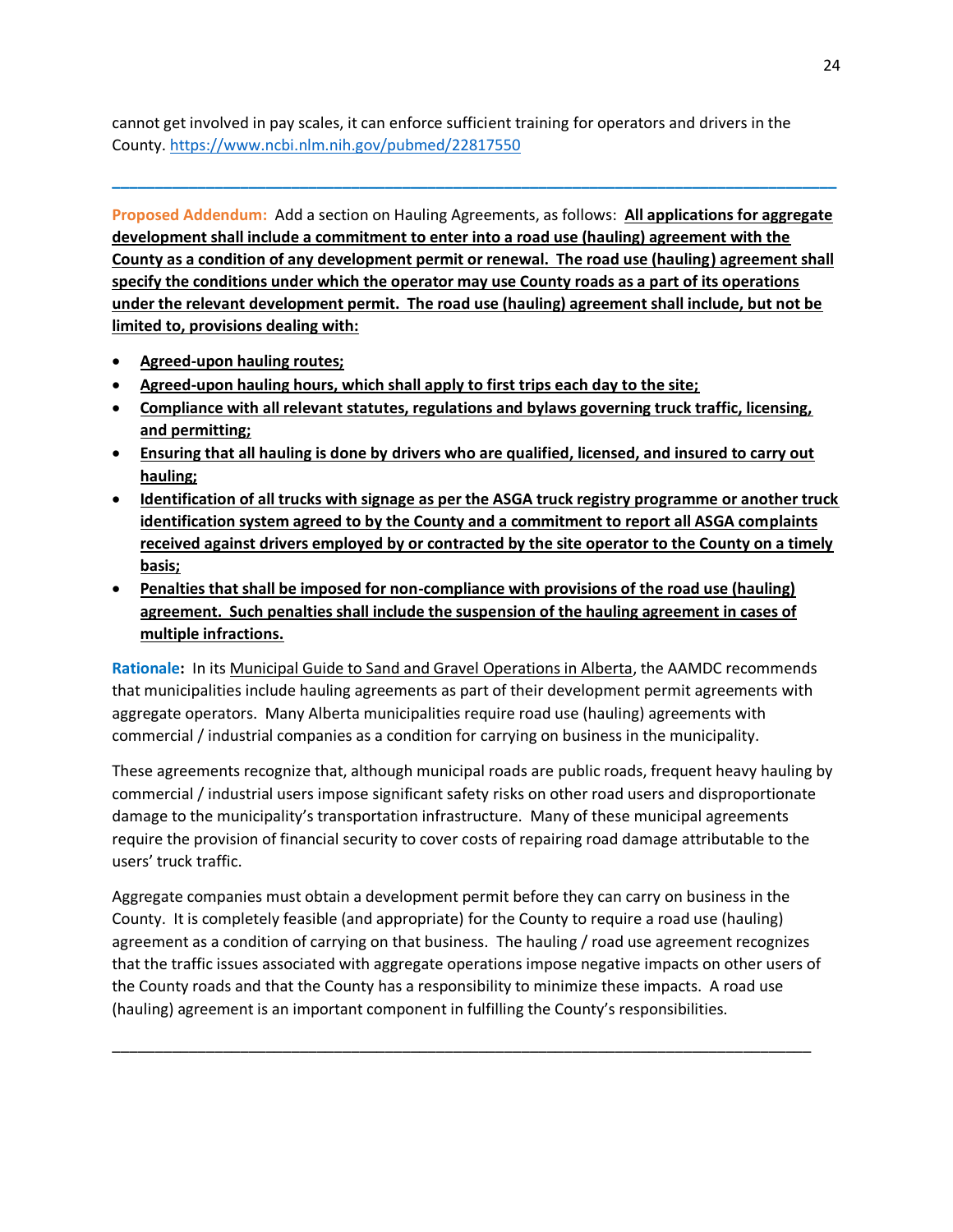Proposed Language: Add a paragraph at the end of the section:

The Traffic Impact Assessment and the Traffic Management Plan may be used in determining whether traffic generated as a result of an aggregate development provides for safe and appropriate access, is not detrimental to safety, that the road network can accommodate the traffic generated, and that the traffic generated would not have a material negative impact on local residents, other land users or the environment. In the event an application is granted, any commitments made in the Traffic Impact Assessment and the Traffic Management Plan shall be conditions of any redesignation or development permit including any renewals.

Rationale: The Traffic Impact Assessment and the Traffic Management Plan provide no real protection unless representations and commitments contained therein can be enforced.

What are safe and appropriate access arrangements? Will shoulders on proposed haul routes be a prerequisite of an application? Are county roads sufficiently wide enough? Are the turn lanes into/out of proposed pits sufficient?

# **POLICY 3.4 NOISE**

**Current language** 1<sup>st</sup> paragraph: "Aggregate development that would not result in unacceptable noise impacts on the amenity of adjacent residential occupiers shall be supported."

Proposed Language: Aggregate developments that do not create any material negative noise impacts in relation to the use and enjoyment of affected lands or to the health and safety of affected land users may be permitted. Compliance with the requirements of this Policy may be a factor in determining whether material negative impacts may occur as a result of the aggregate operations.

Rationale: Use language that is consistent with language used in other sections. Failure to do so creates confusion. "Adjacent residential occupiers" is unnecessarily restrictive in both geographic and descriptive terms. Noise is an issue for all affected land users, not just residential land users - schools, commercial operations, etc. are all affected by noise levels.

Current Language: 2<sup>nd</sup> Paragraph: "To demonstrate that proposals shall not have an unacceptable noise impact...and a Noise Monitoring Schedule."

Proposed Language: Replace with: A Noise Impact Assessment, A Noise Management Plan, and a Noise Monitoring Schedule shall accompany all redesignation and development permit including renewals.

Rationale: These documents do not demonstrate compliance. They provide the County with information it needs to assess the acceptability of an application and with measurable criteria to include in the Development Permit to be used to enforce compliance with the performance standards.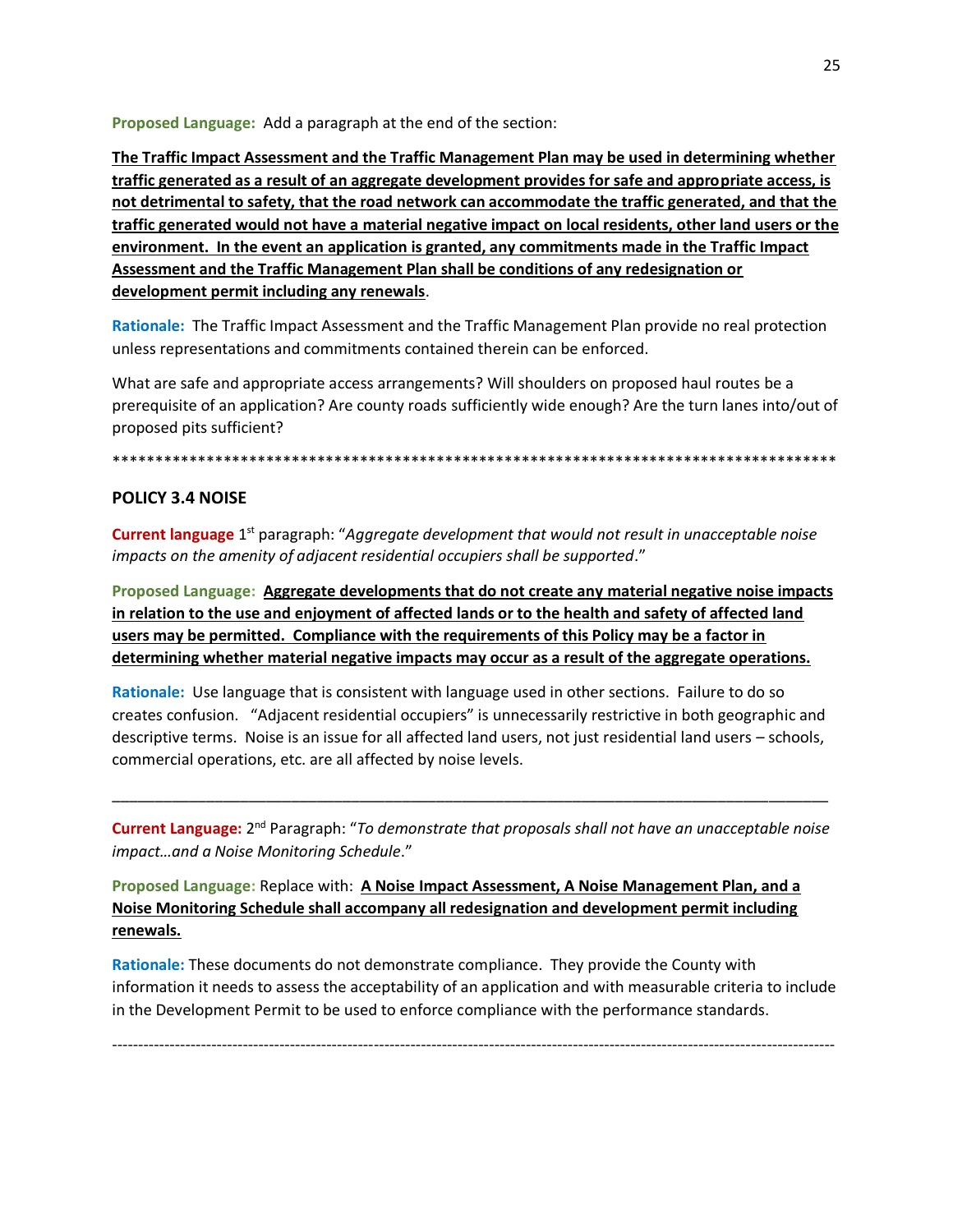#### **NOISE IMPACT ASSESSMENT**

## **Current language**: "*All applications for aggregate extraction…noise limits for the nearest sensitive receptors."*

**Proposed language:** Replace with All applications for aggregate extraction or processing **shall be accompanied by** a Noise Impact Assessment **prepared by** a qualified acoustical specialist in accordance with **generally accepted best practice noise survey methodologies acceptable to the County.** The Noise Impact Assessment shall include**, but not be limited to,** a determination of ambient noise levels, an assessment of site specific noise, and an assessment of the cumulative noise impact of the proposed development **alongside existing development and the setting of appropriate noise limits for the nearest receptors.**

**Rationale:** Language is confusing. Noise assessments are supposed to be part of any aggregate development application but at the beginning of the paragraph some specific activities are listed. To avoid further confusion, these should all be included in the wider language included in other sections. The language: "...alongside existing development and the setting of appropriate noise limits for the nearest sensitive receptors." has several problems. Firstly, there is no clear definition for sensitive receptor. The cumulative noise assessment will assess the impact of existing development so the language is unnecessary and confusing. Secondly the "appropriate noise levels" or more properly "acceptable noise levels" should be set by the ARP or the redesignation or development permit not the cumulative noise assessment. The use of "nearest" improperly attempts to limit the geographic area of the cumulative noise impact assessment.

**Current Language: "***Except for daytime … recorded noise levels shall not exceed the following for aggregate operations"*

P**roposed Language**: Except for daytime temporary operations (see below), recorded noise levels shall **comply with Noise Performance Standards specified by The Alberta Utilities Commission and Alberta Energy Regulator's Noise Directives and shall not exceed the following**.

**Rationale**: When it comes to noise regulations it is these guidelines, not operator based limits, that must be followed. The MGA states all Provincial Approvals, Licenses and Permits must be met and that municipal standards can make operations more stringent. The current noise standards in the draft ARP do not meet the Directives under either the AER or AUC.

----------------------------------------------------------------------------------------------------------------------------------------

**Current Language: Daytime: "***55dB LAeq (1 hour, free field), or 10 d above recorded…"*

**Proposed Language: 50dB** or **10dB** (1 hour, free field) above recorded…

**Rationale**: 50db is the basic permissible sound level outlined in the Directives above

**Current Language: Daytime** – 2<sup>nd</sup> paragraph – "Where the recorded ambient noise levels are above the *stated threshold, site-specific noise levels recorded at the nearest occupied dwellings shall not…"*

\_\_\_\_\_\_\_\_\_\_\_\_\_\_\_\_\_\_\_\_\_\_\_\_\_\_\_\_\_\_\_\_\_\_\_\_\_\_\_\_\_\_\_\_\_\_\_\_\_\_\_\_\_\_\_\_\_\_\_\_\_\_\_\_\_\_\_\_\_\_\_\_\_\_\_\_\_\_\_\_\_\_\_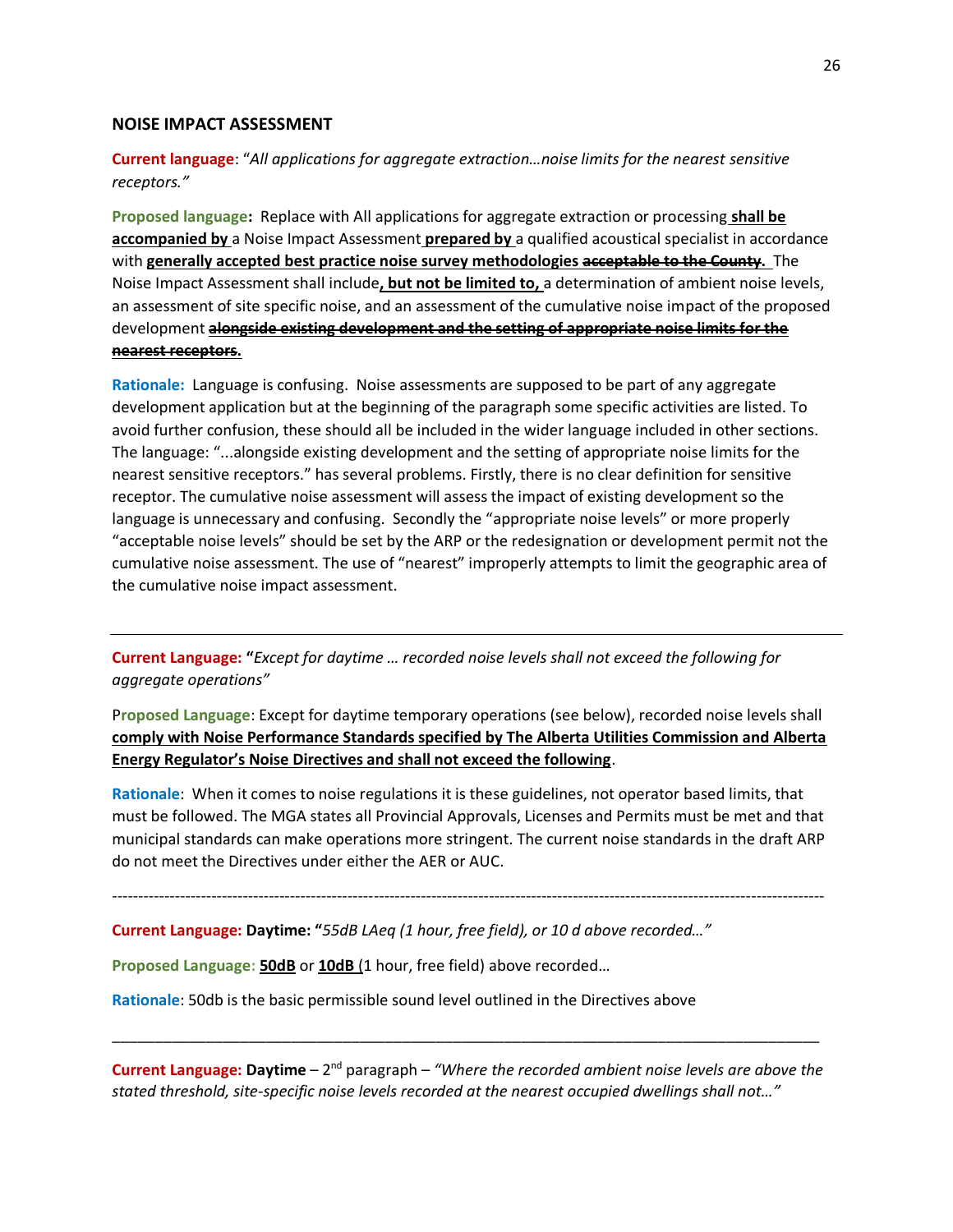**Proposed Language** – Where the recorded ambient noise levels are above the stated threshold, sitespecific noise levels recorded at the nearest occupied dwelling*,* **commercial operation, or public service building** …

**Rationale:** All land users, not just residents, are negatively affected by the noise from aggregate operations.

**Current Language: Nighttime: "***45dB LAeq (1 hour free field) or 10dB above recorded… at the nearest occupied dwelling"*

\_\_\_\_\_\_\_\_\_\_\_\_\_\_\_\_\_\_\_\_\_\_\_\_\_\_\_\_\_\_\_\_\_\_\_\_\_\_\_\_\_\_\_\_\_\_\_\_\_\_\_\_\_\_\_\_\_\_\_\_\_\_\_\_\_\_\_\_\_\_\_\_\_\_\_\_\_\_\_\_\_\_\_

**Proposed Language: 40dB** LAeq or **5dB** above recorded… at the nearest occupied dwelling, commercial operation, or public service building

**Rationale**: 40dB is the basic permissible sound level in the Directives above. Also, all land users are affected by noise.

**----------------------------------------------------------------------------------------------------------------------------------------**

**Current Language Nighttime** – 1 st bullet: "*above recorded background noise*".

**Proposed Language**: above recorded **ambient** noise.

**Rationale**: Use consistent language if you mean the same thing. This a basic rule of document drafting. "Ambient" is used in the previous paragraph and is defined in Policy 1.8.

-----------------------------------------------------------------------------------------------------------------------------------------

#### **DAYTIME TEMPORARY OPERATIONS**

**Current Language: "***Increased daytime noise limits of up to 70dB (A) LAeq (1 hour, free field), recorded at the nearest occupied dwellings, for periods of up to 40 days in a year at the agreed noise monitoring locations shall be allowed for temporary operations to facilitate essential site preparation and restoration works where it is clear that these works will have a benefit to site operations and/or the local environment."*

**Proposed Language***:* Delete and replace with – **Increased daytime noise limits of up to 65dB (A) LAeq (1 hour, free field), recorded at the nearest occupied dwelling, commercial operation, or public service building may be permitted for a maximum of forty (40) days in a calendar year for temporary operations where the Operator can demonstrate, to the County's satisfaction, that the specified activities cannot be undertaken within the standard noise thresholds and that these activities are essential to the site operations or to the reclamation or restoration of the site.**

**Rationale:** Increased daytime noise limits of up to 15db above permitted sound levels to facilitate external site preparation and reclamations work when it is clear these works are essential to the operation and/or the environment. Need to recognize that noise levels affect all land users. Also need to recognize that it is not the site operator who decides what does or does not qualify as temporary operations.

------------------------------------------------------------------------------------------------------------------------------------------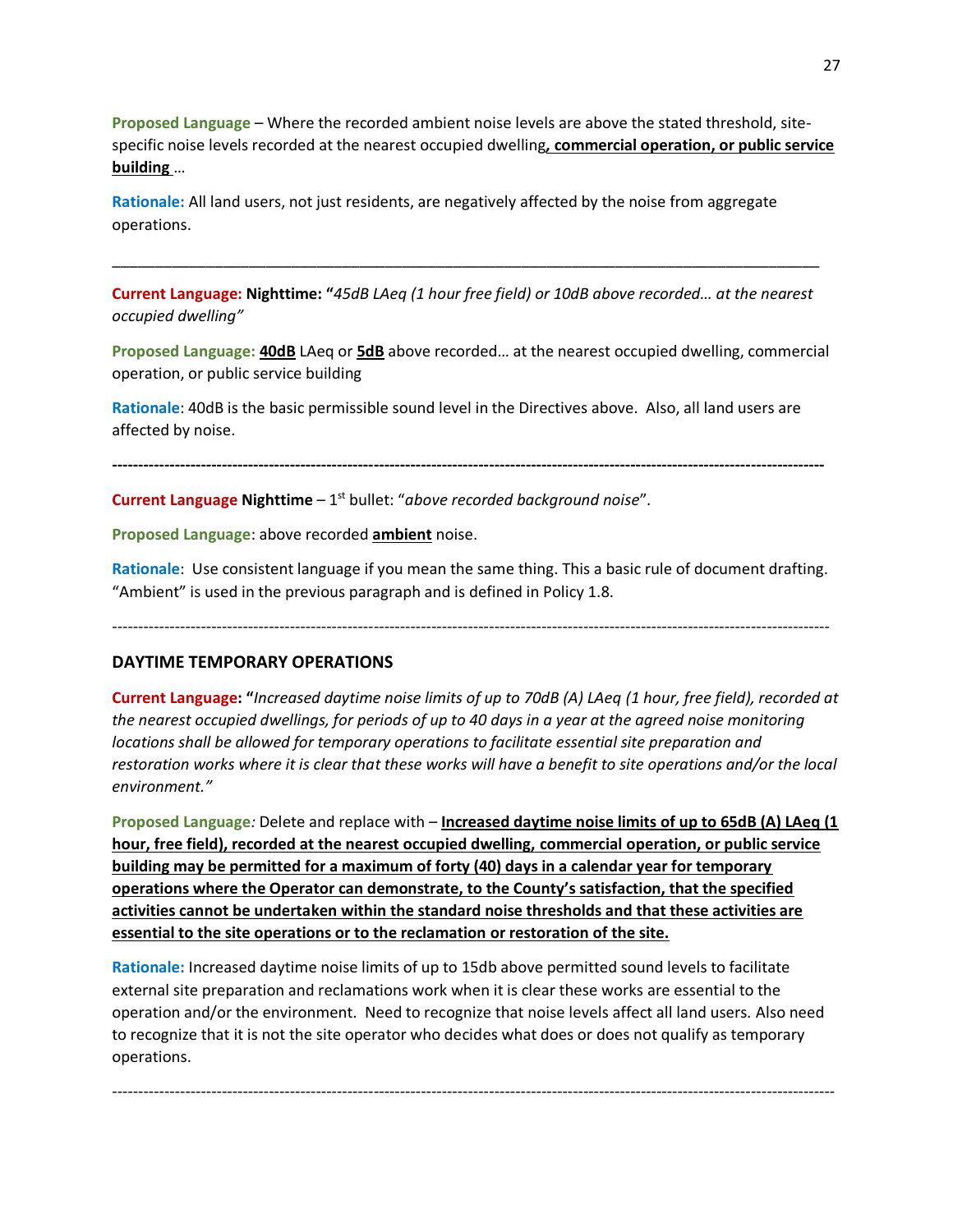**Current Language**: "*Through Development Permit conditions, the County will…make the record available to Rocky View County upon request."*

**Proposed Language**: Delete and replace with: **A minimum of ten (10) working days prior to the commencement of any Temporary Operations the Operator shall make a written application to the County for permission to commence Temporary Operations. These applications shall include a description of the activities to be undertaken as part of the Temporary Operations and an explanation of why these activities are required and why they cannot be carried out within the general noise thresholds. The application shall also confirm the duration of the Temporary Operations. If the requirements of this section have been met, the County may issue an approval for the Temporary Operations which shall have the same effect as an amendment to the applicant's existing development permit. The Operator shall also notify all land users within two (2) miles of the site at least five (5) days in advance of the temporary operations, including the time frame over which the temporary operations will be conducted.**

**Rationale**: It is sloppily worded and provides no ability to enforce the restrictions. An operator keeping records does nothing in the way of creating sanctions for non-compliance. The 10-day notification period provides sufficient time for the County to respond allows the operator to provide affected landowners with sufficient notice.

------------------------------------------------------------------------------------------------------------------------------------------

**Current Language**: "*Temporary Operations shall be considered to include*"

**Proposed Language**: Temporary Operations shall be **restricted to:**

**Rationale:** As worded anything can be construed as Temporary Operations

**Current Language:** bullet 1: "*Soil Stripping"*

**Proposed Language:** Delete bullet.

**Rationale:** Soil stripping is an integral part of ongoing site operations and should meet noise levels for ongoing operations.

\_\_\_\_\_\_\_\_\_\_\_\_\_\_\_\_\_\_\_\_\_\_\_\_\_\_\_\_\_\_\_\_\_\_\_\_\_\_\_\_\_\_\_\_\_\_\_\_\_\_\_\_\_\_\_\_\_\_\_\_\_\_\_\_\_\_\_\_\_\_\_\_\_\_\_\_\_\_\_\_\_\_\_\_\_

------------------------------------------------------------------------------------------------------------------------------------------

**Current Language -** bullet 5: "*any other infrequent works that are considered by the County to be necessary to attain environmental or amenity benefits in the long-term operation of the site."*

**Proposed language**: Delete and replace with: Other infrequent work or activity that **cannot be undertaken within the standard noise thresholds and that are essential to the site operations or to the reclamation or restoration of the site.**

\_\_\_\_\_\_\_\_\_\_\_\_\_\_\_\_\_\_\_\_\_\_\_\_\_\_\_\_\_\_\_\_\_\_\_\_\_\_\_\_\_\_\_\_\_\_\_\_\_\_\_\_\_\_\_\_\_\_\_\_\_\_\_\_\_\_\_\_\_\_\_\_\_\_\_\_\_\_\_\_\_\_\_\_

Rationale: more concise and clear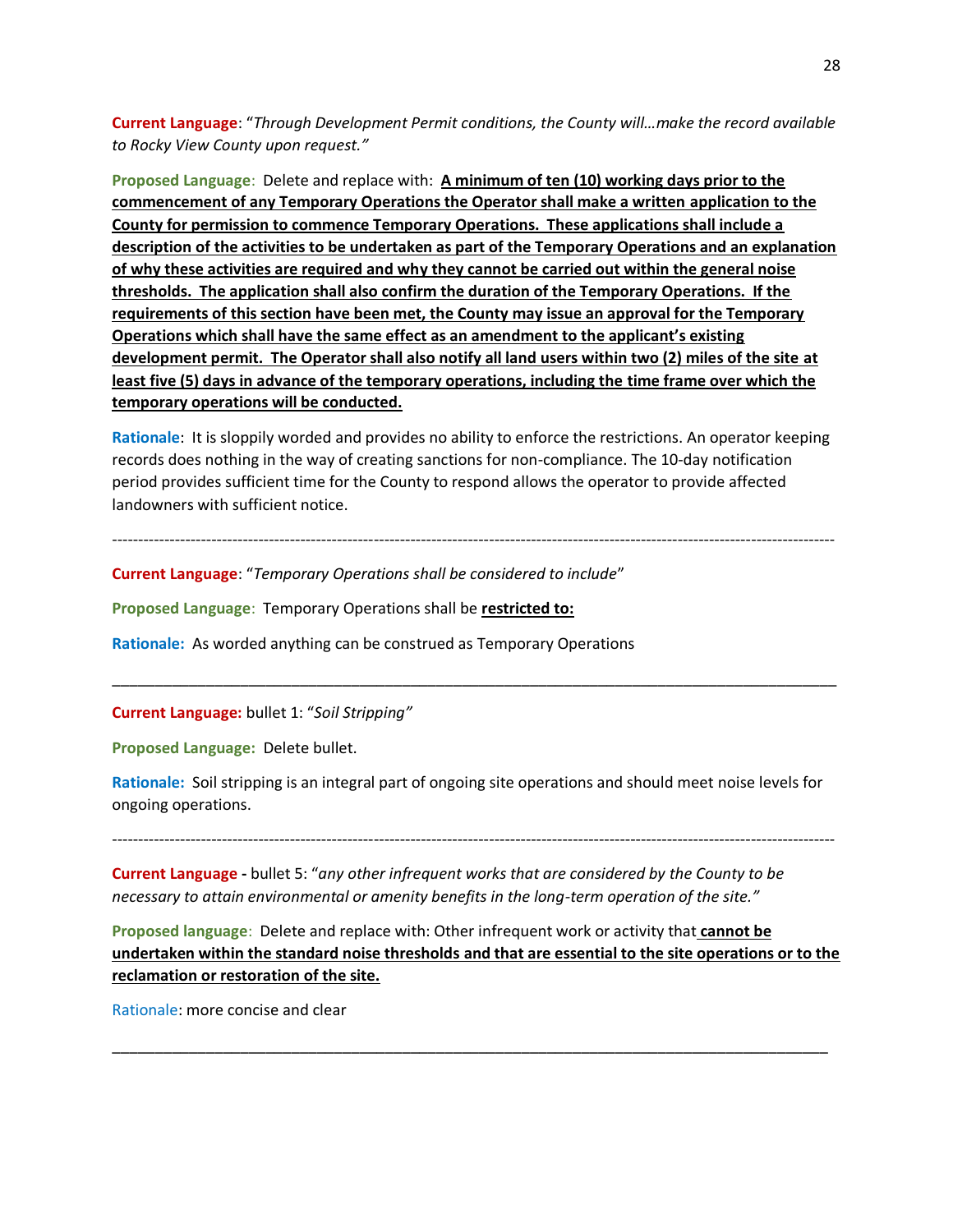#### **NOISE MITIGATION PLAN**

Current Language: 1<sup>st</sup> Paragraph: "All applications for aggregate extraction and associated development *(e.g. new asphalt plants, washing and crushing facilities, conveyors etc.) shall include a Noise Mitigation Plan that outlines measure that will be taken to limit noise emanating from the aggregate operations. Such measures may include, but are not limited to*."

**Proposed language**: Replace with: **A Noise Mitigation Plan, prepared in accordance with generally accepted best practices, that outlines measures that will be taken to limit noise emanating from the aggregate operations shall accompany all redesignation and development permit applications, including renewals and, at a minimum, shall include requirements to:**

**Rationale:** This section contains the same language describing activities as the Noise Impact Assessment section. See those comments. The existing language in the draft is permissive. None of these things are required and an operator can put whatever it wants or doesn't want in the Noise Mitigation Plan. A useful Noise Mitigation Plan requires specifics and requirements to carry out the activities in the plan. As the ARP stands, an operator can come up with what appears to be a "plan" and obtain approval based on the plan but if there are no requirements that the representations in the plan be implemented, the plan offers no protection to affected land owners and users. This must be changed to include what is currently written in the ARP while incorporating the above language to make wording more specific.

As is noted in the Guide to the Code of Practice for Pits, noise is of particular concern to residents and other land users. Noise from pit operations can include heavy trucks, other vehicles, machinery (such as crushers, screeners, backhoes, etc.), conveyor systems, pumps, generators. Incorporating proper sound control features into the design of the operation will make it easier for the operation to meet the noise thresholds required in these performance standards.

**Proposed Language**: Add another bullet**: -planning of any blasting operations including the timing of such operations, which will be restricted to Daytime Operations, and the noise dampening measures that will be taken to limit blasting noise.**

\_\_\_\_\_\_\_\_\_\_\_\_\_\_\_\_\_\_\_\_\_\_\_\_\_\_\_\_\_\_\_\_\_\_\_\_\_\_\_\_\_\_\_\_\_\_\_\_\_\_\_\_\_\_\_\_\_\_\_\_\_\_\_\_\_\_\_\_\_\_\_\_\_\_\_\_\_\_\_\_\_\_\_

**Proposed Addendum:** Additional paragraph at the end of the section – **The Noise Mitigation Plan shall form part of the conditions in the development permit.**

**Rationale:** See above. There is no point in having a mitigation plan if it cannot be enforced. Making it part of the development permit conditions makes it enforceable.

**\_\_\_\_\_\_\_\_\_\_\_\_\_\_\_\_\_\_\_\_\_\_\_\_\_\_\_\_\_\_\_\_\_\_\_\_\_\_\_\_\_\_\_\_\_\_\_\_\_\_\_\_\_\_\_\_\_\_\_\_\_\_\_\_\_\_\_\_\_\_\_\_\_\_\_\_\_\_\_\_\_\_\_\_**

#### **NOISE MONITORING SCHEDULE**

Current Language: 1<sup>st</sup> paragraph: "All applications for aggregate extraction and associated development *(e.g. new asphalt plants, washing and crushing facilities, conveyors etc.) shall include a Noise Monitoring Schedule, which includes a commitment to undertaking noise surveys at appropriate intervals, with assessment against set limits for identified monitoring locations."*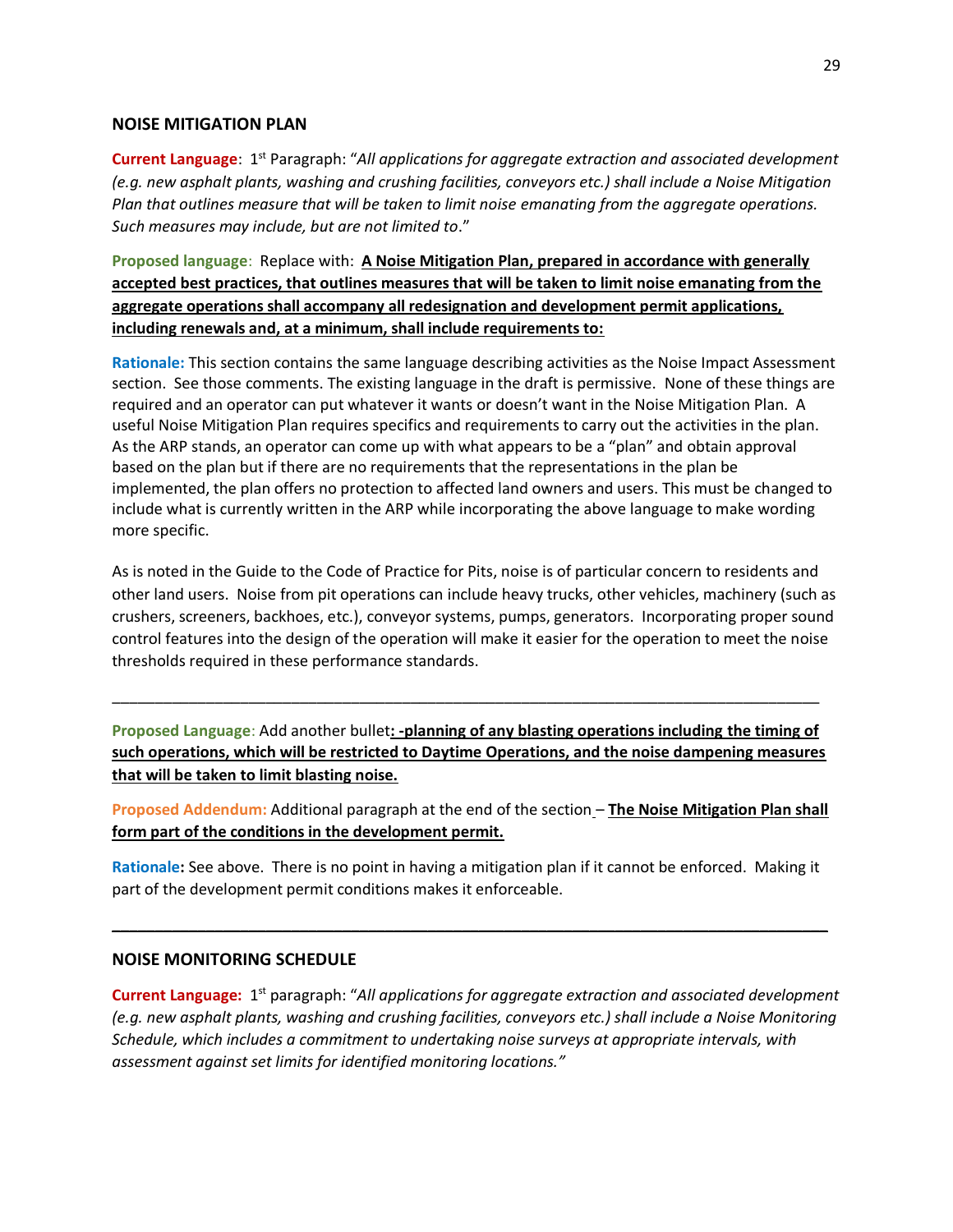**Proposed Language**: Replace with: **A Noise Monitoring Schedule, prepared in accordance with generally accepted best practices, which shall include a requirement to undertake noise surveys at regular intervals to monitor noise emanating from the aggregate operations and showing compliance with the noise levels set out in this Policy 3.4 shall accompany all redesignation and development permit applications, including renewals, and shall form a part of any approved development permit.**

**Rationale:** This section contains the same language describing activities as the Noise Impact Assessment. See those comments. The purpose of having a Noise Monitoring Schedule is to ensure the operator is not exceeding the noise levels set out in the policy. Unsure of what "assessment against set limits for monitoring locations" means or is intended to work as insofar as nowhere in the ARP are set limits for monitoring locations established or identified.

Current Language: 2<sup>nd</sup> paragraph: "Monitoring intervals shall be dependent on the site's proximity to the *nearest occupied dwellings, and may range from periodic inspections for sites that are remote from receptors (biannual or complaint-responsive surveys), to fixed 24-hour monitoring stations that are close to receptors."* 

------------------------------------------------------------------------------------------------------------------------------------------

**Proposed Language:** Monitoring intervals **may vary depending upon** the site's proximity to the nearest occupied dwellings **or other affected land users**, and may range from periodic **monitoring** for sites that are remote from **affected residents, occupied dwellings, or other affected land users** to fixed 24-hour monitoring stations for those that are **within a two (2) mile radius of affected land users. The frequency of monitoring will be specified in the development permit for the operations.**

**Rationale:** See previous comments on problems with "receptors". The intent here is to allow less frequent monitoring in more remote locations and should not be affected only by proximity to residential land users.

Current Language: 3<sup>rd</sup> paragraph: "Survey reports shall be submitted to the County and shall detail *compliance with the agreed limits."*

**Proposed Language:** Add the following: **The frequency with which these reports are to be submitted shall be included as a condition in the development permit.**

\_\_\_\_\_\_\_\_\_\_\_\_\_\_\_\_\_\_\_\_\_\_\_\_\_\_\_\_\_\_\_\_\_\_\_\_\_\_\_\_\_\_\_\_\_\_\_\_\_\_\_\_\_\_\_\_\_\_\_\_\_\_\_\_\_\_\_\_\_\_\_\_\_\_\_\_\_\_\_\_\_\_\_\_

**Rationale:** This requirement is not included anywhere else; it needs to be here.

------------------------------------------------------------------------------------------------------------------------------------------

**Proposed Addendum**: **Noise Survey Implementation/Interpretation**: There should be a further subsection dealing with what is to be included in the noise surveys, at what intervals the reports are to be submitted to the County and clarification as to whether it is a County responsibility to monitor the reports and ensure compliance or whether it is a self reporting process by the industry. It should also be made clear how the noise monitoring information will fit with the site inspection visits. As drafted the process simply provides that if the noise exceeds the set levels industry is to investigate and report to the County on" consequential actions." There is no specific requirement to remedy the problem.

\_\_\_\_\_\_\_\_\_\_\_\_\_\_\_\_\_\_\_\_\_\_\_\_\_\_\_\_\_\_\_\_\_\_\_\_\_\_\_\_\_\_\_\_\_\_\_\_\_\_\_\_\_\_\_\_\_\_\_\_\_\_\_\_\_\_\_\_\_\_\_\_\_\_\_\_\_\_\_\_\_\_\_\_\_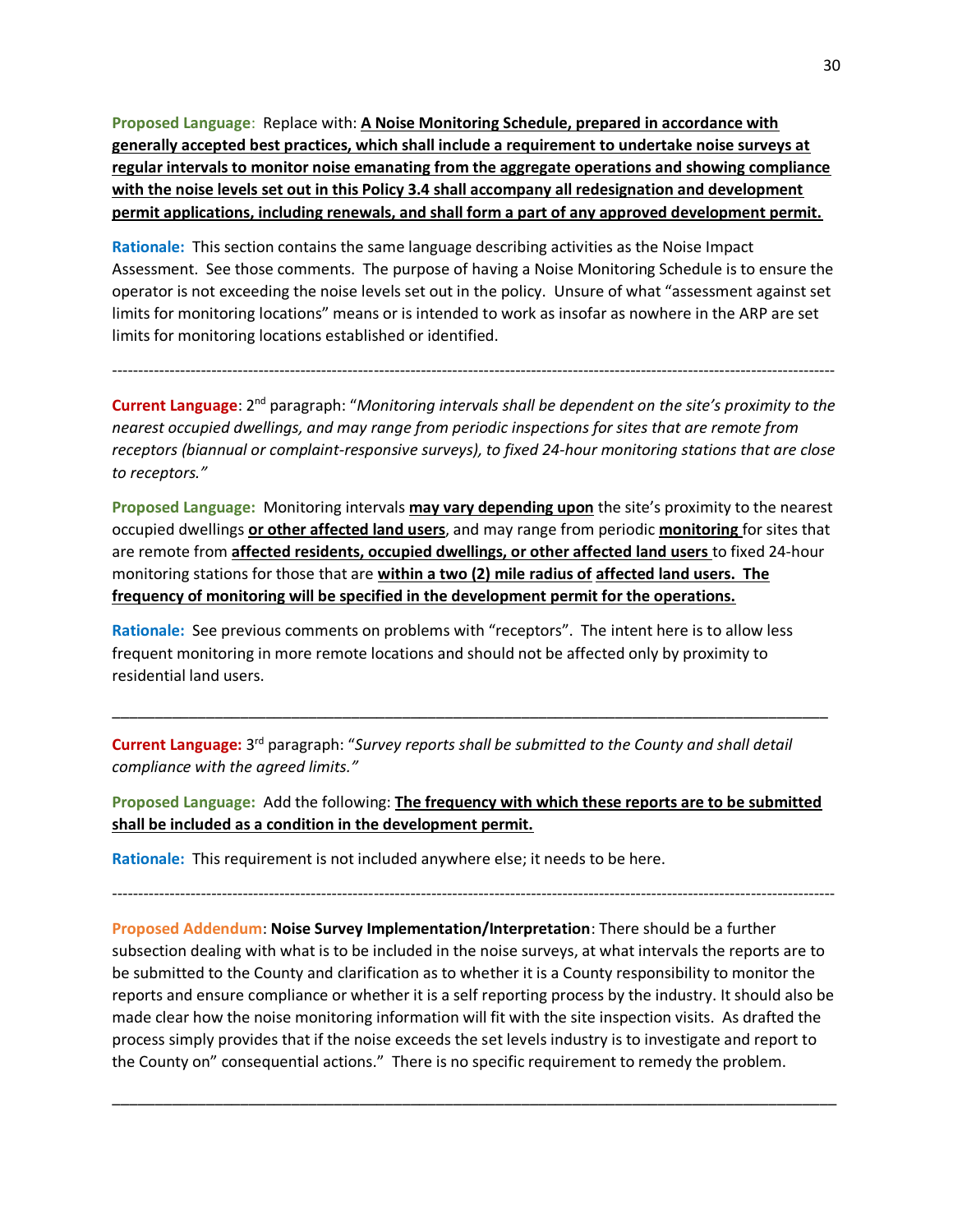**Current Language**: "*Within the Noise Monitoring Schedule, the Applicant/Operator shall set out a complaints procedure that details how any noise complaints from the public will be dealt with. This shall include a commitment to investigate all reasonable complaints and, where the complaint is substantiated, to submit to the County a set of remedial actions to limit the nuisance caused by the offending activity to an acceptable level.":*

**Proposed Language: Complaints from the public regarding noise levels from an aggregate operation shall be made to the County. The County will undertake to investigate all such complaints on a timely basis under the provisions of the site inspection visits. Where a complaint is substantiated, the operator shall submit to the County, within an agreed-upon reasonable time, a set of remedial actions to bring its activities within the noise levels specified in this section.**

**Rationale:** The complaints process in the last paragraph is toothless. Complaints should go to the County and the County should enforce compliance with the terms of the Development Permit. All that is suggested is an industry operated complaints procedure and a report to the County of remedial actions if the complaint is "substantiated" as determined by industry itself. This makes the County appear to be offloading one of its obligations.

------------------------------------------------------------------------------------------------------------------------------------------

**Proposed Language**: Add a final paragraph: **Compliance with the requirements of this Policy 3.4 may be a factor in determining whether material negative impacts may occur as a result of the aggregate operations. The maximum noise levels in this Policy, and any requirements of the Noise Impact Assessment, the Noise Mitigation Plan and the Noise Mitigation Schedule shall be included as conditions in any redesignation or development permit including any renewals.**

\*\*\*\*\*\*\*\*\*\*\*\*\*\*\*\*\*\*\*\*\*\*\*\*\*\*\*\*\*\*\*\*\*\*\*\*\*\*\*\*\*\*\*\*\*\*\*\*\*\*\*\*\*\*\*\*\*\*\*\*\*\*\*\*\*\*\*\*\*\*\*\*\*\*\*\*\*\*\*\*\*\*\*\*\*

## **POLICY 3.5 AIR QUALITY**

**Current Language**: 1st paragraph: "*Aggregate development that would not result in unacceptable air quality impacts on adjacent residential occupiers shall be supported*."

## **Proposed Language**: Replace with: **Aggregate extraction and processing applications may be permitted when no material negative air quality impacts may be caused to affected land users**.

**Rationale:** See previous comments on use of "unacceptable". Using the words "adjacent residential occupiers" unnecessarily limits the assessment to a limited geographical area and to residential occupiers. A cumulative air quality impact assessment (which is part of the Air Quality Impact Assessment mandated by Policy 3.5) must cover an appropriate geographical area. Impacts on air quality can affect a number of County residents including users who are not "adjacent residential occupiers". One example would be a school, another a business. Impacts on these users would be precluded from being considered as the ARP is currently drafted.

Current Language: 2<sup>nd</sup> paragraph: "To demonstrate that proposals will not have an unacceptable impact *on local air quality impacts…and an Air Quality Monitoring Schedule."*

------------------------------------------------------------------------------------------------------------------------------------------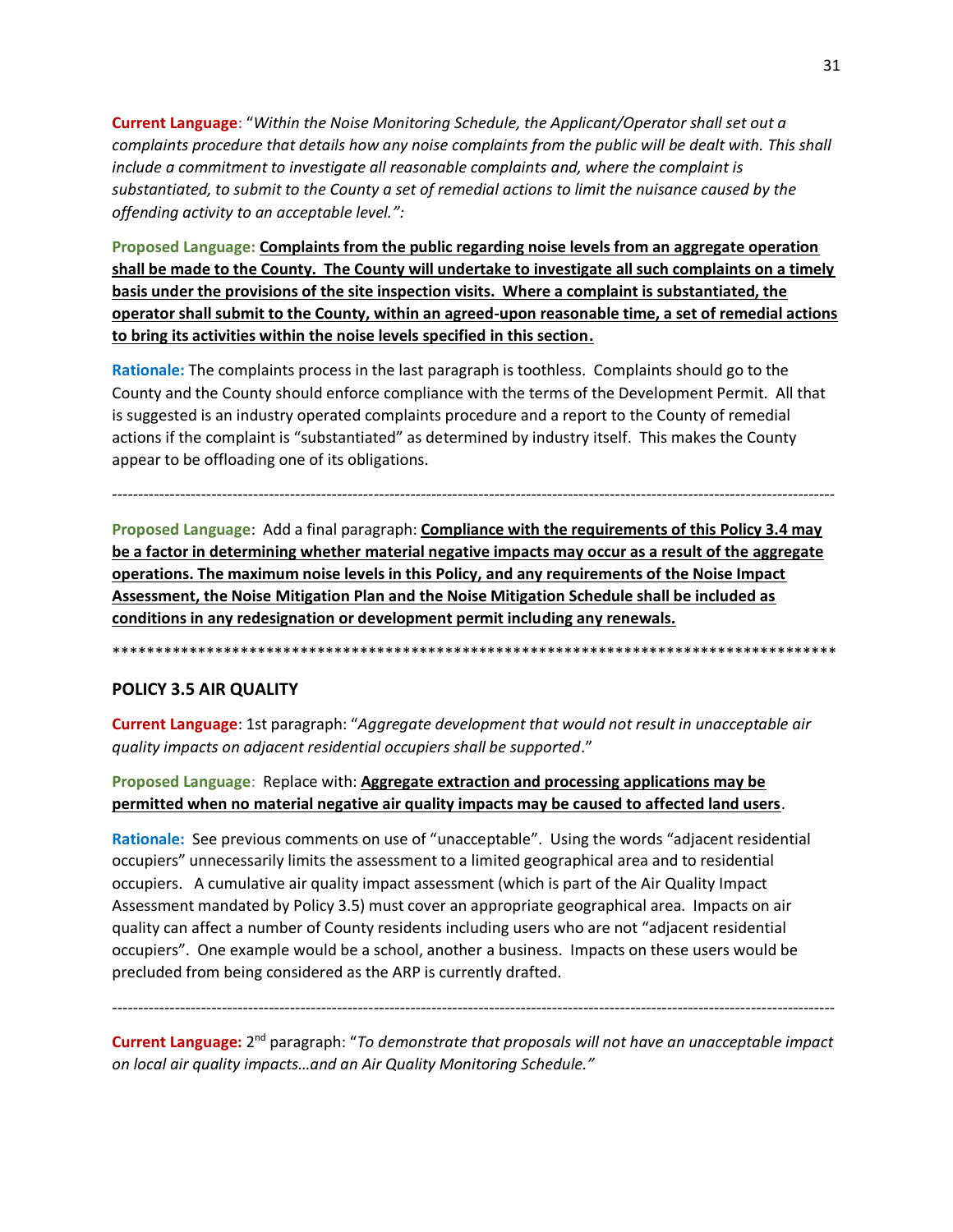**Proposed Language**: Replace with: **Aggregate development applications shall be accompanied by an Air Quality Impact Assessment, an Emissions Mitigation Plan, and an Air Monitoring Schedule**.

**Rationale:** The various plans and schedules do not "demonstrate" anything. It is up to the County to review them and use them to decide whether the application creates material negative air quality impacts on affected land users. Because of the potential for serious long term health impacts on affected land users the precautionary principle needs to be applied. That risk management principle states that if an action or policy has a suspected risk of causing harm to the public or the environment, in the absence of scientific consensus that the action or policy is not harmful, the burden of proof that the activity or policy is not harmful must be satisfied by the proponent of the activity or policy.

#### **AIR QUALITY IMPACT ASSESSMENT**

Current language: 1<sup>st</sup> paragraph, last sentence: "The Assessment shall include determination of baseline *levels, identification and assessment of the point and non-point emissions that are likely to be created by…"*

------------------------------------------------------------------------------------------------------------------------------------------

**Proposed Language:** The Assessment shall include determination of baseline levels, identification and assessment of the point and non-point emissions that **may** be created by…

**Rationale:** If the Air Quality Assessment is to have value it needs to address all emissions that may result from the aggregate activity not just those that are "likely". Another attempt, inappropriately, to narrow the scope of the assessment. See also comments about the precautionary principle above.

------------------------------------------------------------------------------------------------------------------------------------------

Current Language: 2<sup>nd</sup> paragraph: "All sites should aim to reduce emissions...be assessed against the *following criteria for aggregate operations."*

**Proposed Language:** All **aggregate development** sites **shall** reduce emissions to the lowest **reasonable**  level **using the best available control technology**, in accordance with the guideline of the South Saskatchewan Region Air Quality Guidelines (July 2014) **as amended, updated or replaced from time to time. Current maximum allowable** emission levels for aggregate **developments are as follows**:

Rationale: Current language of "aim to" and "assessed against" is a sham. The County is telling residents that the performance standards protect them and suggest the numbers in the policy provide protection. This is misleading as there is no actual obligation on the aggregate operator not to exceed those numbers. The proposed revised language provides an obligation that is measurable and enforceable.

Current language: 2<sup>nd</sup> paragraph - "*Emission levels should be assessed against the following criteria for aggregate operations."*

\_\_\_\_\_\_\_\_\_\_\_\_\_\_\_\_\_\_\_\_\_\_\_\_\_\_\_\_\_\_\_\_\_\_\_\_\_\_\_\_\_\_\_\_\_\_\_\_\_\_\_\_\_\_\_\_\_\_\_\_\_\_\_\_\_\_\_\_\_\_\_\_\_\_\_\_\_\_\_\_\_\_\_

**Proposed Language**: Emission levels **shall** be assessed against the following criteria for aggregate operations. **Note: these criteria are subject to change as the source documents are revised.**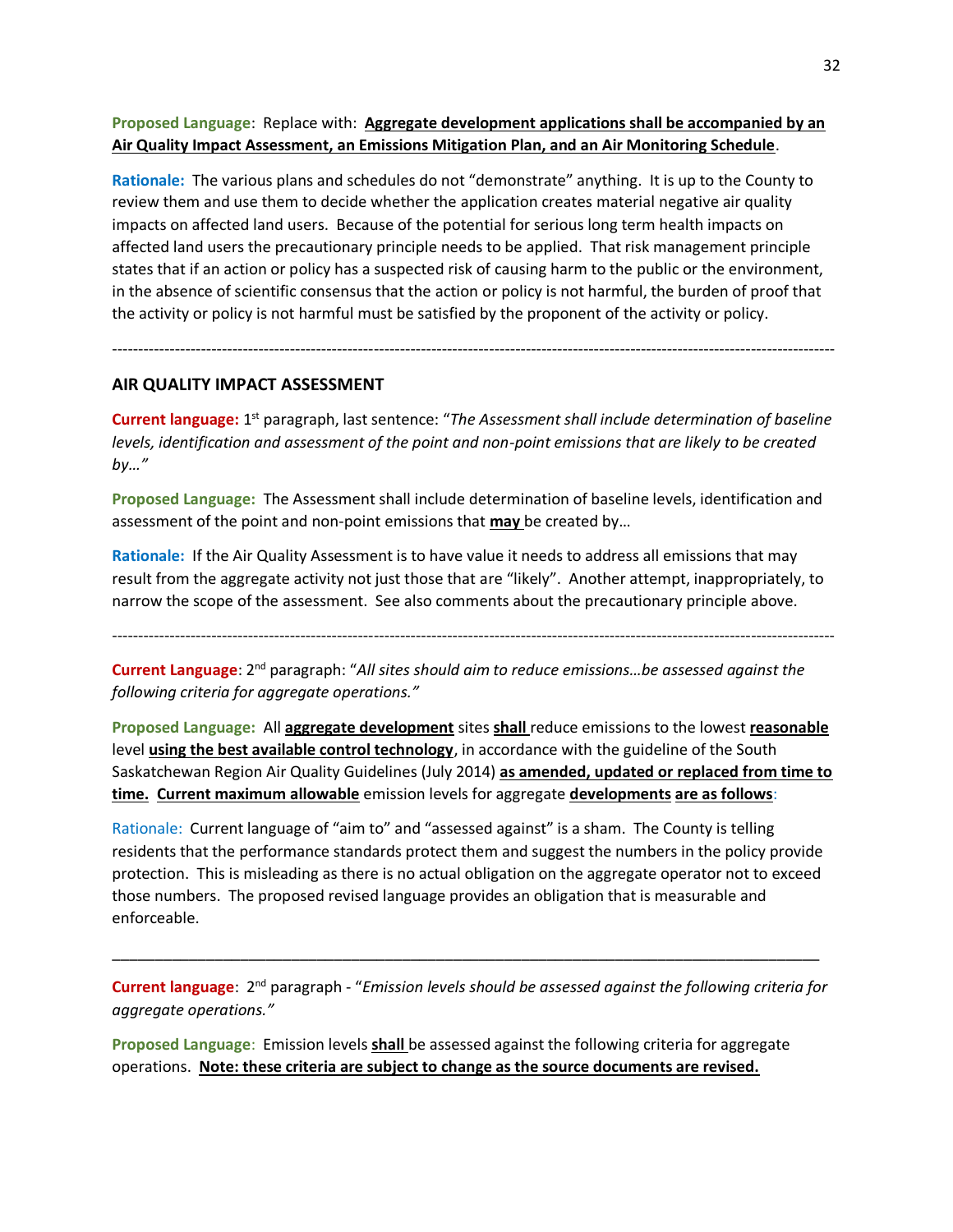**Rationale:** Change "should" to "shall" – should is not enforceable. Repeating information found elsewhere in other documents always includes the risk of being out of date if the source documents change.

------------------------------------------------------------------------------------------------------------------------------------------

#### **EMISSIONS MITIGATION PLAN**

Current Language: 1<sup>st</sup> paragraph: "All applications for aggregate extraction...shall include an Emissions *Mitigation Plan that outlines measures that will be take to limit emissions emanating from the aggregate operations. Such measures may include, but are not limited to:"*

**Proposed Language**: All applications for aggregate extraction...shall include an Emissions Mitigation Plan, **based on best practices, that identifies specific measures that will be used to reduce emissions from the aggregate operation to the lowest reasonable levels detailed in the previous paragraph of this Policy 3.5. The Plan shall provide details on how measures will be adapted to respond to changing weather conditions.** Such measure **shall** include, but are not limited to :…"

**Rationale**: The plan is supposed to be focussed on meeting the minimum standards and then exceeding those standards. It needs to state its purpose. The plan needs to have some minimum measures that must be included in any plan. The use of "may" in the original draft is too ambiguous and open for interpretation. We need to avoid this.

------------------------------------------------------------------------------------------------------------------------------------------

Current language: 3<sup>rd</sup> mitigation bullet: • siting of plant and machinery away from sensitive receptors.

**Proposed Language:** • siting of plant and machinery away from **affected land users through the use of setbacks and by placement of plant and machinery on the aggregate site so as to minimize dust transmission off the site.**

**Rationale:** This is essentially what we are doing, so let's identify it this way. It also emphasizes that location choice within the site can affect how much dust leaves the site (e.g. placing a crusher in a low spot will result in less dust blowing out of the site relative to placing the same crusher on a high spot in the site).

\_\_\_\_\_\_\_\_\_\_\_\_\_\_\_\_\_\_\_\_\_\_\_\_\_\_\_\_\_\_\_\_\_\_\_\_\_\_\_\_\_\_\_\_\_\_\_\_\_\_\_\_\_\_\_\_\_\_\_\_\_\_\_\_\_\_\_\_\_\_\_\_\_\_\_\_\_\_\_\_\_\_\_\_\_

**Proposed Amendment**: add the following to the listed bullet points:

- **Enclosing crushers to minimize dust levels;**
- **Using a fine spray or misting system on crushers;**
- **Placing a screening system around crushing operations and/or on the upwind side of the operations;**
- **Design material handling practices and stockpile shape and locations to minimize dust;**
- **Develop and implement contingency plans to shut down operations in the presence of high winds.**

**Rationale**: The emissions mitigation plan needs to include all best practices that can assist in minimizing dust from the aggregate operations. These are additional practices that assist in achieving this objective.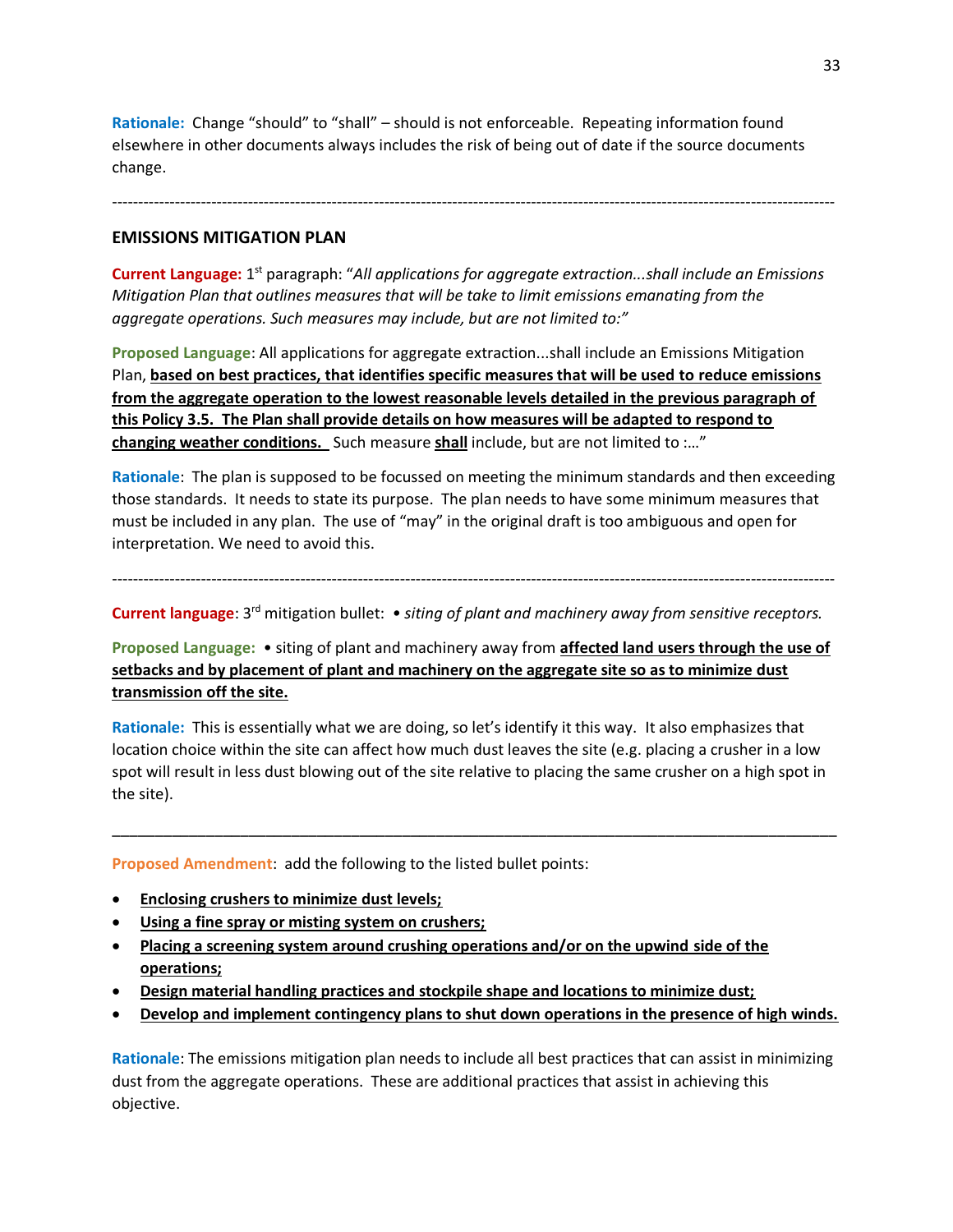**Proposed Addendum**: add the following paragraph at the end of the section on Emission Mitigation Plan:

\_\_\_\_\_\_\_\_\_\_\_\_\_\_\_\_\_\_\_\_\_\_\_\_\_\_\_\_\_\_\_\_\_\_\_\_\_\_\_\_\_\_\_\_\_\_\_\_\_\_\_\_\_\_\_\_\_\_\_\_\_\_\_\_\_\_\_\_\_\_\_\_\_\_\_\_\_\_\_\_\_\_\_\_

**All Emission Mitigation Plans shall include details of the site's contingency plan that shall include, but not be limited to, shut down procedures that must be undertaken in any of the following circumstances:**

- **When air quality monitoring identifies a situation where any of the emission levels exceed those identified in the Air Quality Impact Assessment.**
	- o **Shut downs for this reason shall continue until the cause(s) of the exceedance have been identified and satisfactorily remedied.**
- **When an Environment Canada wind warning has been issued for the area in which the aggregate operations are located.**
	- o **Shut downs for this reason shall continue for as long as the wind warning remains in effect.**

**Rationale:** The air quality standards are "do not exceed" thresholds. Therefore, if operations at an aggregate site result in the thresholds being exceeded, operations must be shut down for health reasons. Simply reporting on violations is not adequate. Shutting down during high winds is recommended in the Guide to the Code of Practice for Pits. It recognizes that standard emission mitigation measures cannot be fully effective in high wind conditions.

------------------------------------------------------------------------------------------------------------------------------------------

## **AIR QUALITY MONITORING SCHEDULE**

Current Language 1<sup>st</sup> paragraph: "An Air Quality Monitoring Schedule, which shall include a commitment *to undertake air quality surveys…*"

**Proposed Language**: An Air Quality Monitoring Schedule, which shall include **a requirement** to undertake air quality surveys…"

**Rationale:** Stronger language. Commitments are not enforceable; requirements are. If the standards are going to be meaningful, they must be enforceable.

\_\_\_\_\_\_\_\_\_\_\_\_\_\_\_\_\_\_\_\_\_\_\_\_\_\_\_\_\_\_\_\_\_\_\_\_\_\_\_\_\_\_\_\_\_\_\_\_\_\_\_\_\_\_\_\_\_\_\_\_\_\_\_\_\_\_\_\_\_\_\_\_\_\_\_\_\_\_\_\_\_\_\_\_\_

Current Language: 2<sup>nd</sup> paragraph: Monitoring intervals shall be dependent on the site's proximity to sensitive receptors, …

**Proposed Language:** Monitoring intervals **may vary depending upon** the site's proximity to the nearest occupied dwellings **or other affected land users**, and may range from periodic **monitoring** for sites that are remote from **affected residents, occupied dwellings, or other affected land users** to fixed 24-hour monitoring stations for those that are **within a two (2) mile radius of affected land users. The frequency of monitoring will be specified in the development permit for the operations.**

**Rationale:** The ARP should use clear language. As noted elsewhere, "sensitive receptors", is not clear language.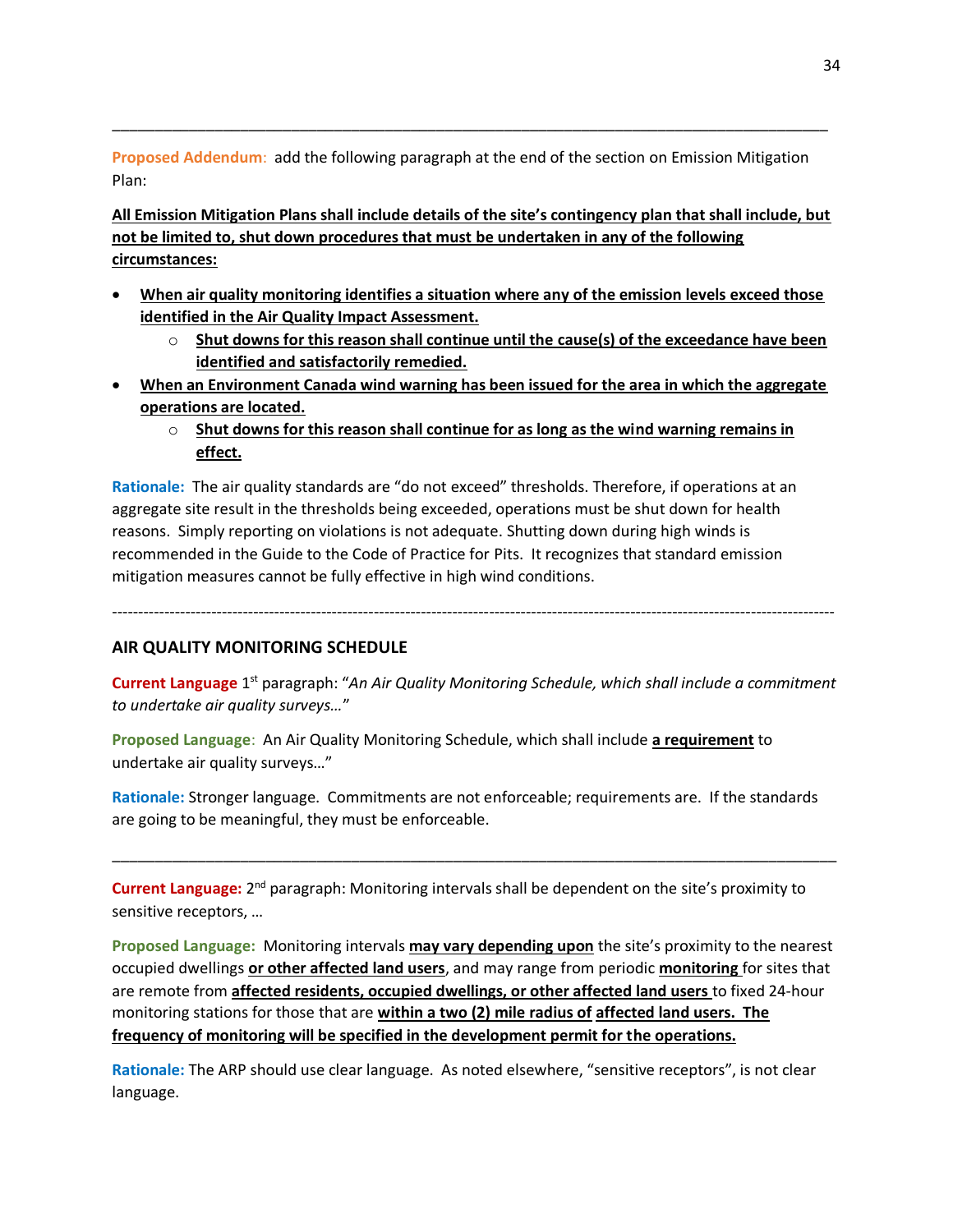Current language: 3<sup>rd</sup> paragraph: "Survey reports shall be submitted to the County, and shall detail *compliance with the agreed limits:"*

**Proposed Language:** Survey reports shall be submitted to the County, and shall detail compliance with the agreed limits. **The frequency with which these reports are to be submitted shall be included as a condition in the development permit.**

------------------------------------------------------------------------------------------------------------------------------------------

**Rationale:** This requirement is not included anywhere else; it needs to be here.

**Current language:** "*This shall include a commitment to investigate all reasonable complaints and, where the complaint is substantiated, to submit to the County a set of remedial actions to limit the nuisance caused by the offending activity to an acceptable level."*

------------------------------------------------------------------------------------------------------------------------------------------

**Proposed Language**: **Complaints from the public regarding air quality issues from an aggregate operation shall be made to the County. The County will undertake to investigate all such complaints on a timely basis under the provisions of the site inspection visits. Where a complaint is substantiated, the operator shall submit to the County, within an agreed-upon reasonable time, a set of remedial actions to bring its activities within the air quality levels specified in this section. If the remedial actions are not implemented within a specific time frame, the aggregate operation may be subject to shut down until the remedial actions have been implemented to the satisfaction of the County.**

**Rationale**: The complaints process in the draft ARP is toothless. Complaints should go to the County and the County should enforce compliance with the terms of the Development Permit. All that is suggested is an industry operated complaints procedure and a report to the County of remedial actions if the complaint is "substantiated" as determined by industry itself. This makes the County appear to be offloading one of its obligations.

\_\_\_\_\_\_\_\_\_\_\_\_\_\_\_\_\_\_\_\_\_\_\_\_\_\_\_\_\_\_\_\_\_\_\_\_\_\_\_\_\_\_\_\_\_\_\_\_\_\_\_\_\_\_\_\_\_\_\_\_\_\_\_\_\_\_\_\_\_\_\_\_\_\_\_\_\_\_\_\_\_\_\_\_\_

**Proposed Addendum**: Similar points were made in relation to the Noise Monitoring Schedule. Needs to be similar addition to Air quality – **Air Quality Schedule** - in form of understanding survey reports. There should be a further subsection dealing with what is to be included in the air quality surveys, at what intervals the reports are to be submitted to the County and clarification as to whether it is a County responsibility to monitor the reports and ensure compliance or whether it is a self reporting process by the industry. As drafted the process simply provides that if the air quality exceeds the set levels industry is to investigate and report to the County on" consequential actions." There is no specific requirement to remedy the problem.

**Proposed Amendment**: Add the following paragraph at the end of the section: **Compliance with the requirements of Policy 3.5 may be a factor in determining whether material negative air quality impacts may occur as a result of the aggregate operations. The maximum emission levels in this Policy, and any requirements of the Air Quality Impact Assessment, the Emissions Mitigation Plan and** 

------------------------------------------------------------------------------------------------------------------------------------------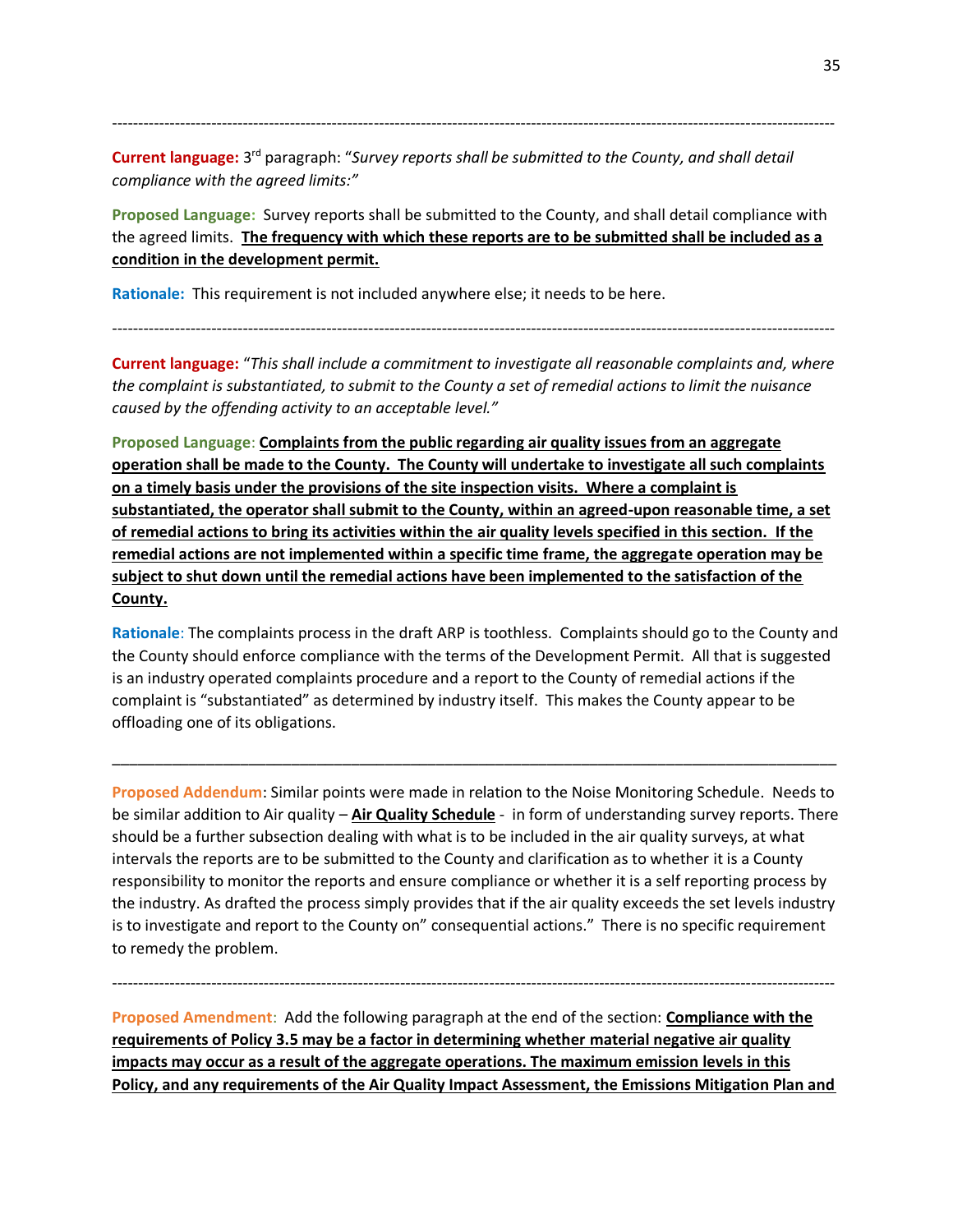**the Emissions Mitigation Schedule shall be included as conditions in any redesignation or development permit including any renewals.**

**Rationale:** Given the potential material negative impact of air quality on human and animal health, these conditions must be included in the permit process to offer sufficient protection to local residents and land users.

\*\*\*\*\*\*\*\*\*\*\*\*\*\*\*\*\*\*\*\*\*\*\*\*\*\*\*\*\*\*\*\*\*\*\*\*\*\*\*\*\*\*\*\*\*\*\*\*\*\*\*\*\*\*\*\*\*\*\*\*\*\*\*\*\*\*\*\*\*\*\*\*\*\*\*\*\*\*\*\*\*\*\*\*\*

#### **POLICY 3.6 VISUAL AND LANDSCAPE**

**Current Language**: paragraph 1: "*Aggregate development that would not result in unacceptable impacts on the visual amenity and landscape character of the surrounding area shall be supported*."

**Proposed Language**: Aggregate development **applications may be permitted when there are no material negative impacts on the visual amenity and landscape quality of areas affected by the application**.

**Rationale:** Language is consistent with language used in redrafts of previous sections. Stronger language. This is something that requires public input.

------------------------------------------------------------------------------------------------------------------------------------------

Current Language 2<sup>nd</sup> paragraph: "To demonstrate that proposals will not have an unacceptable impact *upon the visual amenity…"* 

**Proposed Language**: Replace with **Aggregate development applications shall be accompanied by a Landscape and Visual Impact Assessment and a Landscape Management Plan**.

**Rationale:** Language is consistent with language used in redrafts of previous sections. These assessments and plans do not "demonstrate" anything. They provide information with which potential impacts may be evaluated and measurable actions, etc. that can be included as conditions for any approval.

**Current Language:** Landscape and Visual Impact Assessment – final bullet – "*reference to any sensitive receptors near to the site"*

\_\_\_\_\_\_\_\_\_\_\_\_\_\_\_\_\_\_\_\_\_\_\_\_\_\_\_\_\_\_\_\_\_\_\_\_\_\_\_\_\_\_\_\_\_\_\_\_\_\_\_\_\_\_\_\_\_\_\_\_\_\_\_\_\_\_\_\_\_\_\_\_\_\_\_\_\_\_\_\_\_\_\_\_

**Proposed Language:** reference to **all land users** within five (5) miles of the site.

**Rationale:** Clearer language.

-----------------------------------------------------------------------------------------------------------------------------------------

## **LANDSCAPE MANAGEMENT PLAN**

Current Language 1<sup>st</sup> paragraph: "Such measures may include, but not be limited to:"

**Proposed Language**: Such measures **shall** include, but not be limited to…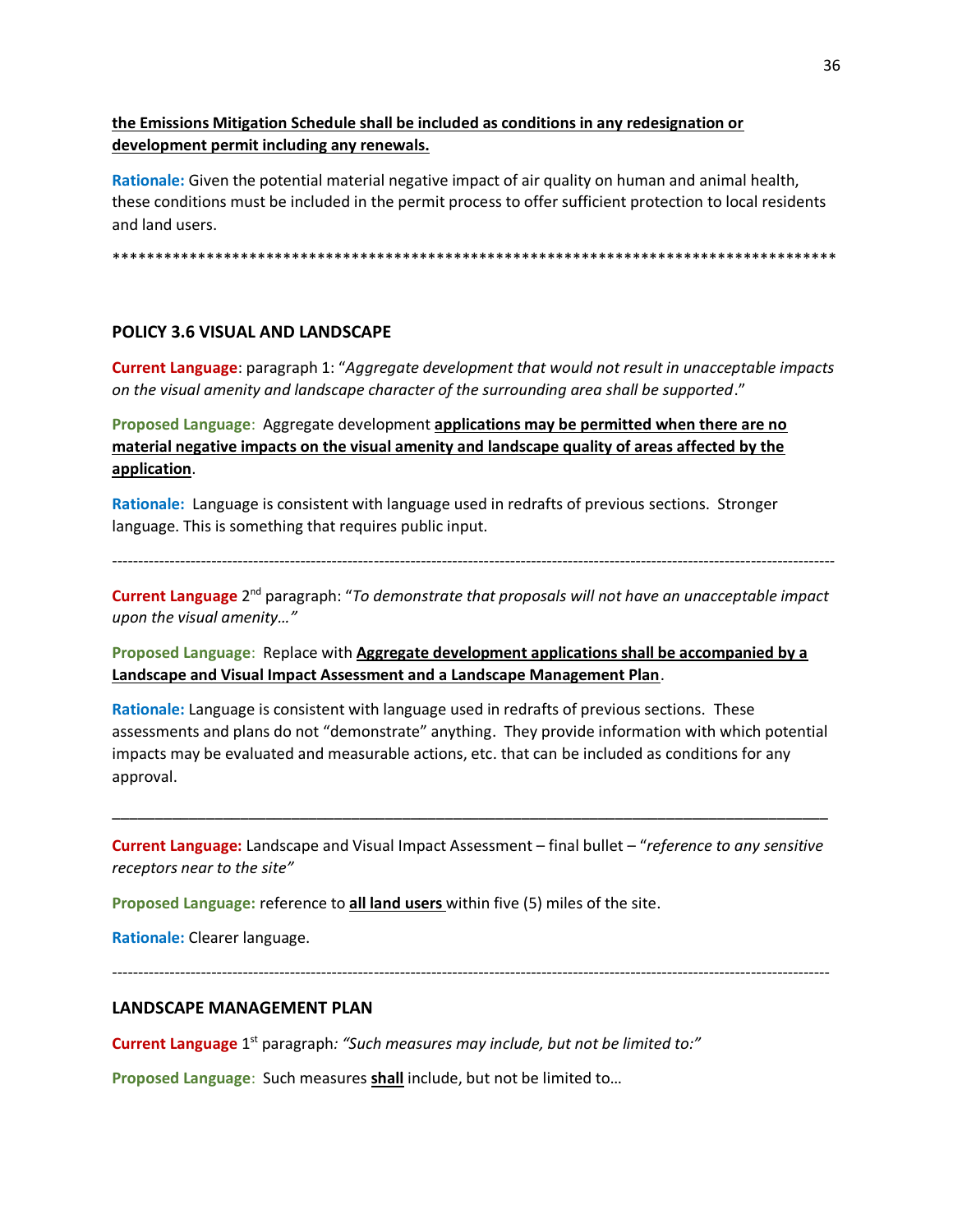**Rationale:** As previously stated there should be minimum standards that the applicant must meet in these various policies. Without such standards, an operator can include or not include whatever it wants. This approach provides limited protection to County residents and makes it difficult to compare different applications.

------------------------------------------------------------------------------------------------------------------------------------------

**Proposed Language**: Add a paragraph: **Compliance with the requirements of Policy 3.6 may be a factor in determining whether material negative visual and landscape impacts may occur as a result of the aggregate operations. The requirements of the Landscape and Visual Impact Assessment, and the Landscape Management Plan shall be included as conditions in any redesignation or development permit including any renewals.**

**Rationale**: See previous comments on similar paragraphs.

#### **POLICY 3.7 AGRICULTURE**

Current Language 1<sup>st</sup> paragraph: "In seeking to minimize the loss of the County's productive and versatile *agricultural land, aggregate proposals on agricultural lands shall aim to meet the following objectives."*

------------------------------------------------------------------------------------------------------------------------------------------

**Proposed Language: In seeking to minimize the loss of the County's productive and versatile agricultural land, aggregate proposals on agricultural lands of Class 3 quality or above shall only be considered where the proposed pit depth is no more than 10 feet below the existing surface level and the reclamation plans are determined to adequately return the land to its pre-aggregate use quality.**

**For other agricultural lands, applications for aggregate development may be permitted where the aggregate operator commits to undertake all of the following:**

**Rationale:** This would restrict aggregate development on high quality agricultural land to only those aggregate operations that can viably be returned to quality agricultural land. For lower quality agricultural land, it would require best efforts to return the land to agricultural use.

This recommendation fits with a commitment to safeguard agricultural land.

The Guide to the Code of Practice for Pits states that for pits greater than ten feet in depth, it is not feasible to return the land to agricultural use after it has been used for aggregate extraction, at least not without substantial "recontouring" which is frequently cost-prohibitive. The lack of overburden after aggregate extraction means that there is a significant risk of contamination from leaching of pesticides and/or manure into the water table.

Current Language: 2<sup>nd</sup>paragraph – "In demonstrating compliance with the objectives of Policy 3.7, *applications shall include an assessment of the subject land's agricultural capability, together with an associated strategy for managing any likely impacts upon the affected agricultural lands."*

\_\_\_\_\_\_\_\_\_\_\_\_\_\_\_\_\_\_\_\_\_\_\_\_\_\_\_\_\_\_\_\_\_\_\_\_\_\_\_\_\_\_\_\_\_\_\_\_\_\_\_\_\_\_\_\_\_\_\_\_\_\_\_\_\_\_\_\_\_\_\_\_\_\_\_\_\_\_\_\_\_\_\_\_

**Proposed Language: All applications for aggregate development on land currently zoned as agricultural shall include an assessment of the subject land's agricultural capability, together with a strategy for managing any possible impacts on the affected agricultural land.**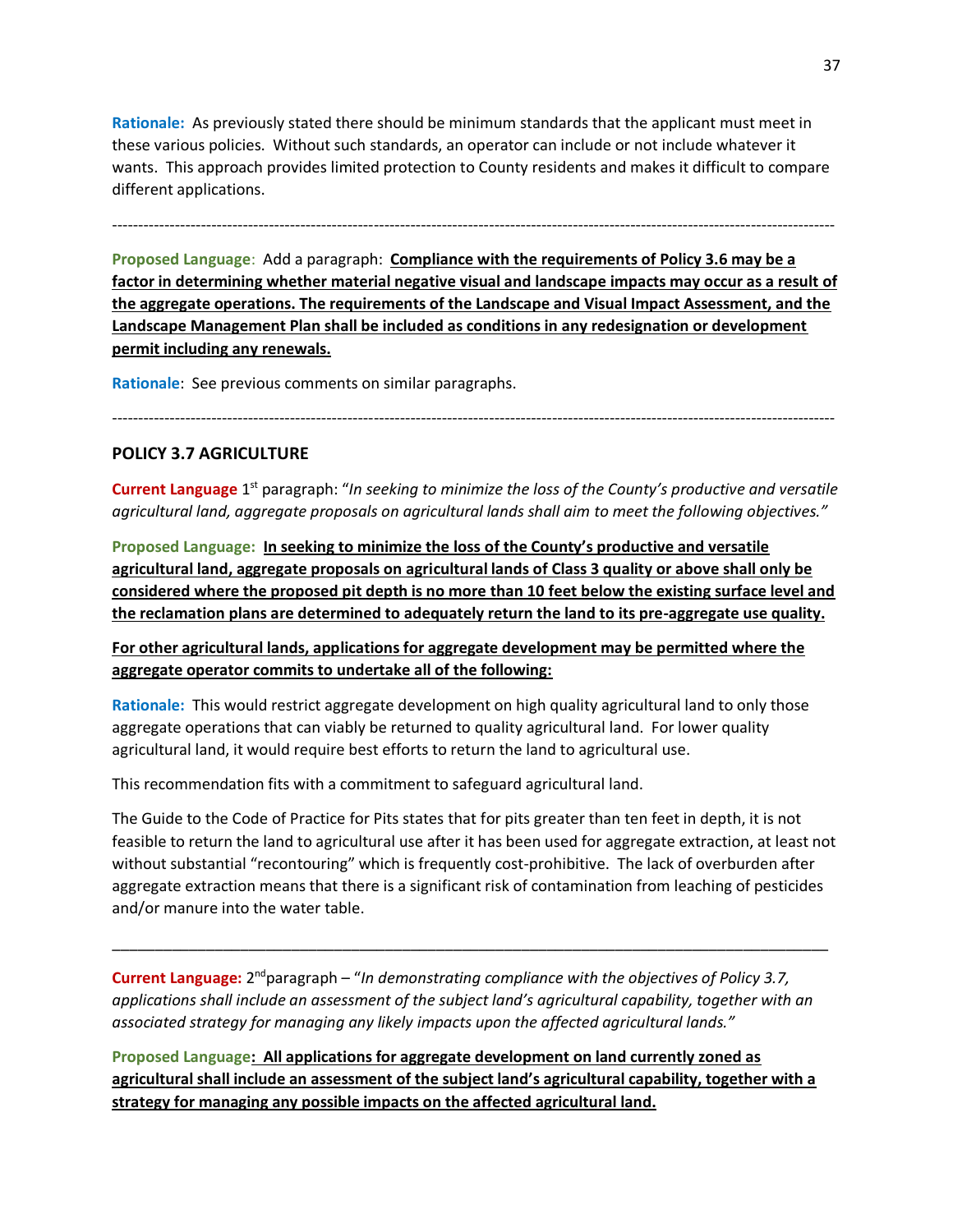Rationale: Providing this assessment and strategy do not demonstrate compliance, they provide information and criteria that can be used as enforceable provisions in the Development Permit.

Proposed Addendum: Need to include a map of agricultural lands outlining areas of higher and lower agricultural quality. New map would be Map 7.4.

Rationale: Can overlay the maps and see where there is a conflict between aggregate and agricultural and determine which land use should supersede. There is much talk about safeguarding the resource of gravel but little on the safeguarding of ag lands. The agricultural capability of the land should be assessed long before a gravel application is brought forward.

Proposed Addendum: Add a paragraph: Compliance with the requirements of Policy 3.7 may be a factor in determining whether a material negative impact on agricultural lands may or may not occur as a result of the aggregate operations. The requirements of Policy 3.7 shall be included as conditions in any redesignation or development permit including any renewals.

Rationale: See previous comments on similar revisions.

#### 

#### **POLICY 3.8 ENVIRONMENTAL**

Current Language 1<sup>st</sup> paragraph: "Applications that would not have any unacceptable adverse impacts upon flora, fauna or habitat protected under...".

Proposed Language: Applications that do not have a material negative impact upon... may be permitted.

Rationale: The Provincial or Federal requirements will govern; their language will be stronger. Changed to be consistent with the rest of our changes.

Proposed Addendum: If the proposed pit is situated within one half-mile (1/2) of a natural landscape, particularly a coulee, river valley or other unusual landscape, a rare and/or important species survey must be conducted, both for plants and wildlife.

Rationale: The Guide to the Code of Practice for Pits suggests that pits situated near these natural features should undertake a rare species survey. The municipality's language can be stronger than the Province's - given the topic is protecting potentially endangered species, the County should be accountable to the environment and make these surveys an absolute must.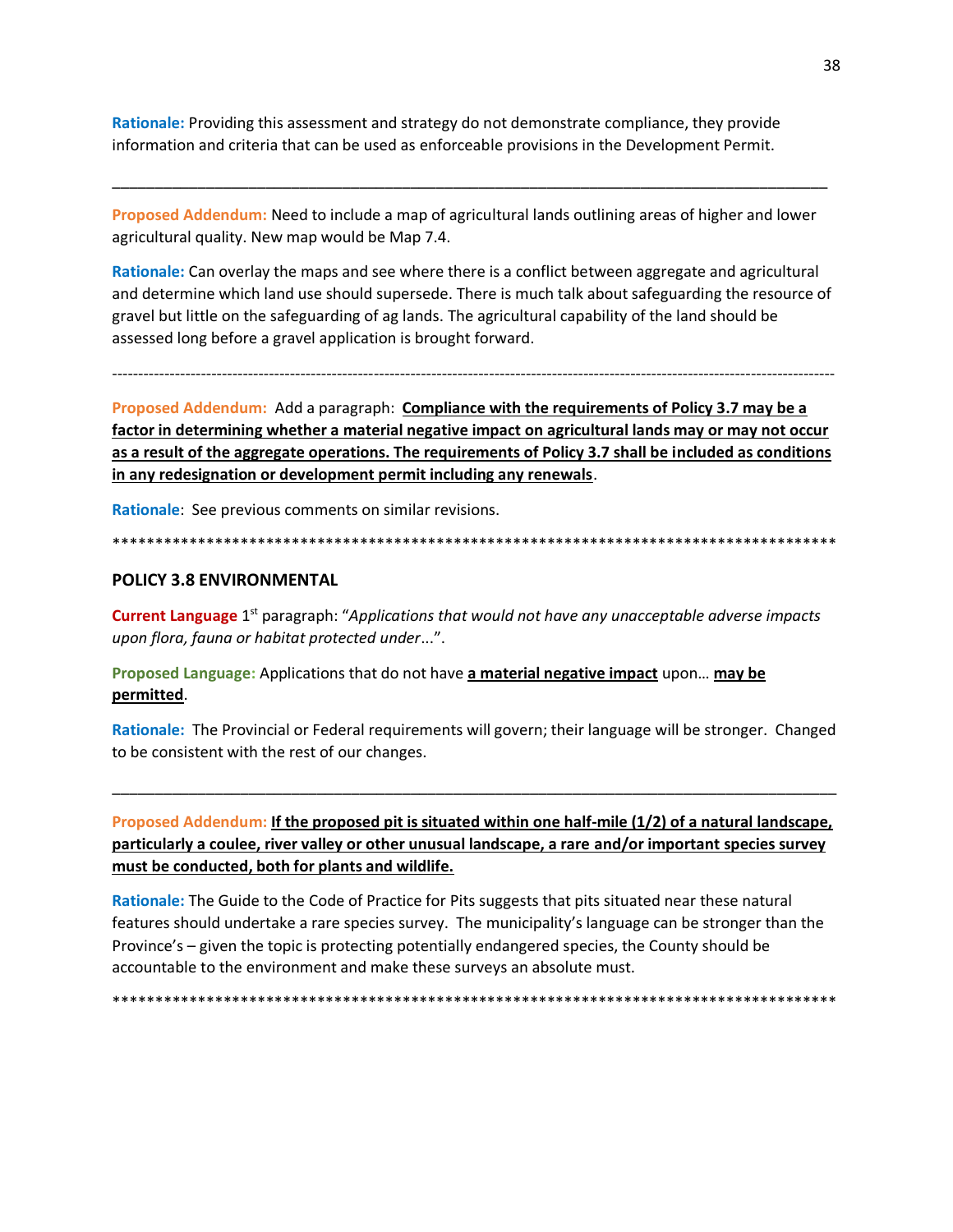# POLICY 3.9 HISTORICAL

**Current language:**  $1<sup>st</sup>$  paragraph: "Applications that would not have unacceptable adverse impacts upon historical resources protected under provincial legislation shall be supported. All applications...together with an assessment of the likely impacts and..."

Proposed Language Applications that would not have a material negative impacts upon historical resources protected under provincial legislation may be permitted. All applications...together with an assessment of the **potential** impacts and..."

Rationale: Consistent language. The assessment needs to address of all potential impacts not just those that are likely. Another attempt to limit the scope of any protection granted. How does one mitigate loss of a historical site?

Question: Which historical agencies are contacted to ascertain there are no impacts on historical artifacts? What protocol does the County follow to ensure that this is done?

#### 

# POLICY 3.10 SURFACE AND GROUNDWATER

Current Language: Introductory paragraph - "Applications that would not have unacceptable adverse impacts upon surface and ground water flows shall be supported."

Proposed Language: Aggregate development applications may be permitted when there are no material negative impacts on surface or ground water, such as:

- a) Lowering of local water table or piezo metric level;
- b) Contamination or pollution of local aquifers;
- c) Contamination or pollution of nearby ponds or streams;
- d) Gravel extraction too close to local water table.

Rationale: Consistent language with respect to lead-in sentence. Bullet points provide a more thorough explanation of the potential impacts an extraction operation may have on local water sources.

## **GROUNDWATER**

Current Language: "All applications for ... shall provide a Groundwater Investigation Report that includes the following items:

• Measurement of the groundwater table within the site and an assessment of the impact of extraction ... connected lands."

Proposed Language: add the following at the end of the first bullet -- ... hydrologically connected lands. Such measures shall include, but not be limited to:

- Water levels (in metres above S.L.)
- Chemical composition of the water
- Tests for drinking water quality including tests for fecal coliforms and fecal streptococci, E Coli, etc. if the site is within one 1 mile of any residences or other land users using water from wells on their property.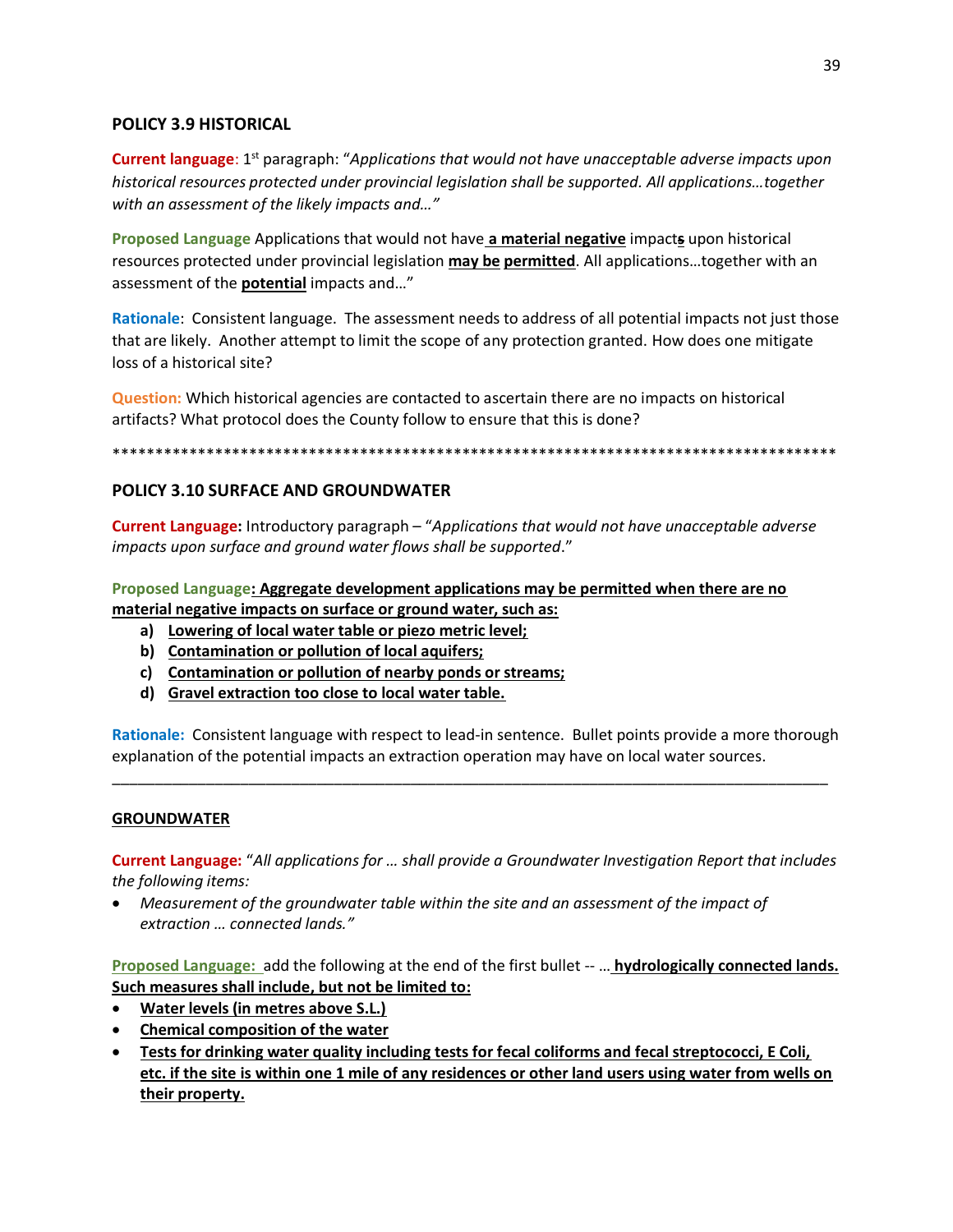• **All readings and analysis of the above items shall be taken on a monthly basis and submitted to the County. Any changes in any of these items shall be promptly reported to the County.**

\_\_\_\_\_\_\_\_\_\_\_\_\_\_\_\_\_\_\_\_\_\_\_\_\_\_\_\_\_\_\_\_\_\_\_\_\_\_\_\_\_\_\_\_\_\_\_\_\_\_\_\_\_\_\_\_\_\_\_\_\_\_\_\_\_\_\_\_\_\_\_\_\_\_\_\_\_\_\_\_\_\_\_\_

**Rationale:** To ensure meaningful reporting, it is important to outline reporting requirements.

**Current Language:** bullet 2 – "*Groundwater readings taken from a minimum of two test wells … and once a month thereafter for 5 consecutive months."*

**Proposed Language**: bullet 2 – Groundwater readings taken from a minimum of **four (4)** test wells within the site shall be provided … and once a month thereafter for **twelve (12)** consecutive months. **After the initial twelve months of monitoring and reporting, wells shall be monitored quarterly for the readings and analysis described above unless the site is within two (2) miles of residences or other land owners using water from the local aquifers, in which case the readings and analysis from the monitoring wells shall be taken on a monthly basis**.

**Rationale:** To provide a proper assessment and analysis of the impacts of aggregate operations on the water table, it is critical to have enough test wells to obtain meaningful test results. It is also important to obtain this information over the complete seasonal cycle. Five months of reporting cannot achieve this. It is also important that this, like all monitoring, be reported to the County on a timely basis and be publicly available.

**Current Language:** bullet 3 – *A survey of groundwater table levels within a one-mile radius of the site.*

\_\_\_\_\_\_\_\_\_\_\_\_\_\_\_\_\_\_\_\_\_\_\_\_\_\_\_\_\_\_\_\_\_\_\_\_\_\_\_\_\_\_\_\_\_\_\_\_\_\_\_\_\_\_\_\_\_\_\_\_\_\_\_\_\_\_\_\_\_\_\_\_\_\_\_\_\_\_\_\_\_\_\_\_

**Proposed Language**: bullet 3 – A survey of groundwater table levels within a **two-mile** radius of the site. **This survey shall include:**

- **A location map of the wells;**
- **A list of all wells with location, depth drilled, year drilled, well ownership; and**
- **A new water analysis taken by the applicant including chemical composition of the water and an assessment of drinking water quality.**

**Rationale:** Impacts on the water table may extend further than one mile. The details required will provide residents and other land users and the aggregate operator with a common base point in the event of subsequent issues with any wells in the area.

**Current Language**: Bullet 4 – "*Where extraction is undertaken below the identified groundwater table, a groundwater monitoring and management plan shall be included with the report."*

\_\_\_\_\_\_\_\_\_\_\_\_\_\_\_\_\_\_\_\_\_\_\_\_\_\_\_\_\_\_\_\_\_\_\_\_\_\_\_\_\_\_\_\_\_\_\_\_\_\_\_\_\_\_\_\_\_\_\_\_\_\_\_\_\_\_\_\_\_\_\_\_\_\_\_\_\_\_\_\_\_\_\_\_

**Proposed Language: No extraction shall be permitted below the identified groundwater table. Any plan to extract aggregate within thirty (30) feet of an identified water table shall include a groundwater monitoring and management plan that includes measures to prevent contamination and/or pollution of such water table. No extraction shall take place within thirty (30) feet of a water table if that aquifer provides drinking water to residents or other land users within a two (2) mile radius of the site.**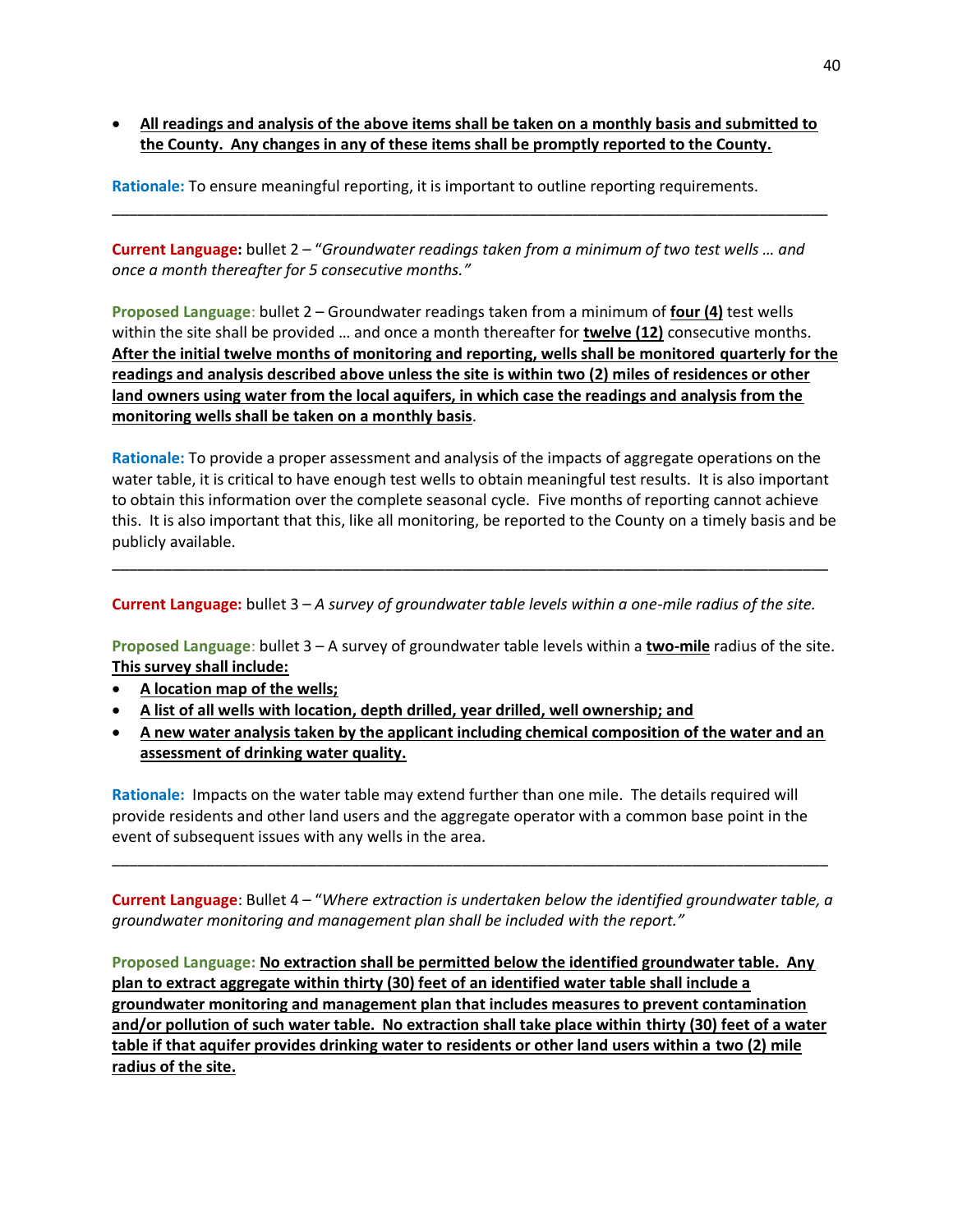**Rationale:** Water is a non-renewable resource that is very difficult to remediate once it has been contaminated. Residents and other land users close to approved aggregate operations need assurances that their well water will not be contaminated as a result of improper extraction practices.

\_\_\_\_\_\_\_\_\_\_\_\_\_\_\_\_\_\_\_\_\_\_\_\_\_\_\_\_\_\_\_\_\_\_\_\_\_\_\_\_\_\_\_\_\_\_\_\_\_\_\_\_\_\_\_\_\_\_\_\_\_\_\_\_\_\_\_\_\_\_\_\_\_\_\_\_\_\_\_\_\_\_\_ **Current Language**: the provisions for the Groundwater Investigation Report includes 4 bullet points.

**Proposed Language**: **the provisions for the Groundwater Investigation Report should be expanded to include the following additional bullet points:**

- **An assessment of the impact of the proposed aggregate development on existing and future septic systems, using a range of setbacks from the aggregate development's boundaries**
- **An assessment of the impact of the absence of the gravel above the existing groundwater and aquifers during the life of the aggregate operations**
- **An assessment of the impact of any gravel washing to be undertaken as part of the aggregate operations, including details of the source of any water to be used, the disposition of that water after its use, and the impact on existing groundwater and aquifers**
- **An assessment of the potential impacts from the use or storage of any asphalt materials, chemicals, or fuel on existing groundwater and aquifers**
- **An assessment of the impact of truck traffic, including an assessment of the impact of salt, petroleum and chemical products which will be released from such trucks on existing groundwater and aquifers.**
- **Each of the assessments described above shall include a plan to avoid any material negative impacts on existing groundwater and aquifers**

**Rationale:** The draft ARP's Groundwater Investigation Report failed to address a number of critical issues. For example, once gravel is removed and the grades reduced by possibly up to 200 – 300 feet, there will be a tendency for the waste fluids from septic fields to migrate downward towards the excavation area. This creates a risk of contamination to the existing groundwater and aquifers. When the gravel is removed a large part of the natural filter for the groundwater is removed creating another risk of contamination for the existing groundwater and aquifers. Contamination from asphalt, petroleum products, chemicals, salt, etc. that are all present at an aggregate site are real risks that must be addressed.

The ASDP must require a company to include details on its planned gravel washing activities (see separate recommended addition to the draft ARP). An assessment of its impact on groundwater needs to be included in the Groundwater Investigation Report.

\_\_\_\_\_\_\_\_\_\_\_\_\_\_\_\_\_\_\_\_\_\_\_\_\_\_\_\_\_\_\_\_\_\_\_\_\_\_\_\_\_\_\_\_\_\_\_\_\_\_\_\_\_\_\_\_\_\_\_\_\_\_\_\_\_\_\_\_\_\_\_\_\_\_\_\_\_\_\_\_\_\_\_\_

**Proposed Addendum: A**dd a section after Surface Water on Gravel Washing – to read: **All applications for aggregate development shall include details on the location of gravel washing equipment, settling ponds, source of water for gravel washing, and a plan to monitor and prevent leaching of washing water and sediment into the underlying soil. This plan shall include the source of water for washing and an analysis of the chemical composition and drinking water quality of the water to be used. Applicants may not use water from local aquifers for gravel washing purposes.**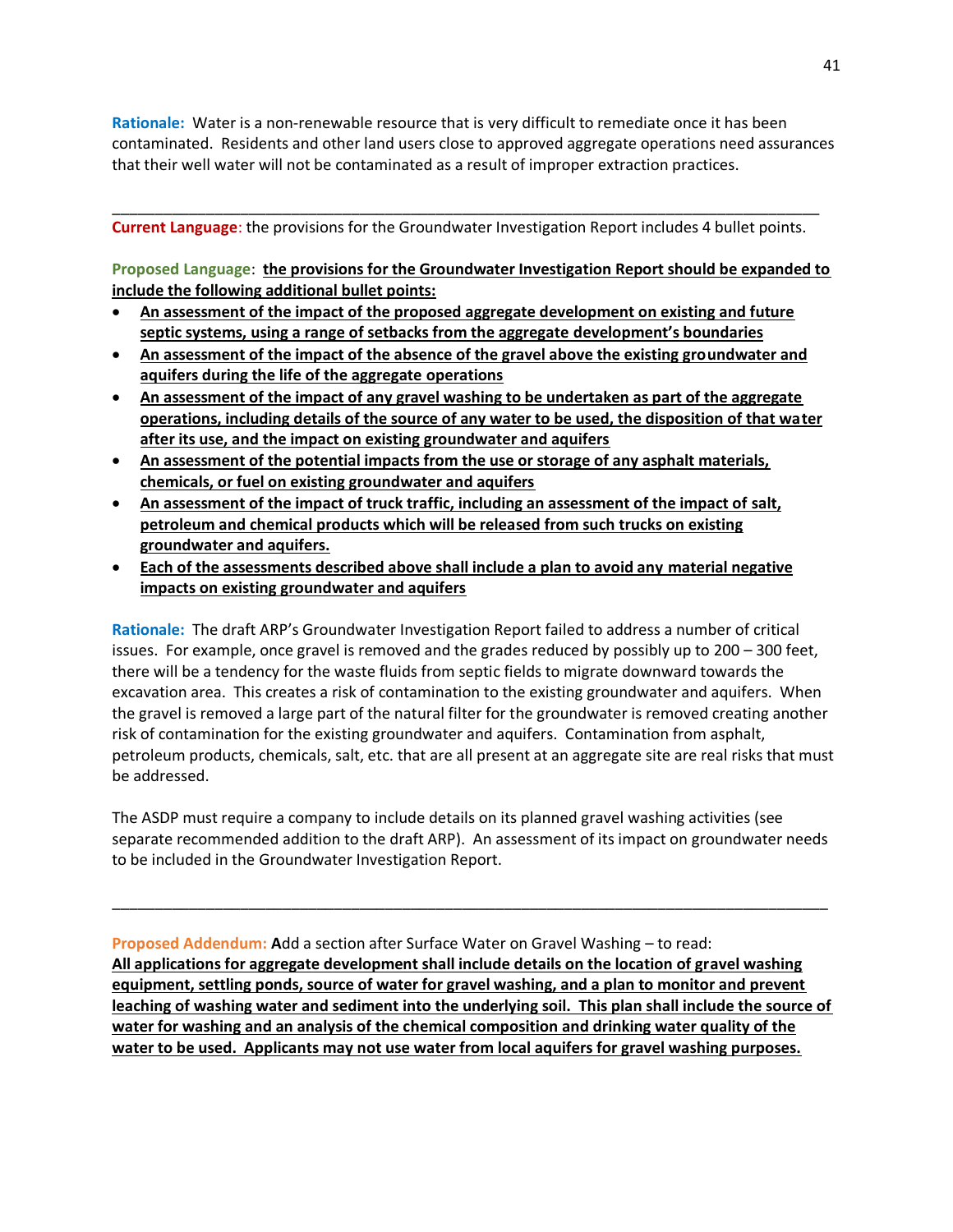**Water from holding ponds shall be analysed monthly for chemical content and drinking water quality. The operator shall use clean, not contaminated, pond water. All results from the monitoring shall be provided to the County and be available to the public.**

**Rationale:** Gravel washing involves risks of groundwater contamination if not carried out using best practices. These requirements will mitigate risks of contamination to the local groundwater and aquifers.

**Proposed Addendum**: Add a section after Surface Water on Blasting – to read:

**Any blasting on land associated with aggregate operations shall only be performed after obtaining a permit from the County. As a condition of granting the permit, the aggregate operator shall notify all residents and other land owners/users within two (2) miles of the blast area a minimum of ten (10) days in advance. Written evidence of this notification must be provided with the permit application.** 

\_\_\_\_\_\_\_\_\_\_\_\_\_\_\_\_\_\_\_\_\_\_\_\_\_\_\_\_\_\_\_\_\_\_\_\_\_\_\_\_\_\_\_\_\_\_\_\_\_\_\_\_\_\_\_\_\_\_\_\_\_\_\_\_\_\_\_\_\_\_\_\_\_\_\_\_\_\_\_\_\_\_\_\_\_

**Rationale:** Blasting is known to have potentially damaging impacts on local wells. As a result, blasting activities must be regulated and require a separate permit. One of the conditions of the permit must be to notify residents and other land owners/users within a two (2) mile radius of the blast. Blasting can harm/destroy water wells. It is important to have water samples of all existing wells within the area before an operator is granted approval to begin aggregate operations. This provides a comparison should blasting activities damage local wells. As is noted in the noise section, blasting will only be performed during daylight hours and all efforts to dampen noise will be used.

**Proposed Addendum:** Add a paragraph at the end of Section 3.10 that reads as follows: **All applications for aggregate development shall include details on the proposed operations storage and handling of hazardous materials. This shall include, but not be limited to,**

\_\_\_\_\_\_\_\_\_\_\_\_\_\_\_\_\_\_\_\_\_\_\_\_\_\_\_\_\_\_\_\_\_\_\_\_\_\_\_\_\_\_\_\_\_\_\_\_\_\_\_\_\_\_\_\_\_\_\_\_\_\_\_\_\_\_\_\_\_\_\_\_\_\_\_\_\_\_\_\_\_\_\_\_

- **A list of any hazardous materials that may be stored on-site;**
- **The location(s) on the site where these materials will be stored;**
- **A containment plan for all hazardous material that might be stored on the site;**
- **A contingency plan in the event any leakage or spill occurs.**

# **The plan for handling hazardous materials will, at a minimum, comply with all relevant Provincial legislative and regulatory requirements.**

**Rationale:** The draft ARP does not discuss the containment and storage of hazardous materials (including but not limited to fuel, lubricants, asphaltic oil, stockpiles of asphaltic material, salts, chemicals, etc.) on site. The ARP should have provisions that ensure the proper handling, control, and containment of these materials and that includes a contingency plan to deal with any spills or leakages occur.

**Proposed Addendum:** Add a paragraph after the above that reads as follows: **Compliance with the requirements of Policy 3.10 may be a factor in determining whether a material negative impact on surface and/or groundwater may occur as a result of the aggregate operations. The requirements of Policy 3.10, including the requirements or recommendations of any Groundwater** 

\_\_\_\_\_\_\_\_\_\_\_\_\_\_\_\_\_\_\_\_\_\_\_\_\_\_\_\_\_\_\_\_\_\_\_\_\_\_\_\_\_\_\_\_\_\_\_\_\_\_\_\_\_\_\_\_\_\_\_\_\_\_\_\_\_\_\_\_\_\_\_\_\_\_\_\_\_\_\_\_\_\_\_\_\_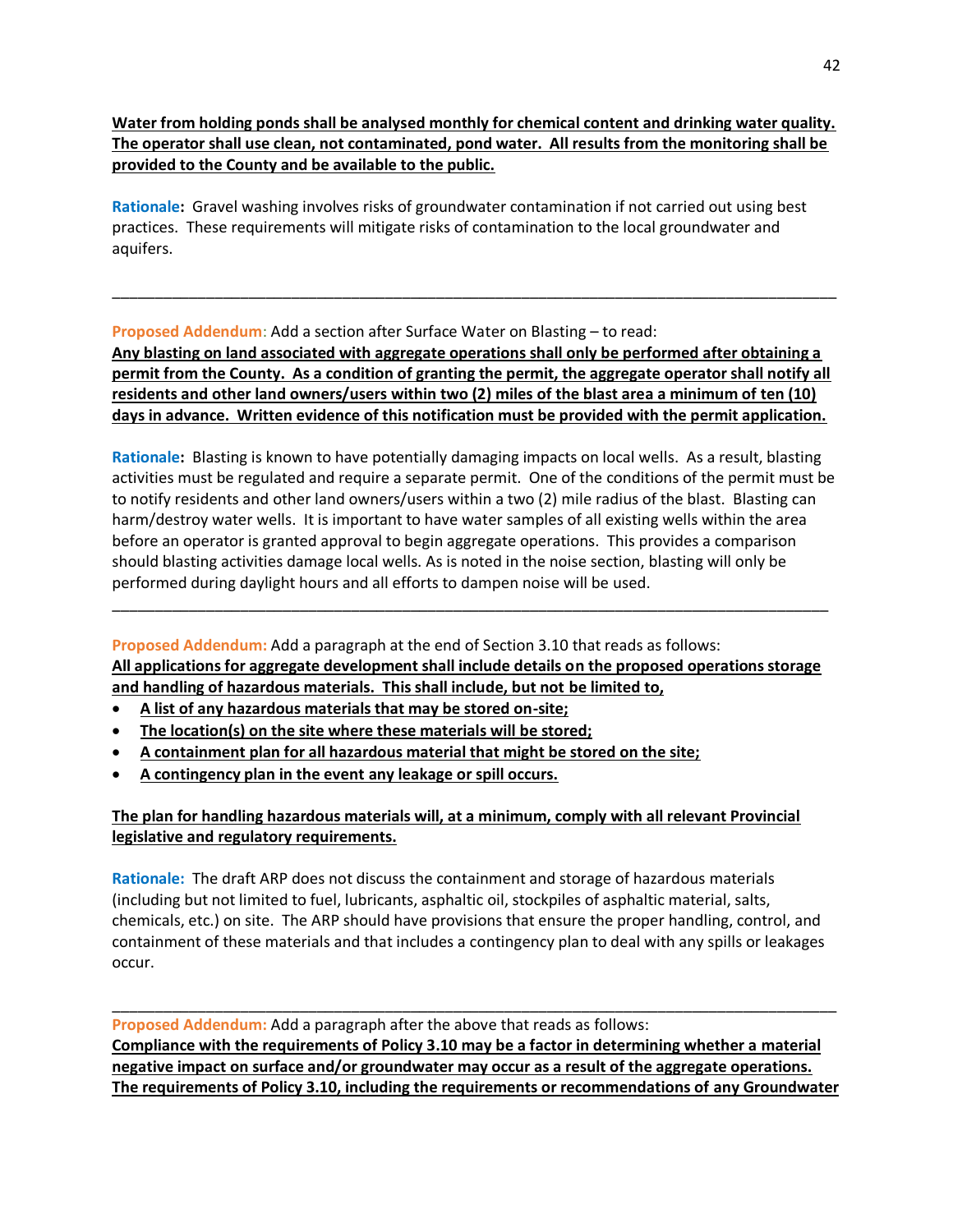**Investigation Report and/or Stormwater Management Strategy/Plan, shall be included as conditions in any redesignation or development permit, including any renewals.**

**Rationale:** This paragraph is needed to make it clear that the requirements in the section are conditions for operating aggregate site and that, if not followed may lead to the compliance infractions and/or the non-renewal of the development permit.

**\_\_\_\_\_\_\_\_\_\_\_\_\_\_\_\_\_\_\_\_\_\_\_\_\_\_\_\_\_\_\_\_\_\_\_\_\_\_\_\_\_\_\_\_\_\_\_\_\_\_\_\_\_\_\_\_\_\_\_\_\_\_\_\_\_\_\_\_\_\_\_\_\_\_\_\_\_\_\_\_\_\_\_\_\_**

**Proposed Addendum: All pits that operate a crusher must have wheel well washing stations. These stations will use recycled clean water from holding ponds. Runoff from this operation will be stored in holding ponds where sediment will be used in the reclamation process or disposed of as appropriate.**

**Rationale:** Gravel pits are dusty and those with crushers have more fine particulate matter. Since this particulate matter can stick to surfaces it is unreasonable to permit these vehicles to drive on roads and release a further known carcinogen. Wheel washing is a simple step to reduce further material negative impact on the community. It is already noted that diesel exhaust and the fine dust particles from their braking systems are potential health risks.

#### \*\*\*\*\*\*\*\*\*\*\*\*\*\*\*\*\*\*\*\*\*\*\*\*\*\*\*\*\*\*\*\*\*\*\*\*\*\*\*\*\*\*\*\*\*\*\*\*\*\*\*\*\*\*\*\*\*\*\*\*\*\*\*\*\*\*\*\*\*\*\*\*\*\*\*\*\*\*\*\*\*\*\*\*\*

#### **POLICY 3.11 EROSION AND SEDIMENT CONTROL**

**Current Language:** "*All applications for aggregate extraction and associated development shall aim to minimize…*"

**Proposed Language**: All applications for aggregate extraction and associated development shall **aim to** minimize…"

**Rationale**: "Aim" is meaningless. "Shall" requires the aggregate operator to do something.

**Proposed Addendum:** Add to the section the following: **The requirements set out in the Erosion and Sedimentation Plan shall be included as conditions in any development permit including renewals**.

\_\_\_\_\_\_\_\_\_\_\_\_\_\_\_\_\_\_\_\_\_\_\_\_\_\_\_\_\_\_\_\_\_\_\_\_\_\_\_\_\_\_\_\_\_\_\_\_\_\_\_\_\_\_\_\_\_\_\_\_\_\_\_\_\_\_\_\_\_\_\_\_\_\_\_\_\_\_\_\_\_\_\_\_

**Rationale:** Provides ability to impose sanctions for failure to comply.

\*\*\*\*\*\*\*\*\*\*\*\*\*\*\*\*\*\*\*\*\*\*\*\*\*\*\*\*\*\*\*\*\*\*\*\*\*\*\*\*\*\*\*\*\*\*\*\*\*\*\*\*\*\*\*\*\*\*\*\*\*\*\*\*\*\*\*\*\*\*\*\*\*\*\*\*\*\*\*\*\*\*\*\*

#### **POLICY 3.12 EXTERNAL LIGHTING**

**Current Language**: "*At the discretion of the Development Authority*"

**Proposed Language:** Delete above.

**Rationale:** Showing that your lighting plan does not create a nuisance or have an environmental impact should be a given. Should always be required and should not be subject to the discretion of a County staff member. There is a need to preserve dark skies in a country environment.

\*\*\*\*\*\*\*\*\*\*\*\*\*\*\*\*\*\*\*\*\*\*\*\*\*\*\*\*\*\*\*\*\*\*\*\*\*\*\*\*\*\*\*\*\*\*\*\*\*\*\*\*\*\*\*\*\*\*\*\*\*\*\*\*\*\*\*\*\*\*\*\*\*\*\*\*\*\*\*\*\*\*\*\*\*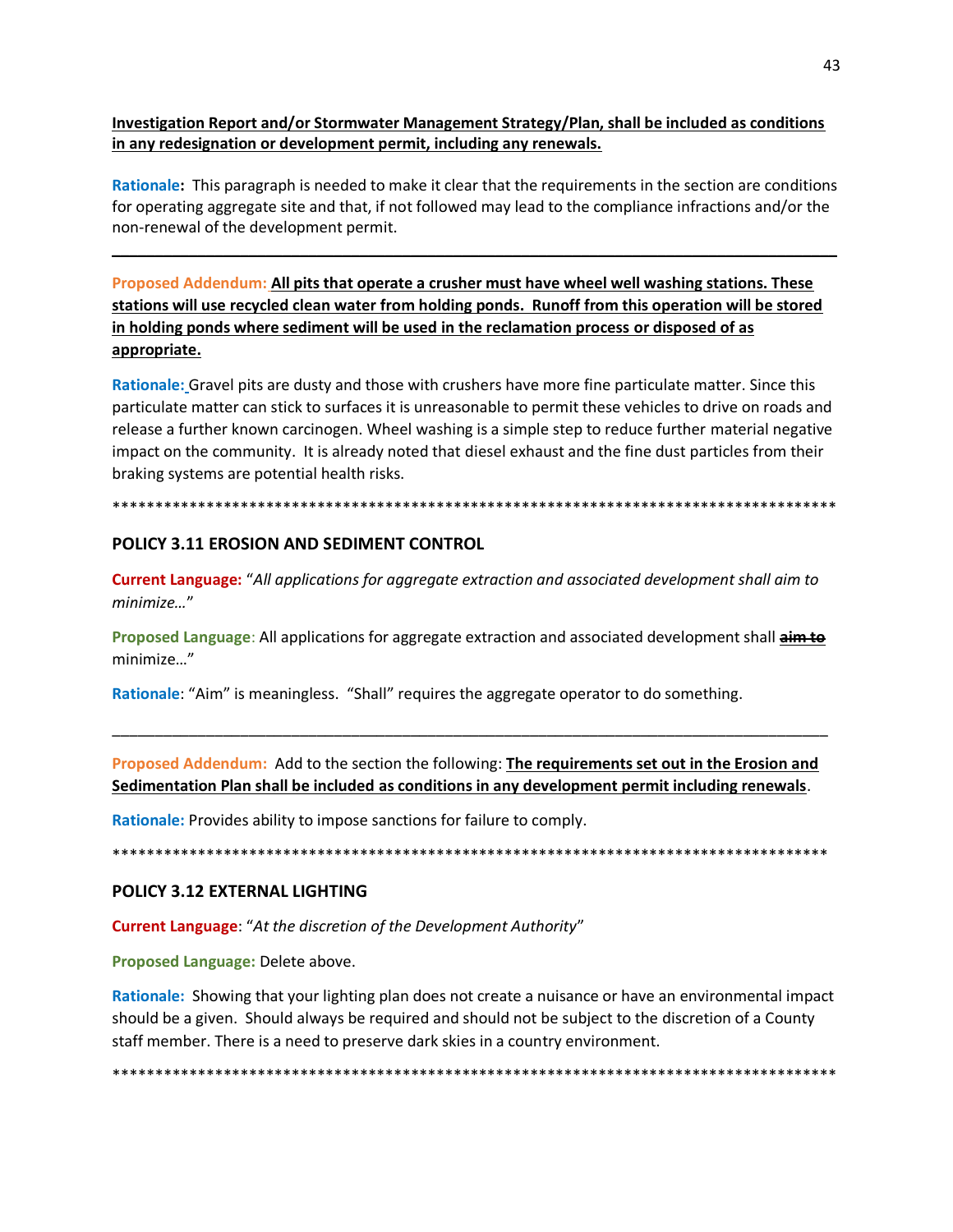# **POLICY 3.13 HOURS OF OPERATION**

**Current Language**: *All applications for aggregate extraction and associated development shall specify hours of operation for both extraction and processing operations, and hauling operations. The hours of operation specified by Applicants shall have regard to the guidelines set out below. Where hours of operation beyond those guidelines are requested, a rationale shall be provided, and the impact upon residential amenity shall be adequately addressed within the application.* 

## *Extraction and Processing Operations*

*The hours of operation for permitted aggregate extraction and processing operation shall only take place within the hours specified by the Development Permit conditions. Upon any approval as such operations, the Development Authority shall have regard to the following guidelines for hours of operation:*

**Proposed Language**: Replace both paragraphs with: **All applications for aggregate development shall specify hours of operations for both extraction and processing operations and for hauling operations. These hours shall not exceed the following hours:**

#### **EXTRACTION AND PROCESSING OPERATIONS**

## -**7:00 a.m. to 7:00 p.m. Monday to Friday**

## **-9:00 a.m. to 5:00 p.m. Saturday**

**-**no working Sundays or statutory holidays

#### **HOURS FOR HAULING OPERATIONS**

-**8:00 a.m. to 6 p.m.** Monday to Friday

## -**10:00 a.m.** to **4:00 p.m.** Saturday

-no hauling Sundays or Statutory Holidays

**Hours may be extended by agreement between the aggregate development operator and all land users within two (2) miles of the boundary of the aggregate development site. Such agreement shall be in writing and filed as part of any redesignation or development permit application or any renewals. Any such agreements shall have to be renewed on an annual basis.** 

**Rationale:** Rocky View County is a rural area not an industrial heartland. The original hours set out in Policy 3.13 were excessive. Crushing and blasting from 6 a.m. to 10 p.m. 6 days a week shows no appreciation for the rural lifestyle.

The specified hours can be changed by agreement with those affected. Notification for change of hours must be agreed upon by those within a 2-mile radius. Since those impacted most by truck traffic are those who are closest, it is essential that they are part of the process if hours of operation be considered for relaxation.

\*\*\*\*\*\*\*\*\*\*\*\*\*\*\*\*\*\*\*\*\*\*\*\*\*\*\*\*\*\*\*\*\*\*\*\*\*\*\*\*\*\*\*\*\*\*\*\*\*\*\*\*\*\*\*\*\*\*\*\*\*\*\*\*\*\*\*\*\*\*\*\*\*\*\*\*\*\*\*\*\*\*\*\*\*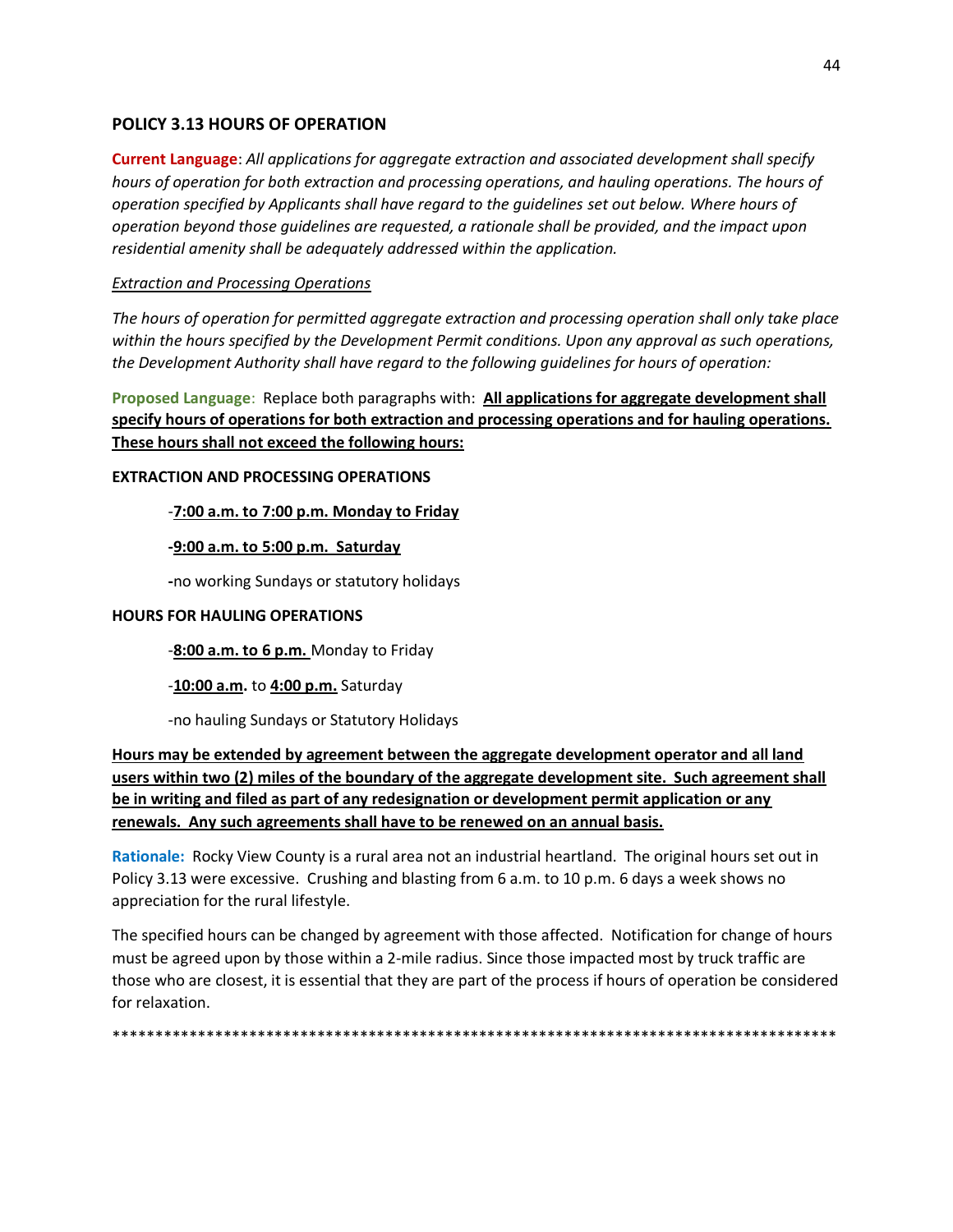# **POLICY 3.15 SITE PRODUCTION AND MARKET APPRAISAL**

**Proposed Addendum:** add a final paragraph to this section – **The County will use the information provided under this section to determine if there is an identifiable market need for the incremental aggregate production from the proposed operation. Approvals for redesignation, development permits and permit renewals shall only be granted where an identifiable market need can be substantiated.**

**Rationale** – The unavoidable negative impacts from aggregate activities mean that the County should only approve new gravel production where it can be shown to be needed. The fact that a particular aggregate company would like a share of the existing market should not be sufficient to impose the health and safety risks on County residents.

\*\*\*\*\*\*\*\*\*\*\*\*\*\*\*\*\*\*\*\*\*\*\*\*\*\*\*\*\*\*\*\*\*\*\*\*\*\*\*\*\*\*\*\*\*\*\*\*\*\*\*\*\*\*\*\*\*\*\*\*\*\*\*\*\*\*\*\*\*\*\*\*\*\*\*\*\*\*\*\*\*\*\*\*\*

#### **POLICY 3.16 INTERIM RECLAMATION**

Current language 1<sup>st</sup> paragraph: "Where the County considers a permitted site has been dormant for any *significant period of time (a minimum of one year), over and above seasonal fluctuations in activity…"*

**Proposed Language**: **Where an aggregate development site has not carried on active business operations for a period in excess of six (6) months, exclusive of any seasonal inactivity, the County shall require the operator to implement the Interim Reclamation Scheme, as agreed upon as a condition of the development permit.** 

**The Interim Reclamation Scheme shall include, but not be limited to, measures to:**

**Rationale:** Abandoned or inactive pits are a blight and the issue must be addressed. It is not a discretionary issue.

**Proposed Addendum**: Add a bullet - **a timetable for completing the work set forth in the Interim Reclamation Scheme and a performance bond to ensure the work is carried out. The performance bond shall be for an amount to fully fund the reclamation plan through Letters of Credit or cash.**

\_\_\_\_\_\_\_\_\_\_\_\_\_\_\_\_\_\_\_\_\_\_\_\_\_\_\_\_\_\_\_\_\_\_\_\_\_\_\_\_\_\_\_\_\_\_\_\_\_\_\_\_\_\_\_\_\_\_\_\_\_\_\_\_\_\_\_\_\_\_\_\_\_\_\_\_\_\_\_\_\_\_\_\_\_

**Rationale:** How do you enforce compliance? Preparing a scheme is not carrying it out. What are the sanctions? How do you enforce it?

Refer to Alberta Environment and Parks "Mine Financial Securities Plan for Oil Sands and Coal Mine Operations" for wording and policy intent. The tax payer must not be left with the cost of reclamation at the end of the aggregate operation's life. Letters of Credit and/or cash up front "fully funding" is key.

\*\*\*\*\*\*\*\*\*\*\*\*\*\*\*\*\*\*\*\*\*\*\*\*\*\*\*\*\*\*\*\*\*\*\*\*\*\*\*\*\*\*\*\*\*\*\*\*\*\*\*\*\*\*\*\*\*\*\*\*\*\*\*\*\*\*\*\*\*\*\*\*\*\*\*\*\*\*\*\*\*\*\*\*\*

## **POLICY 3.17 RECLAMATION**

**Proposed Language**: The policy section should be retitled to: Reclamation & Restoration

**Rationale:** This title better reflects what is being required from the aggregate companies.

\_\_\_\_\_\_\_\_\_\_\_\_\_\_\_\_\_\_\_\_\_\_\_\_\_\_\_\_\_\_\_\_\_\_\_\_\_\_\_\_\_\_\_\_\_\_\_\_\_\_\_\_\_\_\_\_\_\_\_\_\_\_\_\_\_\_\_\_\_\_\_\_\_\_\_\_\_\_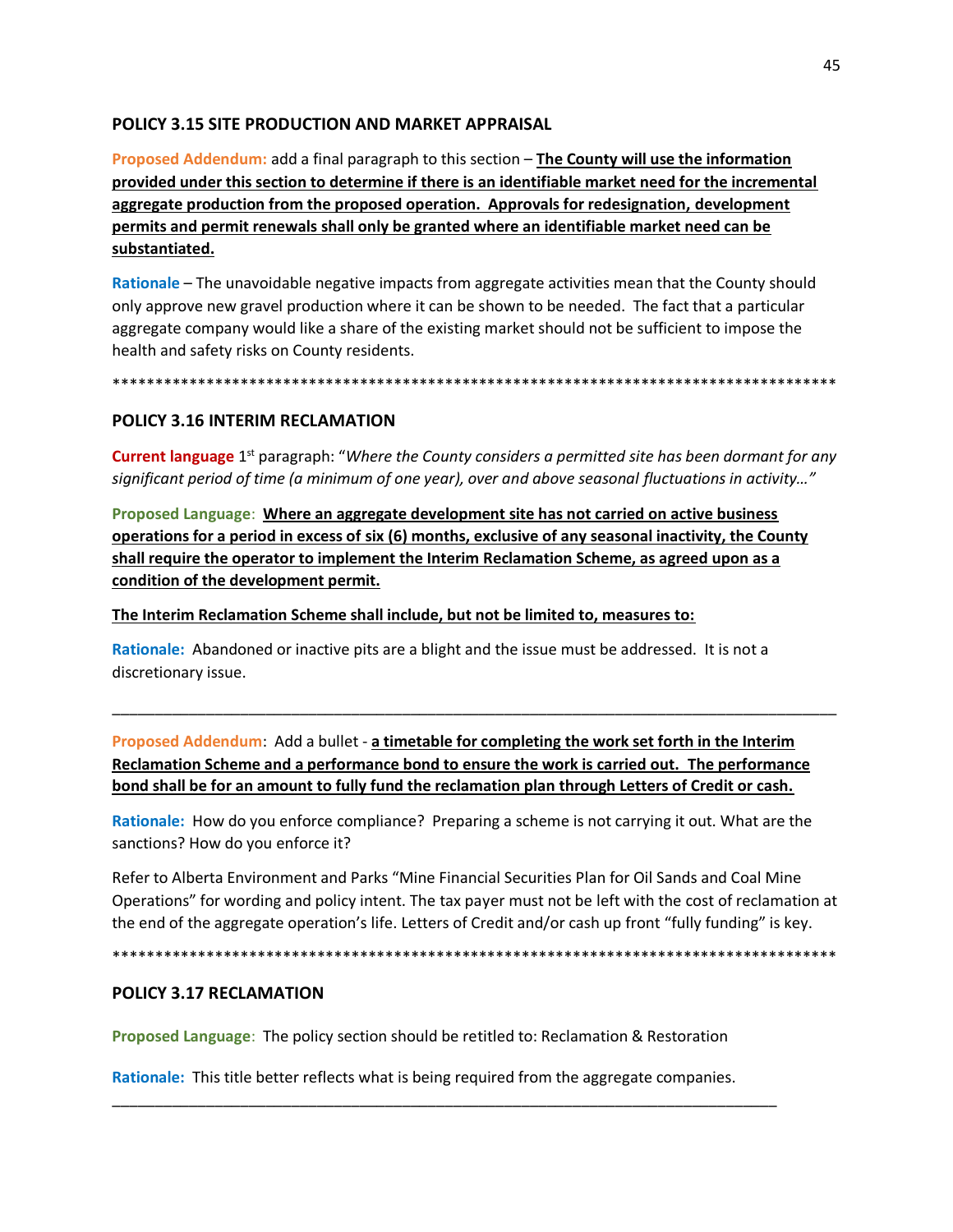**Current Language:** "*Applications for aggregate extraction … shall be supported where …"*

**Proposed Language: Aggregate development may be permitted where satisfactory provisions have been made …** 

**Rationale:** Consistent and more appropriate language. See earlier comments.

**Proposed Addendum:** After the listing of what should be included in the Reclamation Scheme, add the following:

\_\_\_\_\_\_\_\_\_\_\_\_\_\_\_\_\_\_\_\_\_\_\_\_\_\_\_\_\_\_\_\_\_\_\_\_\_\_\_\_\_\_\_\_\_\_\_\_\_\_\_\_\_\_\_\_\_\_\_\_\_\_\_\_\_\_\_\_\_\_\_\_\_\_\_\_\_\_\_\_\_\_\_

**The Reclamation and Restoration requirements of Alberta Environment and Parks under provincial legislation must be met. The fee charged by the County as a performance bond to ensure that this work shall be carried out will be \$x,000 per acre.** 

Rationale: The County needs to establish a sufficient performance bond to ensure that meaningful reclamation work actually is undertaken at the end of an operation.

\_\_\_\_\_\_\_\_\_\_\_\_\_\_\_\_\_\_\_\_\_\_\_\_\_\_\_\_\_\_\_\_\_\_\_\_\_\_\_\_\_\_\_\_\_\_\_\_\_\_\_\_\_\_\_\_\_\_\_\_\_\_\_\_\_\_\_\_\_\_\_\_\_\_\_\_\_\_\_\_\_\_\_\_

**Current Language:** "*Upon reclamation of an aggregate site, the County shall support redesignation of the lands to an appropriate agricultural land use district, subject to such agricultural uses being compatible with the requirements of the Land Use Bylaw and prevailing land uses in the surrounding area. Redesignation proposals for non-agricultural land uses shall be assessed in accordance with the relevant planning policies adopted by the County at the time of the application"*

**Proposed Language:** Upon reclamation of an aggregate site, the County **may permit** redesignation of the land to an appropriate **agricultural** land use, subject to such **agricultural** uses being compatible with the requirements of the Land Use Bylaw and prevailing land uses in the surrounding area. Redesignation proposals for non-agricultural land uses shall be assessed in accordance with the relevant planning policies adopted by the County at the time of the application.

**Rationale:** Recognizes that restoration of aggregate sites back to agricultural use is very difficult, if not impossible, especially for deep pits. To date, the aggregate industry's approach to reclamation has been to take some of the removed overburden and cover the bottom of the pit with a few more feet of soil over the remaining gravel or bedrock. Extracting the gravel eliminates the ground's natural ability to filter water. As a result, the land is effectively sterilized for agricultural and many other uses forever. The thin veneer that is replaced as reclamation cannot protect the aquifer from contamination from agricultural chemicals or fecal material from livestock. The aquifer in Walkerton, Ontario was contaminated by fecal material from cattle. This resulted in several thousand-people becoming sick and seven people dying. It is inappropriate for the County to maintain the fiction that land used for aggregate extraction can be restored to agricultural use.

\*\*\*\*\*\*\*\*\*\*\*\*\*\*\*\*\*\*\*\*\*\*\*\*\*\*\*\*\*\*\*\*\*\*\*\*\*\*\*\*\*\*\*\*\*\*\*\*\*\*\*\*\*\*\*\*\*\*\*\*\*\*\*\*\*\*\*\*\*\*\*\*\*\*\*\*\*\*\*\*\*\*\*\*\*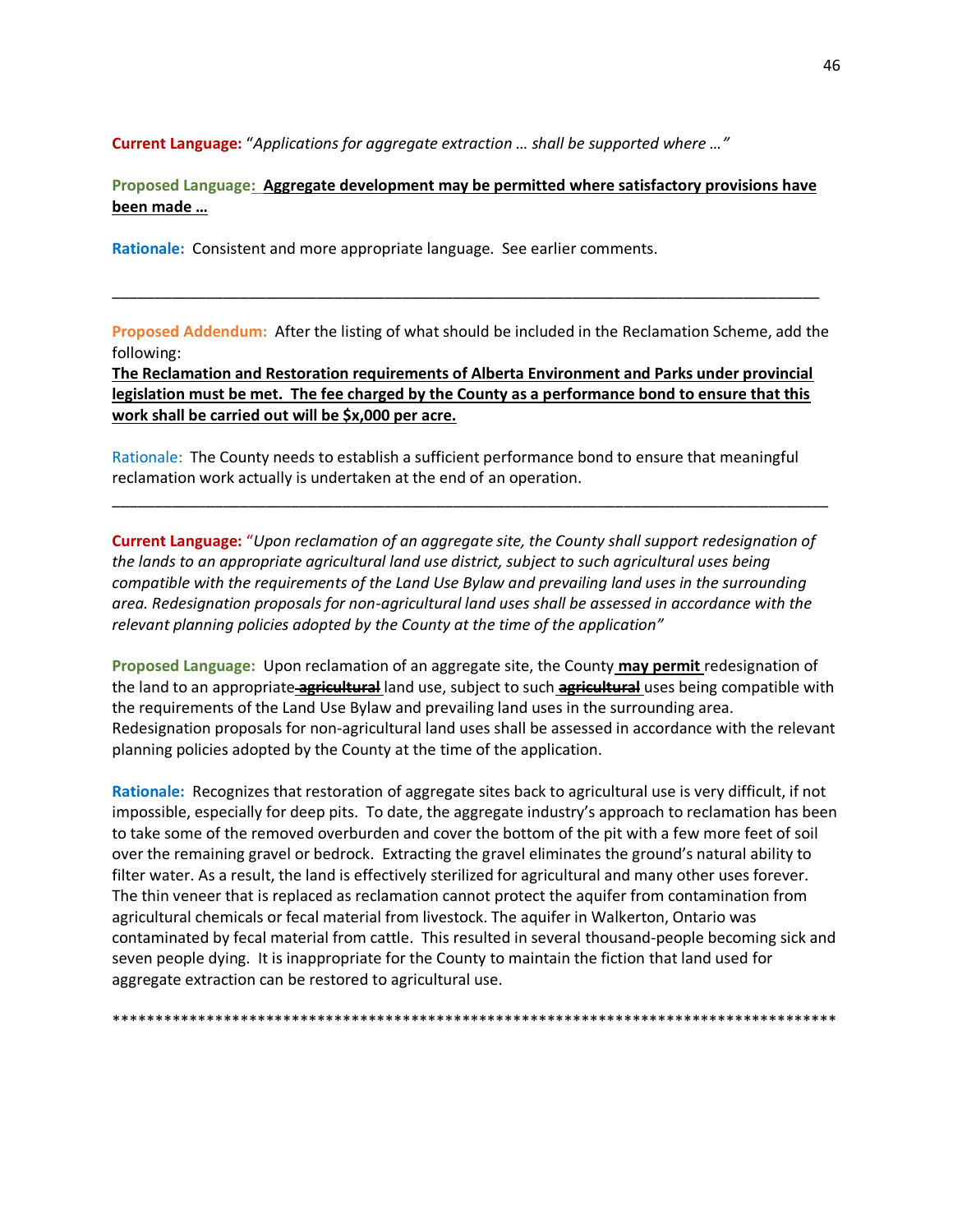#### **SECTION 4.0 LOCATIONAL CRITERIA**

Current Language: Objectives 1<sup>st</sup> Bullet: *To ensure that aggregate development is located in an orderly manner that promotes sustainability, and minimizes impacts upon residents, agriculture and the environment."*

**Proposed Language:** To ensure that aggregate development is located … and minimizes impacts upon existing **residents, adjacent land uses** and the environment.

**Rationale:** Maintain consistency in terminology throughout the ARP. Adjacent land uses/users that are not residential must be included.

**Current Language: Objectives** 2<sup>nd</sup> Bullet – "To safeguard the aggregate resource within the County from *unnecessary sterilization."*

\_\_\_\_\_\_\_\_\_\_\_\_\_\_\_\_\_\_\_\_\_\_\_\_\_\_\_\_\_\_\_\_\_\_\_\_\_\_\_\_\_\_\_\_\_\_\_\_\_\_\_\_\_\_\_\_\_\_\_\_\_\_\_\_\_\_\_\_\_\_\_\_\_\_\_\_\_\_\_\_\_\_\_\_\_

**Proposed Language:** To safeguard the aggregate resource within the County **while recognizing and protecting the interests of others in the County.**

**Rationale:** Policies within the ARP will effectively safeguard natural resources, and sterilization may occur in developing communities and environmentally sensitive areas.

Current Language: 3<sup>rd</sup> paragraph: "The maps provide a framework for the policies in this section, with *the potential resource area map showing the area that will be safeguarded from resource sterilization. This does not mean that other surface development will not be allowed within the safeguarding area; rather, the established policies will require further action by landowners before undertaking development to demonstrate they are not sterilizing a substantial aggregate resource*."

\_\_\_\_\_\_\_\_\_\_\_\_\_\_\_\_\_\_\_\_\_\_\_\_\_\_\_\_\_\_\_\_\_\_\_\_\_\_\_\_\_\_\_\_\_\_\_\_\_\_\_\_\_\_\_\_\_\_\_\_\_\_\_\_\_\_\_\_\_\_\_\_\_\_\_\_\_\_\_\_\_\_\_\_\_

**Proposed Language: The maps provide a framework for the policies in this section, with the potential resource area map showing where aggregate resource extraction may be encouraged. This does not mean that other surface development will not be allowed within the potential aggregate resource areas.** 

Rationale: Focuses on the point that non-aggregate development will still be allowed in areas identified as "potential aggregate resource areas".

\_\_\_\_\_\_\_\_\_\_\_\_\_\_\_\_\_\_\_\_\_\_\_\_\_\_\_\_\_\_\_\_\_\_\_\_\_\_\_\_\_\_\_\_\_\_\_\_\_\_\_\_\_\_\_\_\_\_\_\_\_\_\_\_\_\_\_\_\_\_\_\_\_\_\_\_\_\_\_\_\_\_\_\_\_

Current Language: 4<sup>th</sup> paragraph: "To offer reassurance to residents and environmental stakeholders, *setbacks are proposed for aggregate sites from occupied structures…They are intended to balance residential and environmental interests with the need to prevent unnecessary sterilization of the resource."*

**Proposed Language:** To offer reassurance to residents, **other land users, and environmental stakeholders,** setbacks are proposed for aggregate sites from occupied structures and from environmental features. These setbacks have been determined by examining other practices and provincial regulations. They are intended to **minimize the negative impacts on residents, other land users and the environment** while preventing unnecessary sterilization of aggregate resources.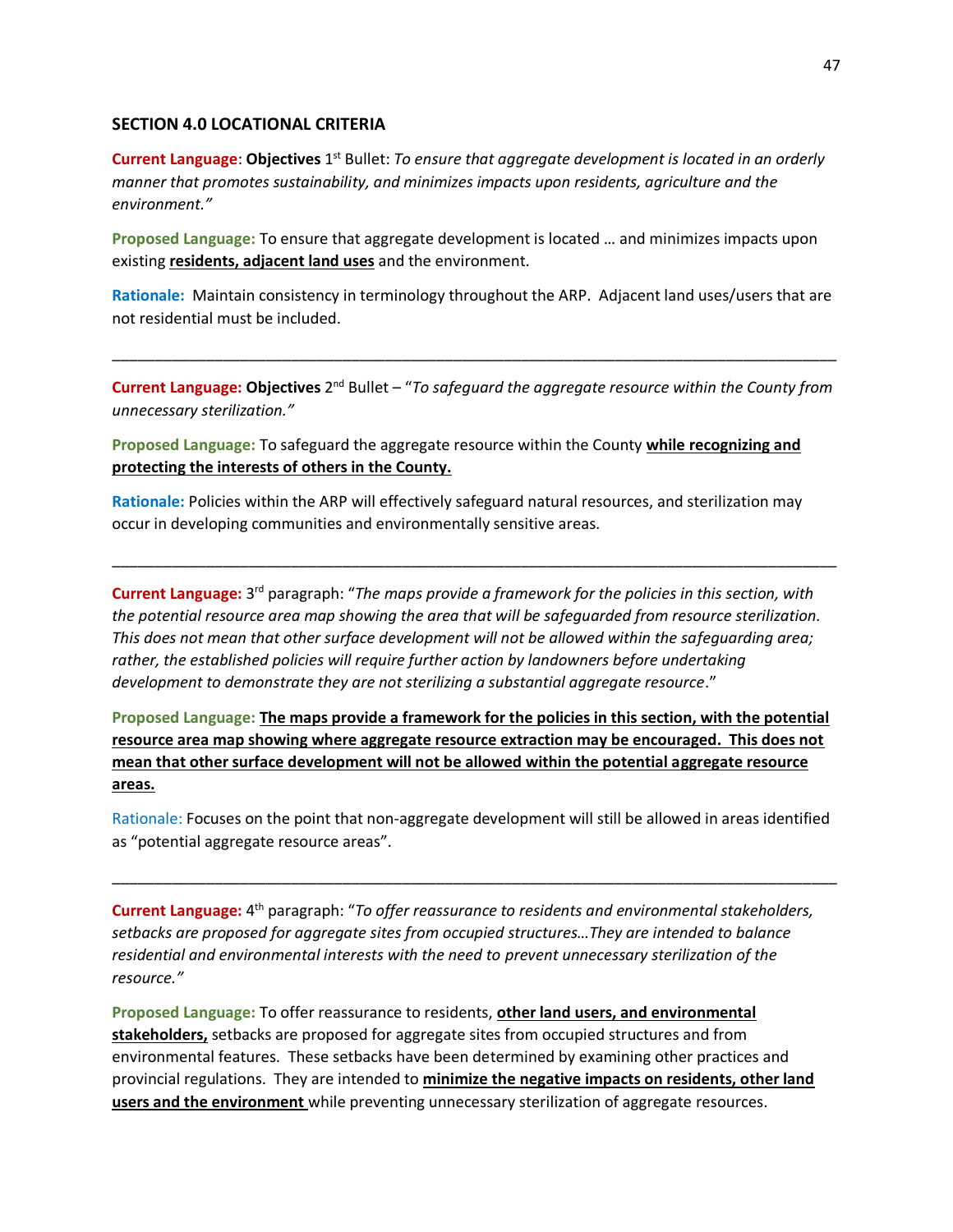**Rationale:** Setbacks are one of the tools to achieve the County Plan's policy directive of balancing interests while minimizing negative impacts. This paragraph needs to focus on that rather than on preventing sterilization of the resource. To minimize negative impacts, there will unavoidably be some sterilization of the resource. But, since aggregate is not a scarce resource this should not be problematic.

\_\_\_\_\_\_\_\_\_\_\_\_\_\_\_\_\_\_\_\_\_\_\_\_\_\_\_\_\_\_\_\_\_\_\_\_\_\_\_\_\_\_\_\_\_\_\_\_\_\_\_\_\_\_\_\_\_\_\_\_\_\_\_\_\_\_\_\_\_\_\_\_\_\_\_\_\_\_\_\_\_\_\_

Current Language: 5<sup>th</sup> paragraph: "*The proposed setbacks may be relaxed at the discretion of the County, subject to the applicant meeting criteria set out within the policies. This allows the application process to adapt to the local conditions of each proposal, and potentially impose less strict requirements for sites in less sensitive locations within the County."*

**Proposed Language:** Delete entire paragraph.

**Rationale**: The purpose of the ARP is to balance needs of residents, other land users, and industry, and is designed to protect against the impacts of aggregate development. The ARP is to govern aggregate development and the terms should not be relaxed at sole discretion of the County. Residents, other land users, and environmental stakeholders have no assurance that decisions of the County will be fair and transparent. Setbacks may be relaxed in certain circumstances, but not at the discretion of the County. Agreement from all affected parties must be obtained.

\_\_\_\_\_\_\_\_\_\_\_\_\_\_\_\_\_\_\_\_\_\_\_\_\_\_\_\_\_\_\_\_\_\_\_\_\_\_\_\_\_\_\_\_\_\_\_\_\_\_\_\_\_\_\_\_\_\_\_\_\_\_\_\_\_\_\_\_\_\_\_\_\_\_\_\_\_\_\_\_\_\_\_\_\_

Current language: 6<sup>th</sup> paragraph: "It is important to note that while setbacks offer additional *reassurance that adverse impact can be controlled, meeting the performance standards outlined in Section 3.0 will be the principal mitigation factor against potential impacts, as it emphasizes reducing the anticipated effects at the source, rather than allowing the affect to dissipate over a specified distance. This approach provides effective management of aggregate sites irrespective of proximity to sensitive receptors.*"

**Proposed Language:** It is important to note that both setbacks **and the performance standards outlined in Section 3.0 are important mitigating factors against potential impacts. Setbacks allow the effects to dissipate over a specified distance and performance standards reduce the anticipated effects at the source**. This approach **jointly provides** effective management of aggregate sites with respect of proximity to residents, other land uses, and the environment.

**Rationale:** Both setbacks and performance standards are important factors to control negative impacts. Performance standards may be difficult to enforce and typically have been ineffective. Having performance standards supported by setbacks will increase the likelihood that negative impacts are effectively controlled.

\*\*\*\*\*\*\*\*\*\*\*\*\*\*\*\*\*\*\*\*\*\*\*\*\*\*\*\*\*\*\*\*\*\*\*\*\*\*\*\*\*\*\*\*\*\*\*\*\*\*\*\*\*\*\*\*\*\*\*\*\*\*\*\*\*\*\*\*\*\*\*\*\*\*\*\*\*\*\*\*\*\*\*\*\*

#### **4.1 RESIDENTIAL SETBACKS**

**Current Language**: "*100-metre setback for structures, plant, and machinery, a 500-metre setback for all aggregate development (excluding berms and landscaping works) shall also be applied from any occupied dwelling*."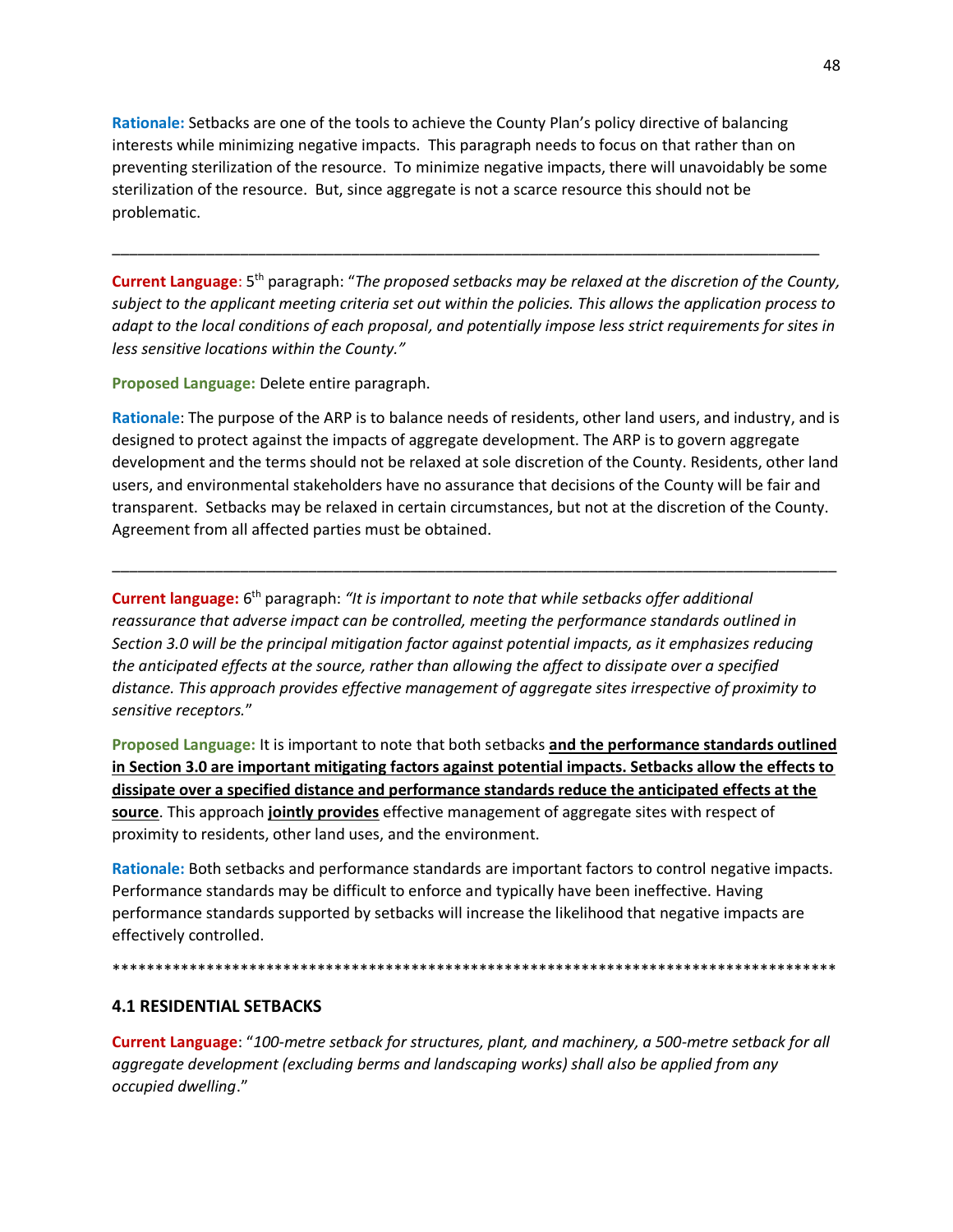**Proposed Language:** *Replace the entire current section with the following:*

**To ensure that the negative impacts on residents and other land users are minimized, no new aggregate development shall be allowed within an existing or future Area Structure Plan, within two (2.0) miles of the boundary of an existing Area Structure Plan or within a quarter section that has been subdivided into eight (8) or more separate parcels.**

**In all other areas of the County, applications for aggregate development will only be considered if the proposed aggregate development meets the following setback criteria with respect to any parcel with residential, commercial, or public service land users:**

- **For proposed aggregate sites of less than twelve and a half (12.5) acres:**
	- o **A minimum of one (1.0) mile from the property line of any such parcel for all aggregate processing activities, including crushing, washing, asphalt plants; and**
	- o **A minimum of one-half (0.5) mile from the property line of any such parcel for all aggregate extraction and reclamation activities and for all equipment storage and structures.**
- **For proposed aggregate sites of more than twelve and a half (12.5) acres, where there are no other approved aggregate sites within a five (5) mile radius:**
	- o **A minimum of one and one-half (1.5) miles from the property line of any such parcel for all aggregate processing activities, including crushing, washing, asphalt plants; and**
	- o **A minimum of one (1.0) mile from the property line of any such parcel for all aggregate extraction and reclamation activities and for all equipment storage and structures.**
- **For proposed aggregate sites of more than twelve and a half (12.5) acres, where there are other approved aggregate sites within a five (5) mile radius:**
	- o **A minimum of two (2.0) miles from the property line of any such parcel for all aggregate processing activities, including crushing, washing, asphalt plants; and**
	- o **A minimum of one and one-half (1.5) miles from the property line of any such parcel for all aggregate extraction and reclamation activities and for all equipment storage and structures.**

**These setback distances may be relaxed if the applicant presents written evidence of agreement from all landowners and residents within the setback distance for which relaxation is being requested.**

**Rationale:** These setback criteria recognize that all material negative impacts cannot be mitigated with even the most effective performance standards. These criteria recognize that many of these material negative impacts are sufficiently more severe in higher density areas and that setback distances need to be greater in those areas. The setback criteria also recognize that the material negative impacts from larger pits are greater than those from smaller pits and those from multiple pits are greater than those from solitary pits.

The setback criteria apply to residential, commercial, and public service land users to ensure that properties such as businesses where people work all day and schools are also protected from the material negative impacts of aggregate operations.

These setback distances also recognize that the relatively harsh local environment in Rocky View County makes it more difficult to mitigate material negative impacts from aggregate operations than in locations with less harsh environments. For example, Lac Ste. Anne County setbacks have often been held up as a good standard. However, Rocky View is windier, drier and has a shorter growing season.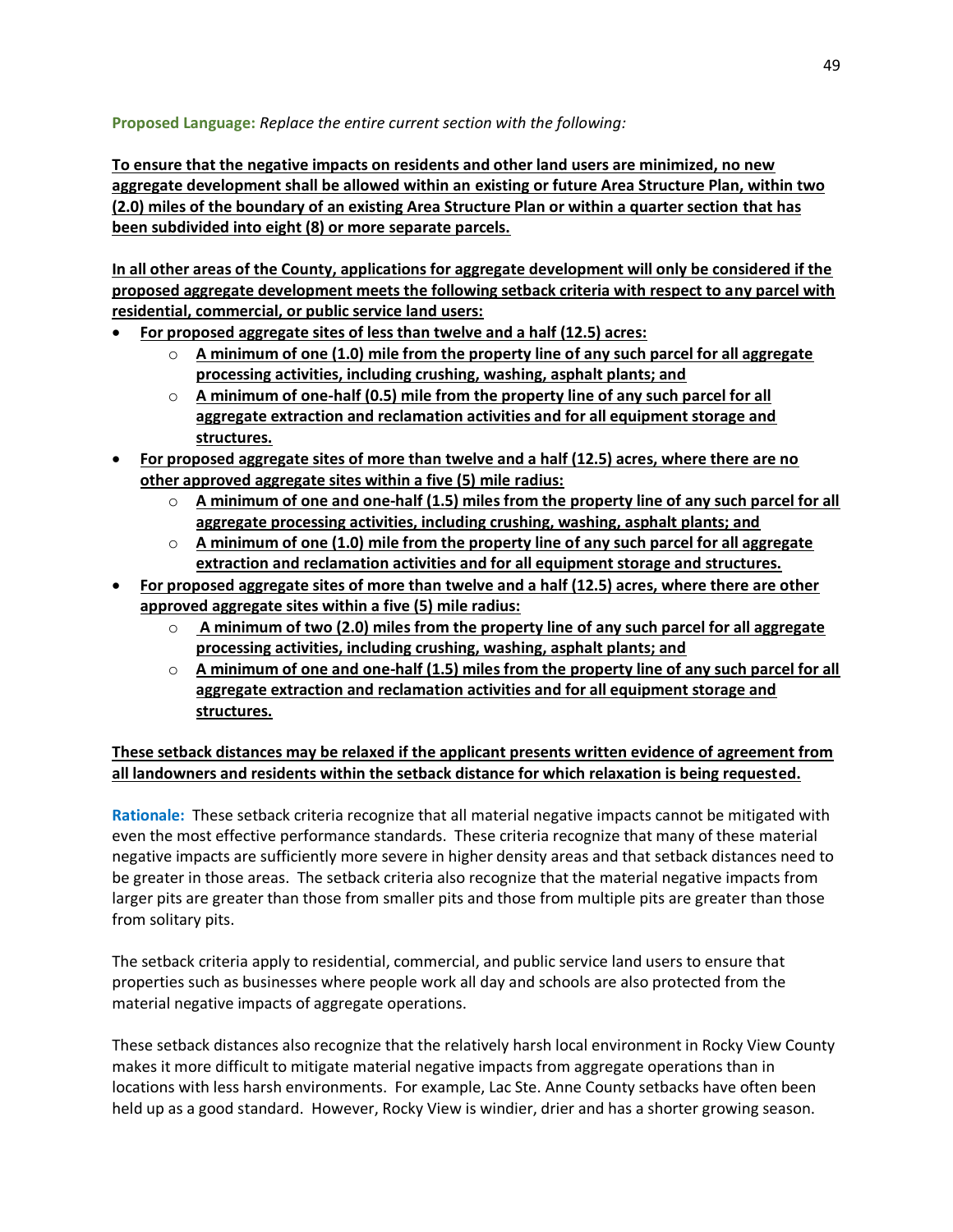These factors mean that mitigation in Rocky View is more difficult than in Lac Ste. Anne. As well, Rocky View's population density, even in its less densely populated areas, is greater than in Lac Ste. Anne so that there are far more people who will be negatively impacted by gravel operation in Rocky View with comparable setbacks. Although this means that setbacks may be more restrictive, in any trade-off between minimizing negative impacts on residents and other land users and the aggregate companies' desire to exploit the resource, the County must ensure that its residents and other land users are protected.

For these reasons, our recommended setbacks should be viewed as minimums for Rocky View County. They are comparable to Lac Ste Anne's for the smaller pits, but are larger than their setbacks where the material negative impacts from aggregate operations will be greater.

Prior to the County undertaking the development of the ARP, 1,600 County residents asked for a setback of two (2) miles between residential properties and aggregate operations. Such a significant number of residents, all expressing a clear preference, should not be ignored. We understand that a County-wide two-mile setback may be unworkable. As a result, our recommended setbacks only provide for a twomile setback from the most densely populated areas in the County and from areas where there are multiple pits. The latter is to deal with the increased cumulative impacts that are unavoidable in multiple-pit situations. Our recommendation also allows for relaxation of these setback distances with agreement from all involved parties. This provides flexibility for the aggregate companies to deal with setback restrictions on a pit-by-pit basis if they so choose.

There are several studies that have looked at the reduction in value for residential properties close to aggregate operations. These provide a strong indication of the material negative impact aggregate operations have on a community. The Diane Hite Study and others all come to similar conclusions regarding the reduction of property values in relation to the distance from a pit. There is no evidence that their conclusions do not apply to RVC.

#### \*\*\*\*\*\*\*\*\*\*\*\*\*\*\*\*\*\*\*\*\*\*\*\*\*\*\*\*\*\*\*\*\*\*\*\*\*\*\*\*\*\*\*\*\*\*\*\*\*\*\*\*\*\*\*\*\*\*\*\*\*\*\*\*\*\*\*\*\*\*\*\*\*\*\*\*\*\*\*\*\*\*\*\*\*

## **4.2 ENVIRONMENTAL SETBACKS**

**Current Language: "***To safeguard environmental features within the County, all redesignation proposals facilitating new or expanded aggregate extraction and/or processing sites shall be located in accordance with the following criteria:*

- *No aggregate development shall be located within the County's riparian setback areas denoted on Map 7.3*
- *Aggregate development shall be located a minimum of 800 metres from the boundary of any designated provincial park within the County as denoted on Map 7.3; and*
- *No aggregate development shall be located within the Environmentally Significant Areas denoted on Map 7.3"*

**Proposed Language:** To safeguard environmental features within the County, all redesignation proposals facilitating new or expanded aggregate extraction and/or processing sites shall be located **a minimum of one-half (½) mile from the boundary of:**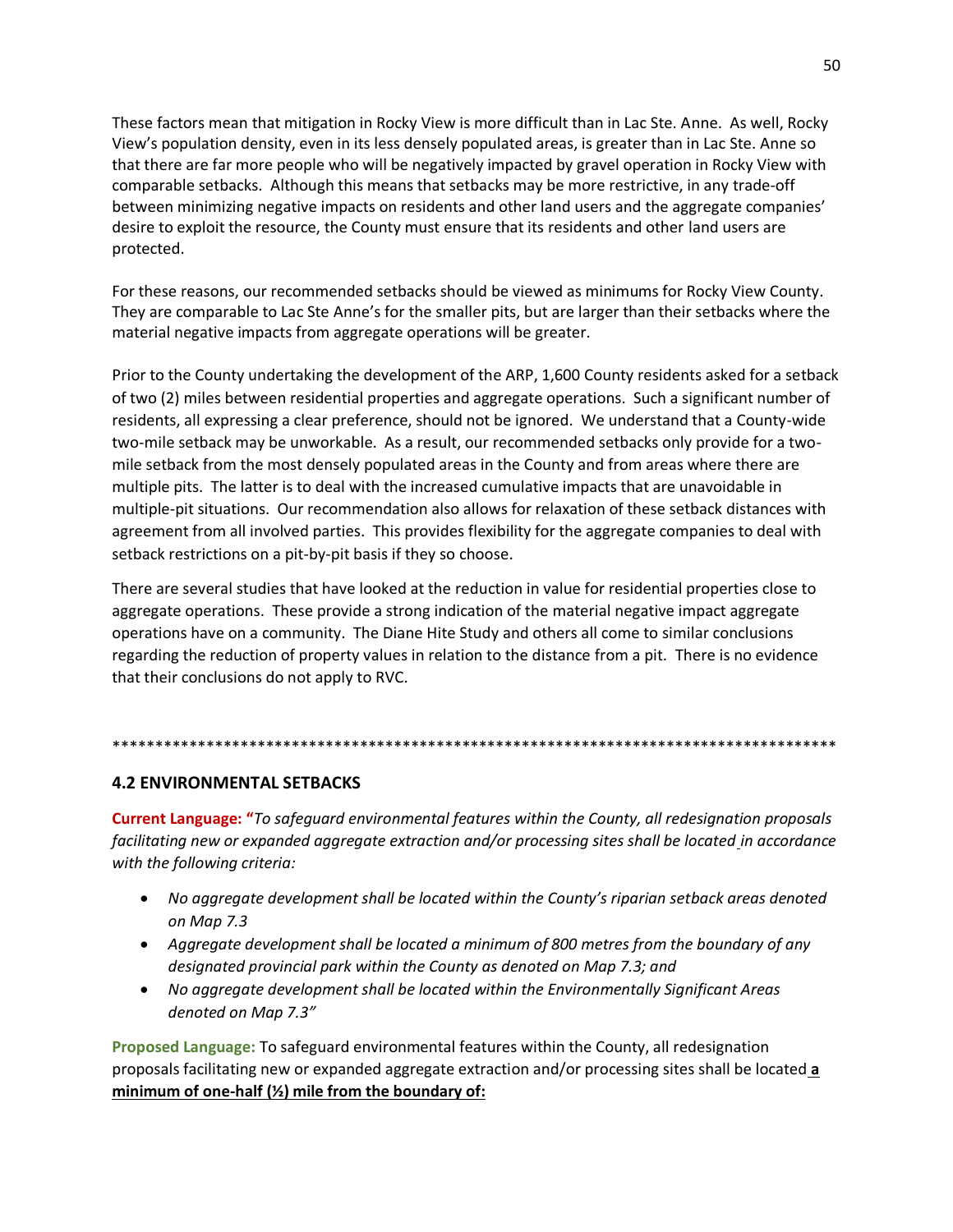- **Any of the County's riparian setback areas, including seasonal streams and lakes, as denoted on Map 7.3 in combination with information from Google maps and the County's wetland inventory maps;**
- **Any designated provincial park within the County, as denoted on Map 7.3; or**
- **Any environmentally significant area, as denoted in Map 7.3 and any future additions to such a map that the Province and/or the County produces.**

**Rationale:** There must be significant setbacks for all environmentally sensitive areas, not just for provincial parks. The setbacks built into the riparian areas and environmentally significant areas are not sufficient to protect these areas from the potential of irredeemable harm from aggregate operations.

The question is from where do you start the measurement? Where there is a coulee, development should start from the top edge, otherwise from high water mark. The exception could be to old river channels like the Bow River. In such cases, a recommendation of a quarter mile (400m) from the highwater mark rather than the top of the coulee. This would allow for some river gravel extraction. Environmental safety and wildlife corridors would be the areas of concern.

While we support the second bullet as Provincial Parks in our area are Day-Use Areas, visual and noise influences are most important to such areas. An area of concern would be the seasonal grazing of livestock and the leaseholder should be a stakeholder in this document.

**NOTE: Environmentally Sensitive Areas** (ESA): These contain a lot of "gray areas". The province admits that their data lacks "boots on the ground" and it would be ever evolving and changing. Quarter sections are used to ID the ESA's. These areas require buffers and cannot be defined by a fence line.

\_\_\_\_\_\_\_\_\_\_\_\_\_\_\_\_\_\_\_\_\_\_\_\_\_\_\_\_\_\_\_\_\_\_\_\_\_\_\_\_\_\_\_\_\_\_\_\_\_\_\_\_\_\_\_\_\_\_\_\_\_\_\_\_\_\_\_\_\_\_\_\_\_\_\_\_\_\_\_\_\_\_\_\_\_

We suggest that at minimum ESA's have a half-mile (800m) buffer, like what is recommended for provincial parks. We also recommend that "travel corridors" connect the ESA's. The "corridor bridges" along the Trans Canada Hi-way in Banff illustrate the importance of travel corridors. They cost money to build; but they are installed because they are necessary and work. They expand an animal's home range and increase gene pool. Travel corridors would in our case be relatively narrow tracks of land with natural or man-made cover connecting blocks of ESA's.

What is the basis of the Environmentally Sensitive Areas map? Were all the environmental layers available through the Provincial Government utilized? The Setbacks proposed for Environmentally Sensitive Areas from gravel facilities also appear to be maximum setbacks with flexibility to negotiate relaxation (which is negative for these sensitive areas).

**Current Language:** "*Relaxation of the above criteria may only be allowed where both of the following requirements are met:*

• T*hrough submission of a Supporting Statement, the Applicant shall demonstrate, to the satisfaction of the County, that there is no acceptable alternative to the submitted proposal. The Statement shall describe how the proposed site was chosen and why it is preferred over other potential aggregate extraction and/or processing sites that would have less impact upon*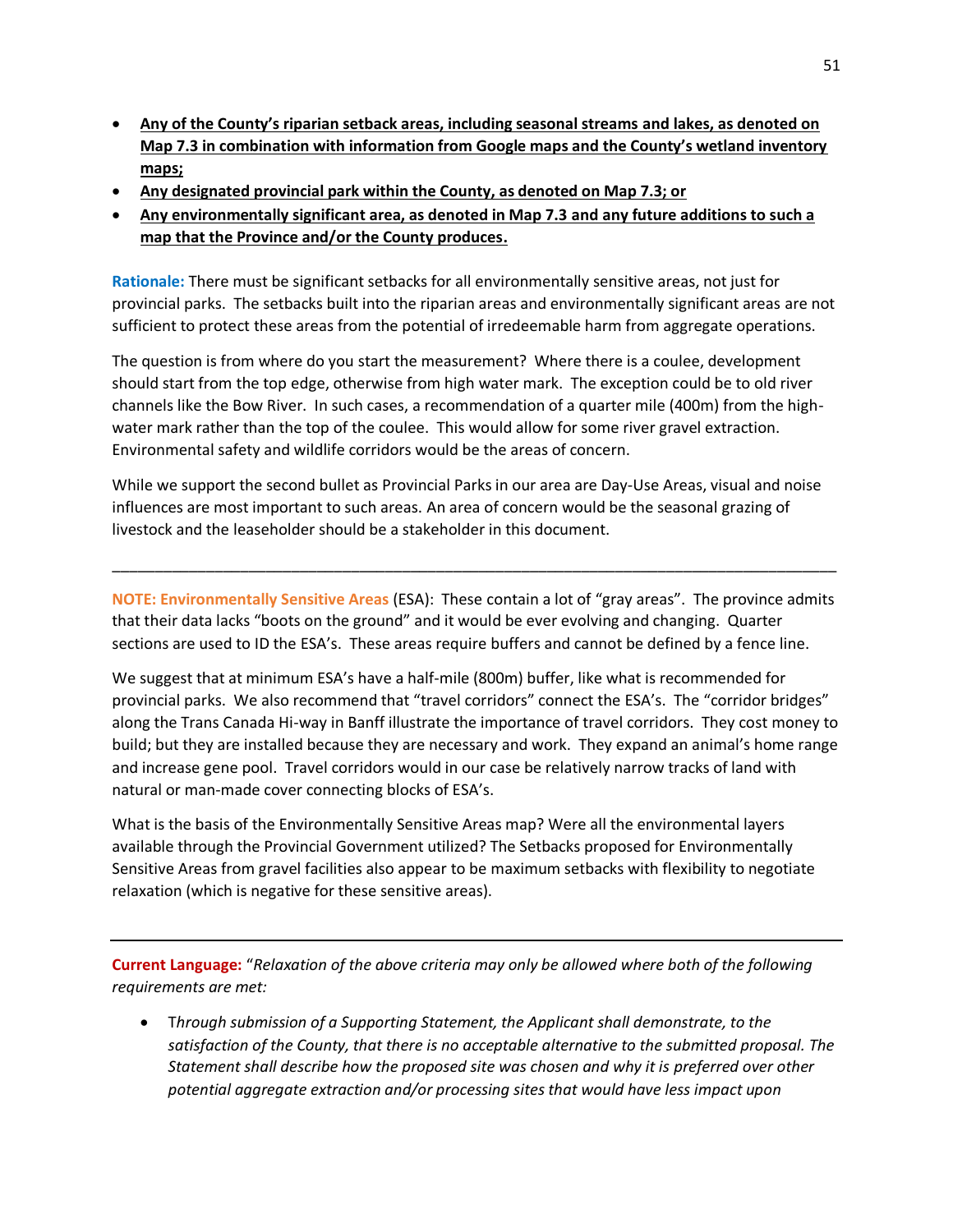environmental features. The Statement shall also confirm whether the development could be designed in such a way to prevent or reduce impacts upon the identified environmental feature. If it is not possible to prevent or reduce impacts upon environmental features, reasons shall be stated for this."

• Through the submission of a comprehensive Environmental Assessment (EA)...upon the identified environmental feature can be minimized to the satisfaction of the County."

Proposed Language: Delete the entire paragraph on relaxation of environmental setbacks and replace it with: Under no conditions shall new and/or expanded aggregate extraction or processing sites be approved within the County's riparian areas, designated provincial parks, or environmentally sensitive areas.

Rationale: There is always an alternative to locating aggregate operations in environmentally sensitive areas. There is no shortage of aggregate resource deposits in the County and the surrounding area. There can be no justification for aggregate operations in environmentally sensitive areas. The ARP will govern interface between aggregate operations and environmentally sensitive areas. It weakens the purpose of the ARP if the County can relax standards at their sole discretion.

#### 

## **4.3 SAFEGUARDING THE RESOURCE**

Current Language: Where a parcel is located ... and future resource areas. (entire section before subheading for "residential setbacks from designated aggregate sites)

#### Proposed Language: Remove entire section

Rationale: There are sufficient aggregate resources in Rocky View County and elsewhere in southern Alberta that there can be no justification for restricting alternative land uses to protect what is an overabundant resource. If aggregate companies want to reserve choice land for their future use, they should have to purchase it and hold it until needed.

Current Language: Residential Setbacks from Designated Aggregate Sites - "In addition to the resource safeguarding requirements set out above, applications for redesignation, subdivision, or development providing for new residential occupancy that are within 500m of a site that holds an appropriate land used designation for aggregate extraction or processing (as denoted on Map 7.2) shall be required to acknowledge the presence of that site. At the discretion of the County, proposals may also be required to include mitigation measures such as landscaping or berms, to protect future residents from the effects of the aggregate site."

Proposed Language: Applications for redesignation, subdivision, or development providing new residential occupancy, commercial occupancy and/or public service occupancy shall not be permitted within one (1) mile of a site that holds an appropriate land used designation for aggregate extraction or processing (as denoted on Map 7.2). Applications between one (1) mile and two (2) miles of such a site shall be required to acknowledge the presence of the site on their land title deeds and shall include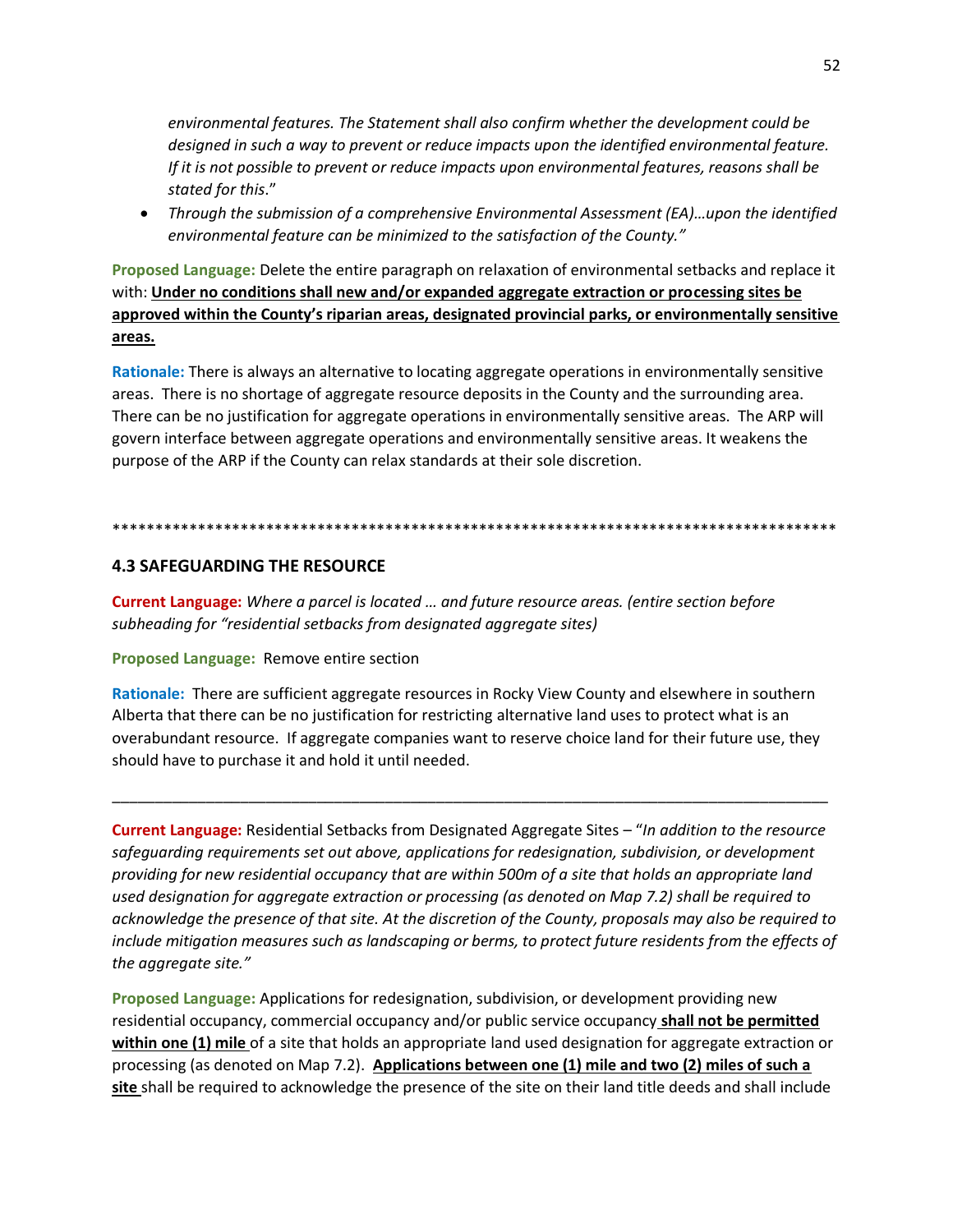mitigation measures such as landscaping or berms, to protect future residents from the effects of the aggregate site.

**Rationale:** All new non-industrial development should have to meet the minimum setback requirements in Policy 4.1 for large pits. There should be no non-industrial development within one (1) mile of an existing aggregate operation. New non-industrial development should be permitted between one (1) and two (2) miles of existing aggregate operations and/or land zoned for aggregate operations only if the presence of the aggregate site is acknowledged and appropriate mitigation measures are undertaken. Setbacks are established to mitigate the material negative impacts that the gravel industry has on health and the environment.

\*\*\*\*\*\*\*\*\*\*\*\*\*\*\*\*\*\*\*\*\*\*\*\*\*\*\*\*\*\*\*\*\*\*\*\*\*\*\*\*\*\*\*\*\*\*\*\*\*\*\*\*\*\*\*\*\*\*\*\*\*\*\*\*\*\*\*\*\*\*\*\*\*\*\*\*\*\*\*\*\*\*\*\*\*

# **4.4 PREFERRED LOCATION FOR NEW SITES**

**Current Language:** Bullet 1 – "*Existing sites that are seeking to expand"*

**Proposed Language:** Existing sites that are seeking to expand**, on the condition they meet all setback criteria in the ARP;**

**Rationale:** Proximity to market is an issue about profitability for the gravel company. Some of the most densely populated areas of the County are closest to Calgary (the major market for gravel use from pits in Rocky View County). Areas of higher density are not compatible for gravel extraction. Expansion of existing sites is only appropriate if they meet all requirements in the ARP. It is reasonable to grandfather existing pits that do not meet the ARP's setback criteria. But, it is not reasonable to allow these pits to expand.

\_\_\_\_\_\_\_\_\_\_\_\_\_\_\_\_\_\_\_\_\_\_\_\_\_\_\_\_\_\_\_\_\_\_\_\_\_\_\_\_\_\_\_\_\_\_\_\_\_\_\_\_\_\_\_\_\_\_\_\_\_\_\_\_\_\_\_\_\_\_\_\_\_\_\_\_\_\_\_\_\_\_\_\_\_

**Current Language:** *Bullet 2: Sites that are located close to the market they serve.*

**Proposed Language**: Delete entire bullet

**Rationale:** Proximity to market is a location criteria favoured by aggregate operators to increase profitability. This is mostly irrelevant to the County as the ARP is drafted to safeguard the resource and minimize negative impacts to residents, land users and environmentally sensitive areas. Some of the most densely populated areas within the County are adjacent to Calgary (the major market for gravel use from pits in Rocky View County). Areas of higher density are not compatible for gravel extraction.

\*\*\*\*\*\*\*\*\*\*\*\*\*\*\*\*\*\*\*\*\*\*\*\*\*\*\*\*\*\*\*\*\*\*\*\*\*\*\*\*\*\*\*\*\*\*\*\*\*\*\*\*\*\*\*\*\*\*\*\*\*\*\*\*\*\*\*\*\*\*\*\*\*\*\*\*\*\*\*\*\*\*\*\*\*

## **5.0 GENERAL REGULATIONS**

# **POLICY 5.1 RESUBMISSION OF REFUSED APPLICATIONS**

**Current Language: "***Where a Redesignation application to facilitate an aggregate development is refused by Council, the submission of another application for Redesignation for the same or similar use on the same parcel by the same or any other Applicant may not be made for a period of 18 months from the date of issue of the refusal, except where Council has, by resolution waived the 18 month waiting period. The determination of what constitutes same or similar use shall be made by the County."*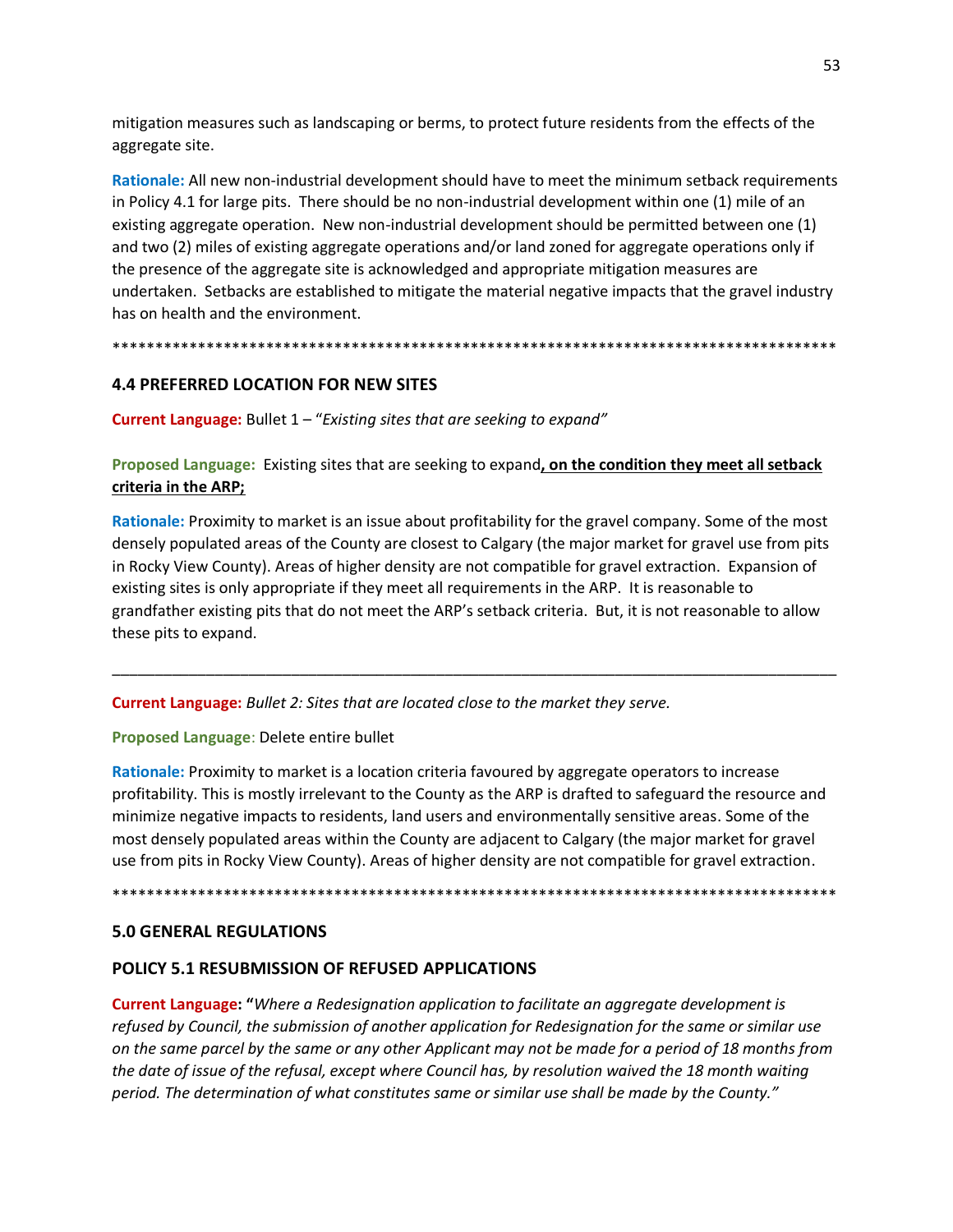**Proposed Language***:* Where a Redesignation application to facilitate an aggregate development is refused by Council, the submission of another application for Redesignation for the same or similar use on the same parcel by the same or any other Applicant may not be made for a period of **sixty (60) months** from the date of issue of the refusal, except where Council has, by resolution waived the **sixty (60)-month** waiting period**. Council may reduce the waiting period to a minimum of twenty-four (24) months where the applicant has demonstrated that it has addressed the shortcomings in its previous application that resulted in its refusal. Council may also only reduce the waiting period after meaningful consultations have been undertaken with the affected residents.** The determination of what constitutes same or similar use shall be made by the County.

**Rationale:** Opposing a gravel pit is long and tedious work. If an application has been refused there is a reason for it – this makes an 18-month reapplication time too short. Residents should have a reasonable level of expectation that they won't have to consistently fight reapplications. 60 months or 5 years provides this reasonable time frame. If the operator is simply reapplying with largely the same proposal, they should have to wait a significant length of time. On the other hand, if they have made substantive changes to their proposal that address earlier shortcomings, it is only reasonable to allow them to reapply with a shorter lag time. There still needs to be a reasonable waiting period to reflect the significant imposition gravel applications have on residents.

# \*\*\*\*\*\*\*\*\*\*\*\*\*\*\*\*\*\*\*\*\*\*\*\*\*\*\*\*\*\*\*\*\*\*\*\*\*\*\*\*\*\*\*\*\*\*\*\*\*\*\*\*\*\*\*\*\*\*\*\*\*\*\*\*\*\*\*\*\*\*\*\*\*\*\*\*\*\*

#### **Policy 5.2 DEVELOPMENT PERMIT RENEWALS**

**Current Language** "*The term of a Development Permit issued for an aggregate extraction/processing site shall not exceed five (5) years. All existing permitted sites will be expected to be in compliance with the ARP requirements upon application for renewal of the Development Permit. Where appropriate, the site's compliance with the previous development permit conditions shall be a favor of consideration in determining whether to approve a renewed Development Permit."*

**Proposed Language**: The term of a Development Permit issued for an aggregate extraction/processing site shall not exceed five (5) years. All existing permitted sites will be expected to be in compliance with the ARP requirements upon application for renewal of the Development Permit**. The site's compliance with the previous development permit conditions shall be a factor in determining whether to approve a renewal of a development permit. Where the applicant has had 10 – 15 non-compliance violations within the term of the existing permit, a renewal shall only be approved for a one (1) year period. If there are no non-compliance violations within that year, the permit may be extended for a maximum of four (4) years. Where the applicant has had more than 15 non-compliance violations within the term of the existing permit, the applicant must present persuasive evidence that its operating procedures have been sufficiently modified to bring its operations into compliance with the ARP before any renewal will be considered. In these circumstances, the permit may be renewed for a maximum of one (1) year. If there are no non-compliance violations within that year, the permit may be extended for a maximum of four (4) years.**

**Rationale:** There need to be significant sanctions for non-compliance. The possibility of not being able to renew the site's development permit because of non-compliance is an important deterrent.

\*\*\*\*\*\*\*\*\*\*\*\*\*\*\*\*\*\*\*\*\*\*\*\*\*\*\*\*\*\*\*\*\*\*\*\*\*\*\*\*\*\*\*\*\*\*\*\*\*\*\*\*\*\*\*\*\*\*\*\*\*\*\*\*\*\*\*\*\*\*\*\*\*\*\*\*\*\*\*\*\*\*\*\*\*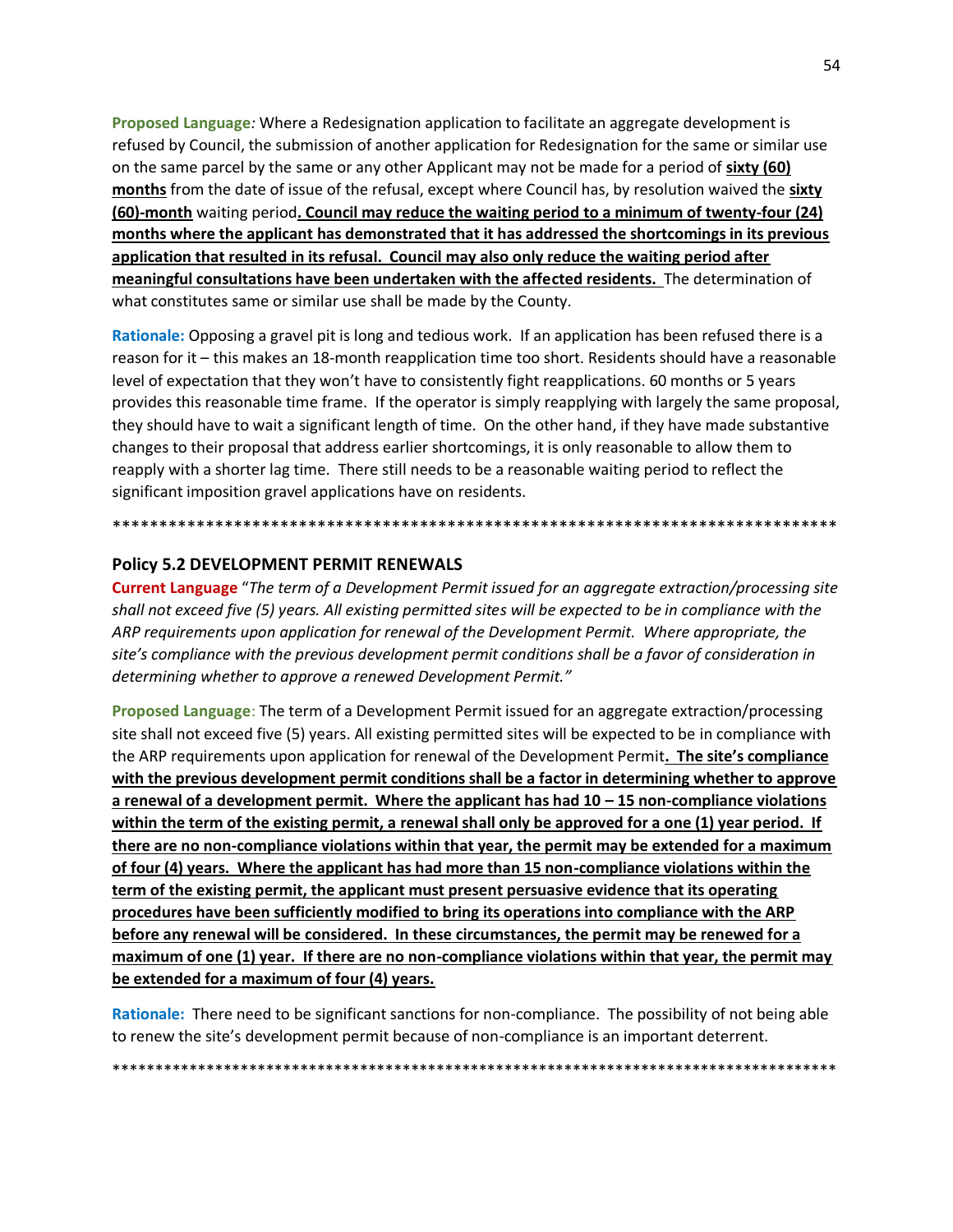#### **5.3 ENGAGEMENT REQUIREMENTS**

#### **PRE-APPLICATION CONSULTATION REQUIREMENTS:**

Current Language: 1<sup>st</sup> bullet – "notification of the application to all landowners within a one mile radius *of the proposed site…"*

**Proposed Language**: notification of the application to all landowners within a **two-mile** radius of the proposed site…

**Rationale:** Given that gravel dust and traffic impacts of pits are felt for miles around, the notice of application should be designed to reach a larger proportion of those who will be most impacted by a pit's activities.

**\_\_\_\_\_\_\_\_\_\_\_\_\_\_\_\_\_\_\_\_\_\_\_\_\_\_\_\_\_\_\_\_\_\_\_\_\_\_\_\_\_\_\_\_\_\_\_\_\_\_\_\_\_\_\_\_\_\_\_\_\_\_\_\_\_\_\_\_\_\_\_\_\_\_\_\_\_\_\_\_\_\_\_\_\_**

#### **APPLICATION CONSULTATION REQUIREMENTS:**

**Current Language**: "*On all redesignation applications for aggregate extraction and/or processing development, the County shall circulate to all landowners within one mile of the proposal site."*

**Proposed Language**: On all redesignation applications for aggregate extraction and/or processing development, the County shall circulate to all landowners within **two miles** of the proposal site.

**Rationale:** See above

**Proposed Addendum:** Add the following paragraph at the end of Policy 5.3

**Development Permit Consultation Requirements**

**On all development permit applications for aggregate extraction and/or processing development, the County shall circulate to all landowners within a two-mile radius of the proposed site.**

\_\_\_\_\_\_\_\_\_\_\_\_\_\_\_\_\_\_\_\_\_\_\_\_\_\_\_\_\_\_\_\_\_\_\_\_\_\_\_\_\_\_\_\_\_\_\_\_\_\_\_\_\_\_\_\_\_\_\_\_\_\_\_\_\_\_\_\_\_\_\_\_\_\_\_\_\_\_\_\_\_\_\_\_\_

**Notwithstanding the County's circulation procedures, the applicant shall be required to undertake the same signage and notification in advance of a development permit application as is required for a redesignation application.**

**Rationale:** Many of the details for performance standards will be set at the development permit stage, not the redesignation stage. As a result, public consultation is necessary at this stage as well.

\*\*\*\*\*\*\*\*\*\*\*\*\*\*\*\*\*\*\*\*\*\*\*\*\*\*\*\*\*\*\*\*\*\*\*\*\*\*\*\*\*\*\*\*\*\*\*\*\*\*\*\*\*\*\*\*\*\*\*\*\*\*\*\*\*\*\*\*\*\*\*\*\*\*\*\*\*\*\*\*\*\*\*\*\*

#### **POLICY 5.4 THIRD PARTY REVIEW OF SUBMITTED TECHNICAL DOCUMENTS**

**Current Language:** *"At the Redesignation and Development Permit stages, the County may request third party review of submitted technical documents to ensure adequate assessment of an aggregate development's impacts. The cost of third party review shall be agreed upon between the County and the Applicant, and shall be paid for by the Applicant prior to a decision being made on the application."*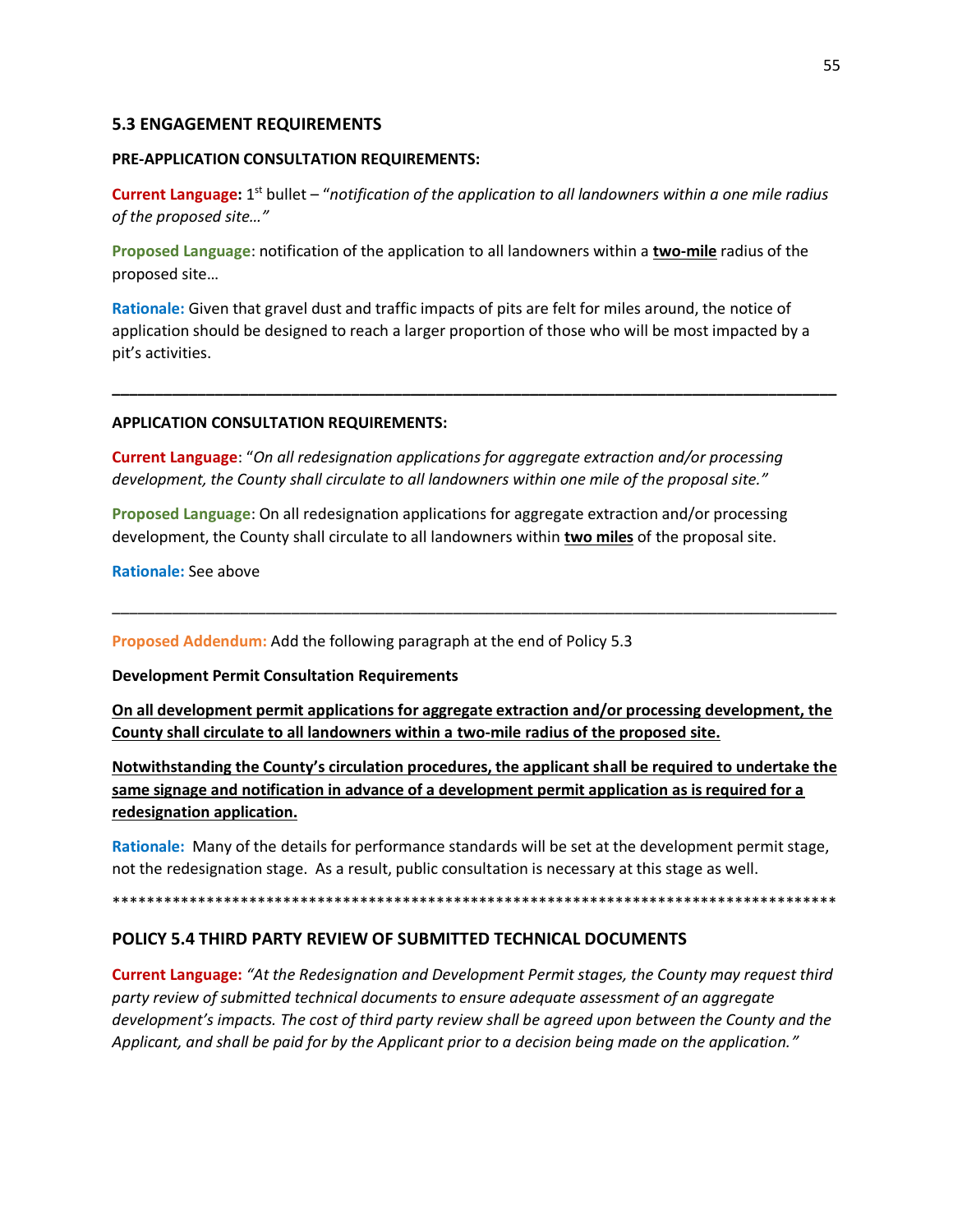In the event that the Applicant does not consent to payment of a third-party review cost, the technical document in question shall be noted as not having been assessed, which may affect determination of the application.

Proposed Language: replace these two paragraphs with  $-$  At the redesignation and development permit stages, the County shall, where it determines it does not have adequate in-house resources or expertise, retain a third party or parties to carry out a review of submitted technical documents to ensure adequate assessment of an aggregate development's impacts. The costs of such a review(s) shall be borne by the Applicant and shall be paid forthwith.

In the event that the Applicant does not consent to payment of a third-party review, the application shall be dismissed.

Rationale: If the applicant refuses to pay for a review of the document(s), it is only reasonable to penalize them. If the County does not have the technical expertise to evaluate a document without assistance, then it is reasonable to ignore the document rather than accept the assertions of the applicant. The oil and gas industry pays for all third-party reviews. There is no reason the aggregate industry should not also be required to pay for these reviews.

#### 

#### **6.0 SITE MONITORING AND ENFORCEMENT**

#### **OBJECTIVES**

**Current Language**:  $2^{nd}$  bullet - To provide an independent review of permitted sites, so that compliance records can be considered in determining development permit renewals.

Proposed Language: To provide an independent review of permitted sites, so that compliance records can form an important component in determining development permit renewals.

Rationale: An operator's compliance with the ARP's performance standards must be a critical component in determining permit renewals. Effective compliance requires meaningful deterrents. The risk of not being able to renew the development permit provides a significant deterrent that should improve compliance.

Proposed Addendum: Add a bullet: - To ensure compliance with all of the Policies herein through the incorporation of the requirements of such Policies into any redesignation, development permit or renewals and thereafter to require compliance with such redesignation, development permit or renewal.

Rationale: It must be one of the fundamental objectives of any ARP to set standards and to enforce those standards.

Current Language: 2<sup>nd</sup> paragraph, second sentence: "This Bylaw requires the County, or a third-party representative appointed by the County, to undertake regular site monitoring visits to permitted aggregate sites to assess compliance with all approved Development Permits implemented on-site."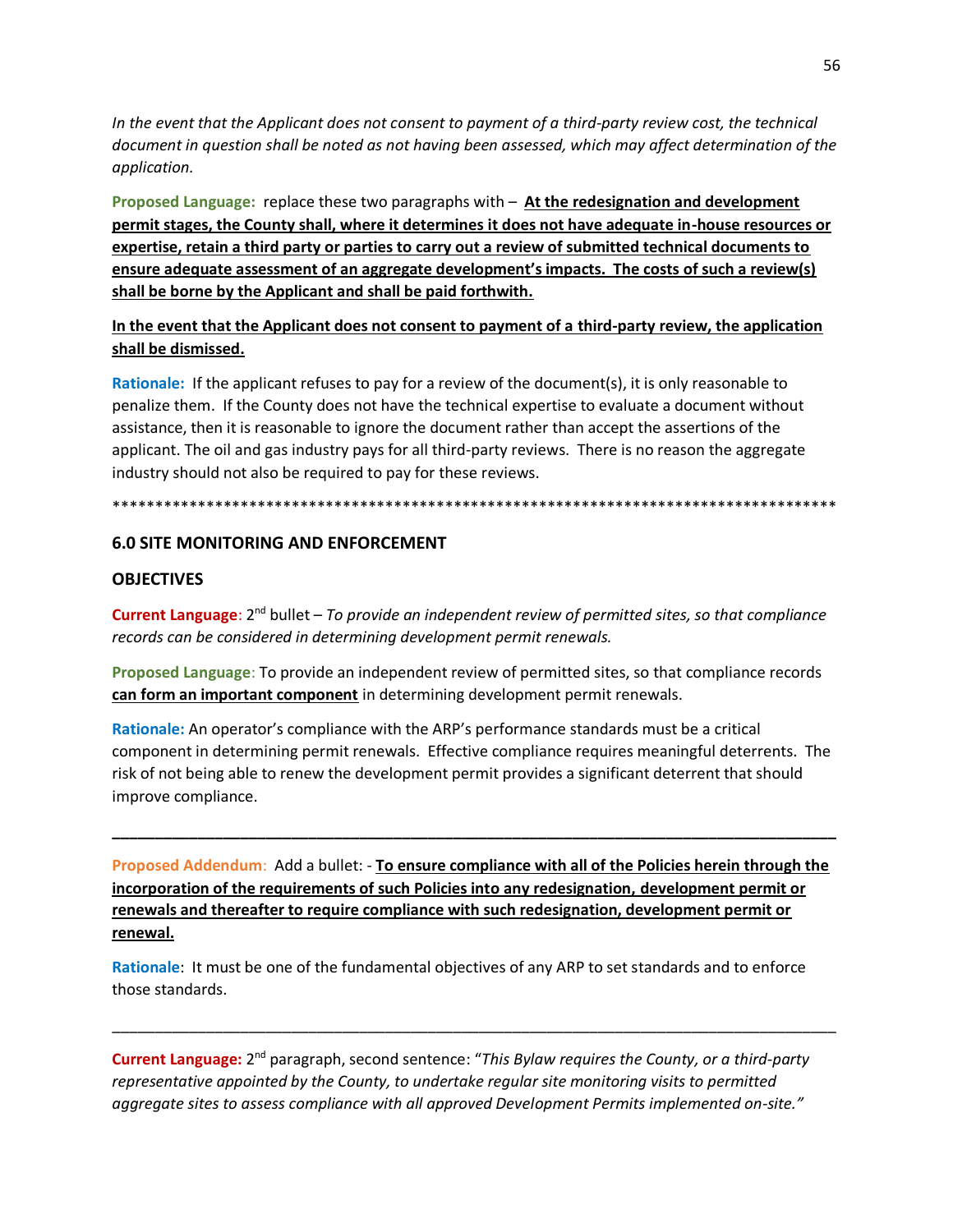**Proposed Language:** This Bylaw requires the County, or a third-party representative appointed by the County, to undertake regular **and complaint driven** site monitoring visits to permitted aggregate sites to assess compliance with all approved Development Permits implemented on-site

**Rationale:** Adding "and complaint driven" recognizes that there will be on-site visits of varying frequency and purpose.

**Current Language:** 2<sup>nd</sup> paragraph, last sentence: "*The cost of undertaking such monitoring visits are charged back to the operator at a standard rate set out within the Bylaw, and the frequency of visits is determined by the site activities and the previous compliance record."*

\_\_\_\_\_\_\_\_\_\_\_\_\_\_\_\_\_\_\_\_\_\_\_\_\_\_\_\_\_\_\_\_\_\_\_\_\_\_\_\_\_\_\_\_\_\_\_\_\_\_\_\_\_\_\_\_\_\_\_\_\_\_\_\_\_\_\_\_\_\_\_\_\_\_\_\_\_\_

**Proposed Language: The cost of such monitoring, based on the actual costs incurred by the County, shall be charged to the operator and shall be paid forthwith by such operator. The frequency of such visits shall be in the discretion of the County and may take into account activities on the site, complaints, or previous compliance.**

**Rationale:** Charging the monitoring costs back to the operators based on a fixed rate in a bylaw is not reasonable. The rate will quickly become out of date and less than the actual costs incurred by the County. Common sense would have the County charge the actual costs incurred. Also, the costs of site visits will almost certainly vary between sites, so a fixed rate will not reflect actual costs for all pits even when up to date.

Current language: 3<sup>rd</sup> paragraph, last sentence "It also benefits site operators by recognizing good *performance and compliance, which shall be a considering factor in the County determining whether to renew temporary development permit approvals."*

\_\_\_\_\_\_\_\_\_\_\_\_\_\_\_\_\_\_\_\_\_\_\_\_\_\_\_\_\_\_\_\_\_\_\_\_\_\_\_\_\_\_\_\_\_\_\_\_\_\_\_\_\_\_\_\_\_\_\_\_\_\_\_\_\_\_\_\_\_\_\_\_\_\_\_\_\_\_\_\_\_\_\_\_\_

**Proposed language**: It also benefits site operators by recognizing good performance and compliance, which shall be a considering factor in the County determining whether to renew **temporary**  development permit approvals.

**Rationale:** This is the only place in the ARP where "temporary" is used to modify "development permit". Don't think it is intended to have a different meaning here. Need to have consistent language.

\_\_\_\_\_\_\_\_\_\_\_\_\_\_\_\_\_\_\_\_\_\_\_\_\_\_\_\_\_\_\_\_\_\_\_\_\_\_\_\_\_\_\_\_\_\_\_\_\_\_\_\_\_\_\_\_\_\_\_\_\_\_\_\_\_\_\_\_\_\_\_\_\_\_\_\_\_\_\_\_\_\_\_\_\_

#### **Policy 6.1 – Aggregate Site Monitoring Bylaw**

**Current Language: "***All development permit approvals and renewals for commercial aggregate extraction/processing sites shall require the applicant/owner to comply with the Aggregate Site Monitoring Bylaw C-2017-xxx (as amended)."*

**Proposed Language:** All development permit approvals and renewals for commercial aggregate extraction/processing sites **and for all County owned or operated aggregate extraction/processing sites shall require the applicant/owner to comply with the Aggregate Site Monitoring Bylaw C-2017 xxxx (as amended).**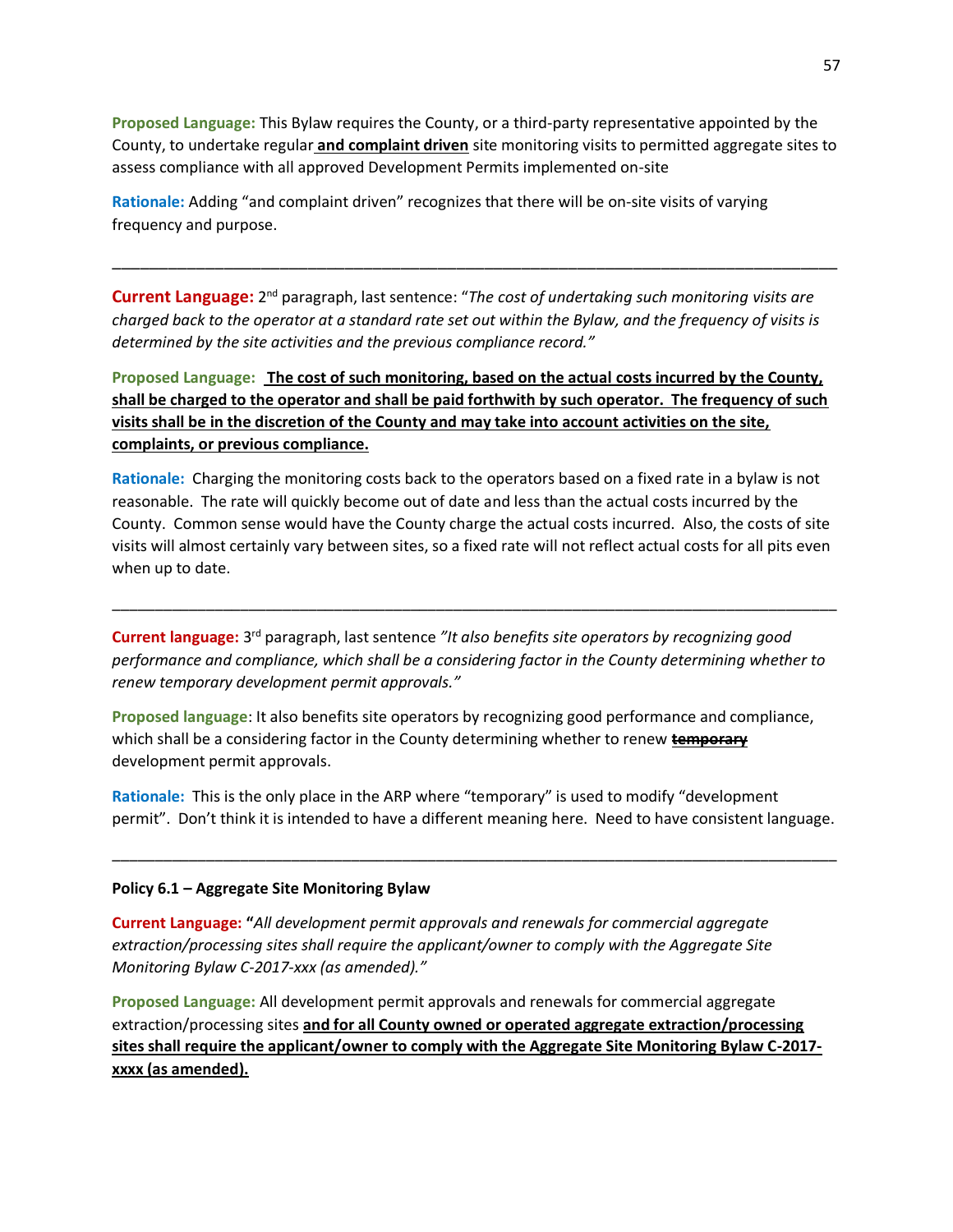Rationale: It is important that County owned or operated aggregate sites comply with the provisions in the Bylaw. There is no rationale for excluding them. Other than this, the language in Policy 6.1 is unchanged.

However, the Bylaw itself requires significant modification to ensure adequate enforcement of the ARP performance standards. These recommended changes are included in this submission after the recommended changes for bylaw amendments in Section 8.0 of the draft ARP. For the ARP to achieve its objectives it is critical that its performance standards are effective. This requires effective on-going monitoring of aggregate operations and meaningful deterrents for non-compliance. The bylaw's provisions must provide effective enforcement, not just nominal enforcement.

# **POLICY 6.2 ENFORCEMENT PROCEDURES**

**Current Language:** "Non-compliances identified through the County's monitoring of aggregate extraction and/or processing sites shall be subject to Section 18 of the Land Use Bylaw."

Proposed language Non-compliances identified through the County's monitoring of aggregate extraction and/or processing sites or otherwise shall be subject to ...

Rationale: However noncompliance is identified it should be subject to section 18. The enforcement provisions of Section 18 of the LUB also need to be strengthened to deal with potential non-compliance with the requirements of the ARP. The recommended changes for Section 18 are dealt with in our comments on Section 8.0 of the draft ARP. Alternatively, the enforcement provisions for ARP-specific issues could be included as part of the ARP. If this is the preferred approach, then our comments under Section 18 of the LUB amendments should be incorporated into enforcement provisions in the ARP.

Note: Alberta Environment inspectors conduct random, unannounced inspections, as well as planned inspections, to determine if registration holders are following the Code of Practice. Inspections will likely be more frequent if a registration holder has a history of non-compliance and/or if the pit is in area where there are environmental issues or public concerns. The County should take a similar approach and increase visits to those pits with known compliance issues.

Questions: Policy 6.2 Enforcement Procedures states that non-compliance identified through the monitoring process shall be enforced through section 18 of the Land Use Bylaw. Section 18 provides that a breach of the Land Use Bylaw, a development permit or subdivision or certain Acts can be enforced through the Bylaw or the MGA. Are there any additional enforcement avenues? What measures will be taken if there are breaches to the Performance standards? The Bylaw does not go into detail on enforcement. Need specific language.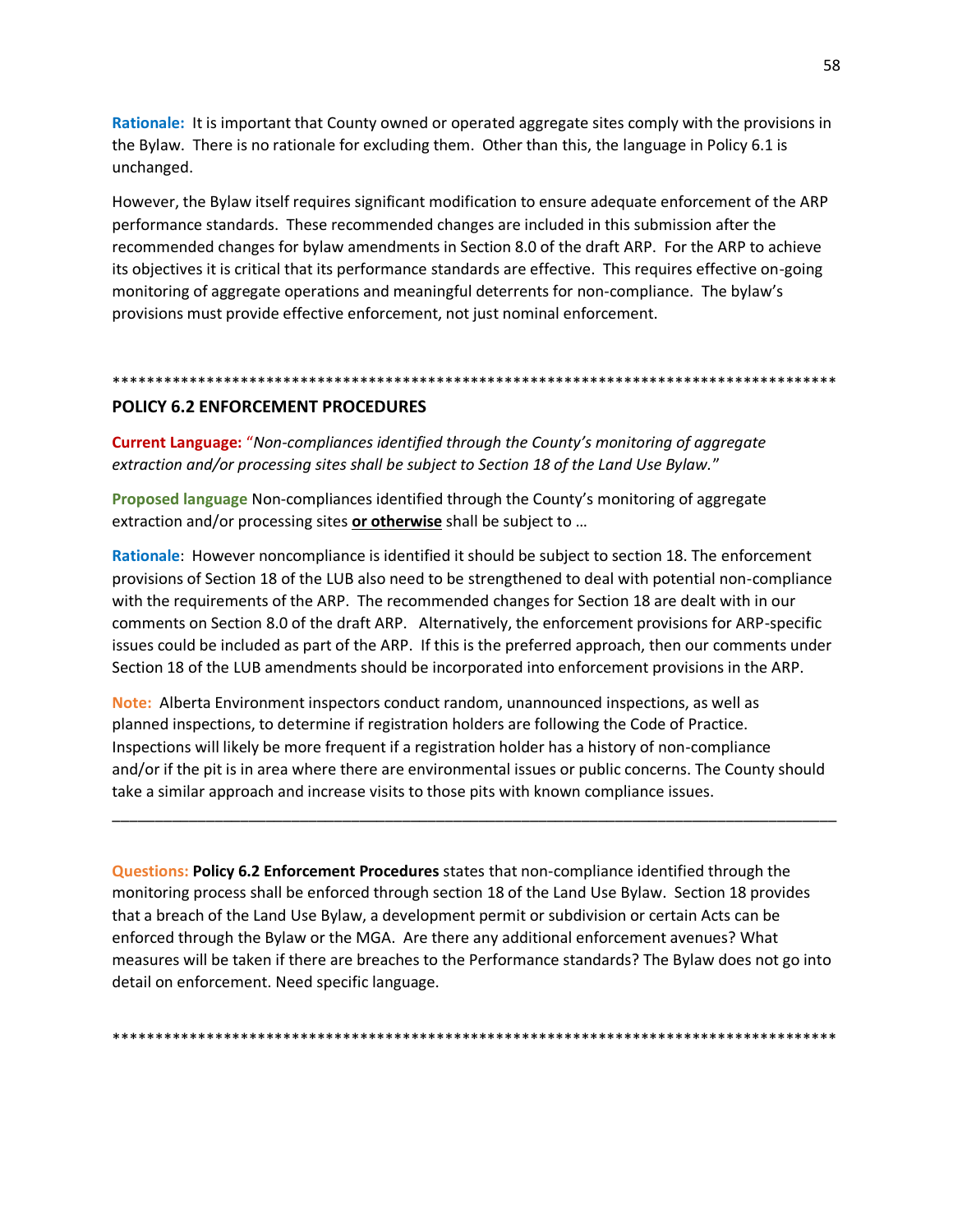#### **8.0 BYLAW AMENDMENTS**

#### **8.1 COUNTY PLAN AMENDMENTS**

The proposed amendments to the County Plan are acceptable so long as the ARP is modified to deal more appropriately with the resource safeguarding issue.

\_\_\_\_\_\_\_\_\_\_\_\_\_\_\_\_\_\_\_\_\_\_\_\_\_\_\_\_\_\_\_\_\_\_\_\_\_\_\_\_\_\_\_\_\_\_\_\_\_\_\_\_\_\_\_\_\_\_\_\_\_\_\_\_\_\_\_\_\_\_\_\_\_\_\_\_\_\_

#### **8.2 LAND USE BYLAW AMENDMENTS:**

#### **AMENDMENT TO SECTION 12 (DECISIONS ON DEVELOPMENT PERTMIT APPLICATIONS)**

**Current Language**: *The numbering of the proposed changes to Section 12.1 of the LUB in the draft ARP are confusing. We assume there are some typos since proposed changes to Sec. 12.1(b) appear to be amendments to Sec. 12.1(c) and proposed changes to Sec. 12.1 (c) appear to be interspersed with proposed changes to Sec. 12.1(d).*

**Proposed Language**: We are assuming that the intention of these amendments is to allow relaxation of up to 50% of the on-site setbacks for NRI sites. Proposed amendments should be eliminated.

**Rationale:** The LUB setbacks for on-site aggregate operations need to be enforced without any relaxation. They are a component of the protection provided by setbacks in the ARP. To allow them to be relaxed with apparent complete discretion by the Development Authority undermines the ARP.

**\_\_\_\_\_\_\_\_\_\_\_\_\_\_\_\_\_\_\_\_\_\_\_\_\_\_\_\_\_\_\_\_\_\_\_\_\_\_\_\_\_\_\_\_\_\_\_\_\_\_\_\_\_\_\_\_\_\_\_\_\_\_\_\_\_\_\_\_\_\_\_\_\_\_\_\_\_\_\_\_\_\_\_\_\_**

#### **PROPOSED AMENDMENTS TO SECTION 18 (CONTRAVENTION & ENFORCEMENT)**

**Current Language:** *Sec. 18.3 (a) The minimum specified penalty for a violation of this Bylaw is a fine in the amount of \$750.00 if not listed in Schedule 8; (b) if there is a minimum penalty listed … in Schedule 8 … that amount is the minimum penalty for that offence;*

**Proposed Language:** Sec. 18.3 – Schedule 8 needs to be amended to include a minimum fine for compliance violations under the ARP. The minimum fine for non-compliance with conditions set out in a development permit for an aggregate operation shall be \$10,000.00 for a first offence.

**Rationale:** Fines for non-compliance need to be large enough to provide an actual deterrence. If the fine is low, it simply becomes the equivalent of a licencing fee and provides no incentive for the operator to comply with the performance standards.

**Current Language:** *Sec. 18.3 (c) – provides for a doubling of the minimum penalty once in a 12-month period for repeat offences.*

**\_\_\_\_\_\_\_\_\_\_\_\_\_\_\_\_\_\_\_\_\_\_\_\_\_\_\_\_\_\_\_\_\_\_\_\_\_\_\_\_\_\_\_\_\_\_\_\_\_\_\_\_\_\_\_\_\_\_\_\_\_\_\_\_\_\_\_\_\_\_\_\_\_\_\_\_\_\_\_\_\_\_\_\_\_**

**Proposed Language:** Sec. 18.3 (c.1) If a person is found to be in non-compliance with any of the provisions of a development permit issued with respect to an aggregate operation, the minimum penalty for each successive non-compliance shall be double the amount charged for the previous penalty, starting from the minimum penalty as set out in Schedule 8.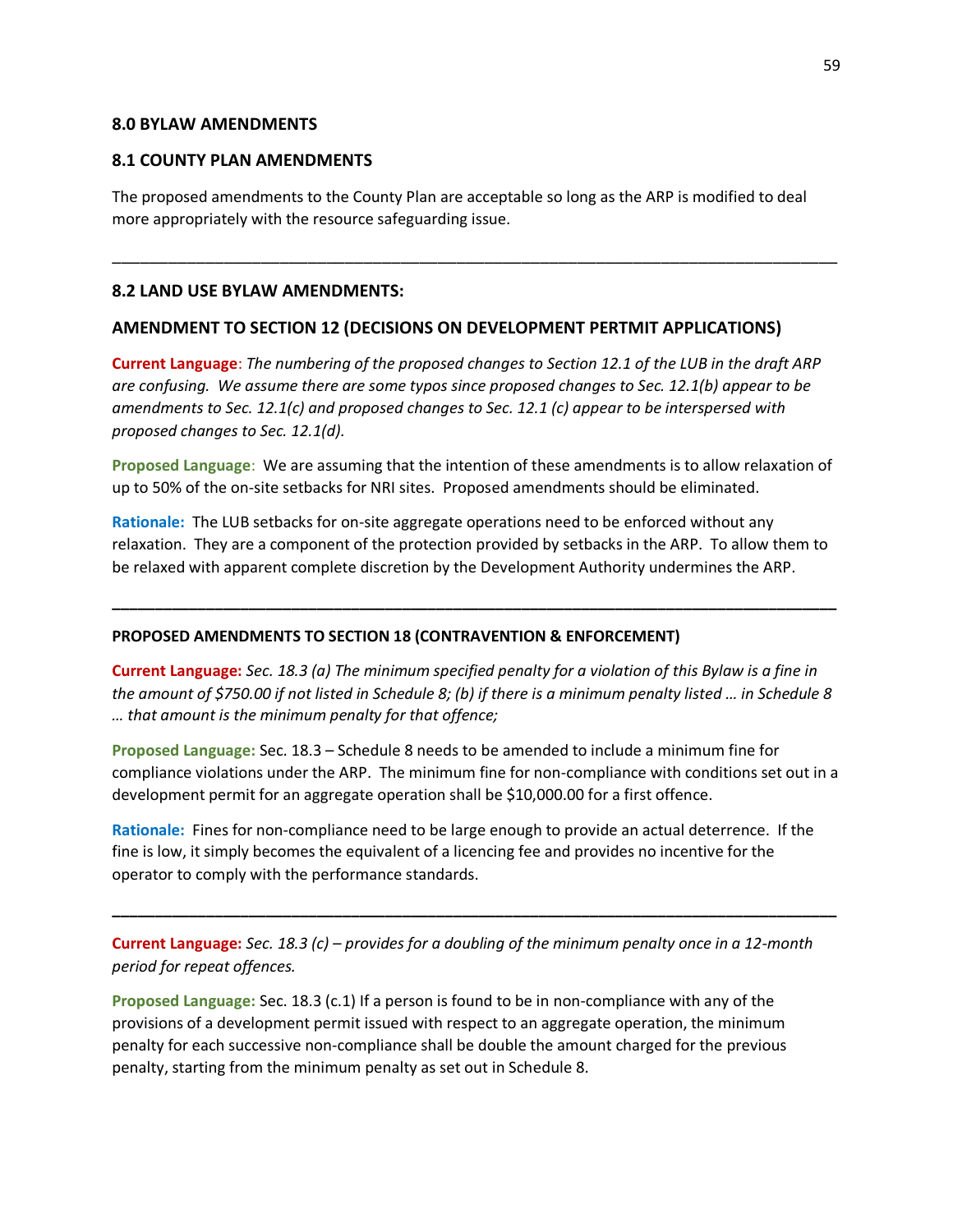Rationale: Similar to the rationale for needing a substantial initial fine. Effective enforcement requires meaningful deterrence. A large enough monetary penalty should provide a strong incentive for operators to follow the rules. Only allowing one doubling of the fine every 12 months is not sufficient.

#### **Current Language:** Sec. 18.5 - deals with issuing Orders for Compliance

Question - Does this permit the issuance of stop work orders in cases of repeat non-compliance? How is it determined when a stop work order can/should be issued? There need to be provisions that permit the County to issue stop work orders on aggregate operations in response to repeated violations.

# SECTION 58 (NATURAL RESOURCE INDUSTRIAL DISTRICT)

**Current Language:** 58.4 (a) "Minimum setback, resource from the property line, front of the site to permitted natural resource extractive activities, including buildings, machinery, extraction areas, and stockpile areas, but not including berms or landscaping."

Proposed Language: Minimum setback, resource from the property line, front of the site to permitted natural resource extractive activities, including buildings, machinery, extraction areas, stockpile areas and berms or landscaping."

Rationale: There is no reasonable justification for omitting berms and landscaping. If the County believes the setback restrictions for berms and landscaping should be lesser than for other activities / structures on the aggregate site, then specific setbacks from property lines should be specified for these in the ARP, not buried in LUB setbacks. Allowing berms to be built directly at the property line would produce an imposing barrier along roads and risk reducing sightlines, which could negatively impact on traffic safety on adjacent roads.

The minimum setbacks from residential/commercial/public service for all aggregate operations needs to be protected. Reducing the on-site setbacks erodes this protection.

**Current Language:** Sec. 58.4 (b) and (c) – parallel provisions for side and rear setbacks.

Proposed Language: parallel to Sec. 58.4 (a) and berms and landscaping

Rationale: The same – there is no logic in allowing berms to be located without setback restrictions.

## **Current Language:** Sec. 58.4 (b)(v) & 58.4(c)(iii)

Proposed Language / Question: We are looking for clarification of the intent of these amendments. Are we correct in assuming that what this does is remove any side or rear setbacks from an aggregate site if the adjacent parcel is also zoned NRI and the owner of the adjacent NRI has given its written agreement? If that is the correct assumption, the amendment should be modified as follows: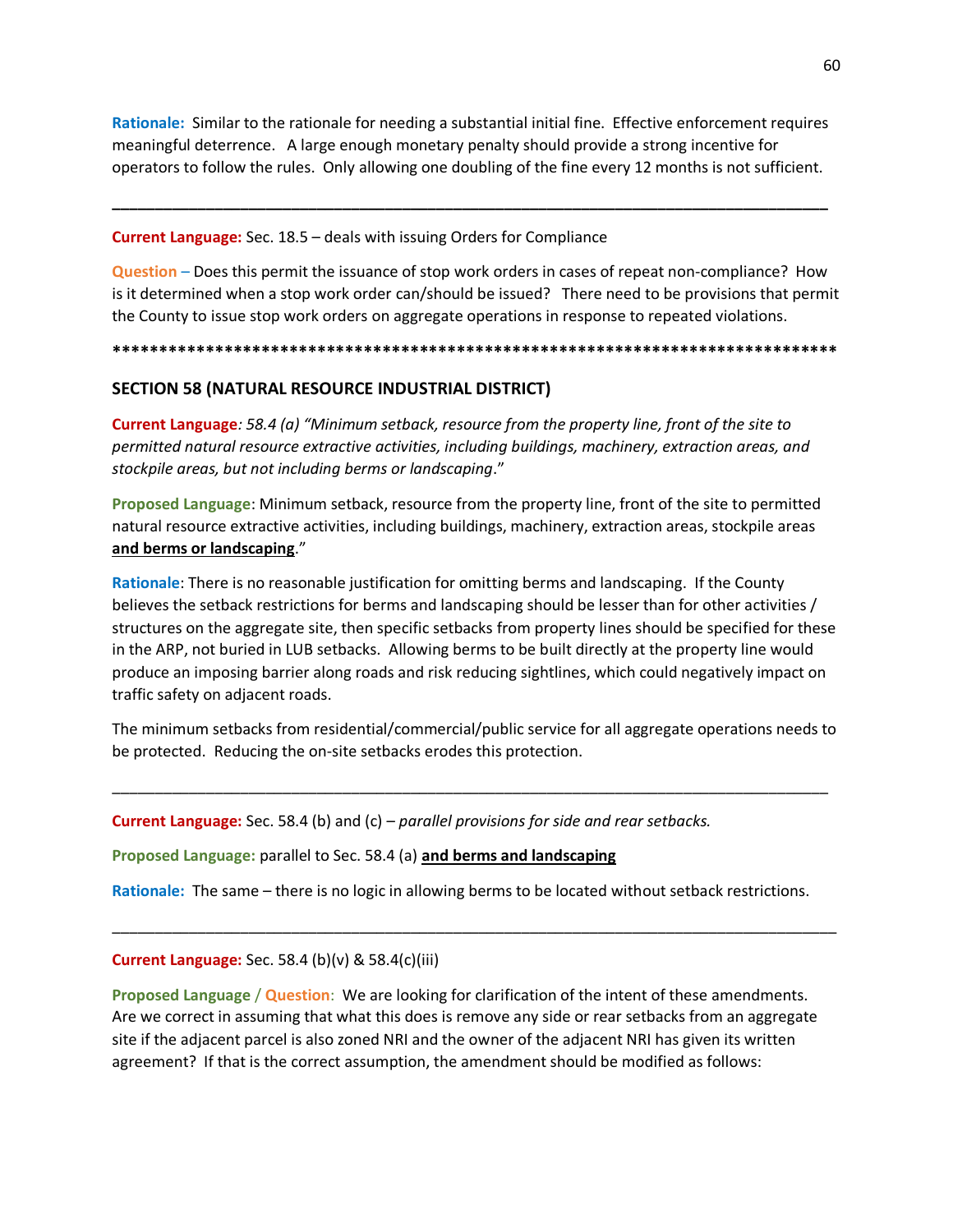Sec. 58.4(b)(v) and 58.4(c)(iii) – 0.00 m from any land designated …, subject to written agreement **being submitted with the application** from **both** the adjoining landowner **and any land user(s) using the adjoining land under a lease or any other form of agreement with the landowner.**

**Rationale**: Land that has been rezoned to NRI is often used for agricultural purposes until the aggregate operator obtains the necessary development permit. Relaxing setbacks in these circumstances should not be permitted without the agreement of the land user(s).

#### **\*\*\*\*\*\*\*\*\*\*\*\*\*\*\*\*\*\*\*\*\*\*\*\*\*\*\*\*\*\*\*\*\*\*\*\*\*\*\*\*\*\*\*\*\*\*\*\*\*\*\*\*\*\*\*\*\*\*\*\*\*\*\*\*\*\*\*\*\*\*\*\*\*\*\*\*\*\***

# **BYLAW C-XXXX-2017: A Bylaw of Rocky View County to establish rates and procedures for the County monitoring of aggregate sites.**

[http://www.rockyview.ca/Portals/0/Files/BuildingPlanning/Planning/UnderReview/Aggregate/Aggregat](http://www.rockyview.ca/Portals/0/Files/BuildingPlanning/Planning/UnderReview/Aggregate/Aggregate-Site-Monitoring-Bylaw-Draft-2016-12.pdf) [e-Site-Monitoring-Bylaw-Draft-2016-12.pdf](http://www.rockyview.ca/Portals/0/Files/BuildingPlanning/Planning/UnderReview/Aggregate/Aggregate-Site-Monitoring-Bylaw-Draft-2016-12.pdf)

#### **PART 2: DEFINITIONS:**

**Current Language**: (f) "*Inactive Aggregate Site means any aggregate site, or any part of that site, where development to which the relevant Development Permit relates is not being carried out to any substantial extent on the site or (as the case may be) that part of it."*

**Proposed Language: Inactive Aggregate Site means any aggregate site, or any part of that site, where** development to which the relevant Development Permit relates is not being carried out **on the site and has not been carried out in the past six (6) months, excluding seasonal shut-down times.**

**Rationale**: Active aggregate sites always have portions of their site that are not currently being used for active extraction and/or processing. Since one of the key uses of this definition is to determine the number of site monitoring visits, sites need to be treated as either active or inactive. Attempting to determine which portion of an active aggregate site should have how many monitoring visits is unworkable. If any of the site is being used, it should be treated as active.

Also, "to any substantial extent" is far too subjective. Either a site is being used or it isn't. Sporadic and/or infrequent use still requires adherence to the performance standards and monitoring visits to ensure compliance.

\_\_\_\_\_\_\_\_\_\_\_\_\_\_\_\_\_\_\_\_\_\_\_\_\_\_\_\_\_\_\_\_\_\_\_\_\_\_\_\_\_\_\_\_\_\_\_\_\_\_\_\_\_\_\_\_\_\_\_\_\_\_\_\_\_\_\_\_\_\_\_\_\_\_\_\_\_\_\_\_\_\_\_\_

#### **PART 3: BYLAW APPLICABILITY**

**Current Language**: "*This bylaw applies to all commercial aggregate sites…"*

**Proposed Language**: This bylaw applies to all commercial aggregate sites **and to all County-owned or operated sites**…

\_\_\_\_\_\_\_\_\_\_\_\_\_\_\_\_\_\_\_\_\_\_\_\_\_\_\_\_\_\_\_\_\_\_\_\_\_\_\_\_\_\_\_\_\_\_\_\_\_\_\_\_\_\_\_\_\_\_\_\_\_\_\_\_\_\_\_\_\_\_\_\_\_\_\_\_\_\_\_\_\_\_\_\_

**Rationale**: There is no justification for permitting County aggregate sites to be above the law.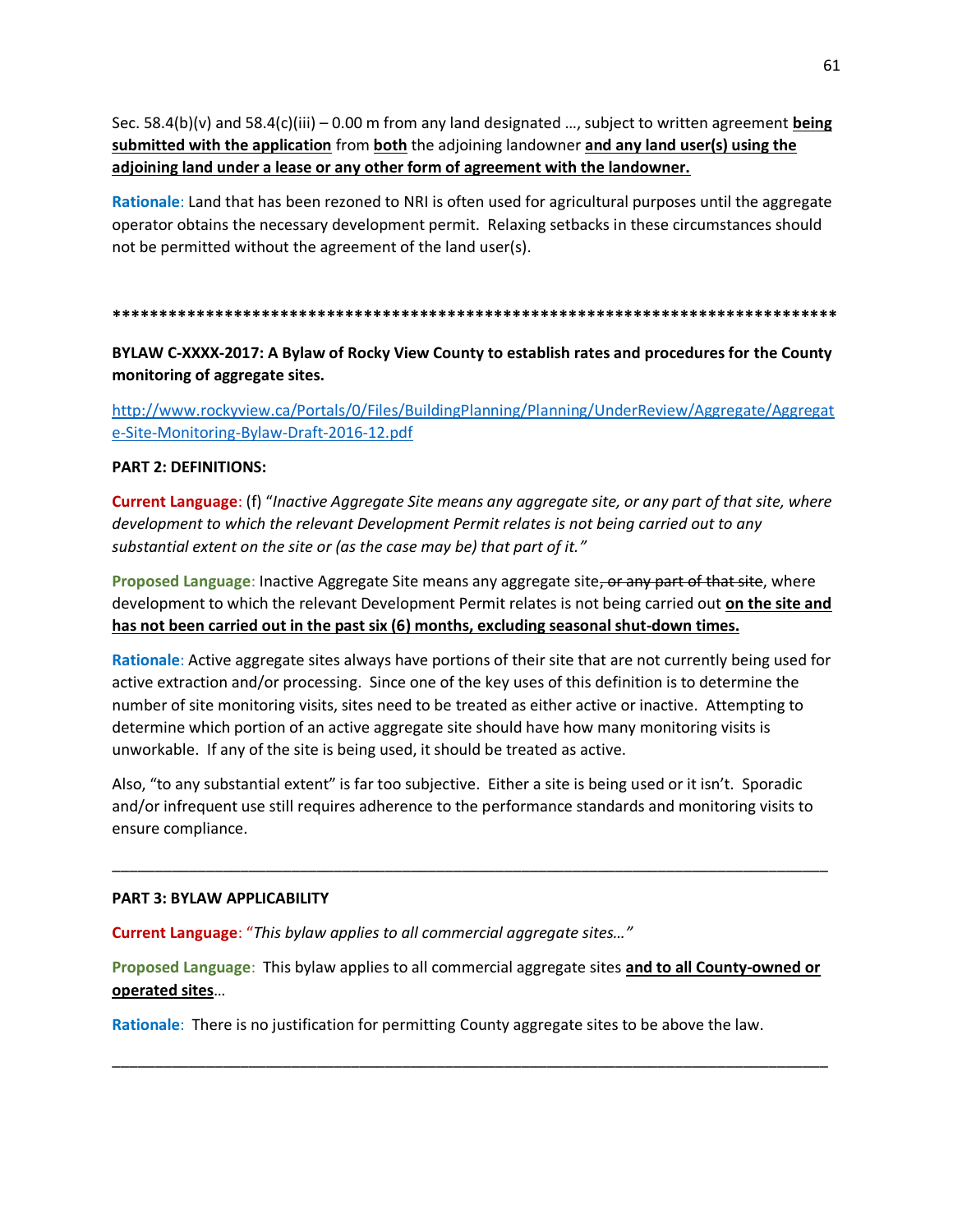#### **PART 4: GENERAL REQUIREMENTS**

Current Language: 2<sup>nd</sup> paragraph: "This bylaw requires that the County ... undertakes visits to permitted *Commercial Aggregate Sites to assess compliance with any development permits related to aggregate extraction or processing on that site…"*

**Proposed Language:** This bylaw requires ….to permitted Commercial Aggregate Sites **and to Countyowned or operated aggregate sites** to assess compliance with any development permits and/or performance standards as stipulated in the ARP…

**Rationale:** Monitoring visits must be allowed and undertaken for County-owned or operated aggregate sites. The fact that they are owned by the County should not excuse the operator from adhering to the performance standards in the ARP.

**Current Language**: 2<sup>nd</sup> paragraph – ... The frequency of such visits is to be determined by the County, in *consultation with the Aggregate Site Operator and in accordance with Part 5 of this bylaw.* …

**\_\_\_\_\_\_\_\_\_\_\_\_\_\_\_\_\_\_\_\_\_\_\_\_\_\_\_\_\_\_\_\_\_\_\_\_\_\_\_\_\_\_\_\_\_\_\_\_\_\_\_\_\_\_\_\_\_\_\_\_\_\_\_\_\_\_\_\_\_\_\_\_\_\_\_\_\_\_\_\_\_\_\_\_**

**Proposed Language:** … The frequency of such visits shall be determined by the County, **taking into consideration the past compliance record for the aggregate site and the operator, and in accordance with Part 5 of this Bylaw.** …

**Rationale:** There is no justification in allowing the aggregate site operator to have a say in how frequently site monitoring visits should occur. They have a clear incentive to minimize the number of visits. The public needs assurance that there will be an acceptable level of monitoring. Effective enforcement requires the County to be able to impose adequate site monitoring for all gravel pits.

**Current Language:** 2<sup>nd</sup> paragraph – "...The cost of undertaking such visits is to be charged to the *Aggregate Site Operator, in accordance with Part 6 of this bylaw."*

**Proposed Language**: The costs of undertaking **site** visits **shall** be charged to the Aggregate Site Operator, in accordance with Part 6 of this bylaw.

\_\_\_\_\_\_\_\_\_\_\_\_\_\_\_\_\_\_\_\_\_\_\_\_\_\_\_\_\_\_\_\_\_\_\_\_\_\_\_\_\_\_\_\_\_\_\_\_\_\_\_\_\_\_\_\_\_\_\_\_\_\_\_\_\_\_\_\_\_\_\_\_\_\_\_\_\_\_\_\_\_\_\_\_

**\_\_\_\_\_\_\_\_\_\_\_\_\_\_\_\_\_\_\_\_\_\_\_\_\_\_\_\_\_\_\_\_\_\_\_\_\_\_\_\_\_\_\_\_\_\_\_\_\_\_\_\_\_\_\_\_\_\_\_\_\_\_\_\_\_\_\_\_\_\_\_\_\_\_\_\_\_\_\_\_\_\_\_\_\_**

**Rationale:** Stronger language. Clarity is important.

## **PART 5: MAXIMUM NUMBER OF SITE VISITS**

**Current Language:** *The maximum number of visits …*

- *(a) Where the site is an active site, eight (8); or*
- *(b) Where the site is an inactive site, one (1).*

**Proposed Language: The number of routine site visits for which a fee is payable under this bylaw in any period of twelve (12) months beginning with the date of the first such visit shall be**:

**(a) For an active site, no fewer than six (6) routine site visits and no more than twelve (12);**

**(b) For an inactive site, no fewer than one (1) routine site visit and no more than four (4).**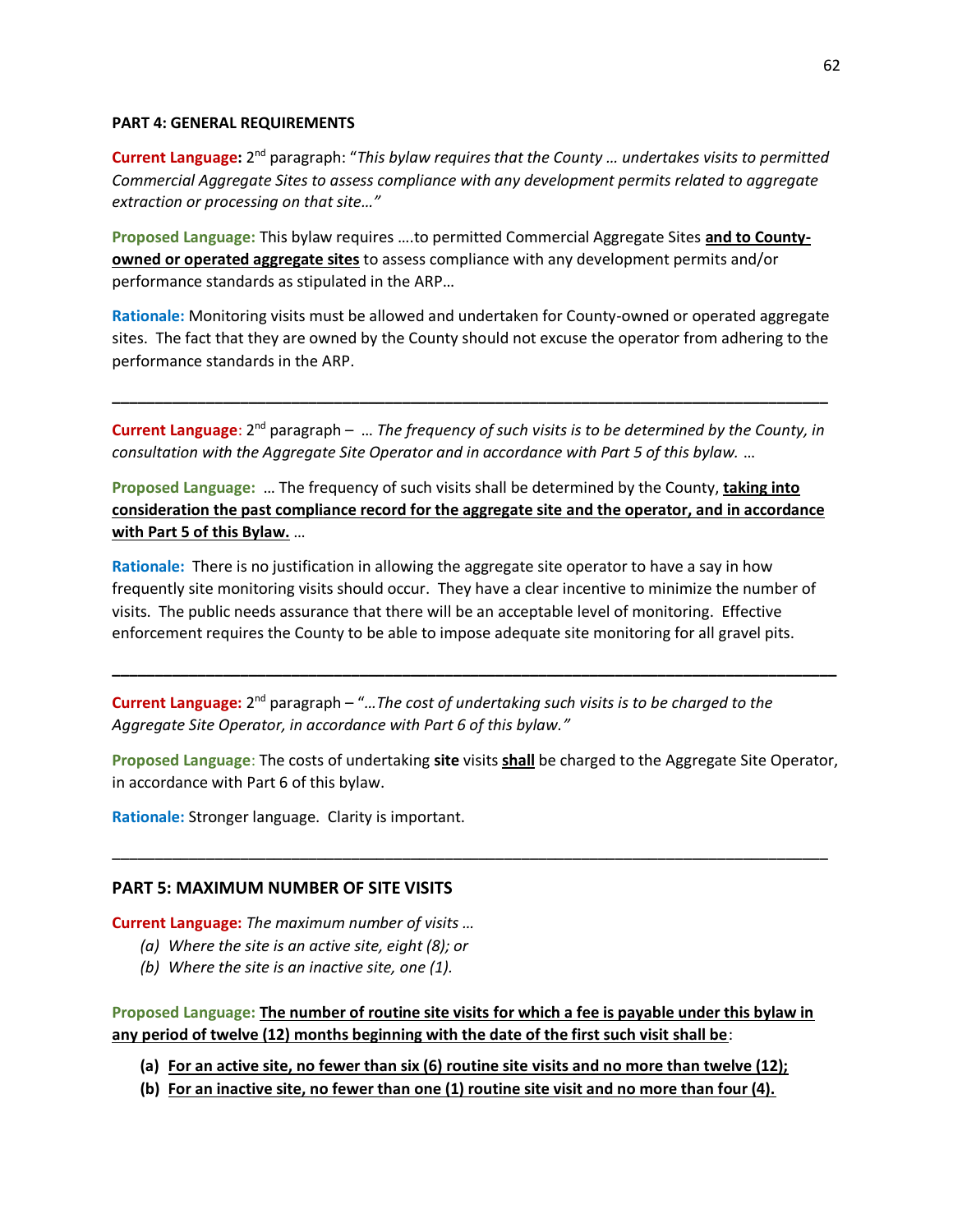# **The County shall also have authority to undertake as many complaint-driven site visits as it deems appropriate, independent of the number of routine site visits.**

**Rationale:** To ensure adequate enforcement, there needs to be a minimum number of site visits each year to all aggregate operations. As well, there needs to be provisions for the County to follow-up on complaints and require site visits to determine the validity of the complaints. The current bylaw has provisions for the operator to pay for substantiated complaint-driven visits, but does not have provisions for the County to undertake these visits. Without this provision, the enforcement provisions cannot be effective.

\_\_\_\_\_\_\_\_\_\_\_\_\_\_\_\_\_\_\_\_\_\_\_\_\_\_\_\_\_\_\_\_\_\_\_\_\_\_\_\_\_\_\_\_\_\_\_\_\_\_\_\_\_\_\_\_\_\_\_\_\_\_\_\_\_\_\_\_\_\_\_\_\_\_\_\_\_\_\_\_\_\_\_\_\_

# **PART 6: RATES CHARGED BY COUNTY TO AGGREGATE SITE VISIT**

Current Language: 1<sup>st</sup> paragraph – "the bylaw is drafted to charge a fixed fee for all site visits."

# **Proposed Language**: … **the aggregate site operator shall pay to the County a fee that is sufficient to cover the full costs of each site visit. The amount charged shall be substantiated by the County as part of its billing to the aggregate site operator.**

**Rationale:** The actual costs of site visits should be recovered from the aggregate operators. There is no justification for any of the costs associated with these monitoring visits to be paid out of County general revenues. Actual costs will vary between sites. Less complex pits, examples those who do not crush, should cost less to monitor and should pay less. Also, including a specific amount in the bylaw makes it much more cumbersome to maintain full cost recovery. Any changes in costs would require a Council decision to amend the bylaw. This is both an inefficient use of Council time and lacks in timeliness to recoup changing costs.

\_\_\_\_\_\_\_\_\_\_\_\_\_\_\_\_\_\_\_\_\_\_\_\_\_\_\_\_\_\_\_\_\_\_\_\_\_\_\_\_\_\_\_\_\_\_\_\_\_\_\_\_\_\_\_\_\_\_\_\_\_\_\_\_\_\_\_\_\_\_\_\_\_\_\_\_\_\_\_\_\_\_\_\_\_

Current Language: 3<sup>rd</sup> paragraph – "The fees set out within subsection 1, above, shall be applied for *scheduled visits …"*

**Proposed Language**: The fees set out within subsection 1, above, shall be applied for **routine** visits to commercial aggregate sites **and to County owned or operated sites** required under Part 4 of this Bylaw and for complain-driven visits to such sites where …

**Rationale:** Consistency with language recommended for Part 4 to differentiate between routine and complaint-driven monitoring visits. Also, to reflect proposed changes to Part 7, see below. Provisions must apply to County owned or operated sites as well.

\_\_\_\_\_\_\_\_\_\_\_\_\_\_\_\_\_\_\_\_\_\_\_\_\_\_\_\_\_\_\_\_\_\_\_\_\_\_\_\_\_\_\_\_\_\_\_\_\_\_\_\_\_\_\_\_\_\_\_\_\_\_\_\_\_\_\_\_\_\_\_\_\_\_\_\_\_\_\_\_\_\_\_\_\_

## **Part 7: RESPONSIBILITIES OF THE COUNTY ENTERING AGGREGATE SITES**

**Current Language**: 1<sup>st</sup> paragraph – "In undertaking monitoring visits, the appointed County *representative(s) shall ensure compliance with Section 542(1) of the MGA by giving reasonable notice of the visit to the Aggregate Site Operator*."

**Proposed Language**: **All development permits for aggregate operations shall include a provision that acknowledges the County's right to undertake inspections of aggregate sites under provisions in the**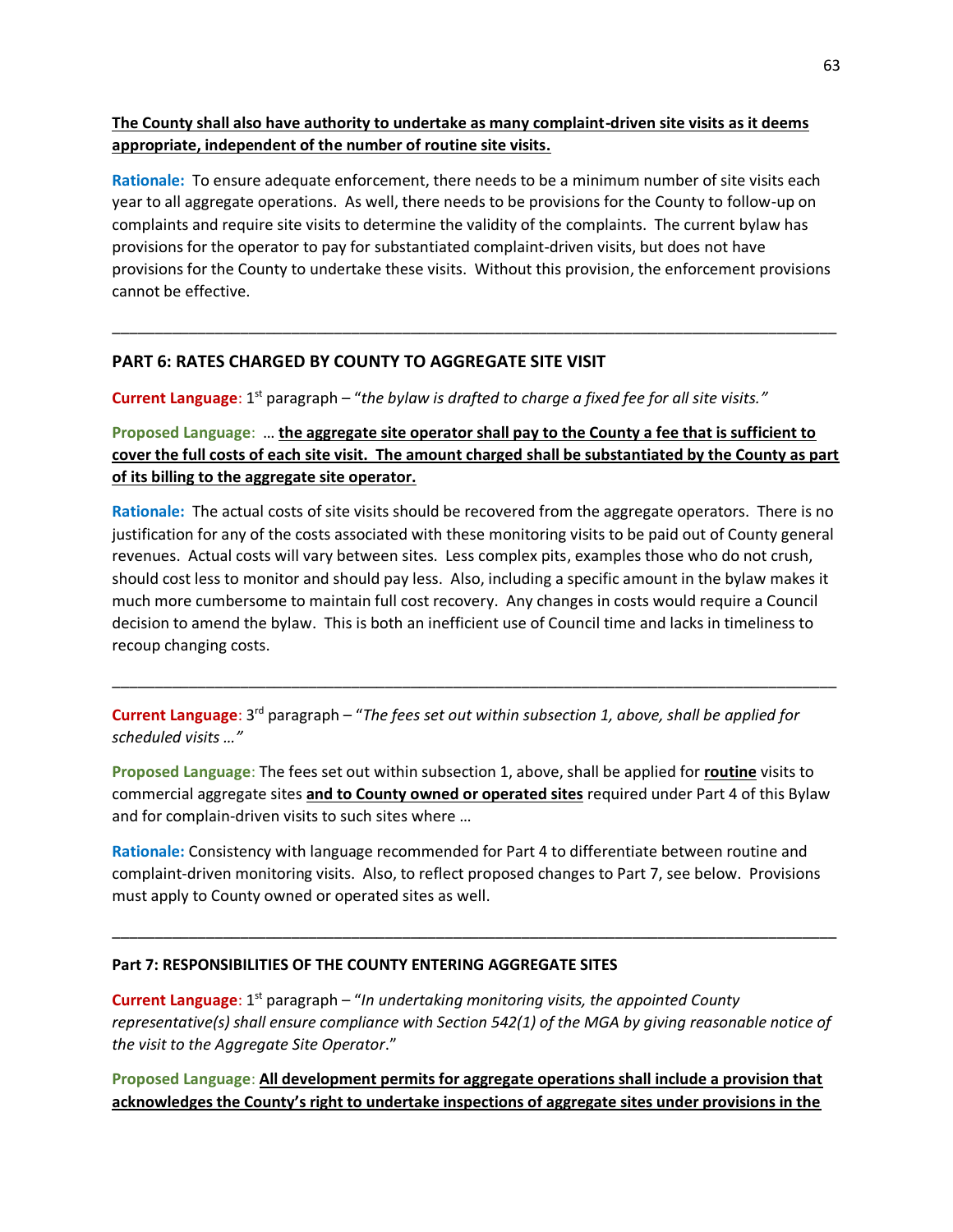# **ARP and this bylaw and that acknowledges that the granting of the development permit constitutes reasonable notice of any such inspection under Sec. 542(1) of the MGA.**

**Rationale:** For site monitoring inspections to be valuable, they have to allow for unannounced inspections. Without this ability, the operators will always have time to "clean up their act" before the inspectors arrive. An inability to undertake unannounced inspections, defeats at least part of the deterrent effect of monitoring visits.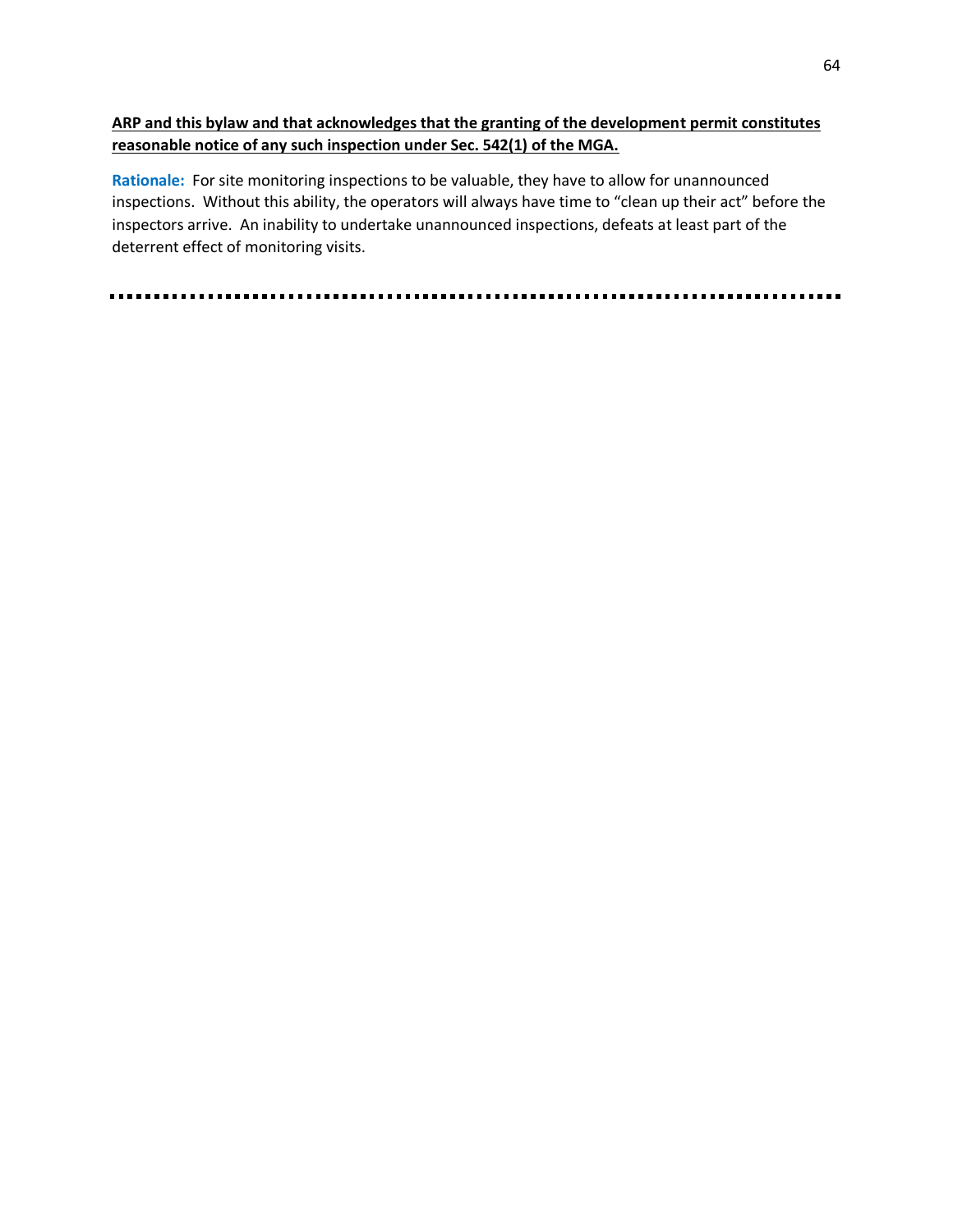# **ADDITIONAL REFERENCES:**

Please find below a few website references to Regional Management Plans, Environmental Frameworks and Regulations issued by either the Alberta Government or the Alberta Energy Regulator. All references, except the South Saskatchewan Regional Plan, are effectively in place to regulate the oil sands. Given that this work has been done, it should make for a relatively simpler task for Administration to review these documents and extract those provisions that would allow the County to be considered "best practice."

Acknowledging that the oil sands industry directly impacts the residents of Wood Buffalo (Fort McMurray, Fort Mackay and Fort Chipewyan), similarly the gravel industry directly affects the residents of Rocky View County

It is recommended similar policy and regulatory oversight of the gravel industry be implemented by Rocky View County, especially given that the proximity of gravel operations in Rocky View County is considerably closer to homeowners/residents than the oil sands operations are to Wood Buffalo residents (with the possible exception of Fort Mackay).

It is recommended that the Rocky View County Aggregate Resource Plan be revisited and rewritten emulating the strong policy requirements, regulatory oversight practices, including clearly measurable performance standards with meaningful penalties when standards are not met, and recognizing the cumulative effects of multiple pits that exist in our area (Rocky View and Calgary) exemplified in the following Regional Land Use Plans (read Resource Plans) and Management Frameworks:

1) Lower Athabasca Regional Plan (LARP):

[https://landuse.alberta.ca/LandUse%20Documents/Lower%20Athabasca%20Regional%20Plan%202012-](https://landuse.alberta.ca/LandUse%20Documents/Lower%20Athabasca%20Regional%20Plan%202012-2022%20Approved%202012-08.pdf) [2022%20Approved%202012-08.pdf](https://landuse.alberta.ca/LandUse%20Documents/Lower%20Athabasca%20Regional%20Plan%202012-2022%20Approved%202012-08.pdf)

2) Tailings Management Framework (TMF):

[http://aep.alberta.ca/lands-forests/cumulative-effects/regional-planning/documents/LARP-](http://aep.alberta.ca/lands-forests/cumulative-effects/regional-planning/documents/LARP-TailingsMgtAthabascaOilsands-Mar2015.pdf)[TailingsMgtAthabascaOilsands-Mar2015.pdf](http://aep.alberta.ca/lands-forests/cumulative-effects/regional-planning/documents/LARP-TailingsMgtAthabascaOilsands-Mar2015.pdf)

3) Surface Water Quality Management Framework:

[http://aep.alberta.ca/lands-forests/cumulative-effects/regional](http://aep.alberta.ca/lands-forests/cumulative-effects/regional-planning/documents/LARP_FactSheet_SurfaceWaterQuality.pdf)[planning/documents/LARP\\_FactSheet\\_SurfaceWaterQuality.pdf](http://aep.alberta.ca/lands-forests/cumulative-effects/regional-planning/documents/LARP_FactSheet_SurfaceWaterQuality.pdf)

4) Surface Water Quantity Management Framework:

[http://aep.alberta.ca/lands-forests/cumulative-effects/regional-planning/documents/LARP-](http://aep.alberta.ca/lands-forests/cumulative-effects/regional-planning/documents/LARP-SurfaceWaterQuantity-Feb2015.pdf)[SurfaceWaterQuantity-Feb2015.pdf](http://aep.alberta.ca/lands-forests/cumulative-effects/regional-planning/documents/LARP-SurfaceWaterQuantity-Feb2015.pdf)

5) Oil Sands Acts and Regulations:

<http://www.energy.alberta.ca/OilSands/810.asp>

6) Oil Sands Development Regulations:

<https://www.aer.ca/rules-and-regulations/by-topic/oil-sands>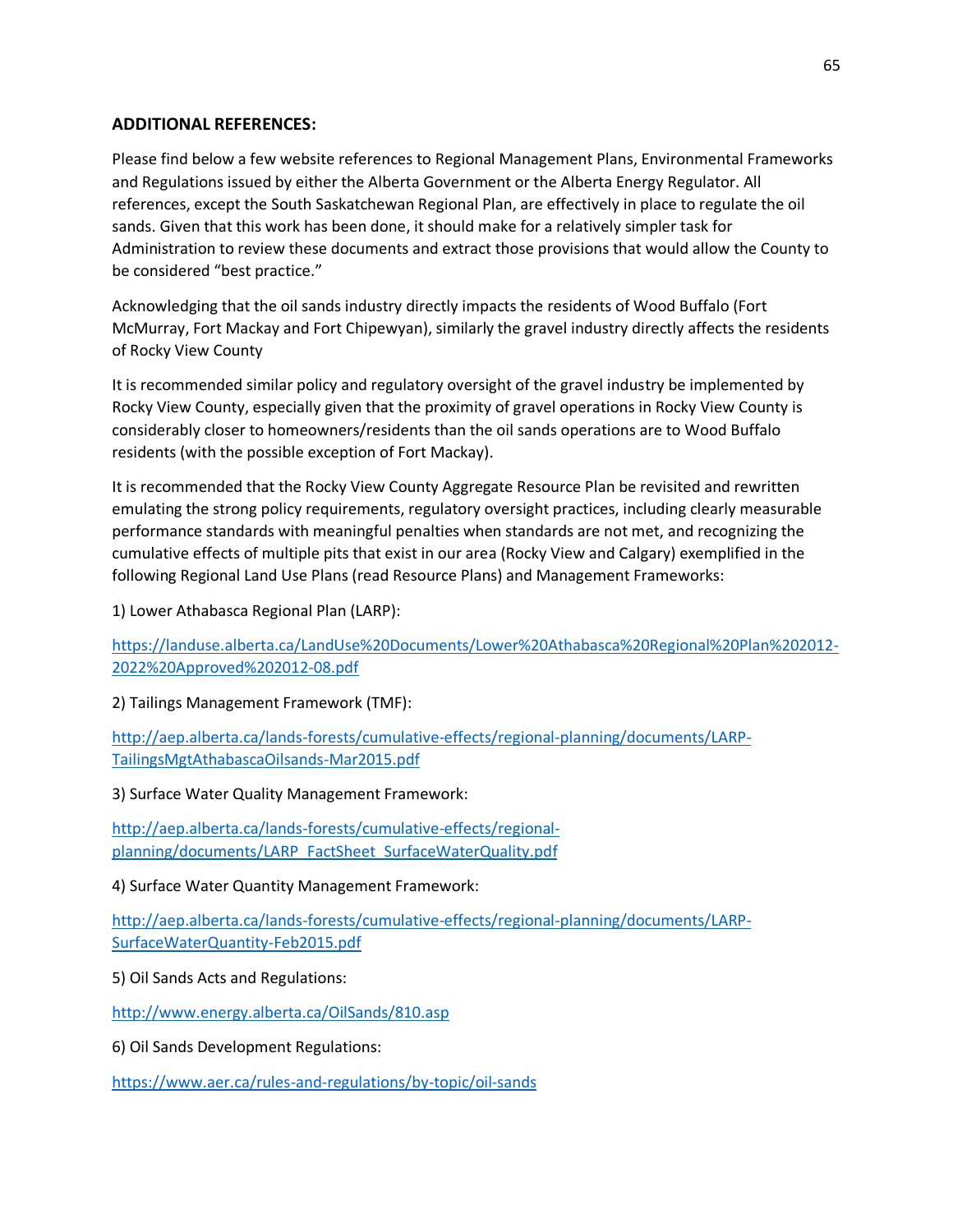## 7) South Saskatchewan Regional Plan (SSRP):

#### <https://www.alberta.ca/South-Saskatchewan-Regional-Plan.cfm>

The oil sands industry has worked hard over the last thirty years (+) to earn its "license to operate" with the local community of Wood Buffalo. A lesson that the gravel industry in our area may wish to learn. It takes decades to build up trust and a "license to operate" from the local community. An activity the gravel industry in Rocky View has not even begun!

\_\_\_\_\_\_\_\_\_\_\_\_\_\_\_\_\_\_\_\_\_\_\_\_\_\_\_\_\_\_\_\_\_\_\_\_\_\_\_\_\_\_\_\_\_\_\_\_\_\_\_\_\_\_\_\_\_\_\_\_\_\_\_\_\_\_\_\_\_\_\_\_\_\_\_\_\_\_\_\_\_\_\_\_\_

## **SUPPORTING PLANS AND LAND USE:**

# **ROCKY VIEW COUNTY/CITY OF CALGARY – INTERMUNICIPAL DEVELOPMENT PLAN: ATTACHMENT 2**

The Intermunicipal Development Plan refers to Growth Corridors/Areas for potential future development of the municipalities (Attachment 2). The City of Calgary has identified lands for residential development to the north of the city. Rocky View County has designated lands for country residential to the northwest of Calgary through the Bearspaw area. Aggregate extraction and operations is not compatible with adjacent residential areas and has an adverse impact on residential occupants and environmentally sensitive areas. This area should not be considered for further aggregate resource development.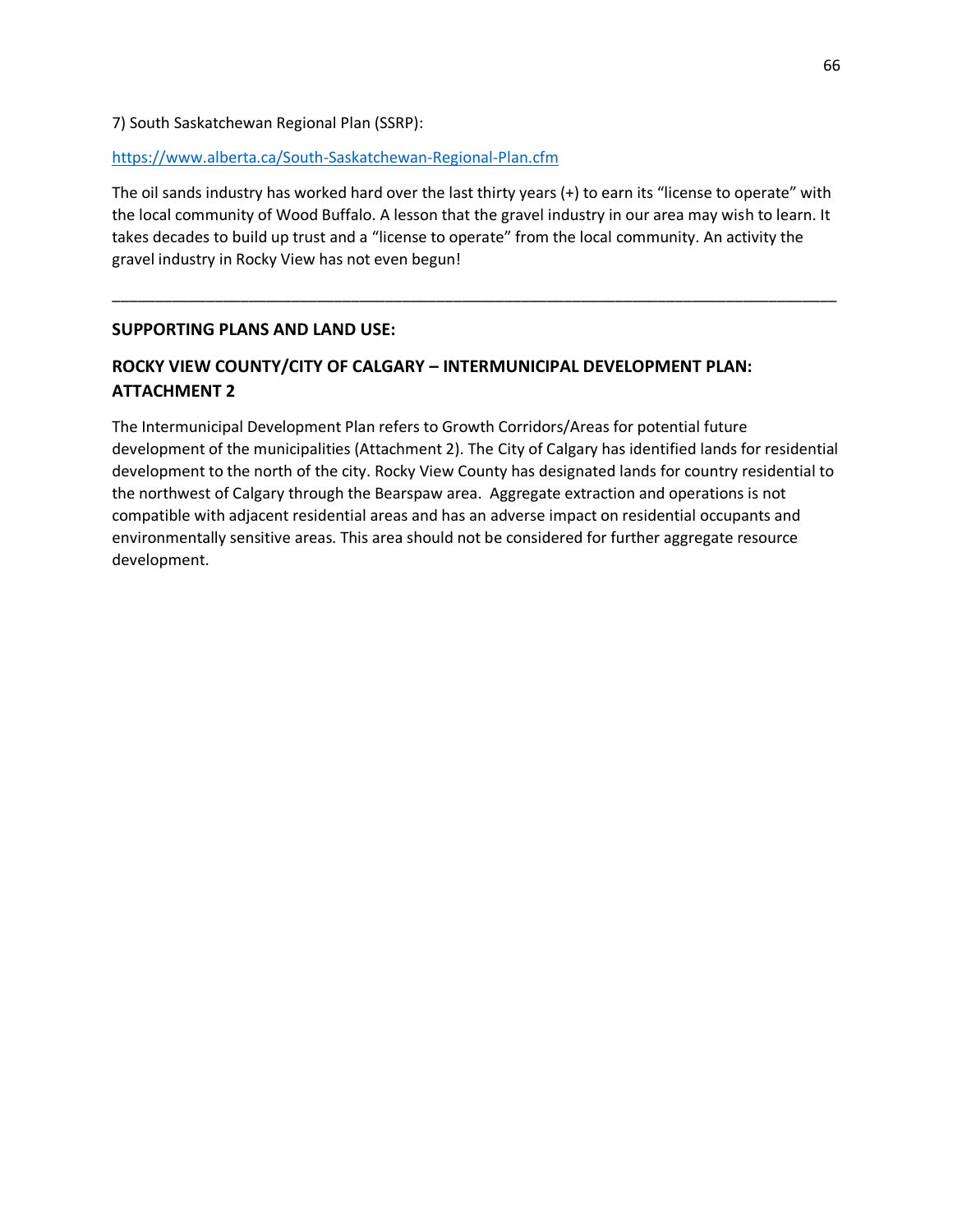# **ATTACHMENT 1 -- Standard safe operating practices for gravel/sand/haulage truck drivers**

# **<https://www.cdc.gov/niosh/docs/2007-120/pdfs/2007-120.pdf>**

## 1. **Personal protective equipment**

Hardhat and high-visibility clothing to be worn when not inside the cab.

Safety boots in good condition, properly laced, must be worn at all times. Worn-out soles and heels could lead to slips and falls.

Eye protection will be worn where there is danger of falling or flying debris from equipment or loads, especially in windy conditions.

Hand protection will be worn when handling cable or any other material where there is danger of cuts or puncture injury.

Hearing protection will be worn when exposed to noise levels exceeding 85dBA.

2. **Mounting and dismounting** – three-point contact will be used to mount and dismount on equipment.

While walking on lowbeds or on ground around trucks and equipment, take extra caution for footing/hazards, such as sticks, grease, oil and ice, which could lead to slip, trips or falls. Watch where you step.

3. **Inspection and repairs** – trucks and equipment will be inspected prior to use to ensure good mechanical condition.

All gravel truck hoists must be checked to ensure good working order before going out on a job. When checking hoist oil, safety blocks must be used.

When working under or around trucks, for inspections or repairs, the truck must be locked and tagged out, and immobilized and secured against accidental movement.

- 4. **Housekeeping** cabs, steps, windshields, windows and rear-view mirrors must be kept clean at all times. Dump boxes will be cleaned of excess build-up of material.
- 5. **Traveling** rear-view mirrors must be properly adjusted.

Gravel trucks must not be moved until air pressure is built up in tank and brakes are tested.

Brakes on empty vehicles still have all the power necessary for a full load. When the truck is empty, it is easy to overbrake. Brake with extra care.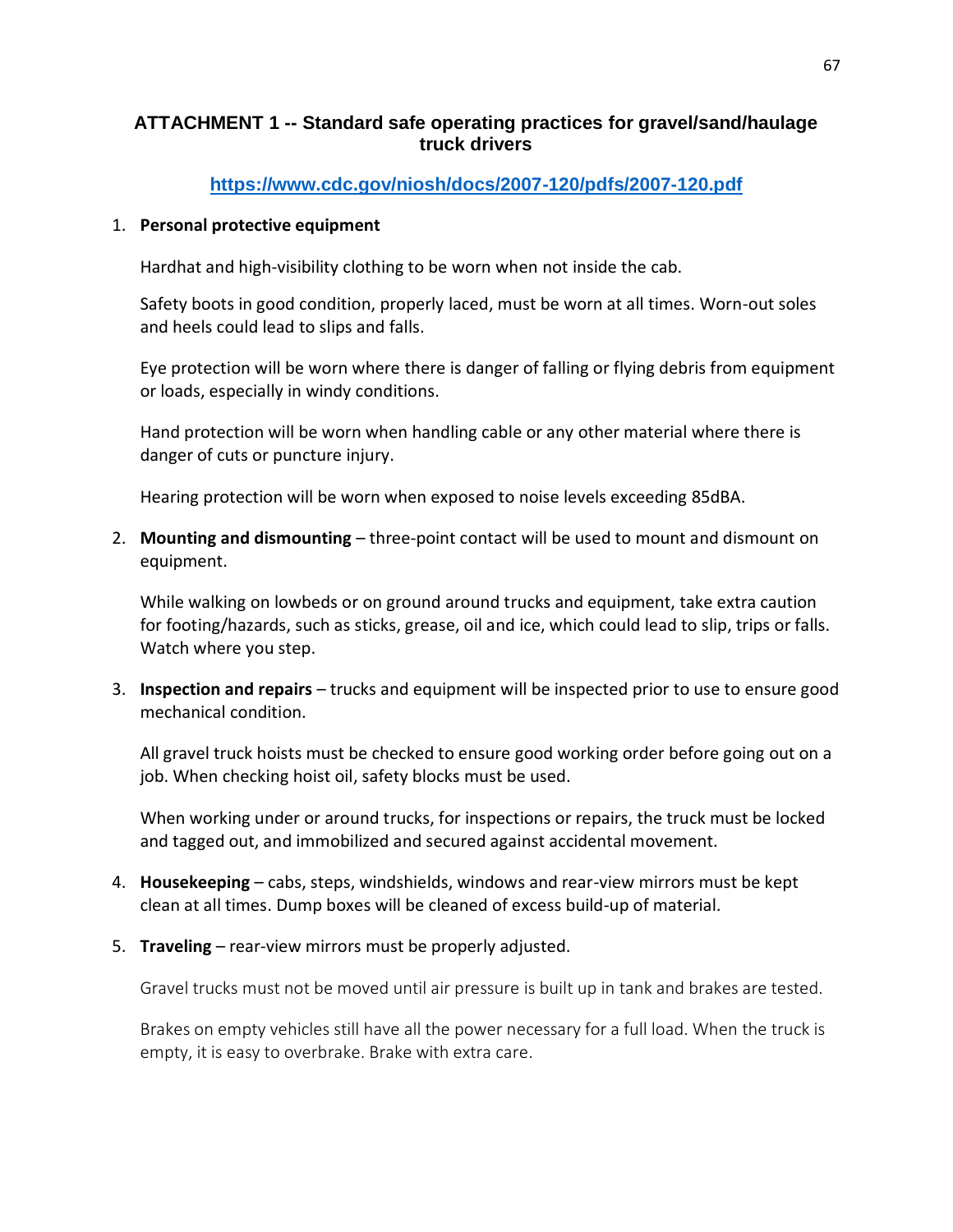6. **Defensive driving** – drive within the posted speed limits and to road and weather conditions.

Keep to the right on corners and hills. Be cautious of soft shoulders.

Keep well back of other traffic, maintaining a safe distance.

Passing of any vehicles should be done only when it is certain that the road ahead is clear  $$ not on hills, curves, etc. Vehicles being passed must move over to the right and slow down.

Avoid shifting gears on a railway crossing, in case of possible stalling.

Headlights will be turned on at all times when driving.

Seat belts will be worn when travelling in a company vehicle.

- 7. **Danger zone** danger zone is defined as the area around operating machines or working personnel, in which there is potential for being struck by moving equipment or objects. The danger zone may vary according to the machine or work being performed. Drivers must make sure that all persons, vehicles and equipment are clear of the danger zone before the vehicle or its components are moved.
- 8. **Load security** all drivers are responsible for their loads.

Tarps will be used to cover loads in dump boxes when travelling on all roads.

Stop and check your load regularly.

9. **Working on top of load** – wear appropriate fall protection equipment if working at a height of 3 metres or more.

Be aware of slip and trip hazards.

10. **Fuelling** – shut off the engine while fuelling. No smoking. Be aware of slip and trip hazards.

Beware of spills and splash-back. Return hose to its proper storage position when fuelling is completed.

11. **Parking trucks or equipment** – wherever possible, trucks or equipment will be parked on level ground, clear of hazards, to allow ease of access. For fire protection park on mineral soil, at least 6 metres from other trucks/equipment.

When parking truck/equipment or leaving it unattended, where there is danger of rolling forward or backward, apply brake, shut off engine and put transmission in gear.

If stopping on main roads and highways, park well to the right, in locations that will not pose a hazard to other traffic.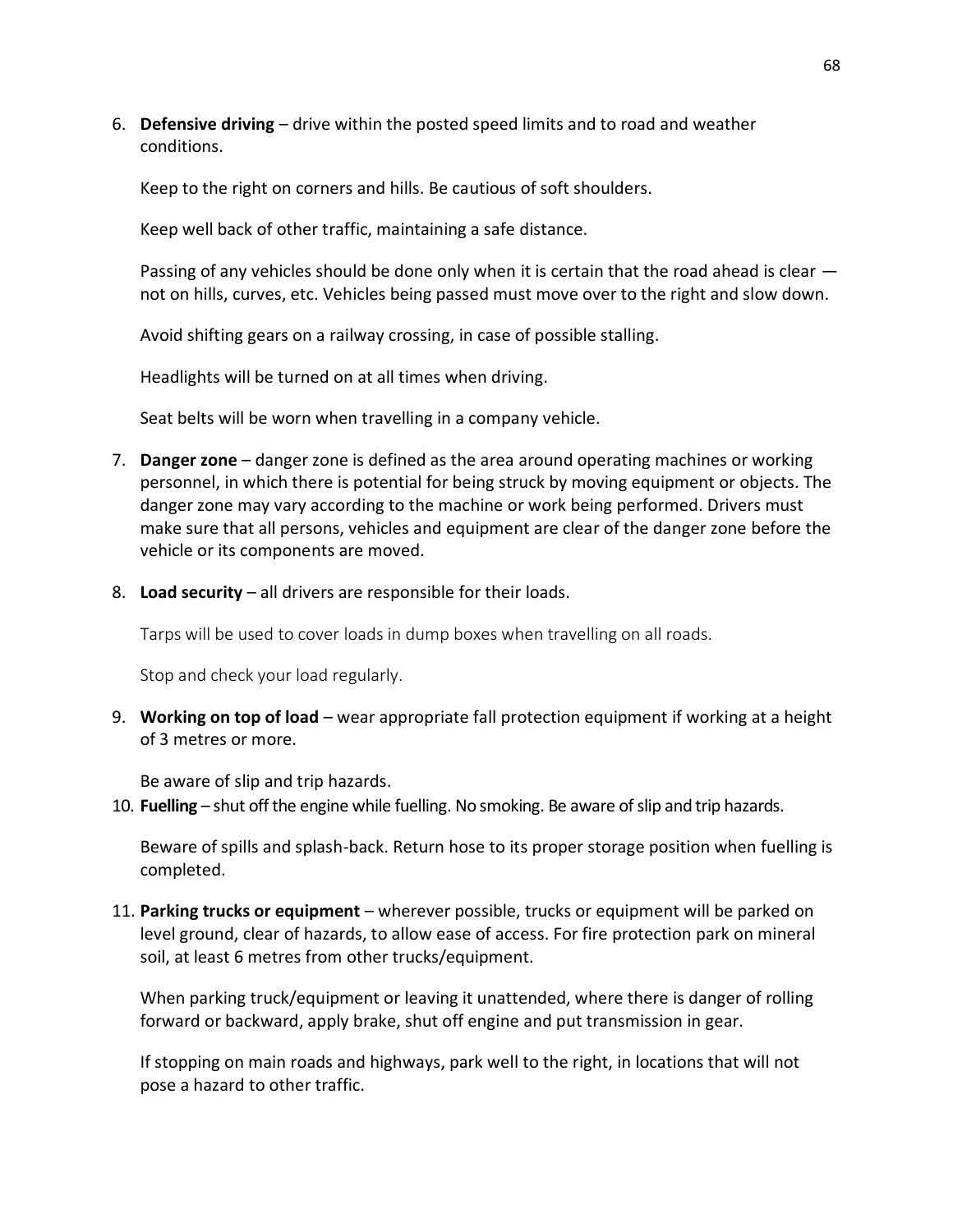For loading and unloading, follow operator's instructions as to best location.

- 12. **Traffic incidents** if you are involved in, or come upon a traffic incident, secure the scene to prevent further injuries by turning off all ignitions. Warn oncoming traffic by placing flares on the road at visible locations. Provide first-aid treatment to injured persons and send for help.
- 13. **Hazardous materials** read WHMIS label. If there is no label, contact the supervisor. Refer to MSDS if further information is needed.

Use protective equipment and follow safe handling instructions as outlined on WHMIS label.

If an incident occurs, follow first aid instructions.

Use proper storage procedures.

By signing below, both parties agree that all of the above items have been discussed and understood.

| Employee: | Supervisor: |  | Dall. |
|-----------|-------------|--|-------|
|-----------|-------------|--|-------|